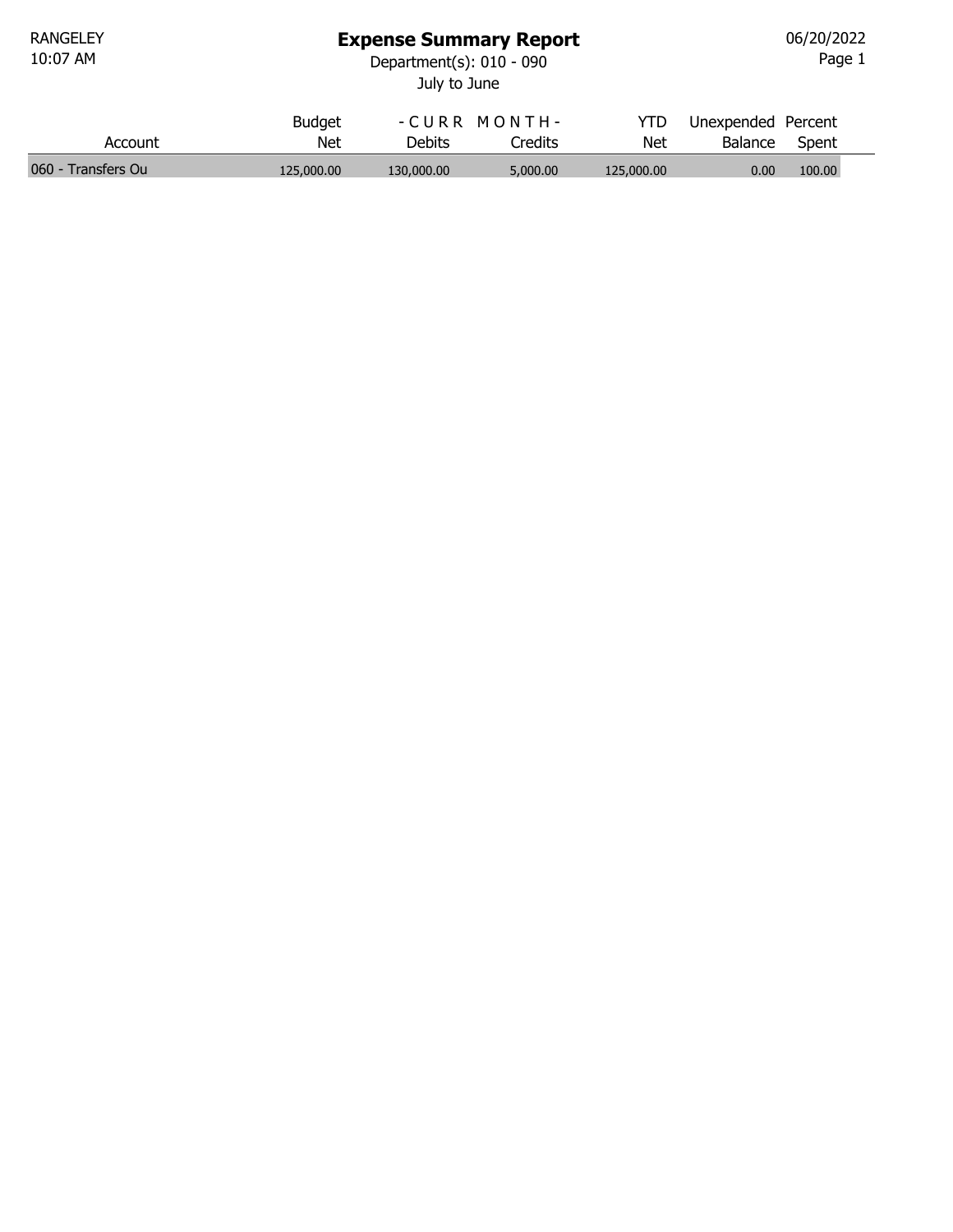## Expense Summary Report

July to June 10:07 AM Department(s): 010 - 090

 $P$ age 2 06/20/2022

|                           | <b>Budget</b> |            | -CURR MONTH- | YTD        | Unexpended     | Percent |  |
|---------------------------|---------------|------------|--------------|------------|----------------|---------|--|
| Account                   | Net.          | Debits     | Credits      | Net        | <b>Balance</b> | Spent   |  |
| 060 - Transfers Ou CONT'D |               |            |              |            |                |         |  |
| 01 - Capital Rese         | 120,000.00    | 125,000.00 | 5,000.00     | 120,000.00 | 0.00           | 100.00  |  |
| 60 - Mun Approp           | 0.00          | 5,000.00   | 5,000.00     | 0.00       | 0.00           | ----    |  |
| 05 - Health Ride          | 0.00          | 5,000.00   | 5,000.00     | 0.00       | 0.00           | $--- -$ |  |
| 65 - Transfers Ou         | 120,000.00    | 120,000.00 | 0.00         | 120,000.00 | 0.00           | 100.00  |  |
| 01 - Fire Reserve         | 25,000.00     | 25,000.00  | 0.00         | 25,000.00  | 0.00           | 100.00  |  |
| 02 - Pub Wrks Res         | 25,000.00     | 25,000.00  | 0.00         | 25,000.00  | 0.00           | 100.00  |  |
| 03 - Police Res           | 20,000.00     | 20,000.00  | 0.00         | 20,000.00  | 0.00           | 100.00  |  |
| 04 - Solid Waste          | 0.00          | 0.00       | 0.00         | 0.00       | 0.00           | ----    |  |
| 05 - General Res          | 0.00          | 0.00       | 0.00         | 0.00       | 0.00           | ----    |  |
| 06 - Technology           | 0.00          | 0.00       | 0.00         | 0.00       | 0.00           | ----    |  |
| 11 - Town Park            | 0.00          | 0.00       | 0.00         | 0.00       | 0.00           | ----    |  |
| 13 - Sewer Res            | 25,000.00     | 25,000.00  | 0.00         | 25,000.00  | 0.00           | 100.00  |  |
| 14 - Airport Rese         | 0.00          | 0.00       | 0.00         | 0.00       | 0.00           | ----    |  |
| 15 - Cemetery             | 0.00          | 0.00       | 0.00         | 0.00       | 0.00           | ----    |  |
| 16 - Downtown Rev         | 25,000.00     | 25,000.00  | 0.00         | 25,000.00  | 0.00           | 100.00  |  |
| 17 - Economic             | 0.00          | 0.00       | 0.00         | 0.00       | 0.00           | ----    |  |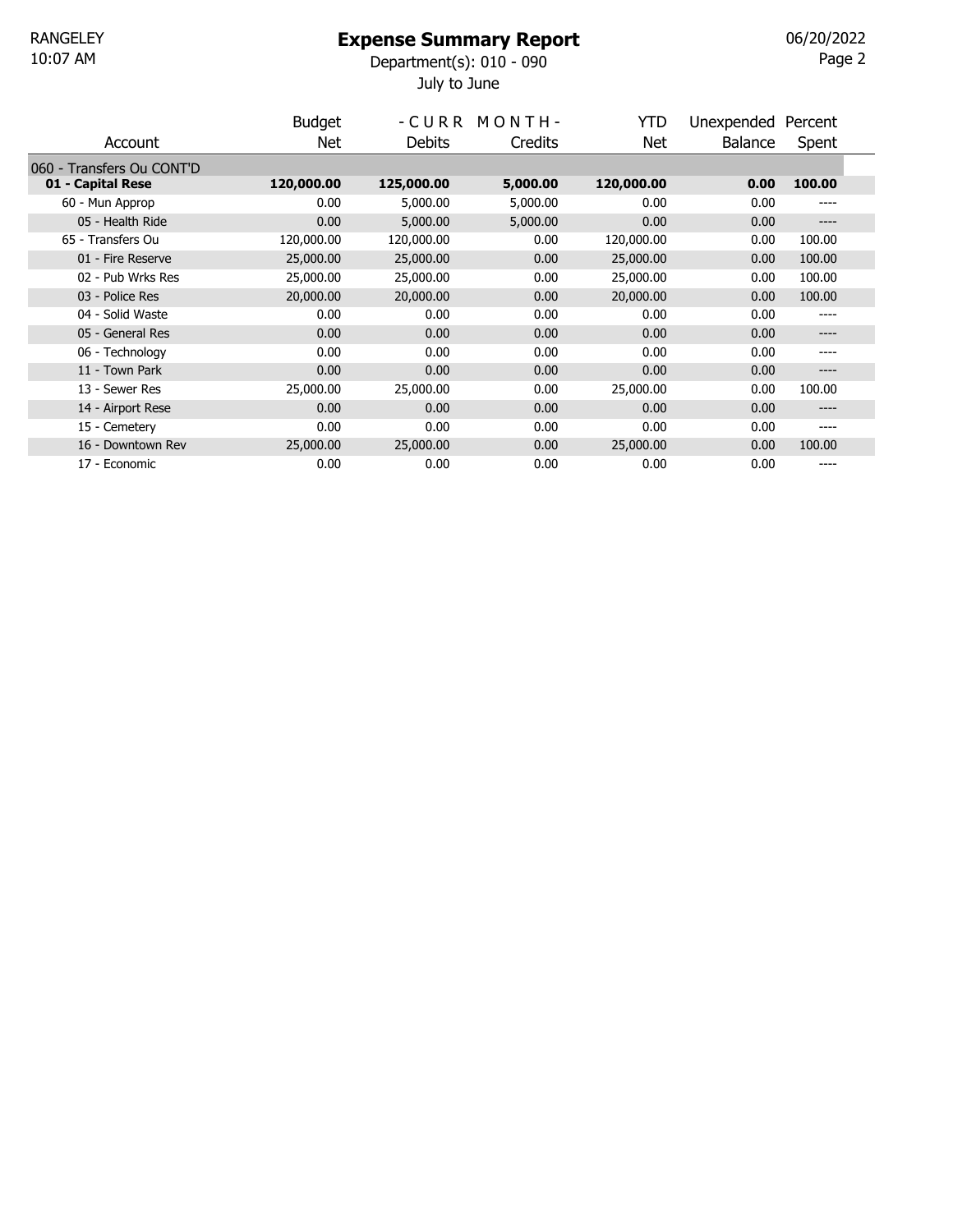### Expense Summary Report

July to June 10:07 AM Department(s): 010 - 090

Page 3 06/20/2022

|                           | <b>Budget</b> | -CURR MONTH- |         | YTD        | Unexpended Percent |        |  |
|---------------------------|---------------|--------------|---------|------------|--------------------|--------|--|
| Account                   | Net           | Debits       | Credits | <b>Net</b> | <b>Balance</b>     | Spent  |  |
| 060 - Transfers Ou CONT'D |               |              |         |            |                    |        |  |
| 02 - Health Ride          | 5,000.00      | 5,000.00     | 0.00    | 5,000.00   | 0.00               | 100.00 |  |
| 60 - Mun Approp           | 5,000.00      | 5,000.00     | 0.00    | 5,000.00   | 0.00               | 100.00 |  |
| 05 - Health Ride          | 5,000.00      | 5,000.00     | 0.00    | 5,000.00   | 0.00               | 100.00 |  |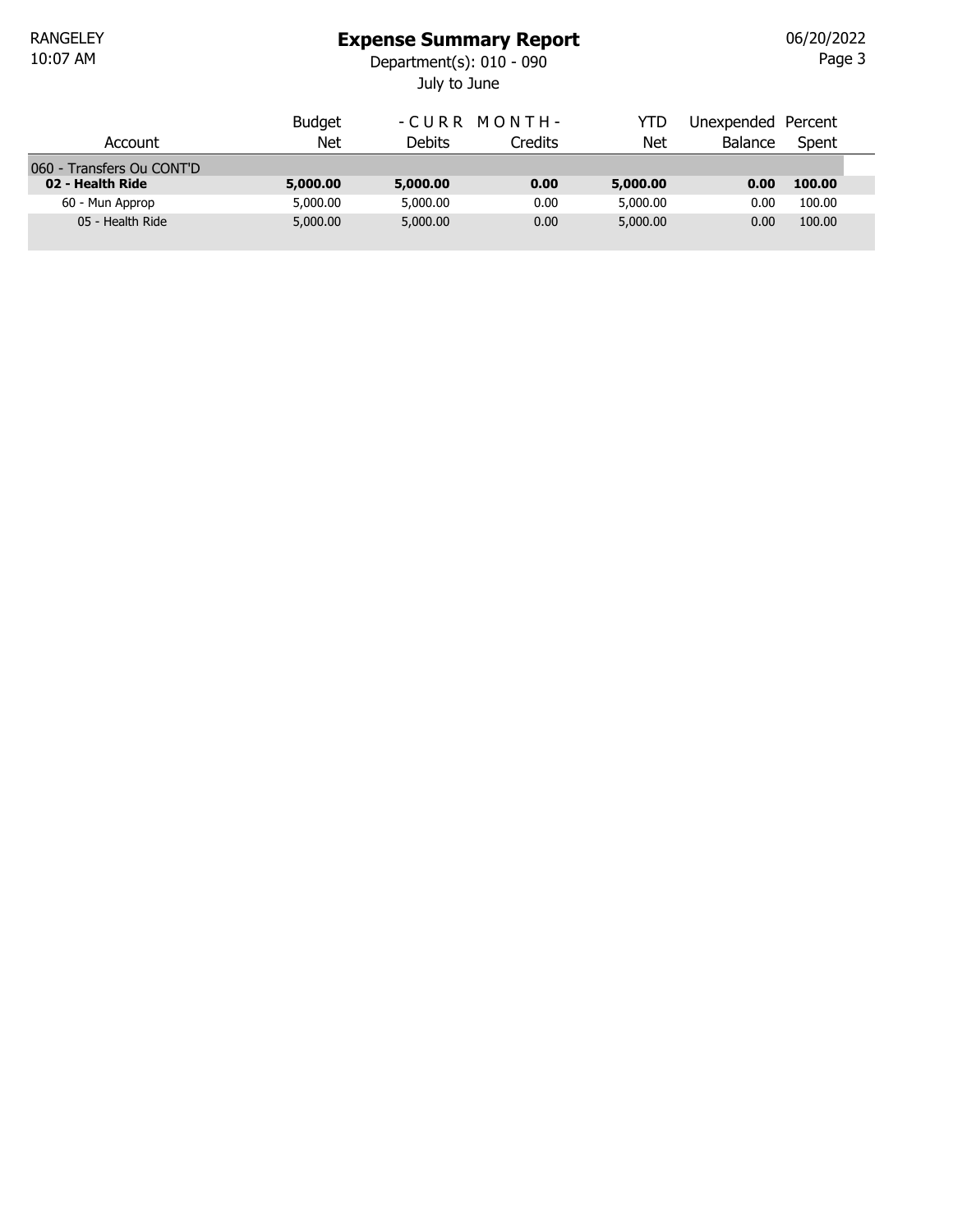10:07 AM Department(s): 010 - 090

 $P$ age 4 06/20/2022

July to June

|                          | <b>Budget</b> |               | -CURR MONTH- | YTD        | Unexpended Percent |                                                                                                                                                                                   |
|--------------------------|---------------|---------------|--------------|------------|--------------------|-----------------------------------------------------------------------------------------------------------------------------------------------------------------------------------|
| Account                  | <b>Net</b>    | <b>Debits</b> | Credits      | Net        | <b>Balance</b>     | Spent                                                                                                                                                                             |
| 010 - Gen'l Gov't CONT'D |               |               |              |            |                    |                                                                                                                                                                                   |
| 010 - Gen'l Gov't        | 974,491.00    | 849,943.92    | 23,077.16    | 826,866.76 | 147,624.24         | 84.85                                                                                                                                                                             |
| 01 - Selectmen           | 85,153.00     | 74,772.03     | 3,007.35     | 71,764.68  | 13,388.32          | 84.28                                                                                                                                                                             |
| 01 - Compensation        | 22,200.00     | 21,955.00     | 330.00       | 21,625.00  | 575.00             | 97.41                                                                                                                                                                             |
| 02 - Wages               | 0.00          | 0.00          | 0.00         | 0.00       | 0.00               | $---$                                                                                                                                                                             |
| 05 - Stipends            | 22,200.00     | 21,955.00     | 330.00       | 21,625.00  | 575.00             | 97.41                                                                                                                                                                             |
| $07 - P/T -$ Secret      | 0.00          | 0.00          | 0.00         | 0.00       | 0.00               | $---$                                                                                                                                                                             |
| 05 - Fringe Ben          | 9,878.00      | 8,223.15      | 373.09       | 7,850.06   | 2,027.94           | 79.47                                                                                                                                                                             |
| 00 - Fringe Ben          | 0.00          | 0.00          | 0.00         | 0.00       | 0.00               | $---$                                                                                                                                                                             |
| 01 - FICA/MED            | 1,700.00      | 1,679.56      | 25.24        | 1,654.32   | 45.68              | 97.31                                                                                                                                                                             |
| 02 - Health Ins          | 0.00          | 0.00          | 0.00         | 0.00       | 0.00               | ----                                                                                                                                                                              |
| 04 - IPP                 | 0.00          | 0.00          | 0.00         | 0.00       | 0.00               | $---$                                                                                                                                                                             |
| 05 - Workers Comp        | 178.00        | 299.69        | 0.00         | 299.69     | $-121.69$          | 168.37                                                                                                                                                                            |
| 08 - HRA Account         | 8,000.00      | 6,243.90      | 347.85       | 5,896.05   | 2,103.95           | 73.70                                                                                                                                                                             |
| 10 - Trvl/Trng           | 500.00        | 635.11        | 0.00         | 635.11     | $-135.11$          | 127.02                                                                                                                                                                            |
| 01 - Mileage             | 100.00        | 97.11         | 0.00         | 97.11      | 2.89               | 97.11                                                                                                                                                                             |
| 02 - Training            | 300.00        | 45.00         | 0.00         | 45.00      | 255.00             | 15.00                                                                                                                                                                             |
| 03 - Dues/Subs           | 0.00          | 493.00        | 0.00         | 493.00     | $-493.00$          | $\hspace{0.02in} \hspace{0.02in} \hspace{0.02in} \hspace{0.02in} \hspace{0.02in} \hspace{0.02in} \hspace{0.02in} \hspace{0.02in} \hspace{0.02in} \hspace{0.02in} \hspace{0.02in}$ |
| 04 - Meals/Lodgin        | 100.00        | 0.00          | 0.00         | 0.00       | 100.00             | 0.00                                                                                                                                                                              |
| 15 - Supplies            | 1,075.00      | 220.72        | 0.00         | 220.72     | 854.28             | 20.53                                                                                                                                                                             |
| 01 - Office              | 425.00        | 55.47         | 0.00         | 55.47      | 369.53             | 13.05                                                                                                                                                                             |
| 02 - Computer            | 600.00        | 61.53         | 0.00         | 61.53      | 538.47             | 10.26                                                                                                                                                                             |
| 04 - Postage             | 50.00         | 4.77          | 0.00         | 4.77       | 45.23              | 9.54                                                                                                                                                                              |
| 07 - Operating           | 0.00          | 98.95         | 0.00         | 98.95      | $-98.95$           | ----                                                                                                                                                                              |
| 08 - Diesel              | 0.00          | 0.00          | 0.00         | 0.00       | 0.00               | ----                                                                                                                                                                              |
| 09 - Safety              | 0.00          | 0.00          | 0.00         | 0.00       | 0.00               | ----                                                                                                                                                                              |
| 11 - Minor Equip         | 0.00          | 0.00          | 0.00         | 0.00       | 0.00               | ----                                                                                                                                                                              |
| 20 - Utilities           | 0.00          | 0.00          | 0.00         | 0.00       | 0.00               | ----                                                                                                                                                                              |
| 01 - Telephone           | 0.00          | 0.00          | 0.00         | 0.00       | 0.00               | ----                                                                                                                                                                              |
| 25 - R&M                 | 0.00          | 0.00          | 0.00         | 0.00       | 0.00               | ----                                                                                                                                                                              |
| 02 - Computers           | 0.00          | 0.00          | 0.00         | 0.00       | 0.00               | ----                                                                                                                                                                              |
| 30 - Insurance           | 0.00          | 0.00          | 0.00         | 0.00       | 0.00               | ----                                                                                                                                                                              |
| 00 - Insurance           | 0.00          | 0.00          | 0.00         | 0.00       | 0.00               | ----                                                                                                                                                                              |
| 03 - Ded Reimb           | 0.00          | 0.00          | 0.00         | 0.00       | 0.00               | ----                                                                                                                                                                              |
| 05 - Police Prof         | 0.00          | 0.00          | 0.00         | 0.00       | 0.00               | ----                                                                                                                                                                              |
| 06 - POEL                | 0.00          | 0.00          | 0.00         | 0.00       | 0.00               | ----                                                                                                                                                                              |
| 10 - Gen Liabilit        | 0.00          | 0.00          | 0.00         | 0.00       | 0.00               | ----                                                                                                                                                                              |
| 35 - Cont Srvcs          | 51,000.00     | 43,162.05     | 2,304.26     | 40,857.79  | 10,142.21          | 80.11                                                                                                                                                                             |
| 00 - Cont Srvcs          | 0.00          | 0.00          | 0.00         | 0.00       | 0.00               | ----                                                                                                                                                                              |
| 02 - Legal Serv          | 35,000.00     | 27,397.85     | 1,454.26     | 25,943.59  | 9,056.41           | 74.12                                                                                                                                                                             |
| 09 - Software            | 2,400.00      | 2,522.88      | 300.00       | 2,222.88   | 177.12             | 92.62                                                                                                                                                                             |
| 20 - Airport             | 0.00          | 0.00          | 0.00         | 0.00       | 0.00               | ----                                                                                                                                                                              |
| 23 - Lease               | 0.00          | 0.00          | 0.00         | 0.00       | 0.00               | ----                                                                                                                                                                              |
| 25 - Twn Mgr             | 0.00          | 0.00          | 0.00         | 0.00       | 0.00               | ----                                                                                                                                                                              |
| 28 - Consultant          | 12,500.00     | 11,319.27     | 0.00         | 11,319.27  | 1,180.73           | 90.55                                                                                                                                                                             |
| 30 - HRA                 | 1,100.00      | 1,922.05      | 550.00       | 1,372.05   | $-272.05$          | 124.73                                                                                                                                                                            |
| 36 - Advertising         | 500.00        | 576.00        | 0.00         | 576.00     | $-76.00$           | 115.20                                                                                                                                                                            |
| 01 - Advertising         | 500.00        | 576.00        | 0.00         | 576.00     | $-76.00$           | 115.20                                                                                                                                                                            |
| 39 - Projects            | 0.00          | 0.00          | 0.00         | 0.00       | 0.00               | ----                                                                                                                                                                              |
| 01 - Comp Plan           | 0.00          | 0.00          | 0.00         | 0.00       | 0.00               | ----                                                                                                                                                                              |
| 60 - Mun Approp          | 0.00          | 0.00          | 0.00         | 0.00       | 0.00               | ----                                                                                                                                                                              |
| 21 - RFA                 | 0.00          | 0.00          | 0.00         | 0.00       | 0.00               | ----                                                                                                                                                                              |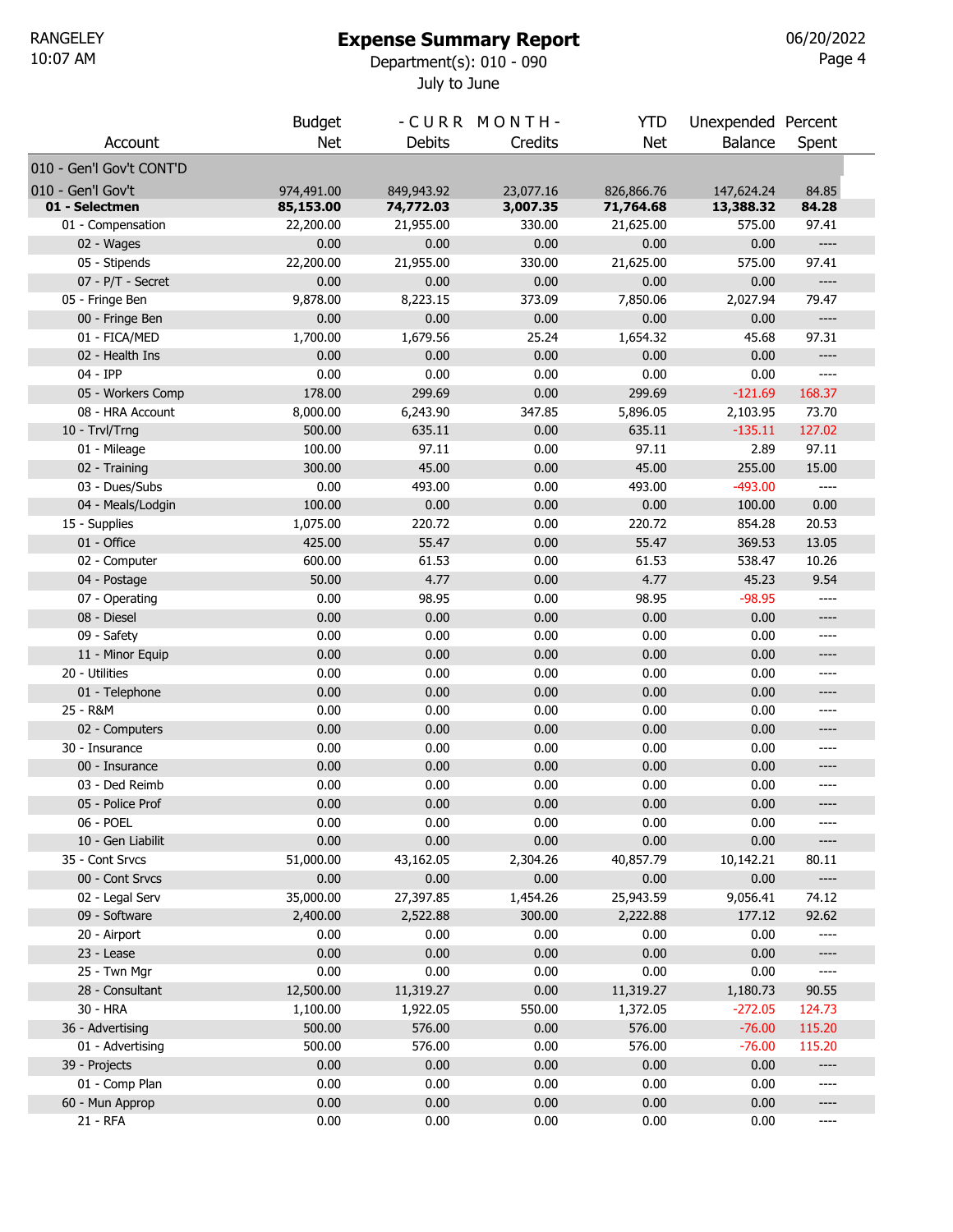#### Expense Summary Report

July to June 10:07 AM Department(s): 010 - 090

|                          | <b>Budget</b> |               | -CURR MONTH- | YTD        | Unexpended Percent |                                                                                                                                                                                                                                                                                                                                                                   |  |
|--------------------------|---------------|---------------|--------------|------------|--------------------|-------------------------------------------------------------------------------------------------------------------------------------------------------------------------------------------------------------------------------------------------------------------------------------------------------------------------------------------------------------------|--|
| Account                  | Net           | <b>Debits</b> | Credits      | <b>Net</b> | Balance            | Spent                                                                                                                                                                                                                                                                                                                                                             |  |
| 010 - Gen'l Gov't CONT'D |               |               |              |            |                    |                                                                                                                                                                                                                                                                                                                                                                   |  |
| 02 - Admin               | 219,402.00    | 205,644.34    | 1,100.12     | 204,544.22 | 14,857.78          | 93.23                                                                                                                                                                                                                                                                                                                                                             |  |
| 01 - Compensation        | 132,384.00    | 129,825.69    | 0.00         | 129,825.69 | 2,558.31           | 98.07                                                                                                                                                                                                                                                                                                                                                             |  |
| 01 - Salary              | 81,840.00     | 80,253.64     | 0.00         | 80,253.64  | 1,586.36           | 98.06                                                                                                                                                                                                                                                                                                                                                             |  |
| 02 - Wages               | 50,544.00     | 49,572.05     | 0.00         | 49,572.05  | 971.95             | 98.08                                                                                                                                                                                                                                                                                                                                                             |  |
| 04 - O/T Wages           | 0.00          | 0.00          | 0.00         | 0.00       | 0.00               | ----                                                                                                                                                                                                                                                                                                                                                              |  |
| 05 - Stipends            | 0.00          | 0.00          | 0.00         | 0.00       | 0.00               | $\cdots$                                                                                                                                                                                                                                                                                                                                                          |  |
| 05 - Fringe Ben          | 75,212.00     | 66,899.33     | 1,010.78     | 65,888.55  | 9,323.45           | 87.60                                                                                                                                                                                                                                                                                                                                                             |  |
| 00 - Fringe Ben          | 0.00          | 0.00          | 0.00         | 0.00       | 0.00               | ----                                                                                                                                                                                                                                                                                                                                                              |  |
| 01 - FICA/MED            | 10,130.00     | 9,816.09      | 0.00         | 9,816.09   | 313.91             | 96.90                                                                                                                                                                                                                                                                                                                                                             |  |
| 02 - Health Ins          | 50,583.00     | 45,020.46     | 955.48       | 44,064.98  | 6,518.02           | 87.11                                                                                                                                                                                                                                                                                                                                                             |  |
| 03 - 457 Match           | 12,743.00     | 9,568.11      | 0.00         | 9,568.11   | 3,174.89           | 75.09                                                                                                                                                                                                                                                                                                                                                             |  |
| 04 - IPP                 | 1,081.00      | 1,023.78      | 0.00         | 1,023.78   | 57.22              | 94.71                                                                                                                                                                                                                                                                                                                                                             |  |
| 05 - Workers Comp        | 245.00        | 382.74        | 0.00         | 382.74     | $-137.74$          | 156.22                                                                                                                                                                                                                                                                                                                                                            |  |
| 06 - Fire Fighter        | 0.00          | 0.00          | 0.00         | 0.00       | 0.00               | $---$                                                                                                                                                                                                                                                                                                                                                             |  |
| 07 - Unemployment        | 0.00          | 0.00          | 0.00         | 0.00       | 0.00               | $-----$                                                                                                                                                                                                                                                                                                                                                           |  |
| 08 - HRA Account         | 0.00          | 0.00          | 0.00         | 0.00       | 0.00               | $\qquad \qquad - - -$                                                                                                                                                                                                                                                                                                                                             |  |
| 09 - Vision              | 156.00        | 285.43        | 0.00         | 285.43     | $-129.43$          | 182.97                                                                                                                                                                                                                                                                                                                                                            |  |
| 11 - Dental              | 274.00        | 802.72        | 55.30        | 747.42     | $-473.42$          | 272.78                                                                                                                                                                                                                                                                                                                                                            |  |
| 10 - Trvl/Trng           | 3,950.00      | 2,215.59      | 75.00        | 2,140.59   | 1,809.41           | 54.19                                                                                                                                                                                                                                                                                                                                                             |  |
| 01 - Mileage             | 1,000.00      | 275.58        | 0.00         | 275.58     | 724.42             | 27.56                                                                                                                                                                                                                                                                                                                                                             |  |
| 02 - Training            | 2,000.00      | 1,402.00      | 75.00        | 1,327.00   | 673.00             | 66.35                                                                                                                                                                                                                                                                                                                                                             |  |
| 03 - Dues/Subs           | 350.00        | 301.18        | 0.00         | 301.18     | 48.82              | 86.05                                                                                                                                                                                                                                                                                                                                                             |  |
| 04 - Meals/Lodgin        | 600.00        | 236.83        | 0.00         | 236.83     | 363.17             | 39.47                                                                                                                                                                                                                                                                                                                                                             |  |
| 15 - Supplies            | 2,500.00      | 1,557.26      | 14.34        | 1,542.92   | 957.08             | 61.72                                                                                                                                                                                                                                                                                                                                                             |  |
| 01 - Office              | 400.00        | 399.11        | 0.00         | 399.11     | 0.89               | 99.78                                                                                                                                                                                                                                                                                                                                                             |  |
| 02 - Computer            | 2,000.00      | 1,097.22      | 0.00         | 1,097.22   | 902.78             | 54.86                                                                                                                                                                                                                                                                                                                                                             |  |
| 04 - Postage             | 100.00        | 60.93         | 14.34        | 46.59      | 53.41              | 46.59                                                                                                                                                                                                                                                                                                                                                             |  |
| 05 - Bldg                | 0.00          | 0.00          | 0.00         | 0.00       | 0.00               | $\qquad \qquad - - -$                                                                                                                                                                                                                                                                                                                                             |  |
| 07 - Operating           | 0.00          | 0.00          | 0.00         | 0.00       | 0.00               | $-----$                                                                                                                                                                                                                                                                                                                                                           |  |
| 24 - Hearing Test        | 0.00          | 0.00          | 0.00         | 0.00       | 0.00               | $\hspace{0.02in} \hspace{0.02in} \hspace{0.02in} \hspace{0.02in} \hspace{0.02in} \hspace{0.02in} \hspace{0.02in} \hspace{0.02in} \hspace{0.02in} \hspace{0.02in} \hspace{0.02in} \hspace{0.02in}$                                                                                                                                                                 |  |
| 20 - Utilities           | 1,650.00      | 830.47        | 0.00         | 830.47     | 819.53             | 50.33                                                                                                                                                                                                                                                                                                                                                             |  |
| 01 - Telephone           | 1,650.00      | 830.47        | 0.00         | 830.47     | 819.53             | 50.33                                                                                                                                                                                                                                                                                                                                                             |  |
| 04 - Street Light        | 0.00          | 0.00          | 0.00         | 0.00       | 0.00               | $\hspace{0.02in} \hspace{0.02in} \hspace{0.02in} \hspace{0.02in} \hspace{0.02in} \hspace{0.02in} \hspace{0.02in} \hspace{0.02in} \hspace{0.02in} \hspace{0.02in} \hspace{0.02in} \hspace{0.02in} \hspace{0.02in} \hspace{0.02in} \hspace{0.02in} \hspace{0.02in} \hspace{0.02in} \hspace{0.02in} \hspace{0.02in} \hspace{0.02in} \hspace{0.02in} \hspace{0.02in}$ |  |
| 10 - Propane             | 0.00          | 0.00          | 0.00         | 0.00       | 0.00               | $\qquad \qquad - - -$                                                                                                                                                                                                                                                                                                                                             |  |
| 25 - R&M                 | 0.00          | 0.00          | 0.00         | 0.00       | 0.00               | ----                                                                                                                                                                                                                                                                                                                                                              |  |
| 02 - Computers           | 0.00          | 0.00          | 0.00         | 0.00       | 0.00               | $-----$                                                                                                                                                                                                                                                                                                                                                           |  |
| 30 - Insurance           | 0.00          | 0.00          | 0.00         | 0.00       | 0.00               | ----                                                                                                                                                                                                                                                                                                                                                              |  |
| 00 - Insurance           | 0.00          | 0.00          | 0.00         | 0.00       | 0.00               | $-----$                                                                                                                                                                                                                                                                                                                                                           |  |
| 01 - Property            | 0.00          | 0.00          | 0.00         | 0.00       | 0.00               | ----                                                                                                                                                                                                                                                                                                                                                              |  |
| 03 - Ded Reimb           | 0.00          | 0.00          | 0.00         | 0.00       | 0.00               | $-----$                                                                                                                                                                                                                                                                                                                                                           |  |
| 04 - Sex Miscon          | 0.00          | 0.00          | 0.00         | 0.00       | 0.00               | ----                                                                                                                                                                                                                                                                                                                                                              |  |
| 07 - Crime/Faith         | 0.00          | 0.00          | 0.00         | 0.00       | 0.00               | $-----$                                                                                                                                                                                                                                                                                                                                                           |  |
| 08 - Mobile Equip        | 0.00          | 0.00          | 0.00         | 0.00       | 0.00               | ----                                                                                                                                                                                                                                                                                                                                                              |  |
| 09 - EDP                 | 0.00          | 0.00          | 0.00         | 0.00       | 0.00               | $-----$                                                                                                                                                                                                                                                                                                                                                           |  |
| 10 - Gen Liabilit        | 0.00          | 0.00          | 0.00         | 0.00       | 0.00               | ----                                                                                                                                                                                                                                                                                                                                                              |  |
| 35 - Cont Srvcs          | 3,706.00      | 4,316.00      | 0.00         | 4,316.00   | $-610.00$          | 116.46                                                                                                                                                                                                                                                                                                                                                            |  |
| 01 - Audit               | 0.00          | 0.00          | 0.00         | 0.00       | 0.00               | ----                                                                                                                                                                                                                                                                                                                                                              |  |
| 03 - Town Report         | 0.00          | 0.00          | 0.00         | 0.00       | 0.00               | ----                                                                                                                                                                                                                                                                                                                                                              |  |
| 09 - Software            | 0.00          | 0.00          | 0.00         | 0.00       | 0.00               | $-----$                                                                                                                                                                                                                                                                                                                                                           |  |
| 11 - MMA Dues            | 3,706.00      | 4,316.00      | 0.00         | 4,316.00   | $-610.00$          | 116.46                                                                                                                                                                                                                                                                                                                                                            |  |
| 13 - Website             | 0.00          | 0.00          | 0.00         | 0.00       | 0.00               | ----                                                                                                                                                                                                                                                                                                                                                              |  |
| 36 - Advertising         | 0.00          | 0.00          | 0.00         | 0.00       | 0.00               | ----                                                                                                                                                                                                                                                                                                                                                              |  |
| 01 - Advertising         | 0.00          | 0.00          | 0.00         | 0.00       | 0.00               | $\hspace{1.5cm} \textbf{---} \hspace{1.5cm}$                                                                                                                                                                                                                                                                                                                      |  |
|                          |               |               |              |            |                    |                                                                                                                                                                                                                                                                                                                                                                   |  |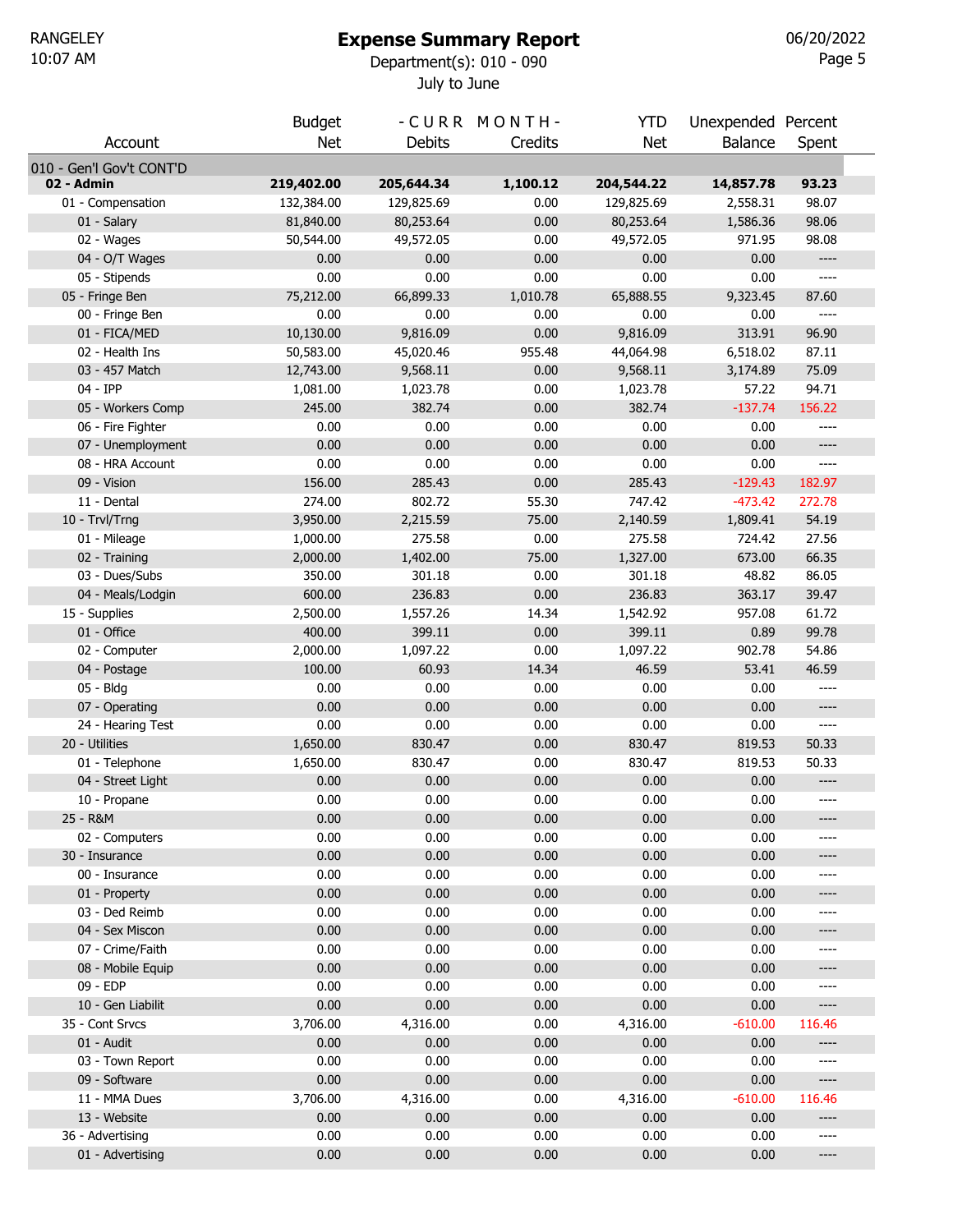#### Expense Summary Report

July to June 10:07 AM Department(s): 010 - 090

Page  $6$ 06/20/2022

|                          | <b>Budget</b> |           | -CURR MONTH- | YTD        | Unexpended Percent |                                                                                                                                                                                                   |  |
|--------------------------|---------------|-----------|--------------|------------|--------------------|---------------------------------------------------------------------------------------------------------------------------------------------------------------------------------------------------|--|
| Account                  | <b>Net</b>    | Debits    | Credits      | <b>Net</b> | <b>Balance</b>     | Spent                                                                                                                                                                                             |  |
| 010 - Gen'l Gov't CONT'D |               |           |              |            |                    |                                                                                                                                                                                                   |  |
| 03 - Assessing           | 76,977.00     | 68,459.27 | 3.00         | 68,456.27  | 8,520.73           | 88.93                                                                                                                                                                                             |  |
| 01 - Compensation        | 675.00        | 0.00      | 0.00         | 0.00       | 675.00             | 0.00                                                                                                                                                                                              |  |
| 05 - Stipends            | 675.00        | 0.00      | 0.00         | 0.00       | 675.00             | 0.00                                                                                                                                                                                              |  |
| 05 - Fringe Ben          | 52.00         | 0.00      | 0.00         | 0.00       | 52.00              | 0.00                                                                                                                                                                                              |  |
| 01 - FICA/MED            | 52.00         | 0.00      | 0.00         | 0.00       | 52.00              | 0.00                                                                                                                                                                                              |  |
| 02 - Health Ins          | 0.00          | 0.00      | 0.00         | 0.00       | 0.00               | $\hspace{0.02in} \hspace{0.02in} \hspace{0.02in} \hspace{0.02in} \hspace{0.02in} \hspace{0.02in} \hspace{0.02in} \hspace{0.02in} \hspace{0.02in} \hspace{0.02in} \hspace{0.02in} \hspace{0.02in}$ |  |
| 05 - Workers Comp        | 0.00          | 0.00      | 0.00         | 0.00       | 0.00               | ----                                                                                                                                                                                              |  |
| 10 - Trvl/Trng           | 0.00          | 0.00      | 0.00         | 0.00       | 0.00               | ----                                                                                                                                                                                              |  |
| 03 - Dues/Subs           | 0.00          | 0.00      | 0.00         | 0.00       | 0.00               | ----                                                                                                                                                                                              |  |
| 15 - Supplies            | 1,500.00      | 902.16    | 3.00         | 899.16     | 600.84             | 59.94                                                                                                                                                                                             |  |
| 01 - Office              | 100.00        | 0.00      | 0.00         | 0.00       | 100.00             | 0.00                                                                                                                                                                                              |  |
| 02 - Computer            | 1,300.00      | 825.00    | 0.00         | 825.00     | 475.00             | 63.46                                                                                                                                                                                             |  |
| 04 - Postage             | 100.00        | 77.16     | 3.00         | 74.16      | 25.84              | 74.16                                                                                                                                                                                             |  |
| 10 - Uniforms            | 0.00          | 0.00      | 0.00         | 0.00       | 0.00               | $\hspace{0.02in} \hspace{0.02in} \hspace{0.02in} \hspace{0.02in} \hspace{0.02in} \hspace{0.02in} \hspace{0.02in} \hspace{0.02in} \hspace{0.02in} \hspace{0.02in} \hspace{0.02in} \hspace{0.02in}$ |  |
| 11 - Minor Equip         | 0.00          | 0.00      | 0.00         | 0.00       | 0.00               | ----                                                                                                                                                                                              |  |
| 20 - Utilities           | 300.00        | 308.15    | 0.00         | 308.15     | $-8.15$            | 102.72                                                                                                                                                                                            |  |
| 01 - Telephone           | 300.00        | 308.15    | 0.00         | 308.15     | $-8.15$            | 102.72                                                                                                                                                                                            |  |
| 25 - R&M                 | 0.00          | 0.00      | 0.00         | 0.00       | 0.00               | $---$                                                                                                                                                                                             |  |
| 02 - Computers           | 0.00          | 0.00      | 0.00         | 0.00       | 0.00               | ----                                                                                                                                                                                              |  |
| 30 - Insurance           | 0.00          | 0.00      | 0.00         | 0.00       | 0.00               | ----                                                                                                                                                                                              |  |
| 03 - Ded Reimb           | 0.00          | 0.00      | 0.00         | 0.00       | 0.00               | ----                                                                                                                                                                                              |  |
| 04 - Sex Miscon          | 0.00          | 0.00      | 0.00         | 0.00       | 0.00               | ----                                                                                                                                                                                              |  |
| 09 - EDP                 | 0.00          | 0.00      | 0.00         | 0.00       | 0.00               | ----                                                                                                                                                                                              |  |
| 10 - Gen Liabilit        | 0.00          | 0.00      | 0.00         | 0.00       | 0.00               | $-----$                                                                                                                                                                                           |  |
| 35 - Cont Srvcs          | 74,450.00     | 67,248.96 | 0.00         | 67,248.96  | 7,201.04           | 90.33                                                                                                                                                                                             |  |
| 02 - Legal Serv          | 0.00          | 0.00      | 0.00         | 0.00       | 0.00               | $\hspace{0.05cm} \ldots \hspace{0.05cm}$                                                                                                                                                          |  |
| 04 - Assessing           | 69,500.00     | 64,456.27 | 0.00         | 64,456.27  | 5,043.73           | 92.74                                                                                                                                                                                             |  |
| 06 - Map Update          | 0.00          | 0.00      | 0.00         | 0.00       | 0.00               | $---$                                                                                                                                                                                             |  |
| 09 - Software            | 4,500.00      | 2,486.17  | 0.00         | 2,486.17   | 2,013.83           | 55.25                                                                                                                                                                                             |  |
| 12 - Reg of Deeds        | 450.00        | 306.52    | 0.00         | 306.52     | 143.48             | 68.12                                                                                                                                                                                             |  |
| 36 - Advertising         | 0.00          | 0.00      | 0.00         | 0.00       | 0.00               | $---$                                                                                                                                                                                             |  |
| 01 - Advertising         | 0.00          | 0.00      | 0.00         | 0.00       | 0.00               | ----                                                                                                                                                                                              |  |
| 37 - Liens               | 0.00          | 0.00      | 0.00         | 0.00       | 0.00               | ----                                                                                                                                                                                              |  |
| 01 - Lien Costs          | 0.00          | 0.00      | 0.00         | 0.00       | 0.00               | $---$                                                                                                                                                                                             |  |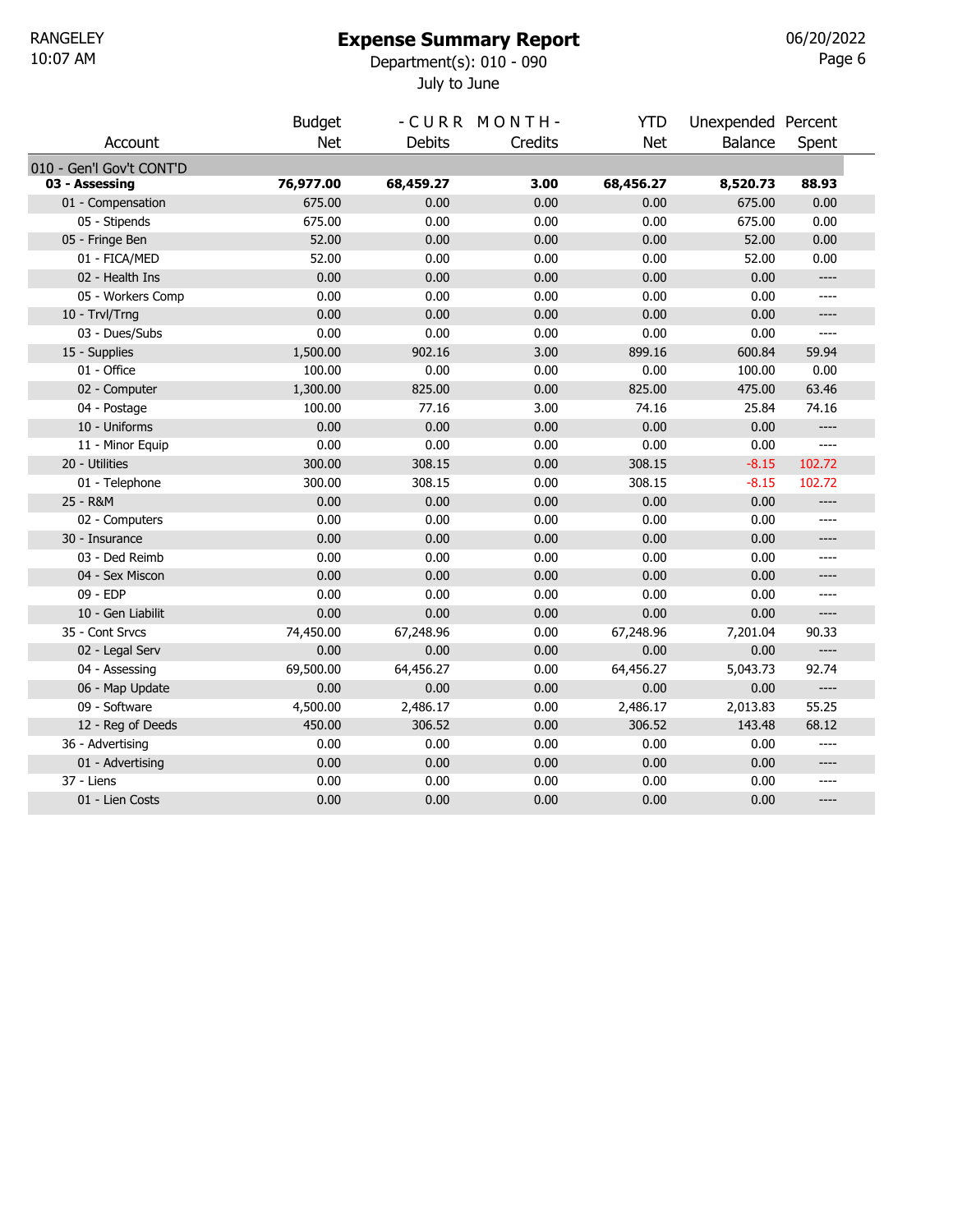# Expense Summary Report

July to June 10:07 AM Department(s): 010 - 090

Page 7 06/20/2022

|                               | <b>Budget</b>  |                | -CURR MONTH- | <b>YTD</b>     | Unexpended Percent |                                                                                                                                                                                                                                                                                                                                                                            |
|-------------------------------|----------------|----------------|--------------|----------------|--------------------|----------------------------------------------------------------------------------------------------------------------------------------------------------------------------------------------------------------------------------------------------------------------------------------------------------------------------------------------------------------------------|
| Account                       | <b>Net</b>     | <b>Debits</b>  | Credits      | <b>Net</b>     | <b>Balance</b>     | Spent                                                                                                                                                                                                                                                                                                                                                                      |
| 010 - Gen'l Gov't CONT'D      |                |                |              |                |                    |                                                                                                                                                                                                                                                                                                                                                                            |
| 04 - Finance                  | 149,506.00     | 125,990.32     | 191.09       | 125,799.23     | 23,706.77          | 84.14                                                                                                                                                                                                                                                                                                                                                                      |
| 01 - Compensation             | 95,052.00      | 80,172.81      | 0.00         | 80,172.81      | 14,879.19          | 84.35                                                                                                                                                                                                                                                                                                                                                                      |
| 01 - Salary                   | 53,452.00      | 52,492.45      | 0.00         | 52,492.45      | 959.55             | 98.20                                                                                                                                                                                                                                                                                                                                                                      |
| 02 - Wages                    | 38,305.00      | 27,427.04      | 0.00         | 27,427.04      | 10,877.96          | 71.60                                                                                                                                                                                                                                                                                                                                                                      |
| 03 - P/T Wages                | 0.00           | 0.00           | 0.00         | 0.00           | 0.00               | $\cdots$                                                                                                                                                                                                                                                                                                                                                                   |
| 04 - O/T Wages                | 2,000.00       | 253.32         | 0.00         | 253.32         | 1,746.68           | 12.67                                                                                                                                                                                                                                                                                                                                                                      |
| 05 - Stipends                 | 1,295.00       | 0.00           | 0.00         | 0.00           | 1,295.00           | 0.00                                                                                                                                                                                                                                                                                                                                                                       |
| 05 - Fringe Ben               | 15,069.00      | 13,354.20      | 52.47        | 13,301.73      | 1,767.27           | 88.27                                                                                                                                                                                                                                                                                                                                                                      |
| 00 - Fringe Ben               | 0.00           | 0.00           | 0.00         | 0.00           | 0.00               | $\cdots$                                                                                                                                                                                                                                                                                                                                                                   |
| 01 - FICA/MED                 | 7,272.00       | 6,454.73       | 0.00         | 6,454.73       | 817.27             | 88.76                                                                                                                                                                                                                                                                                                                                                                      |
| 02 - Health Ins               | 0.00           | 0.00           | 0.00         | 0.00           | 0.00               | $\cdots$                                                                                                                                                                                                                                                                                                                                                                   |
| 03 - 457 Match                | 5,600.00       | 4,503.58       | 0.00         | 4,503.58       | 1,096.42           | 80.42                                                                                                                                                                                                                                                                                                                                                                      |
| 04 - IPP                      | 750.00         | 851.32         | 52.47        | 798.85         | $-48.85$           | 106.51                                                                                                                                                                                                                                                                                                                                                                     |
| 05 - Workers Comp             | 75.00          | 123.46         | 0.00         | 123.46         | $-48.46$           | 164.61                                                                                                                                                                                                                                                                                                                                                                     |
| 06 - Fire Fighter             | 0.00           | 0.00           | 0.00         | 0.00           | 0.00               | ----                                                                                                                                                                                                                                                                                                                                                                       |
| 07 - Unemployment             | 0.00           | 0.00           | 0.00         | 0.00           | 0.00               | $-----$                                                                                                                                                                                                                                                                                                                                                                    |
| 08 - HRA Account              | 0.00           | 0.00           | 0.00         | 0.00           | 0.00               | $\qquad \qquad - - -$                                                                                                                                                                                                                                                                                                                                                      |
| 09 - Vision                   | 121.00         | 128.84         | 0.00         | 128.84         | $-7.84$            | 106.48                                                                                                                                                                                                                                                                                                                                                                     |
| 10 - Life Insuran             | 350.00         | 318.16         | 0.00         | 318.16         | 31.84              | 90.90                                                                                                                                                                                                                                                                                                                                                                      |
| 11 - Dental                   | 901.00         | 974.11         | 0.00         | 974.11         | $-73.11$           | 108.11                                                                                                                                                                                                                                                                                                                                                                     |
| 10 - Trvl/Trng                | 2,600.00       | 2,111.49       | 0.00         | 2,111.49       | 488.51             | 81.21<br>$\hspace{0.02in} \hspace{0.02in} \hspace{0.02in} \hspace{0.02in} \hspace{0.02in} \hspace{0.02in} \hspace{0.02in} \hspace{0.02in} \hspace{0.02in} \hspace{0.02in} \hspace{0.02in} \hspace{0.02in} \hspace{0.02in} \hspace{0.02in} \hspace{0.02in} \hspace{0.02in} \hspace{0.02in} \hspace{0.02in} \hspace{0.02in} \hspace{0.02in} \hspace{0.02in} \hspace{0.02in}$ |
| 00 - Trvl/Trng                | 0.00<br>500.00 | 0.00<br>395.16 | 0.00         | 0.00<br>395.16 | 0.00               | 79.03                                                                                                                                                                                                                                                                                                                                                                      |
| 01 - Mileage<br>02 - Training | 1,000.00       | 815.00         | 0.00<br>0.00 | 815.00         | 104.84<br>185.00   | 81.50                                                                                                                                                                                                                                                                                                                                                                      |
| 03 - Dues/Subs                | 300.00         | 205.00         | 0.00         | 205.00         | 95.00              | 68.33                                                                                                                                                                                                                                                                                                                                                                      |
| 04 - Meals/Lodgin             | 800.00         | 696.33         | 0.00         | 696.33         | 103.67             | 87.04                                                                                                                                                                                                                                                                                                                                                                      |
| 15 - Supplies                 | 8,600.00       | 7,828.62       | 138.62       | 7,690.00       | 910.00             | 89.42                                                                                                                                                                                                                                                                                                                                                                      |
| 01 - Office                   | 1,500.00       | 1,281.42       | 0.00         | 1,281.42       | 218.58             | 85.43                                                                                                                                                                                                                                                                                                                                                                      |
| 02 - Computer                 | 1,100.00       | 1,465.88       | 31.65        | 1,434.23       | $-334.23$          | 130.38                                                                                                                                                                                                                                                                                                                                                                     |
| 03 - Election                 | 0.00           | 0.00           | 0.00         | 0.00           | 0.00               | $\hspace{0.02in} \hspace{0.02in} \hspace{0.02in} \hspace{0.02in} \hspace{0.02in} \hspace{0.02in} \hspace{0.02in} \hspace{0.02in} \hspace{0.02in} \hspace{0.02in} \hspace{0.02in} \hspace{0.02in} \hspace{0.02in} \hspace{0.02in} \hspace{0.02in} \hspace{0.02in} \hspace{0.02in} \hspace{0.02in} \hspace{0.02in} \hspace{0.02in} \hspace{0.02in} \hspace{0.02in}$          |
| 04 - Postage                  | 6,000.00       | 5,081.32       | 106.97       | 4,974.35       | 1,025.65           | 82.91                                                                                                                                                                                                                                                                                                                                                                      |
| 07 - Operating                | 0.00           | 0.00           | 0.00         | 0.00           | 0.00               | $-----$                                                                                                                                                                                                                                                                                                                                                                    |
| 11 - Minor Equip              | 0.00           | 0.00           | 0.00         | 0.00           | 0.00               | $---$                                                                                                                                                                                                                                                                                                                                                                      |
| 20 - Utilities                | 1,000.00       | 310.51         | 0.00         | 310.51         | 689.49             | 31.05                                                                                                                                                                                                                                                                                                                                                                      |
| 01 - Telephone                | 1,000.00       | 310.51         | 0.00         | 310.51         | 689.49             | 31.05                                                                                                                                                                                                                                                                                                                                                                      |
| 25 - R&M                      | 0.00           | 0.00           | 0.00         | 0.00           | 0.00               | ----                                                                                                                                                                                                                                                                                                                                                                       |
| 02 - Computers                | 0.00           | 0.00           | 0.00         | 0.00           | 0.00               | ----                                                                                                                                                                                                                                                                                                                                                                       |
| 30 - Insurance                | 0.00           | 0.00           | 0.00         | 0.00           | 0.00               | ----                                                                                                                                                                                                                                                                                                                                                                       |
| 00 - Insurance                | 0.00           | 0.00           | 0.00         | 0.00           | 0.00               | ----                                                                                                                                                                                                                                                                                                                                                                       |
| 03 - Ded Reimb                | 0.00           | 0.00           | 0.00         | 0.00           | 0.00               | ----                                                                                                                                                                                                                                                                                                                                                                       |
| 04 - Sex Miscon               | 0.00           | 0.00           | 0.00         | 0.00           | 0.00               | ----                                                                                                                                                                                                                                                                                                                                                                       |
| 07 - Crime/Faith              | 0.00           | 0.00           | 0.00         | 0.00           | 0.00               | ----                                                                                                                                                                                                                                                                                                                                                                       |
| 09 - EDP                      | 0.00           | 0.00           | 0.00         | 0.00           | 0.00               | ----                                                                                                                                                                                                                                                                                                                                                                       |
| 10 - Gen Liabilit             | 0.00           | 0.00           | 0.00         | 0.00           | 0.00               | ----                                                                                                                                                                                                                                                                                                                                                                       |
| 35 - Cont Srvcs               | 23,185.00      | 21,000.69      | 0.00         | 21,000.69      | 2,184.31           | 90.58                                                                                                                                                                                                                                                                                                                                                                      |
| 00 - Cont Srvcs               | 0.00           | 0.00           | 0.00         | 0.00           | 0.00               | $\hspace{0.02in} \hspace{0.02in} \hspace{0.02in} \hspace{0.02in} \hspace{0.02in} \hspace{0.02in} \hspace{0.02in} \hspace{0.02in} \hspace{0.02in} \hspace{0.02in} \hspace{0.02in} \hspace{0.02in} \hspace{0.02in} \hspace{0.02in} \hspace{0.02in} \hspace{0.02in} \hspace{0.02in} \hspace{0.02in} \hspace{0.02in} \hspace{0.02in} \hspace{0.02in} \hspace{0.02in}$          |
| 01 - Audit                    | 7,000.00       | 4,550.00       | 0.00         | 4,550.00       | 2,450.00           | 65.00                                                                                                                                                                                                                                                                                                                                                                      |
| 02 - Legal Serv               | 0.00           | 0.00           | 0.00         | 0.00           | 0.00               | ----                                                                                                                                                                                                                                                                                                                                                                       |
| 03 - Town Report              | 0.00           | 0.00           | 0.00         | 0.00           | 0.00               | ----                                                                                                                                                                                                                                                                                                                                                                       |
| 05 - Doc Restore              | 0.00           | 0.00           | 0.00         | 0.00           | 0.00               | ----                                                                                                                                                                                                                                                                                                                                                                       |
| 09 - Software                 | 16,185.00      | 16,450.69      | 0.00         | 16,450.69      | $-265.69$          | 101.64                                                                                                                                                                                                                                                                                                                                                                     |
| 12 - Reg of Deeds             | 0.00           | 0.00           | 0.00         | 0.00           | 0.00               | ----                                                                                                                                                                                                                                                                                                                                                                       |
| 13 - Website                  | 0.00           | 0.00           | 0.00         | 0.00           | 0.00               | ----                                                                                                                                                                                                                                                                                                                                                                       |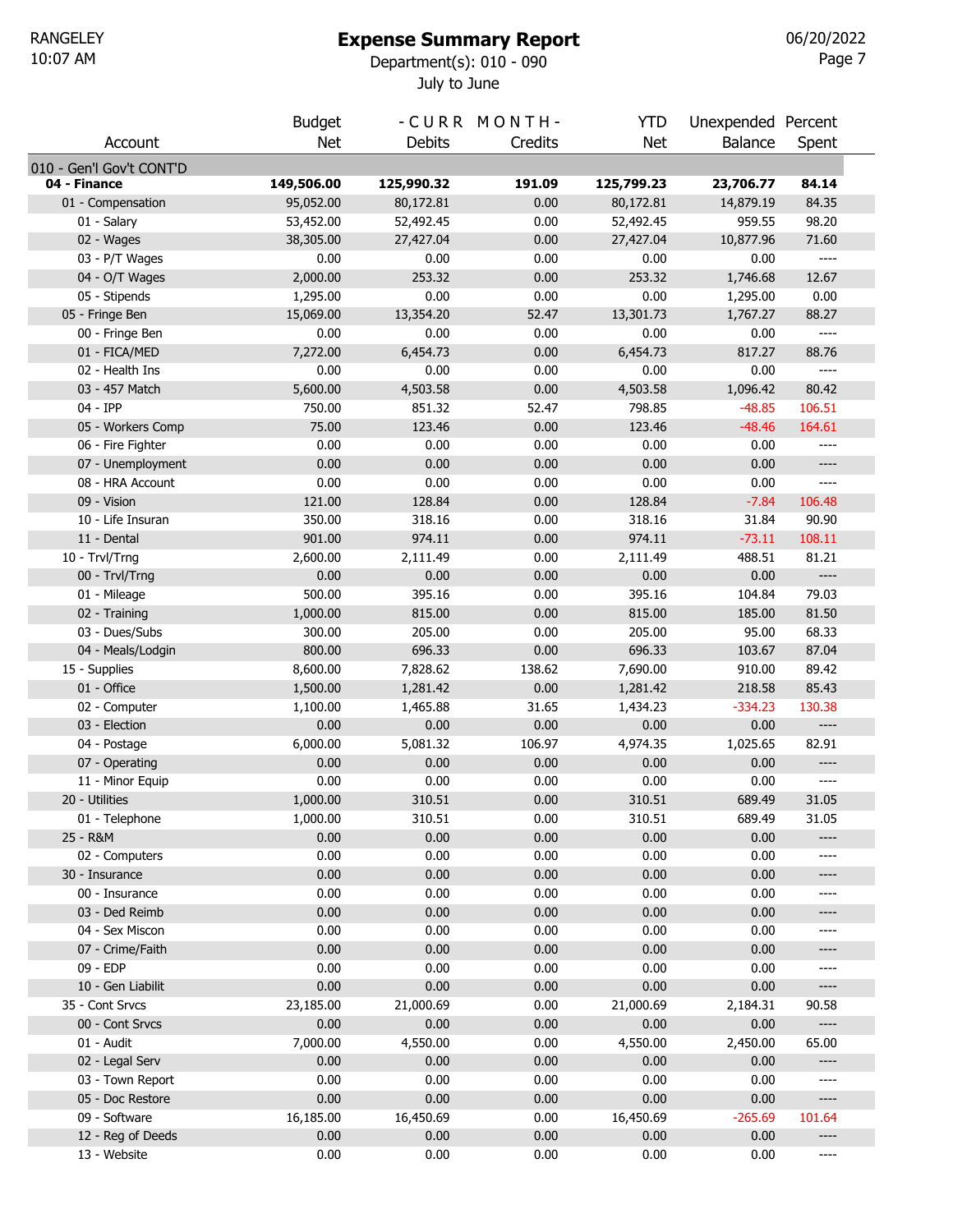July to June 10:07 AM Department(s): 010 - 090

Page  $8$ 06/20/2022

|                          | <b>Budget</b> |          | -CURR MONTH- | YTD      | Unexpended     | Percent |  |
|--------------------------|---------------|----------|--------------|----------|----------------|---------|--|
| Account                  | <b>Net</b>    | Debits   | Credits      | Net      | <b>Balance</b> | Spent   |  |
| 010 - Gen'l Gov't CONT'D |               |          |              |          |                |         |  |
| 22 - Banking Srvc        | 0.00          | 0.00     | 0.00         | 0.00     | 0.00           | ----    |  |
| 28 - Consultant          | 0.00          | 0.00     | 0.00         | 0.00     | 0.00           | ----    |  |
| 29 - Service Plan        | 0.00          | 0.00     | 0.00         | 0.00     | 0.00           | ----    |  |
| 36 - Advertising         | 0.00          | 0.00     | 0.00         | 0.00     | 0.00           | ----    |  |
| 01 - Advertising         | 0.00          | 0.00     | 0.00         | 0.00     | 0.00           | ----    |  |
| 37 - Liens               | 4,000.00      | 1,212.00 | 0.00         | 1,212.00 | 2,788.00       | 30.30   |  |
| 01 - Lien Costs          | 4,000.00      | 1,212.00 | 0.00         | 1,212.00 | 2,788.00       | 30.30   |  |
| 40 - Capital             | 0.00          | 0.00     | 0.00         | 0.00     | 0.00           | ----    |  |
| 00 - Capital             | 0.00          | 0.00     | 0.00         | 0.00     | 0.00           | ----    |  |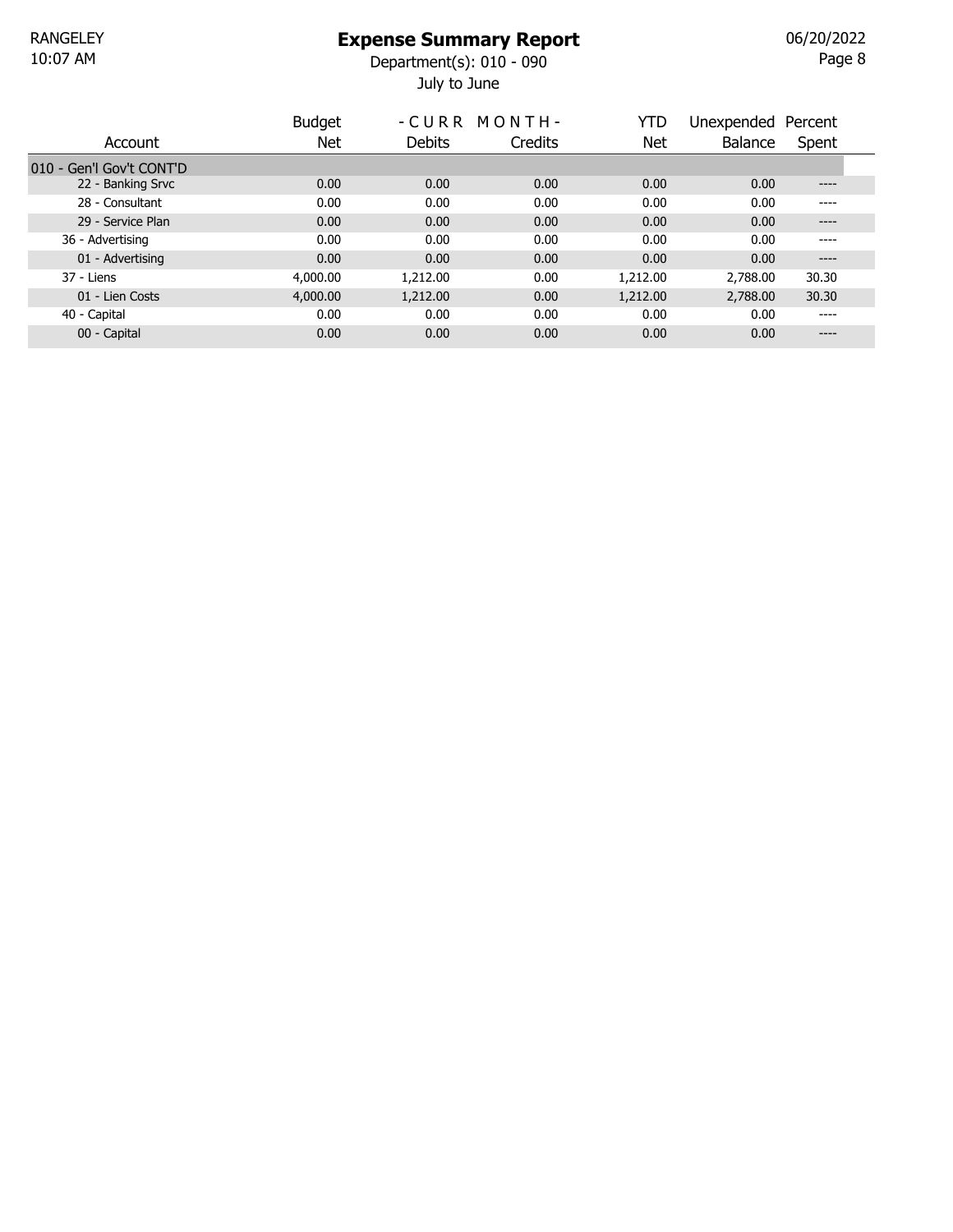# Expense Summary Report

July to June 10:07 AM Department(s): 010 - 090

Page 9 06/20/2022

|                                  | <b>Budget</b> |               | -CURR MONTH- | <b>YTD</b>   | Unexpended Percent |                                                                                                                                                                                                   |  |
|----------------------------------|---------------|---------------|--------------|--------------|--------------------|---------------------------------------------------------------------------------------------------------------------------------------------------------------------------------------------------|--|
| Account                          | <b>Net</b>    | <b>Debits</b> | Credits      | <b>Net</b>   | <b>Balance</b>     | Spent                                                                                                                                                                                             |  |
| 010 - Gen'l Gov't CONT'D         |               |               |              |              |                    |                                                                                                                                                                                                   |  |
| 05 - Planning                    | 160,332.00    | 128,633.58    | 9,399.57     | 119,234.01   | 41,097.99          | 74.37                                                                                                                                                                                             |  |
| 01 - Compensation                | 76,692.00     | 61,759.15     | 8,667.22     | 53,091.93    | 23,600.07          | 69.23                                                                                                                                                                                             |  |
| 01 - Salary                      | 43,621.00     | 42,560.22     | 0.00         | 42,560.22    | 1,060.78           | 97.57                                                                                                                                                                                             |  |
| 02 - Wages                       | 0.00          | 8,667.22      | 8,667.22     | 0.00         | 0.00               | $\hspace{0.02in} \hspace{0.02in} \hspace{0.02in} \hspace{0.02in} \hspace{0.02in} \hspace{0.02in} \hspace{0.02in} \hspace{0.02in} \hspace{0.02in} \hspace{0.02in} \hspace{0.02in} \hspace{0.02in}$ |  |
| 03 - P/T Wages                   | 21,216.00     | 4,782.75      | 0.00         | 4,782.75     | 16,433.25          | 22.54                                                                                                                                                                                             |  |
| 04 - O/T Wages                   | 1,000.00      | 256.88        | 0.00         | 256.88       | 743.12             | 25.69                                                                                                                                                                                             |  |
| 05 - Stipends                    | 10,855.00     | 5,492.08      | 0.00         | 5,492.08     | 5,362.92           | 50.59                                                                                                                                                                                             |  |
| 05 - Fringe Ben                  | 10,116.00     | 6,203.45      | 0.00         | 6,203.45     | 3,912.55           | 61.32                                                                                                                                                                                             |  |
| 00 - Fringe Ben                  | 0.00          | 0.00          | 0.00         | 0.00         | 0.00               | $\qquad \qquad - - -$                                                                                                                                                                             |  |
| 01 - FICA/MED                    | 5,870.00      | 5,215.32      | 0.00         | 5,215.32     | 654.68             | 88.85                                                                                                                                                                                             |  |
| 02 - Health Ins                  | 0.00          | 0.00          | 0.00         | 0.00         | 0.00               | $\qquad \qquad - - -$                                                                                                                                                                             |  |
| 03 - 457 Match                   | 2,620.00      | 0.00          | 0.00         | 0.00         | 2,620.00           | 0.00                                                                                                                                                                                              |  |
| 04 - IPP                         | 356.00        | 193.50        | 0.00         | 193.50       | 162.50             | 54.35                                                                                                                                                                                             |  |
| 05 - Workers Comp                | 1,120.00      | 794.63        | 0.00         | 794.63       | 325.37             | 70.95                                                                                                                                                                                             |  |
| 07 - Unemployment                | 0.00          | 0.00          | 0.00         | 0.00         | 0.00               | $---$                                                                                                                                                                                             |  |
| 08 - HRA Account                 | 0.00          | 0.00          | 0.00         | 0.00         | 0.00               | ----                                                                                                                                                                                              |  |
| 10 - Life Insuran                | 150.00        | 0.00          | 0.00         | 0.00         | 150.00             | 0.00                                                                                                                                                                                              |  |
| 10 - Trvl/Trng                   | 2,300.00      | 491.87        | 75.00        | 416.87       | 1,883.13           | 18.12                                                                                                                                                                                             |  |
| 01 - Mileage                     | 700.00        | 236.39        | 0.00         | 236.39       | 463.61             | 33.77                                                                                                                                                                                             |  |
| 02 - Training                    | 1,200.00      | 204.00        | 75.00        | 129.00       | 1,071.00           | 10.75                                                                                                                                                                                             |  |
| 03 - Dues/Subs                   | 100.00        | 35.00         | 0.00         | 35.00        | 65.00              | 35.00                                                                                                                                                                                             |  |
| 04 - Meals/Lodgin                | 300.00        | 16.48         | 0.00         | 16.48        | 283.52             | 5.49                                                                                                                                                                                              |  |
| 15 - Supplies                    | 6,500.00      | 3,426.28      | 81.35        | 3,344.93     | 3,155.07           | 51.46                                                                                                                                                                                             |  |
| 01 - Office                      | 200.00        | 212.39        | 0.00         | 212.39       | $-12.39$           | 106.20                                                                                                                                                                                            |  |
| 02 - Computer                    | 1,700.00      | 0.00          | 0.00         | 0.00         | 1,700.00           | 0.00                                                                                                                                                                                              |  |
| 04 - Postage                     | 300.00        | 367.49        | 81.35        | 286.14       | 13.86              | 95.38                                                                                                                                                                                             |  |
| 07 - Operating                   | 0.00          | 0.00          | 0.00         | 0.00         | 0.00               | $\qquad \qquad - - -$                                                                                                                                                                             |  |
| 09 - Safety                      | 1,000.00      | 127.79        | 0.00         | 127.79       | 872.21             | 12.78                                                                                                                                                                                             |  |
| 10 - Uniforms                    | 0.00          | 0.00          | 0.00         | 0.00         | 0.00               | $\hspace{0.02in} \hspace{0.02in} \hspace{0.02in} \hspace{0.02in} \hspace{0.02in} \hspace{0.02in} \hspace{0.02in} \hspace{0.02in} \hspace{0.02in} \hspace{0.02in} \hspace{0.02in} \hspace{0.02in}$ |  |
| 11 - Minor Equip                 | 2,600.00      | 2,596.83      | 0.00         | 2,596.83     | 3.17               | 99.88                                                                                                                                                                                             |  |
| 18 - E911                        | 700.00        | 121.78        | 0.00         | 121.78       | 578.22             | 17.40                                                                                                                                                                                             |  |
| 20 - Utilities                   | 1,000.00      | 751.07        | 0.00         | 751.07       | 248.93             | 75.11                                                                                                                                                                                             |  |
| 01 - Telephone                   | 1,000.00      | 751.07        | 0.00         | 751.07       | 248.93             | 75.11                                                                                                                                                                                             |  |
| 25 - R&M                         | 0.00          | 0.00          | 0.00         | 0.00         | 0.00               | ----                                                                                                                                                                                              |  |
| 02 - Computers<br>30 - Insurance | 0.00<br>0.00  | 0.00<br>0.00  | 0.00<br>0.00 | 0.00<br>0.00 | 0.00<br>0.00       | ----<br>----                                                                                                                                                                                      |  |
| 00 - Insurance                   | 0.00          | 0.00          | 0.00         | 0.00         | 0.00               | ----                                                                                                                                                                                              |  |
| 03 - Ded Reimb                   | 0.00          | 0.00          | 0.00         | 0.00         | 0.00               | ----                                                                                                                                                                                              |  |
| 04 - Sex Miscon                  | 0.00          | 0.00          | 0.00         | 0.00         | 0.00               | ----                                                                                                                                                                                              |  |
| 07 - Crime/Faith                 | 0.00          | 0.00          | 0.00         | 0.00         | 0.00               | ----                                                                                                                                                                                              |  |
| 09 - EDP                         | 0.00          | 0.00          | 0.00         | 0.00         | 0.00               |                                                                                                                                                                                                   |  |
| 10 - Gen Liabilit                | 0.00          | 0.00          | 0.00         | 0.00         | 0.00               | ----                                                                                                                                                                                              |  |
| 35 - Cont Srvcs                  | 61,724.00     | 55,617.76     | 0.00         | 55,617.76    | 6,106.24           | 90.11                                                                                                                                                                                             |  |
| 01 - Audit                       | 0.00          | 0.00          | 0.00         | 0.00         | 0.00               | ----                                                                                                                                                                                              |  |
| 02 - Legal Serv                  | 0.00          | 0.00          | 0.00         | 0.00         | 0.00               | ----                                                                                                                                                                                              |  |
| 09 - Software                    | 6,840.00      | 3,000.00      | 0.00         | 3,000.00     | 3,840.00           | 43.86                                                                                                                                                                                             |  |
| 14 - CEO/LPI                     | 0.00          | 0.00          | 0.00         | 0.00         | 0.00               | $---$                                                                                                                                                                                             |  |
| 15 - AVCOG                       | 6,884.00      | 6,780.76      | 0.00         | 6,780.76     | 103.24             | 98.50                                                                                                                                                                                             |  |
| 28 - Consultant                  | 48,000.00     | 45,837.00     | 0.00         | 45,837.00    | 2,163.00           | 95.49                                                                                                                                                                                             |  |
| 36 - Advertising                 | 2,000.00      | 384.00        | 576.00       | $-192.00$    | 2,192.00           | $-9.60$                                                                                                                                                                                           |  |
| 01 - Advertising                 | 2,000.00      | 384.00        | 576.00       | $-192.00$    | 2,192.00           | $-9.60$                                                                                                                                                                                           |  |
|                                  |               |               |              |              |                    |                                                                                                                                                                                                   |  |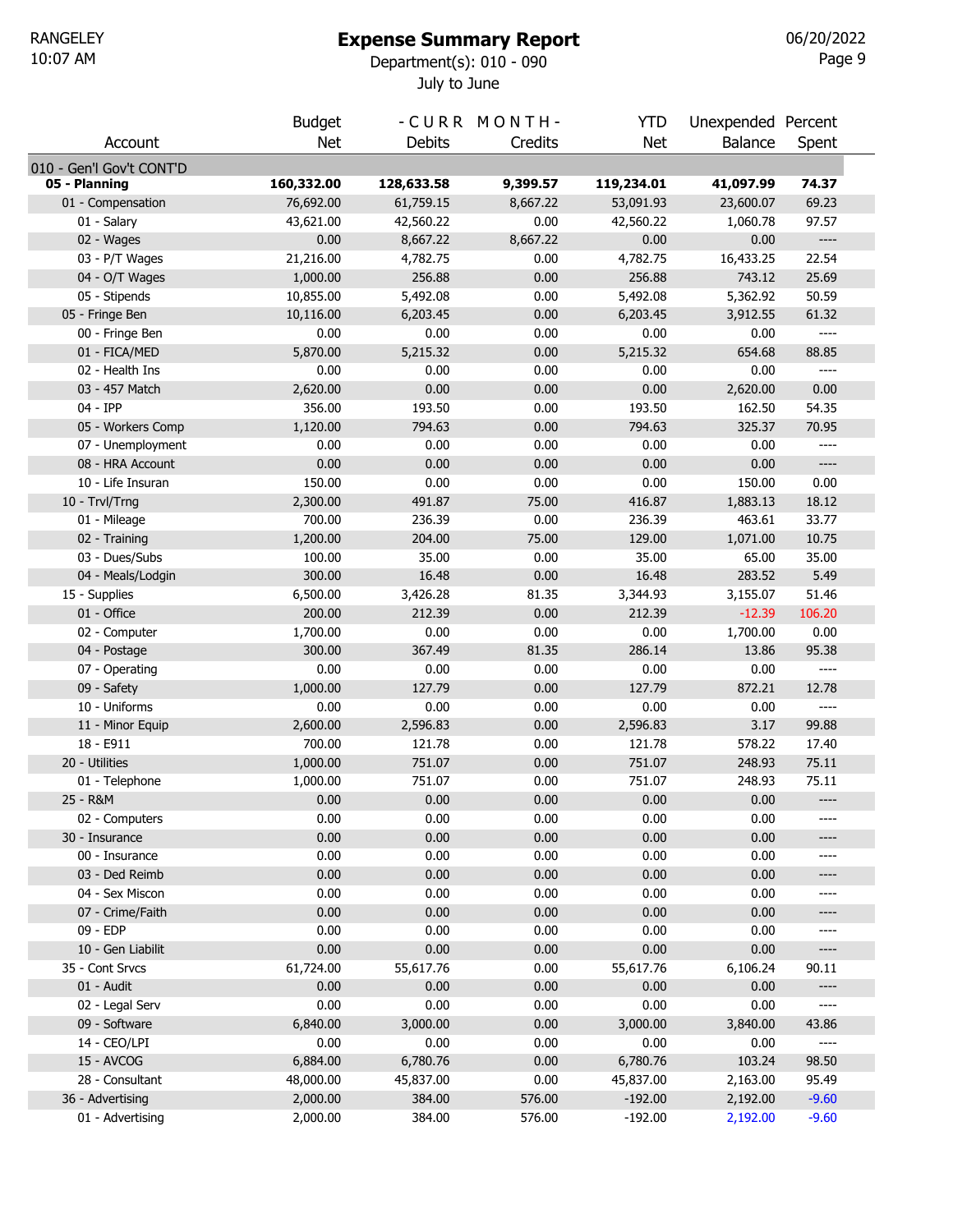# Expense Summary Report

July to June 10:07 AM Department(s): 010 - 090

Page 10 06/20/2022

|                                   | <b>Budget</b>     |                   | -CURR MONTH-     | <b>YTD</b>     | Unexpended Percent |              |
|-----------------------------------|-------------------|-------------------|------------------|----------------|--------------------|--------------|
| Account                           | <b>Net</b>        | <b>Debits</b>     | Credits          | <b>Net</b>     | <b>Balance</b>     | Spent        |
|                                   |                   |                   |                  |                |                    |              |
| 010 - Gen'l Gov't CONT'D          |                   |                   |                  |                |                    |              |
| 06 - Bldgs-TO                     | 51,933.00<br>0.00 | 54,087.15<br>0.00 | 2,772.48<br>0.00 | 51,314.67      | 618.33<br>0.00     | 98.81        |
| 01 - Compensation                 |                   |                   |                  | 0.00           |                    | ----         |
| 03 - P/T Wages<br>05 - Fringe Ben | 0.00<br>0.00      | 0.00<br>370.06    | 0.00<br>0.00     | 0.00<br>370.06 | 0.00<br>$-370.06$  | ----<br>---- |
| 01 - FICA/MED                     | 0.00              | 0.00              | 0.00             | 0.00           | 0.00               | ----         |
| 05 - Workers Comp                 | 0.00              | 370.06            | 0.00             | 370.06         | $-370.06$          | ----         |
| 07 - Unemployment                 | 0.00              | 0.00              | 0.00             | 0.00           | 0.00               | ----         |
| 10 - Trvl/Trng                    | 100.00            | 0.00              | 0.00             | 0.00           | 100.00             | 0.00         |
| 01 - Mileage                      | 0.00              | 0.00              | 0.00             | 0.00           | 0.00               | ----         |
| 03 - Dues/Subs                    | 100.00            | 0.00              | 0.00             | 0.00           | 100.00             | 0.00         |
| 04 - Meals/Lodgin                 | 0.00              | 0.00              | 0.00             | 0.00           | 0.00               | $-----$      |
| 15 - Supplies                     | 7,800.00          | 5,349.46          | 0.00             | 5,349.46       | 2,450.54           | 68.58        |
| 01 - Office                       | 3,000.00          | 2,796.62          | 0.00             | 2,796.62       | 203.38             | 93.22        |
| 02 - Computer                     | 750.00            | 102.46            | 0.00             | 102.46         | 647.54             | 13.66        |
| 04 - Postage                      | 0.00              | 0.00              | 0.00             | 0.00           | 0.00               | $-----$      |
| 05 - Bldg                         | 800.00            | 20.87             | 0.00             | 20.87          | 779.13             | 2.61         |
| 06 - Cleaning                     | 500.00            | 996.25            | 0.00             | 996.25         | $-496.25$          | 199.25       |
| 07 - Operating                    | 0.00              | 98.94             | 0.00             | 98.94          | $-98.94$           | ----         |
| 08 - Diesel                       | 100.00            | 0.00              | 0.00             | 0.00           | 100.00             | 0.00         |
| 09 - Safety                       | 200.00            | 14.55             | 0.00             | 14.55          | 185.45             | 7.28         |
| 11 - Minor Equip                  | 500.00            | 285.65            | 0.00             | 285.65         | 214.35             | 57.13        |
| 20 - Equip Rental                 | 750.00            | 1,034.12          | 0.00             | 1,034.12       | $-284.12$          | 137.88       |
| 28 - Gas                          | 1,200.00          | 0.00              | 0.00             | 0.00           | 1,200.00           | 0.00         |
| 20 - Utilities                    | 13,400.00         | 11,566.69         | 130.43           | 11,436.26      | 1,963.74           | 85.35        |
| 01 - Telephone                    | 7,000.00          | 7,891.34          | 0.00             | 7,891.34       | $-891.34$          | 112.73       |
| 02 - Electricity                  | 3,500.00          | 1,386.48          | 130.43           | 1,256.05       | 2,243.95           | 35.89        |
| 05 - Heat                         | 2,000.00          | 1,234.38          | 0.00             | 1,234.38       | 765.62             | 61.72        |
| 06 - Water                        | 720.00            | 919.49            | 0.00             | 919.49         | $-199.49$          | 127.71       |
| 07 - Sewer                        | 180.00            | 135.00            | 0.00             | 135.00         | 45.00              | 75.00        |
| 08 - Propane                      | 0.00              | 0.00              | 0.00             | 0.00           | 0.00               | $---$        |
| 25 - R&M                          | 16,700.00         | 22,573.37         | 2,642.05         | 19,931.32      | $-3,231.32$        | 119.35       |
| 01 - Buildings                    | 6,500.00          | 8,837.02          | 2,200.00         | 6,637.02       | $-137.02$          | 102.11       |
| 02 - Computers                    | 5,000.00          | 8,111.93          | 0.00             | 8,111.93       | $-3,111.93$        | 162.24       |
| 03 - Vehicles                     | 0.00              | 0.00              | 0.00             | 0.00           | 0.00               | ----         |
| 04 - Equipment                    | 0.00              | 0.00              | 0.00             | 0.00           | 0.00               | ----         |
| 16 - Copier                       | 5,200.00          | 5,624.42          | 442.05           | 5,182.37       | 17.63              | 99.66        |
| 22 - Office Reno                  | 0.00              | 0.00              | 0.00             | 0.00           | 0.00               | ----         |
| 30 - Insurance                    | 0.00              | 0.00              | 0.00             | 0.00           | 0.00               | ----         |
| 00 - Insurance                    | 0.00              | 0.00              | 0.00             | 0.00           | 0.00               | ----         |
| 01 - Property                     | 0.00              | 0.00              | 0.00             | 0.00           | 0.00               | ----         |
| 08 - Mobile Equip                 | 0.00              | 0.00              | 0.00             | 0.00           | 0.00               | ----         |
| 09 - EDP                          | 0.00              | 0.00              | 0.00             | 0.00           | 0.00               | ----         |
| 10 - Gen Liabilit                 | 0.00              | 0.00              | 0.00             | 0.00           | 0.00               | ----         |
| 11 - B&M                          | 0.00              | 0.00              | 0.00             | 0.00           | 0.00               | ----         |
| 35 - Cont Srvcs                   | 13,933.00         | 14,227.57         | 0.00             | 14,227.57      | $-294.57$          | 102.11       |
| 00 - Cont Srvcs                   | 0.00              | 0.00              | 0.00             | 0.00           | 0.00               | ----         |
| 02 - Legal Serv                   | 0.00              | 0.00              | 0.00             | 0.00           | 0.00               | ----         |
| 09 - Software                     | 6,927.00          | 6,586.85          | 0.00             | 6,586.85       | 340.15             | 95.09        |
| 13 - Website                      | 4,226.00          | 4,436.60          | 0.00             | 4,436.60       | $-210.60$          | 104.98       |
| 17 - Engineering                  | 0.00              | 195.37            | 0.00             | 195.37         | $-195.37$          | ----         |
| 18 - Testing/Moni                 | 180.00            | 800.40            | 0.00             | 800.40         | $-620.40$          | 444.67       |
| 27 - Janitorial                   | 2,600.00          | 2,208.35          | 0.00             | 2,208.35       | 391.65             | 84.94        |
| 36 - Advertising                  | 0.00              | 0.00              | 0.00             | 0.00           | 0.00               | ----         |
|                                   |                   |                   |                  |                |                    |              |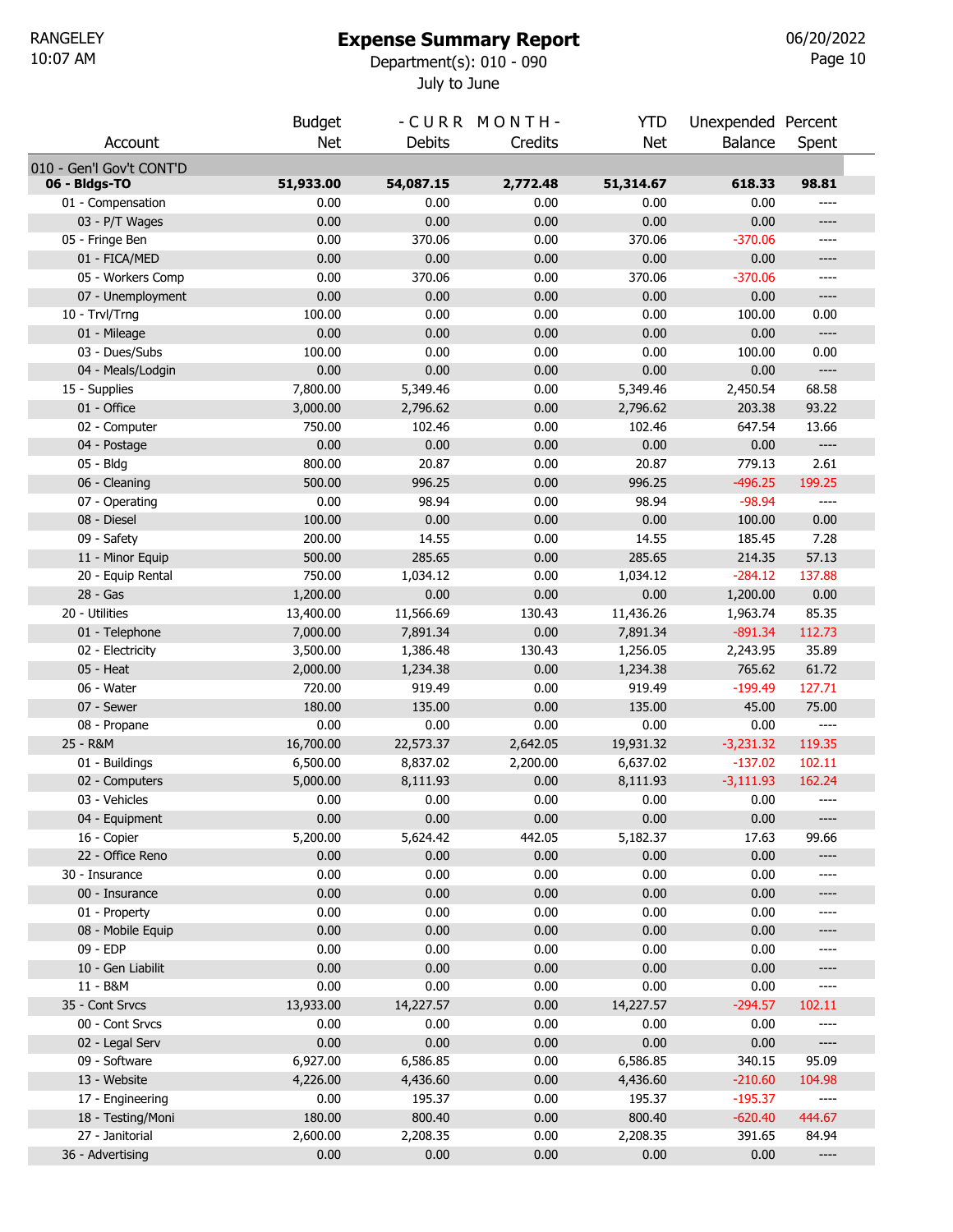RANGELEY<br>10:07 AM

## Expense Summary Report

July to June 10:07 AM Department(s): 010 - 090

Page 11 06/20/2022

| Account                  | <b>Budget</b><br>Net | <b>Debits</b> | -CURR MONTH-<br>Credits | YTD<br><b>Net</b> | Unexpended Percent<br>Balance | Spent |
|--------------------------|----------------------|---------------|-------------------------|-------------------|-------------------------------|-------|
| 010 - Gen'l Gov't CONT'D |                      |               |                         |                   |                               |       |
| 01 - Advertising         | 0.00                 | 0.00          | 0.00                    | 0.00              | 0.00                          | $---$ |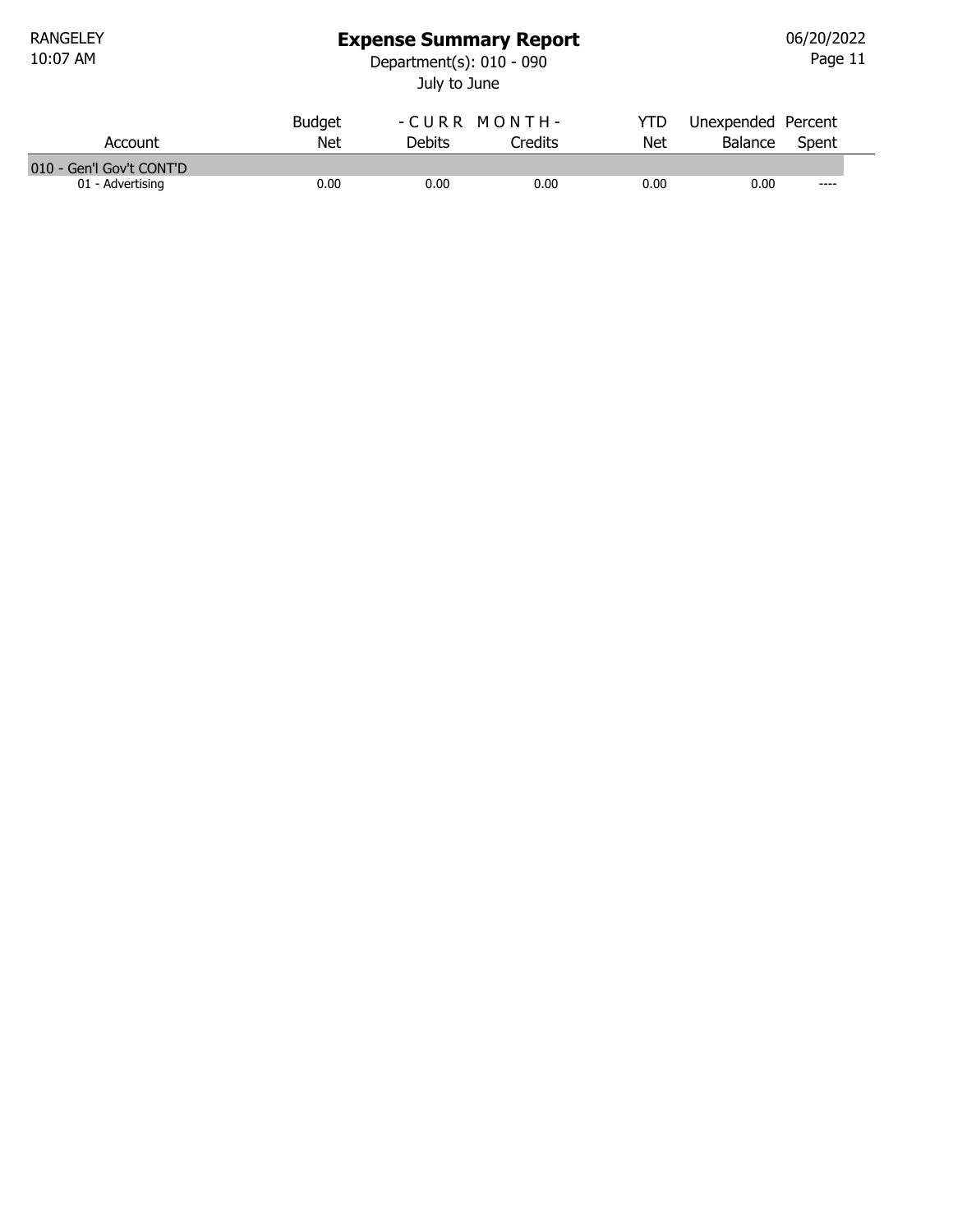# Expense Summary Report

July to June 10:07 AM Department(s): 010 - 090

Page 12 06/20/2022

|                          | <b>Budget</b> |               | -CURR MONTH- | <b>YTD</b> | Unexpended Percent |        |  |
|--------------------------|---------------|---------------|--------------|------------|--------------------|--------|--|
| Account                  | <b>Net</b>    | <b>Debits</b> | Credits      | <b>Net</b> | Balance            | Spent  |  |
| 010 - Gen'l Gov't CONT'D |               |               |              |            |                    |        |  |
| 07 - Bldgs-PSB           | 83,569.00     | 83,678.13     | 6,034.50     | 77,643.63  | 5,925.37           | 92.91  |  |
| 01 - Compensation        | 0.00          | 0.00          | 0.00         | 0.00       | 0.00               | ----   |  |
| 02 - Wages               | 0.00          | 0.00          | 0.00         | 0.00       | 0.00               | ----   |  |
| 03 - P/T Wages           | 0.00          | 0.00          | 0.00         | 0.00       | 0.00               | ----   |  |
| 05 - Fringe Ben          | 0.00          | 100.92        | 0.00         | 100.92     | $-100.92$          | ----   |  |
| 01 - FICA/MED            | 0.00          | 0.00          | 0.00         | 0.00       | 0.00               | ----   |  |
| 05 - Workers Comp        | 0.00          | 100.92        | 0.00         | 100.92     | $-100.92$          | ----   |  |
| 07 - Unemployment        | 0.00          | 0.00          | 0.00         | 0.00       | 0.00               | ----   |  |
| 15 - Supplies            | 1,000.00      | 1,194.21      | 0.00         | 1,194.21   | $-194.21$          | 119.42 |  |
| 01 - Office              | 0.00          | 0.00          | 0.00         | 0.00       | 0.00               | ----   |  |
| 02 - Computer            | 0.00          | 0.00          | 0.00         | 0.00       | 0.00               | ----   |  |
| 05 - Bldg                | 500.00        | 50.16         | 0.00         | 50.16      | 449.84             | 10.03  |  |
| 06 - Cleaning            | 500.00        | 415.19        | 0.00         | 415.19     | 84.81              | 83.04  |  |
| 07 - Operating           | 0.00          | 499.90        | 0.00         | 499.90     | -499.90            | ----   |  |
| 08 - Diesel              | 0.00          | 40.76         | 0.00         | 40.76      | $-40.76$           | ----   |  |
| 11 - Minor Equip         | 0.00          | 188.20        | 0.00         | 188.20     | $-188.20$          | ----   |  |
| 20 - Utilities           | 20,275.00     | 25,884.01     | 3,884.64     | 21,999.37  | $-1,724.37$        | 108.50 |  |
| 01 - Telephone           | 0.00          | 0.00          | 0.00         | 0.00       | 0.00               | ----   |  |
| 02 - Electricity         | 7,500.00      | 10,212.16     | 3,256.05     | 6,956.11   | 543.89             | 92.75  |  |
| 05 - Heat                | 10,000.00     | 12,746.43     | 0.00         | 12,746.43  | $-2,746.43$        | 127.46 |  |
| 06 - Water               | 975.00        | 916.54        | 0.00         | 916.54     | 58.46              | 94.00  |  |
| 07 - Sewer               | 1,200.00      | 780.00        | 0.00         | 780.00     | 420.00             | 65.00  |  |
| 08 - Propane             | 250.00        | 0.00          | 0.00         | 0.00       | 250.00             | 0.00   |  |
| 09 - Television          | 350.00        | 1,228.88      | 628.59       | 600.29     | $-250.29$          | 171.51 |  |
| 25 - R&M                 | 12,000.00     | 5,422.18      | 0.00         | 5,422.18   | 6,577.82           | 45.18  |  |
| 01 - Buildings           | 12,000.00     | 5,422.18      | 0.00         | 5,422.18   | 6,577.82           | 45.18  |  |
| 04 - Equipment           | 0.00          | 0.00          | 0.00         | 0.00       | 0.00               | ----   |  |
| 23 - Crack Sealan        | 0.00          | 0.00          | 0.00         | 0.00       | 0.00               | ----   |  |
| 30 - Insurance           | 0.00          | 0.00          | 0.00         | 0.00       | 0.00               | ----   |  |
| 00 - Insurance           | 0.00          | 0.00          | 0.00         | 0.00       | 0.00               | ----   |  |
| 01 - Property            | 0.00          | 0.00          | 0.00         | 0.00       | 0.00               | ----   |  |
| 08 - Mobile Equip        | 0.00          | 0.00          | 0.00         | 0.00       | 0.00               | ----   |  |
| 10 - Gen Liabilit        | 0.00          | 0.00          | 0.00         | 0.00       | 0.00               | ----   |  |
| 11 - B&M                 | 0.00          | 0.00          | 0.00         | 0.00       | 0.00               | ----   |  |
| 35 - Cont Srvcs          | 2,690.00      | 1,323.02      | 0.00         | 1,323.02   | 1,366.98           | 49.18  |  |
| 00 - Cont Srvcs          | 0.00          | 0.00          | 0.00         | 0.00       | 0.00               | $---$  |  |
| 18 - Testing/Moni        | 90.00         | 89.72         | 0.00         | 89.72      | 0.28               | 99.69  |  |
| 27 - Janitorial          | 2,600.00      | 1,233.30      | 0.00         | 1,233.30   | 1,366.70           | 47.43  |  |
| 36 - Advertising         | 0.00          | 0.00          | 0.00         | 0.00       | 0.00               | ----   |  |
| 01 - Advertising         | 0.00          | 0.00          | 0.00         | 0.00       | 0.00               | ----   |  |
| 38 - Permits             | 0.00          | 0.00          | 0.00         | 0.00       | 0.00               | ----   |  |
| $01 - Fees$              | 0.00          | 0.00          | 0.00         | 0.00       | 0.00               | ----   |  |
| 46 - Debt Princip        | 42,500.00     | 42,500.00     | 0.00         | 42,500.00  | 0.00               | 100.00 |  |
| 01 - Spray Bond          | 0.00          | 0.00          | 0.00         | 0.00       | 0.00               | ----   |  |
| 07 - PSB                 | 42,500.00     | 42,500.00     | 0.00         | 42,500.00  | 0.00               | 100.00 |  |
| 47 - Debt Interes        | 5,104.00      | 7,253.79      | 2,149.86     | 5,103.93   | 0.07               | 100.00 |  |
| 01 - Spray Bond          | 0.00          | 0.00          | 0.00         | 0.00       | 0.00               | ----   |  |
| 06 - PSB                 | 5,104.00      | 7,253.79      | 2,149.86     | 5,103.93   | 0.07               | 100.00 |  |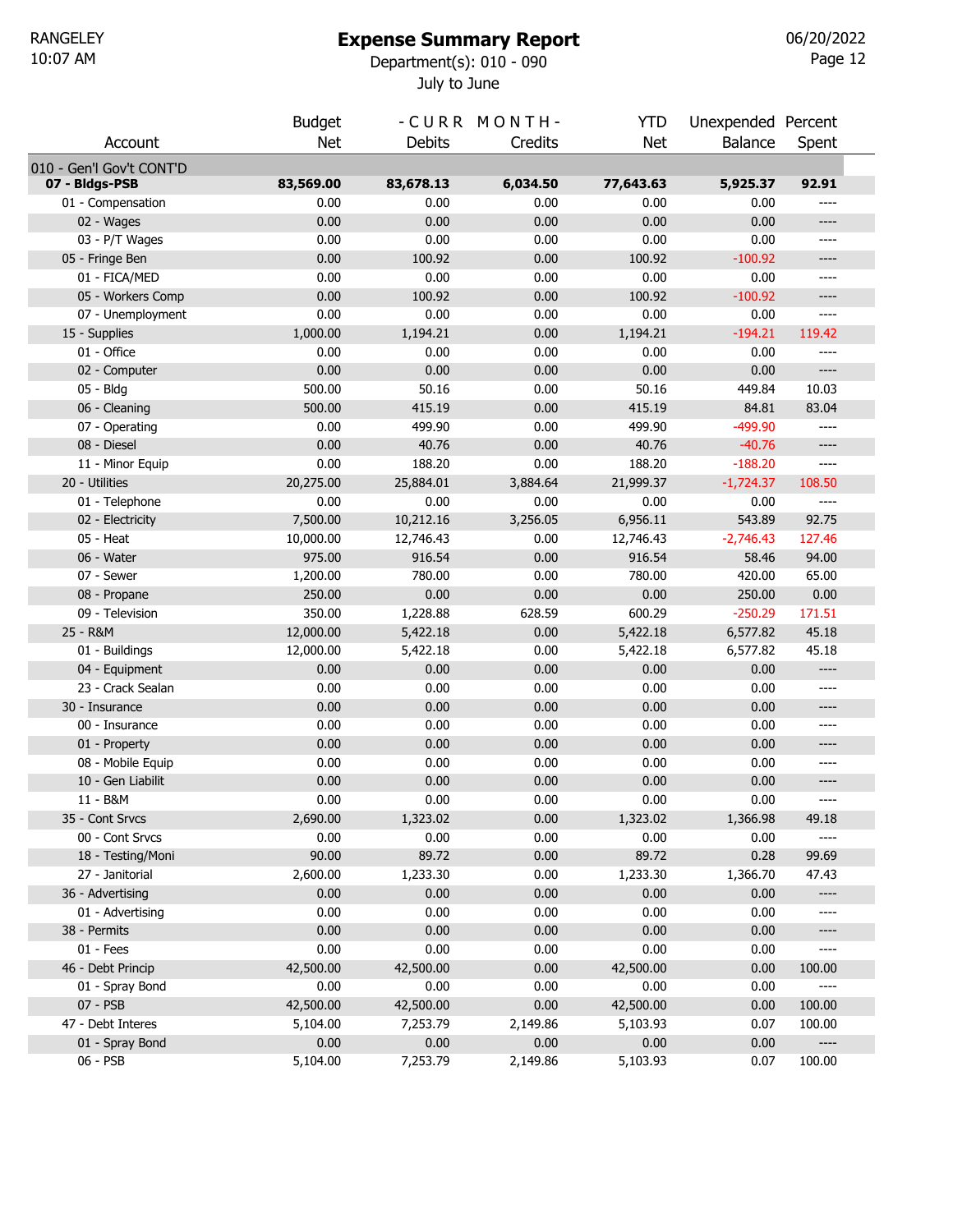# Expense Summary Report

July to June 10:07 AM Department(s): 010 - 090

Page 13 06/20/2022

|                                        | <b>Budget</b> |               | -CURR MONTH- | <b>YTD</b>    | Unexpended Percent |                       |  |
|----------------------------------------|---------------|---------------|--------------|---------------|--------------------|-----------------------|--|
| Account                                | <b>Net</b>    | <b>Debits</b> | Credits      | <b>Net</b>    | <b>Balance</b>     | Spent                 |  |
| 010 - Gen'l Gov't CONT'D               |               |               |              |               |                    |                       |  |
| 08 - Town Clerk                        | 77,302.00     | 50,708.18     | 569.05       | 50,139.13     | 27,162.87          | 64.86                 |  |
| 01 - Compensation                      | 43,729.00     | 41,419.99     | 0.00         | 41,419.99     | 2,309.01           | 94.72                 |  |
| 02 - Wages                             | 40,429.00     | 40,517.24     | 0.00         | 40,517.24     | $-88.24$           | 100.22                |  |
| 03 - P/T Wages                         | 1,500.00      | 358.43        | 0.00         | 358.43        | 1,141.57           | 23.90                 |  |
| 04 - O/T Wages                         | 1,800.00      | 544.32        | 0.00         | 544.32        | 1,255.68           | 30.24                 |  |
| 05 - Stipends                          | 0.00          | 0.00          | 0.00         | 0.00          | 0.00               | $\qquad \qquad - - -$ |  |
| 05 - Fringe Ben                        | 24,708.00     | 3,151.80      | 0.00         | 3,151.80      | 21,556.20          | 12.76                 |  |
| 01 - FICA/MED                          | 3,346.00      | 3,046.75      | 0.00         | 3,046.75      | 299.25             | 91.06                 |  |
| 02 - Health Ins                        | 17,515.00     | 0.00          | 0.00         | 0.00          | 17,515.00          | 0.00                  |  |
| 03 - 457 Match                         | 2,500.00      | 0.00          | 0.00         | 0.00          | 2,500.00           | 0.00                  |  |
| 04 - IPP                               | 330.00        | 0.00          | 0.00<br>0.00 | 0.00<br>61.74 | 330.00             | 0.00<br>154.35        |  |
| 05 - Workers Comp<br>06 - Fire Fighter | 40.00<br>0.00 | 61.74<br>0.00 | 0.00         | 0.00          | $-21.74$<br>0.00   | ----                  |  |
| 08 - HRA Account                       | 0.00          | 0.00          | 0.00         | 0.00          | 0.00               | ----                  |  |
| 09 - Vision                            | 76.00         | 4.76          | 0.00         | 4.76          | 71.24              | 6.26                  |  |
| 10 - Life Insuran                      | 0.00          | 2.85          | 0.00         | 2.85          | $-2.85$            | $---$                 |  |
| 11 - Dental                            | 901.00        | 35.70         | 0.00         | 35.70         | 865.30             | 3.96                  |  |
| 10 - Trvl/Trng                         | 2,800.00      | 1,114.00      | 20.00        | 1,094.00      | 1,706.00           | 39.07                 |  |
| 01 - Mileage                           | 500.00        | 185.76        | 0.00         | 185.76        | 314.24             | 37.15                 |  |
| 02 - Training                          | 1,200.00      | 515.00        | 20.00        | 495.00        | 705.00             | 41.25                 |  |
| 03 - Dues/Subs                         | 300.00        | 370.00        | 0.00         | 370.00        | $-70.00$           | 123.33                |  |
| 04 - Meals/Lodgin                      | 800.00        | 43.24         | 0.00         | 43.24         | 756.76             | 5.41                  |  |
| 15 - Supplies                          | 3,150.00      | 2,961.20      | 549.05       | 2,412.15      | 737.85             | 76.58                 |  |
| 01 - Office                            | 500.00        | 326.52        | 0.00         | 326.52        | 173.48             | 65.30                 |  |
| 02 - Computer                          | 250.00        | 110.99        | 0.00         | 110.99        | 139.01             | 44.40                 |  |
| 03 - Election                          | 2,000.00      | 2,338.06      | 517.61       | 1,820.45      | 179.55             | 91.02                 |  |
| 04 - Postage                           | 400.00        | 185.63        | 31.44        | 154.19        | 245.81             | 38.55                 |  |
| 07 - Operating                         | 0.00          | 0.00          | 0.00         | 0.00          | 0.00               | ----                  |  |
| 08 - Diesel                            | 0.00          | 0.00          | 0.00         | 0.00          | 0.00               | $---$                 |  |
| 20 - Utilities                         | 800.00        | 298.51        | 0.00         | 298.51        | 501.49             | 37.31                 |  |
| 01 - Telephone<br>25 - R&M             | 800.00        | 298.51        | 0.00         | 298.51        | 501.49             | 37.31                 |  |
| 02 - Computers                         | 0.00<br>0.00  | 0.00<br>0.00  | 0.00<br>0.00 | 0.00<br>0.00  | 0.00<br>0.00       | ----<br>----          |  |
| 03 - Vehicles                          | 0.00          | 0.00          | 0.00         | 0.00          | 0.00               | ----                  |  |
| 30 - Insurance                         | 0.00          | 0.00          | 0.00         | 0.00          | 0.00               | ----                  |  |
| 07 - Crime/Faith                       | 0.00          | 0.00          | 0.00         | 0.00          | 0.00               |                       |  |
| 09 - EDP                               | 0.00          | 0.00          | 0.00         | 0.00          | 0.00               | ----                  |  |
| 10 - Gen Liabilit                      | 0.00          | 0.00          | 0.00         | 0.00          | 0.00               | ----                  |  |
| 35 - Cont Srvcs                        | 2,015.00      | 1,762.68      | 0.00         | 1,762.68      | 252.32             | 87.48                 |  |
| 03 - Town Report                       | 1,000.00      | 747.93        | 0.00         | 747.93        | 252.07             | 74.79                 |  |
| 09 - Software                          | 1,015.00      | 1,014.75      | 0.00         | 1,014.75      | 0.25               | 99.98                 |  |
| 28 - Consultant                        | 0.00          | 0.00          | 0.00         | 0.00          | 0.00               | $\qquad \qquad - - -$ |  |
| 36 - Advertising                       | 100.00        | 0.00          | 0.00         | 0.00          | 100.00             | 0.00                  |  |
| 01 - Advertising                       | 100.00        | 0.00          | 0.00         | 0.00          | 100.00             | 0.00                  |  |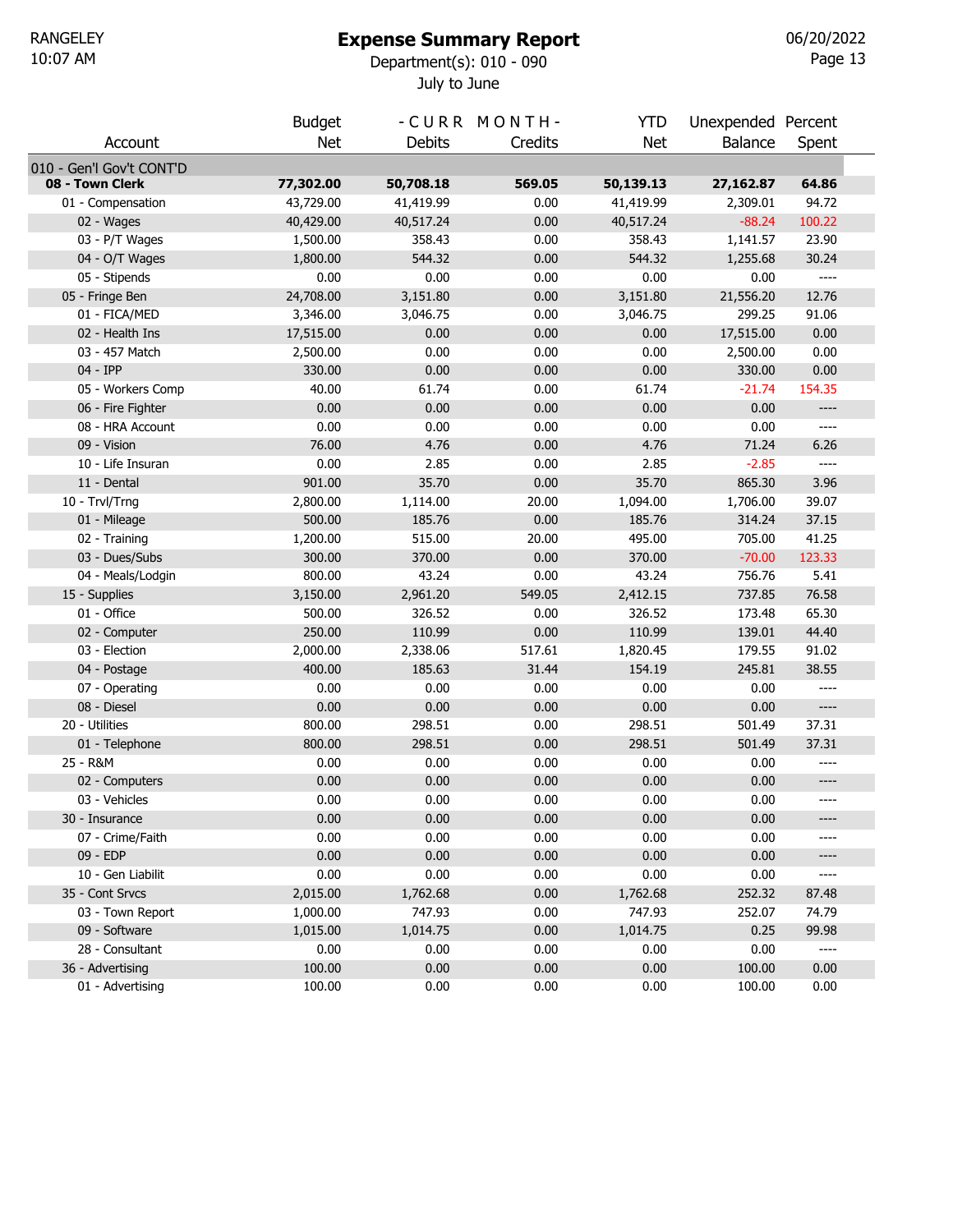July to June 10:07 AM Department(s): 010 - 090

Page 14 06/20/2022

|                          | <b>Budget</b> | - C U R R | MONTH-  | YTD       | Unexpended     | Percent |  |
|--------------------------|---------------|-----------|---------|-----------|----------------|---------|--|
| Account                  | Net           | Debits    | Credits | Net       | <b>Balance</b> | Spent   |  |
| 010 - Gen'l Gov't CONT'D |               |           |         |           |                |         |  |
| 09 - P/C Insuranc        | 55,317.00     | 53,543.00 | 0.00    | 53,543.00 | 1,774.00       | 96.79   |  |
| 30 - Insurance           | 55,317.00     | 53,543.00 | 0.00    | 53,543.00 | 1,774.00       | 96.79   |  |
| 01 - Property            | 7,275.00      | 9,304.00  | 0.00    | 9,304.00  | $-2,029.00$    | 127.89  |  |
| 02 - Auto                | 23,495.00     | 22,569.00 | 0.00    | 22,569.00 | 926.00         | 96.06   |  |
| 05 - Police Prof         | 4,075.00      | 2,770.00  | 0.00    | 2,770.00  | 1,305.00       | 67.98   |  |
| 06 - POEL                | 6,265,00      | 6,483.00  | 0.00    | 6,483,00  | $-218.00$      | 103.48  |  |
| 07 - Crime/Faith         | 900.00        | 771.00    | 0.00    | 771.00    | 129.00         | 85.67   |  |
| 08 - Mobile Equip        | 4,696.00      | 4,472,00  | 0.00    | 4,472,00  | 224.00         | 95.23   |  |
| $09 - EDP$               | 671.00        | 610.00    | 0.00    | 610.00    | 61.00          | 90.91   |  |
| 10 - Gen Liabilit        | 7.940.00      | 6,564.00  | 0.00    | 6,564.00  | 1,376.00       | 82.67   |  |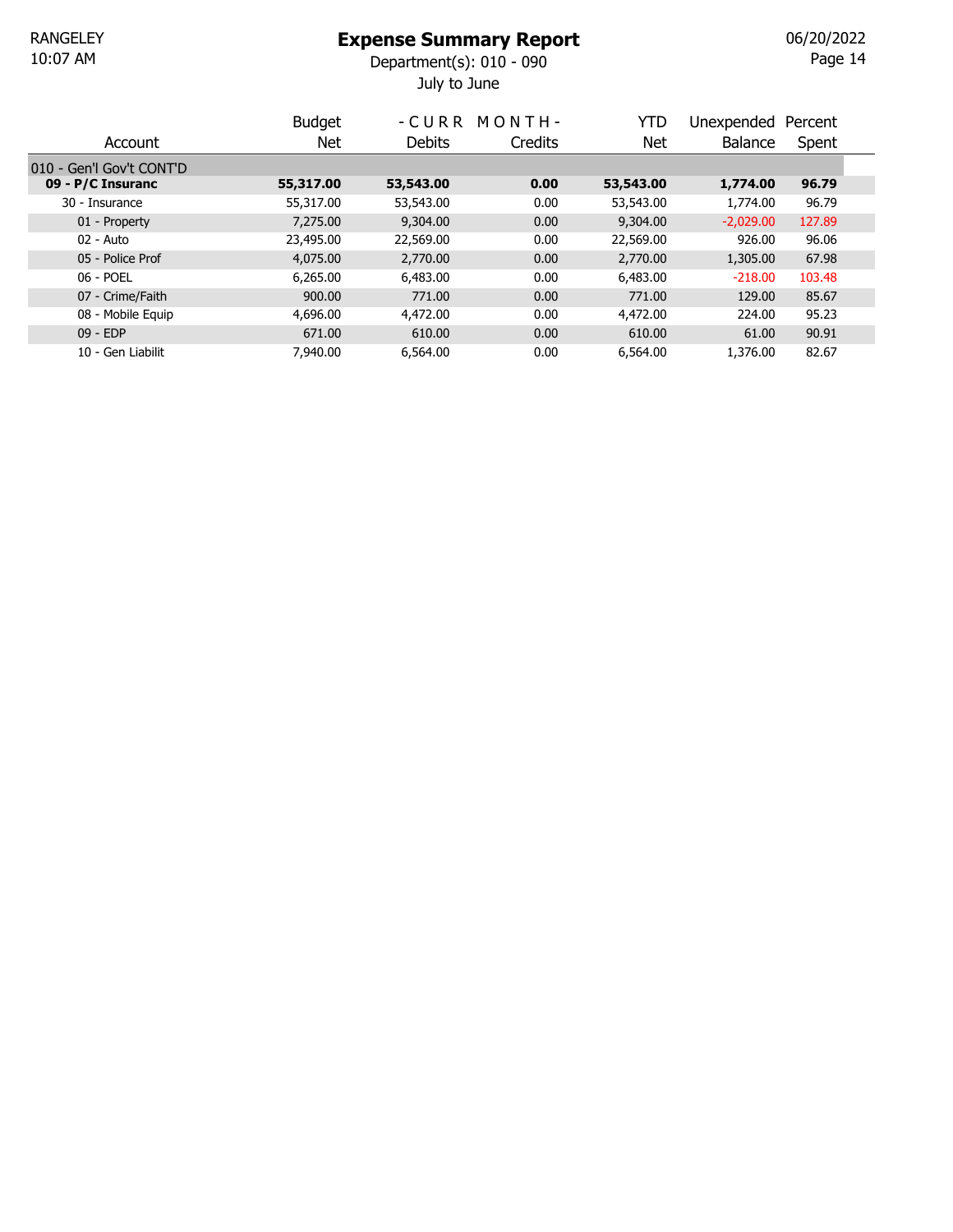July to June 10:07 AM Department(s): 010 - 090

Page 15 06/20/2022

|                          | <b>Budget</b> |          | -CURR MONTH- | <b>YTD</b> | Unexpended     | Percent |  |
|--------------------------|---------------|----------|--------------|------------|----------------|---------|--|
| Account                  | <b>Net</b>    | Debits   | Credits      | Net        | <b>Balance</b> | Spent   |  |
| 010 - Gen'l Gov't CONT'D |               |          |              |            |                |         |  |
| $10 - TIF$               | 15,000.00     | 4,427.92 | 0.00         | 4,427.92   | 10,572.08      | 29.52   |  |
| 10 - Trvl/Trng           | 1,500.00      | 0.00     | 0.00         | 0.00       | 1,500.00       | 0.00    |  |
| 02 - Training            | 1,500.00      | 0.00     | 0.00         | 0.00       | 1,500.00       | 0.00    |  |
| 35 - Cont Srvcs          | 12,000.00     | 4,427.92 | 0.00         | 4,427.92   | 7,572.08       | 36.90   |  |
| 01 - Audit               | 2,000.00      | 0.00     | 0.00         | 0.00       | 2,000.00       | 0.00    |  |
| 28 - Consultant          | 10,000.00     | 4,427.92 | 0.00         | 4,427.92   | 5,572.08       | 44.28   |  |
| 32 - CEA                 | 0.00          | 0.00     | 0.00         | 0.00       | 0.00           | ----    |  |
| 36 - Advertising         | 1,500.00      | 0.00     | 0.00         | 0.00       | 1,500.00       | 0.00    |  |
| 01 - Advertising         | 1,500.00      | 0.00     | 0.00         | 0.00       | 1,500.00       | 0.00    |  |
| 39 - Projects            | 0.00          | 0.00     | 0.00         | 0.00       | 0.00           | ----    |  |
| 01 - Comp Plan           | 0.00          | 0.00     | 0.00         | 0.00       | 0.00           | ----    |  |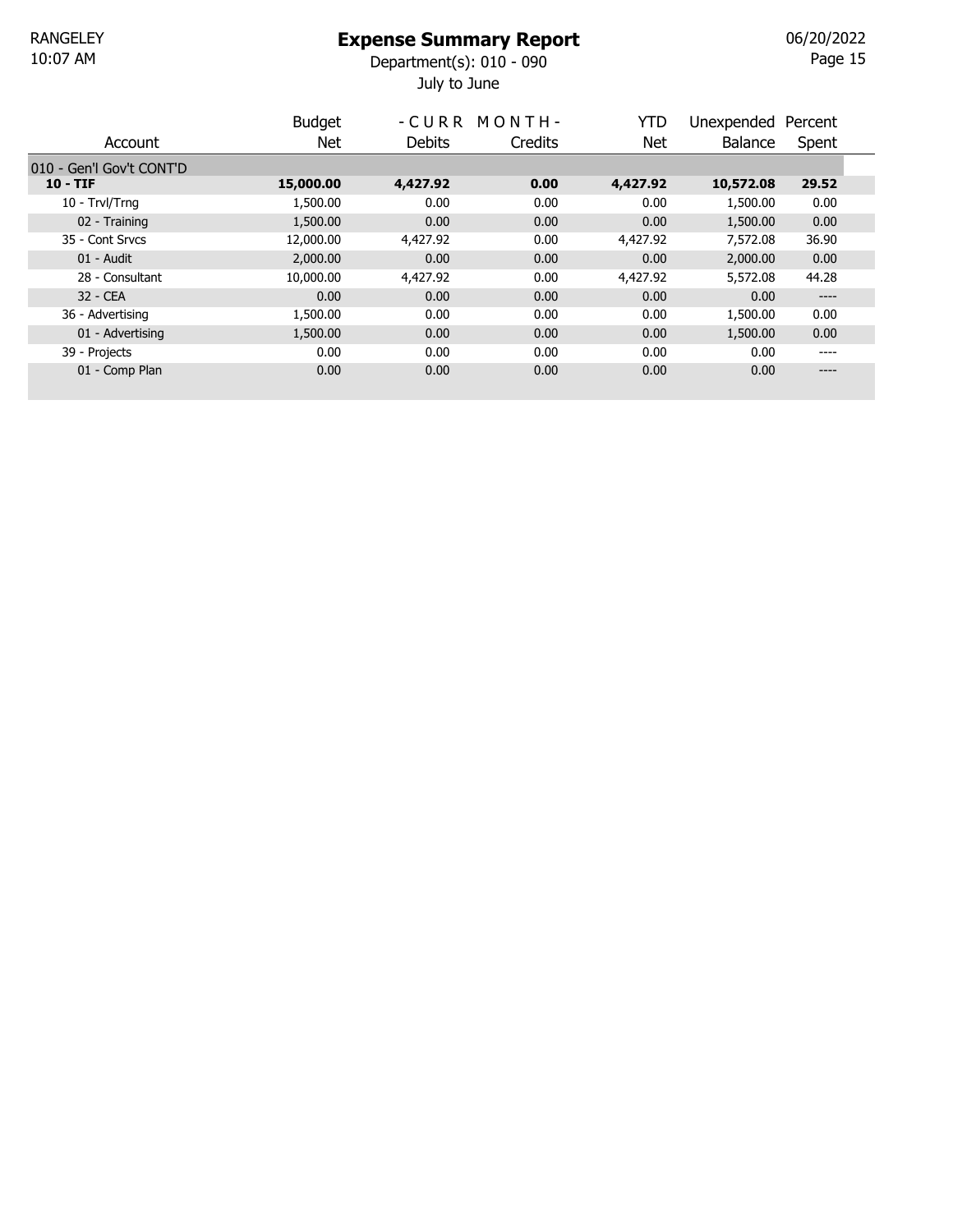July to June 10:07 AM Department(s): 010 - 090

Page 16 06/20/2022

|                           | <b>Budget</b> | -CURR MONTH-  |         | YTD  | Unexpended Percent |          |
|---------------------------|---------------|---------------|---------|------|--------------------|----------|
| Account                   | Net           | <b>Debits</b> | Credits | Net  | Balance            | Spent    |
| 056 - Lakeside Par CONT'D |               |               |         |      |                    |          |
| 056 - Lakeside Par        | 0.00          | 0.00          | 0.00    | 0.00 | 0.00               | $-- - -$ |
| 01 - Engineering          | 0.00          | 0.00          | 0.00    | 0.00 | 0.00               | $---$    |
| 05 - Fringe Ben           | 0.00          | 0.00          | 0.00    | 0.00 | 0.00               | ----     |
| 01 - FICA/MED             | 0.00          | 0.00          | 0.00    | 0.00 | 0.00               | $---$    |
| 90 - Unclassified         | 0.00          | 0.00          | 0.00    | 0.00 | 0.00               | ----     |
| 03 - Misc Expense         | 0.00          | 0.00          | 0.00    | 0.00 | 0.00               | ----     |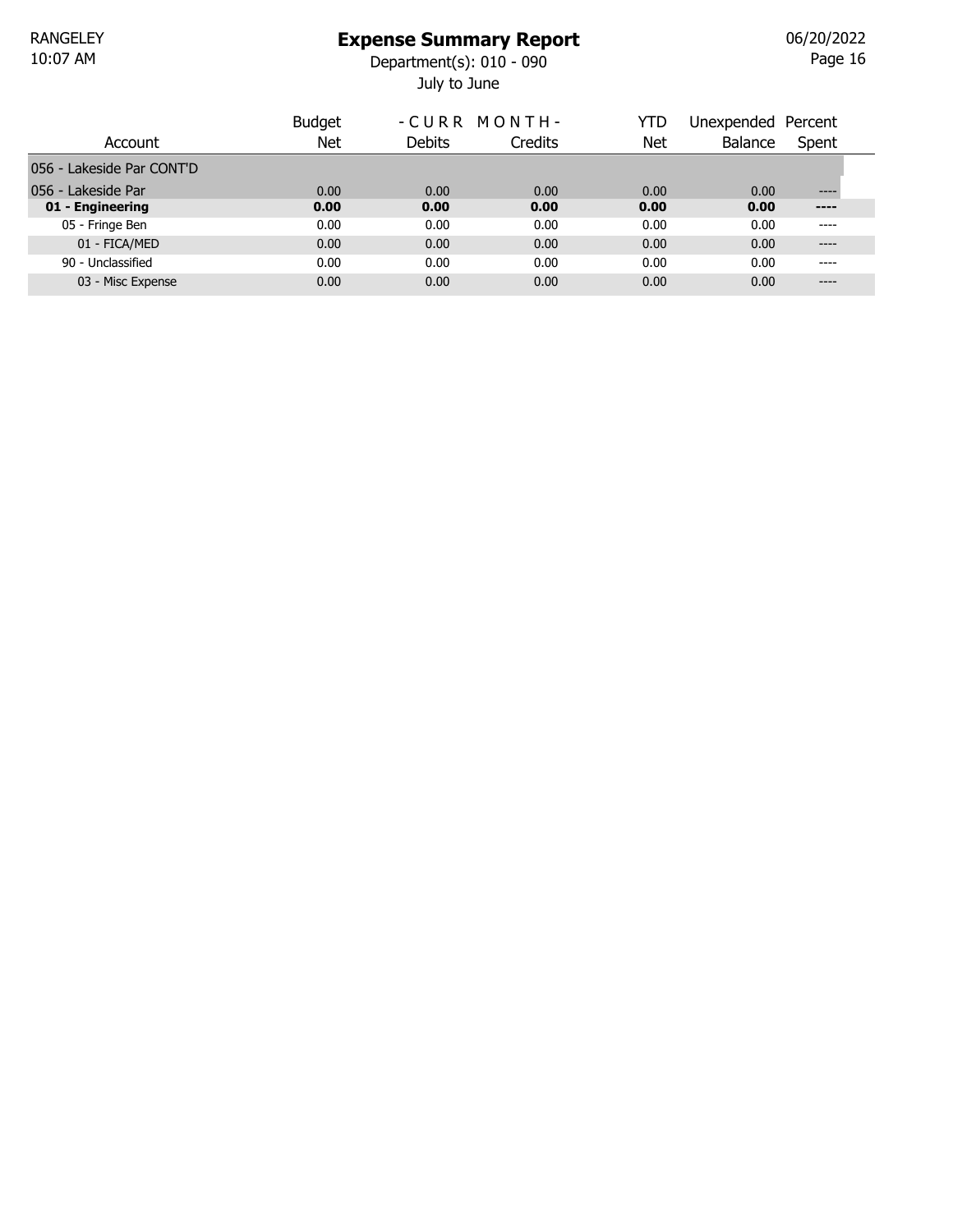### Expense Summary Report

July to June 10:07 AM Department(s): 010 - 090

Page 17 06/20/2022

|                           | <b>Budget</b> | -CURR MONTH- |         | YTD  | Unexpended Percent |           |  |
|---------------------------|---------------|--------------|---------|------|--------------------|-----------|--|
| Account                   | <b>Net</b>    | Debits       | Credits | Net  | <b>Balance</b>     | Spent     |  |
| 056 - Lakeside Par CONT'D |               |              |         |      |                    |           |  |
| 02 - Drainage             | 0.00          | 0.00         | 0.00    | 0.00 | 0.00               | $---$     |  |
| 90 - Unclassified         | 0.00          | 0.00         | 0.00    | 0.00 | 0.00               | $---$     |  |
| 03 - Misc Expense         | 0.00          | 0.00         | 0.00    | 0.00 | 0.00               | $- - - -$ |  |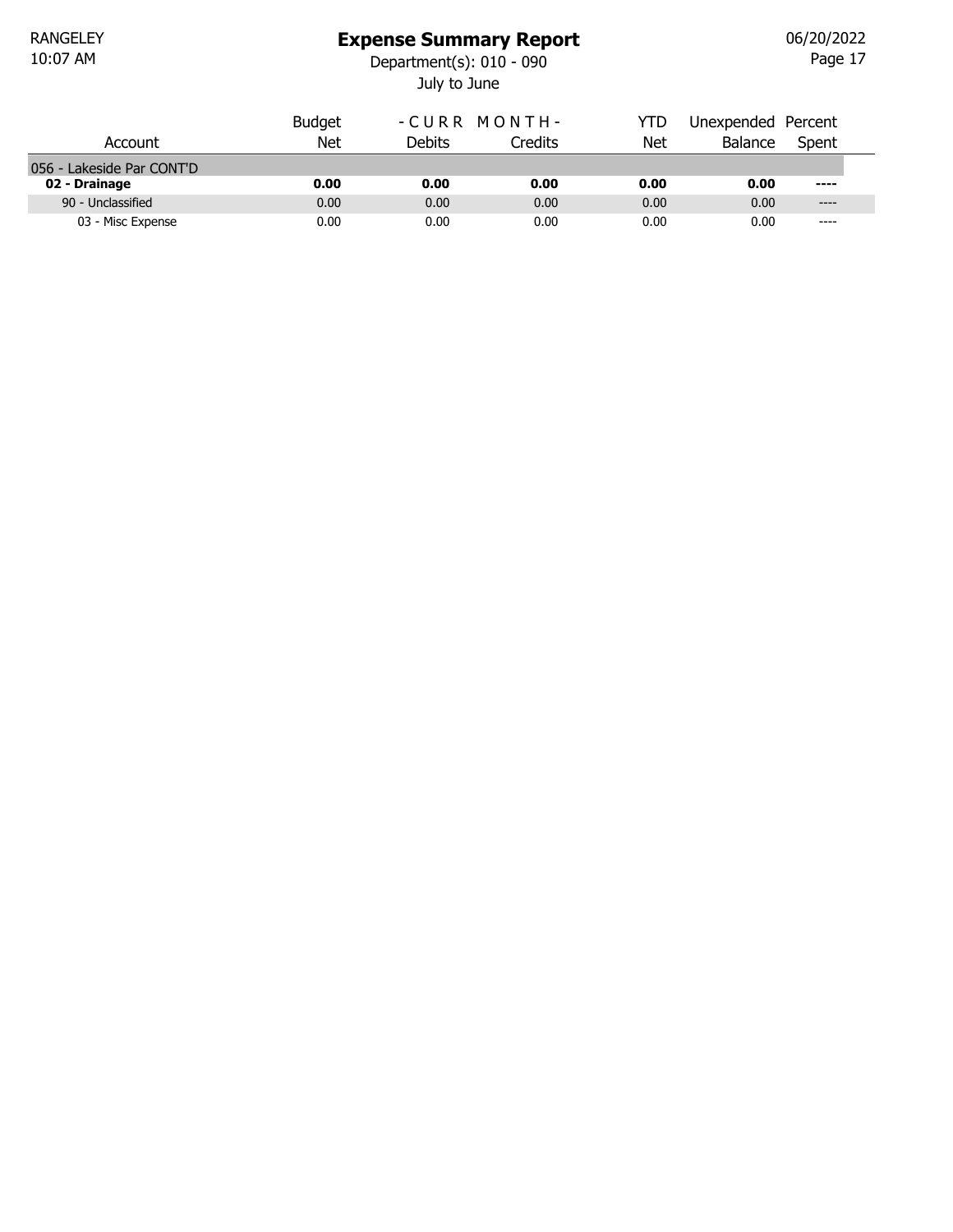### Expense Summary Report

July to June 10:07 AM Department(s): 010 - 090

Page 18 06/20/2022

|                           | <b>Budget</b> | -CURR MONTH- |         | YTD  | Unexpended Percent |       |  |
|---------------------------|---------------|--------------|---------|------|--------------------|-------|--|
| Account                   | Net           | Debits       | Credits | Net  | <b>Balance</b>     | Spent |  |
| 056 - Lakeside Par CONT'D |               |              |         |      |                    |       |  |
| 03 - Bath House           | 0.00          | 0.00         | 0.00    | 0.00 | 0.00               | $---$ |  |
| 90 - Unclassified         | 0.00          | 0.00         | 0.00    | 0.00 | 0.00               | ----  |  |
| 03 - Misc Expense         | 0.00          | 0.00         | 0.00    | 0.00 | 0.00               | $---$ |  |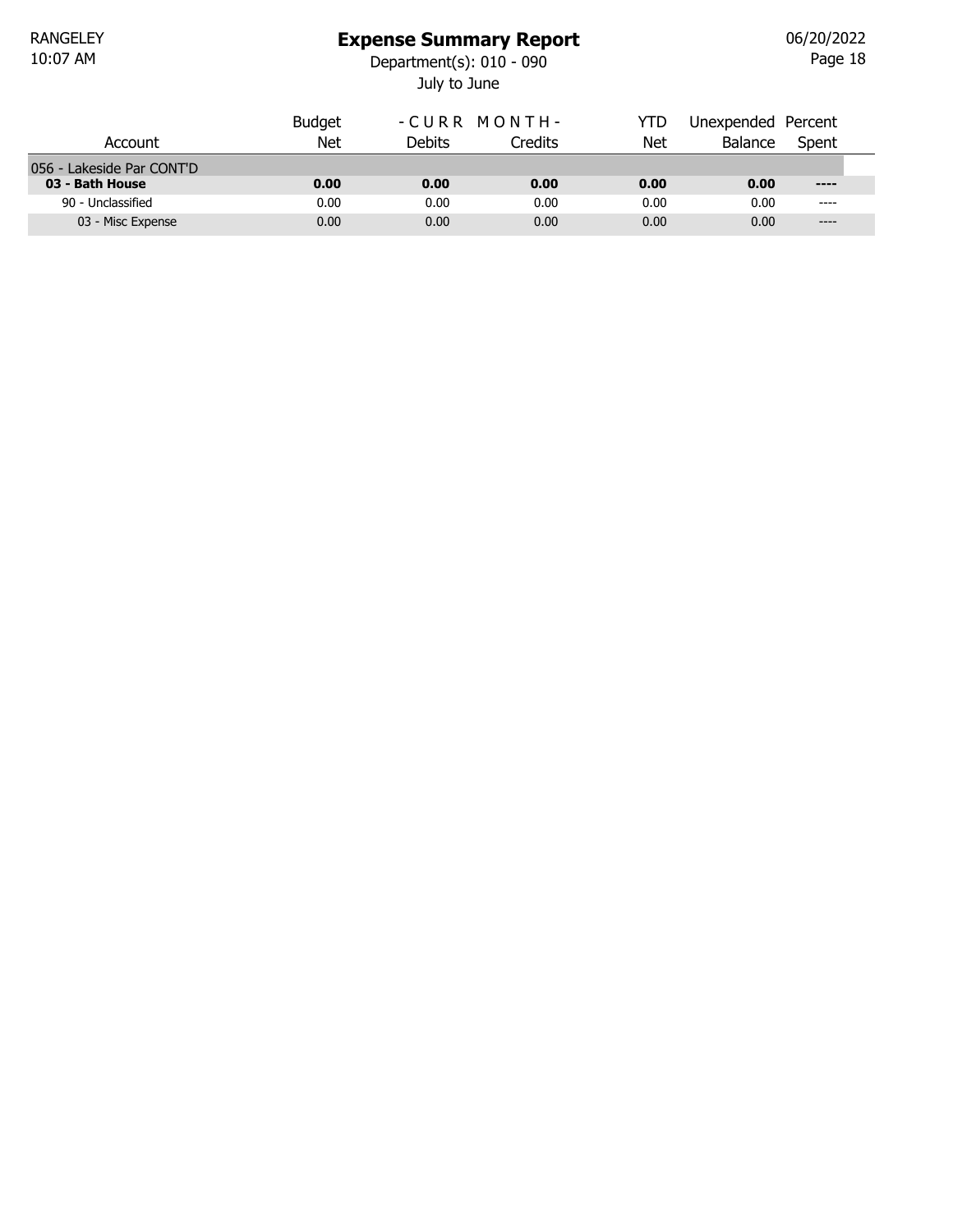RANGELEY<br>10:07 AM

### Expense Summary Report

July to June 10:07 AM Department(s): 010 - 090

Page 19 06/20/2022

|                           | <b>Budget</b> | -CURR MONTH-  |         | YTD  | Unexpended Percent |           |
|---------------------------|---------------|---------------|---------|------|--------------------|-----------|
| Account                   | Net           | <b>Debits</b> | Credits | Net  | <b>Balance</b>     | Spent     |
| 056 - Lakeside Par CONT'D |               |               |         |      |                    |           |
| 05 - Construction         | 0.00          | 0.00          | 0.00    | 0.00 | 0.00               | $- - - -$ |
| 90 - Unclassified         | 0.00          | 0.00          | 0.00    | 0.00 | 0.00               | $---$     |
| 03 - Misc Expense         | 0.00          | 0.00          | 0.00    | 0.00 | 0.00               | $---$     |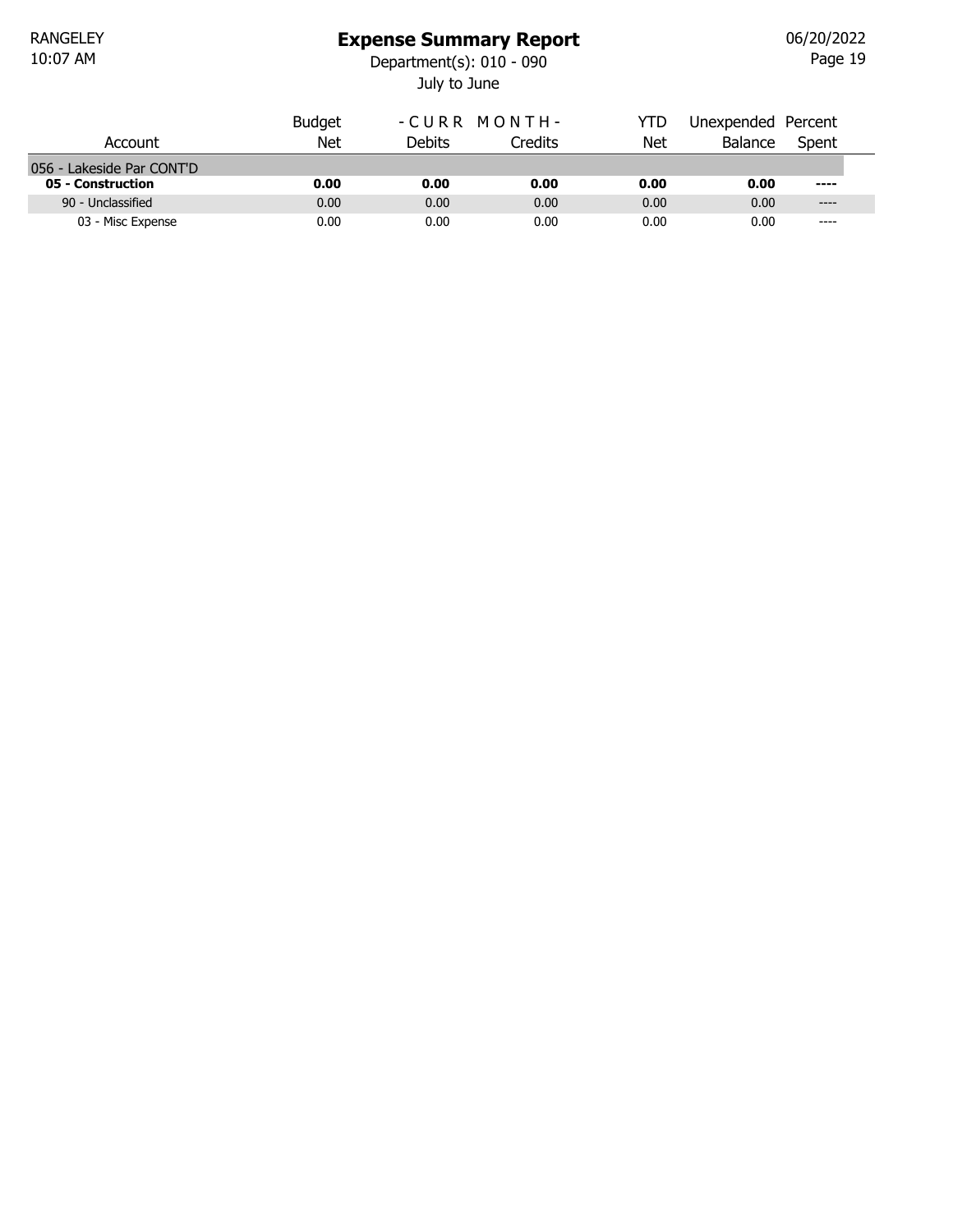### Expense Summary Report

July to June 10:07 AM Department(s): 010 - 090

Page 20 06/20/2022

|                           | <b>Budget</b> | -CURR MONTH-  |         | YTD  | Unexpended Percent |               |  |
|---------------------------|---------------|---------------|---------|------|--------------------|---------------|--|
| Account                   | Net           | <b>Debits</b> | Credits | Net  | <b>Balance</b>     | Spent         |  |
| 056 - Lakeside Par CONT'D |               |               |         |      |                    |               |  |
| 06 - Misc Lakesid         | 0.00          | 0.00          | 0.00    | 0.00 | 0.00               | $\cdots$      |  |
| 90 - Unclassified         | 0.00          | 0.00          | 0.00    | 0.00 | 0.00               | $\frac{1}{2}$ |  |
| 03 - Misc Expense         | 0.00          | 0.00          | 0.00    | 0.00 | 0.00               | $---$         |  |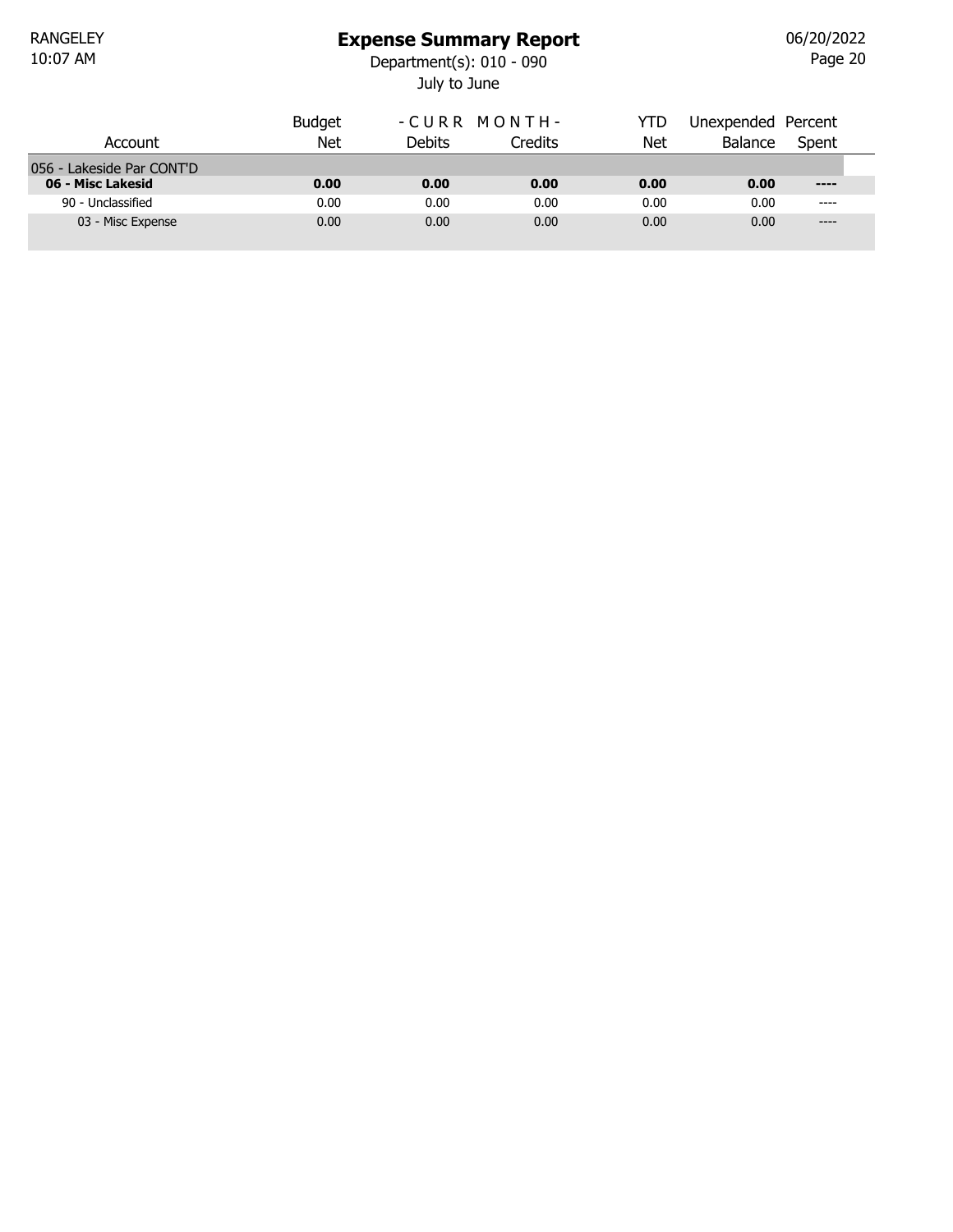### Expense Summary Report

July to June 10:07 AM Department(s): 010 - 090 06/20/2022

| ı<br>v. |  |
|---------|--|
|---------|--|

|                      | <b>Budget</b> |          | -CURR MONTH- | <b>YTD</b> | Unexpended Percent |         |
|----------------------|---------------|----------|--------------|------------|--------------------|---------|
| Account              | <b>Net</b>    | Debits   | Credits      | Net        | Balance            | Spent   |
| 025 - Culture CONT'D |               |          |              |            |                    |         |
| 025 - Culture        | 12,050,00     | 3,877.94 | 0.00         | 3,877.94   | 8,172.06           | 32.18   |
| 01 - Culture         | 12,050.00     | 3,877.94 | 0.00         | 3,877.94   | 8,172.06           | 32.18   |
| 10 - Trvl/Trng       | 0.00          | 0.00     | 0.00         | 0.00       | 0.00               | ----    |
| 01 - Mileage         | 0.00          | 0.00     | 0.00         | 0.00       | 0.00               | $--- -$ |
| 15 - Supplies        | 0.00          | 0.00     | 0.00         | 0.00       | 0.00               | ----    |
| 01 - Office          | 0.00          | 0.00     | 0.00         | 0.00       | 0.00               | ----    |
| 07 - Operating       | 0.00          | 0.00     | 0.00         | 0.00       | 0.00               | ----    |
| 10 - Uniforms        | 0.00          | 0.00     | 0.00         | 0.00       | 0.00               | ----    |
| 11 - Minor Equip     | 0.00          | 0.00     | 0.00         | 0.00       | 0.00               | ----    |
| 20 - Equip Rental    | 0.00          | 0.00     | 0.00         | 0.00       | 0.00               | ----    |
| 20 - Utilities       | 0.00          | 0.00     | 0.00         | 0.00       | 0.00               | $---$   |
| 02 - Electricity     | 0.00          | 0.00     | 0.00         | 0.00       | 0.00               | ----    |
| 60 - Mun Approp      | 12,050.00     | 3,877.94 | 0.00         | 3,877.94   | 8,172.06           | 32.18   |
| 01 - VETS Mon        | 550.00        | 158.25   | 0.00         | 158.25     | 391.75             | 28.77   |
| 02 - StreetScape     | 10,000.00     | 2,219.69 | 0.00         | 2,219.69   | 7,780.31           | 22.20   |
| 03 - Fire Works      | 0.00          | 0.00     | 0.00         | 0.00       | 0.00               | ----    |
| 04 - Bike Maine      | 0.00          | 0.00     | 0.00         | 0.00       | 0.00               | ----    |
| 05 - Health Ride     | 0.00          | 0.00     | 0.00         | 0.00       | 0.00               | ----    |
| 06 - Flags           | 1,500.00      | 1,500.00 | 0.00         | 1,500.00   | 0.00               | 100.00  |
| 16 - RPL             | 0.00          | 0.00     | 0.00         | 0.00       | 0.00               | ----    |
| 27 - XMAS Dec        | 0.00          | 0.00     | 0.00         | 0.00       | 0.00               | ----    |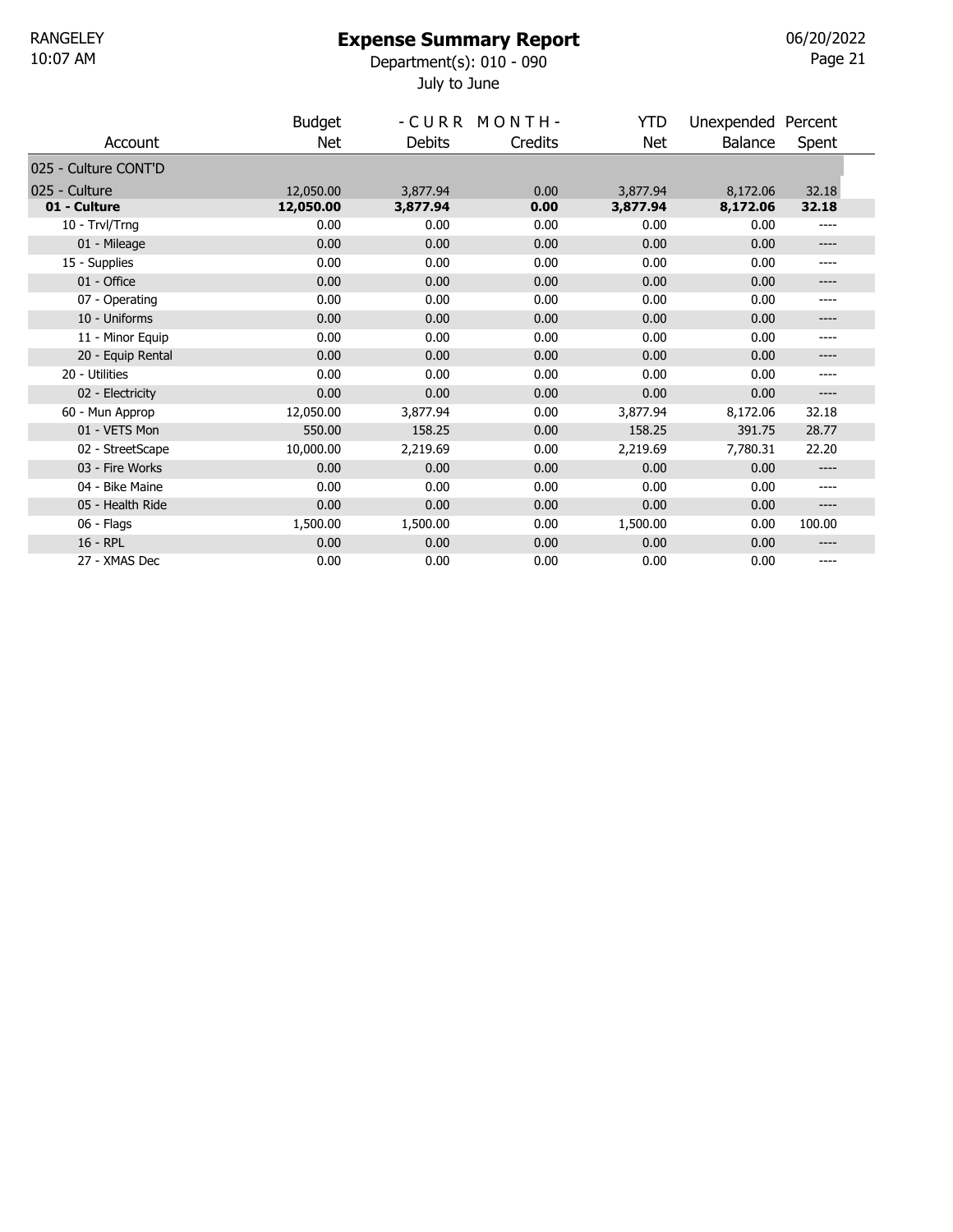July to June 10:07 AM Department(s): 010 - 090

Page 22 06/20/2022

|                           | <b>Budget</b> | - CURR     | MONTH-    | YTD        | Unexpended     | Percent |  |
|---------------------------|---------------|------------|-----------|------------|----------------|---------|--|
| Account                   | Net           | Debits     | Credits   | Net        | <b>Balance</b> | Spent   |  |
| 058 - Capital Purc CONT'D |               |            |           |            |                |         |  |
| 058 - Capital Purc        | 343,078,00    | 327,434.50 | 35,000,00 | 292,434.50 | 50,643.50      | 85.24   |  |
| 01 - Capital Purc         | 343,078.00    | 327,434.50 | 35,000.00 | 292,434.50 | 50,643.50      | 85.24   |  |
| 40 - Capital              | 343,078.00    | 327,434.50 | 35,000.00 | 292,434.50 | 50,643.50      | 85.24   |  |
| 01 - Road Project         | 282,478.00    | 282,478.00 | 0.00      | 282,478.00 | 0.00           | 100.00  |  |
| 02 - Equipment            | 50,600.00     | 35,000,00  | 35,000.00 | 0.00       | 50,600,00      | 0.00    |  |
| 04 - Vehicle              | 0.00          | 0.00       | 0.00      | 0.00       | 0.00           | ----    |  |
| 05 - Drainage             | 0.00          | 0.00       | 0.00      | 0.00       | 0.00           | $--- -$ |  |
| 06 - Communicatio         | 0.00          | 0.00       | 0.00      | 0.00       | 0.00           | ----    |  |
| 07 - Infrastructu         | 10,000,00     | 9,956.50   | 0.00      | 9,956.50   | 43.50          | 99.57   |  |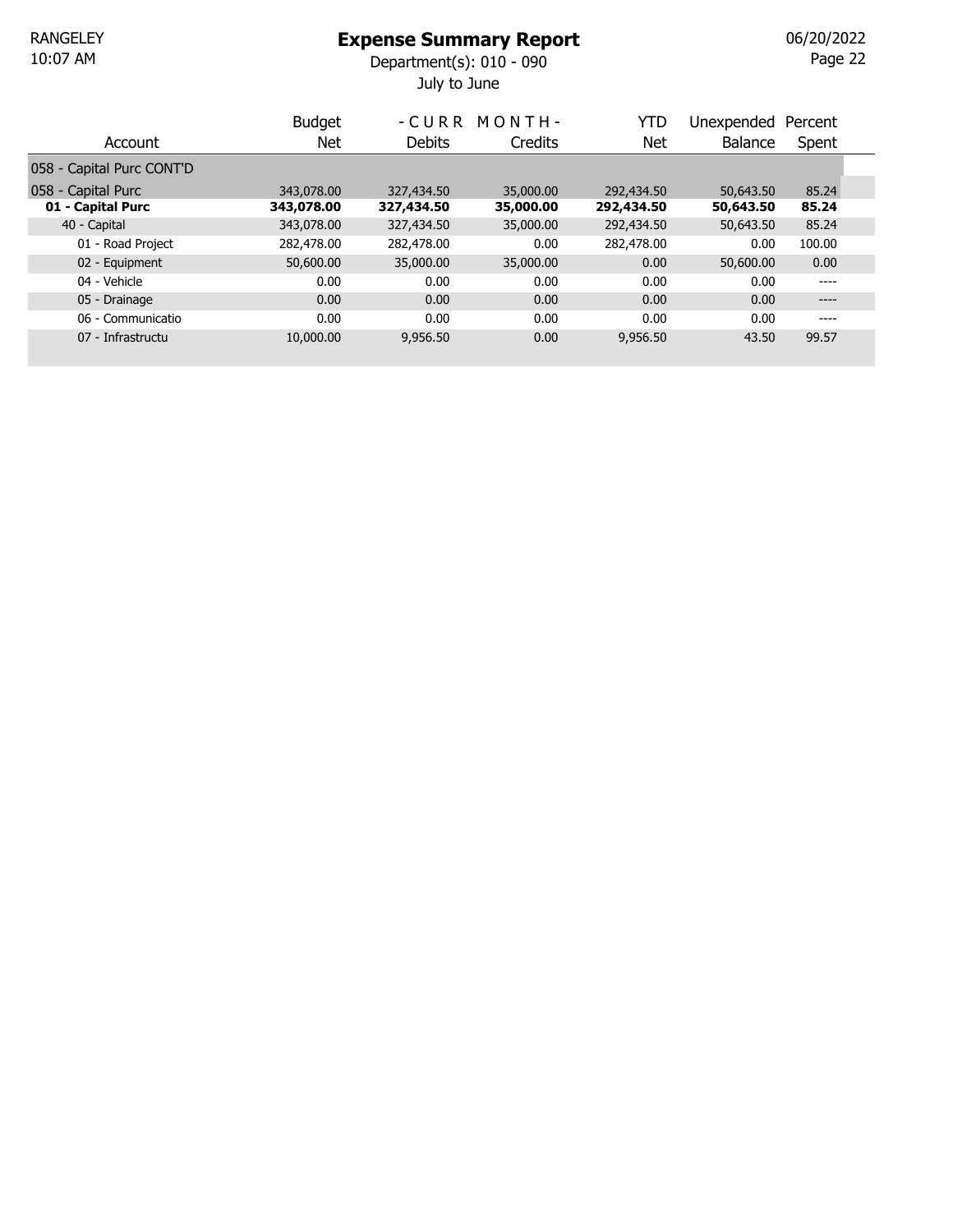# Expense Summary Report

July to June 10:07 AM Department(s): 010 - 090

Page 23 06/20/2022

|                         | <b>Budget</b> |                  | -CURR MONTH- | <b>YTD</b> | Unexpended Percent |                          |
|-------------------------|---------------|------------------|--------------|------------|--------------------|--------------------------|
| Account                 | <b>Net</b>    | <b>Debits</b>    | Credits      | <b>Net</b> | <b>Balance</b>     | Spent                    |
| 015 - Pub Safety CONT'D |               |                  |              |            |                    |                          |
| 015 - Pub Safety        | 794,861.00    | 677,033.95       | 2,888.23     | 674,145.72 | 120,715.28         | 84.81                    |
| 01 - Fire/Rescue        | 284,280.00    | 228,142.25       | 790.68       | 227,351.57 | 56,928.43          | 79.97                    |
| 01 - Compensation       | 146,671.00    | 128,767.29       | 16.85        | 128,750.44 | 17,920.56          | 87.78                    |
| 01 - Salary             | 69,560.00     | 68,217.60        | 0.00         | 68,217.60  | 1,342.40           | 98.07                    |
| 02 - Wages              | 35,111.00     | 34,046.96        | 0.00         | 34,046.96  | 1,064.04           | 96.97                    |
| 03 - P/T Wages          | 38,000.00     | 24,498.64        | 0.00         | 24,498.64  | 13,501.36          | 64.47                    |
| 04 - O/T Wages          | 1,000.00      | 715.29           | 0.00         | 715.29     | 284.71             | 71.53                    |
| 05 - Stipends           | 0.00          | 0.00             | 0.00         | 0.00       | 0.00               | $---$                    |
| 08 - PerDiem            | 3,000.00      | 1,288.80         | 16.85        | 1,271.95   | 1,728.05           | 42.40                    |
| 05 - Fringe Ben         | 38,979.00     | 32,461.84        | 212.85       | 32,248.99  | 6,730.01           | 82.73                    |
| 00 - Fringe Ben         | 0.00          | 0.00             | 0.00         | 0.00       | 0.00               | $---$                    |
| 01 - FICA/MED           | 11,220.00     | 9,801.23         | 0.00         | 9,801.23   | 1,418.77           | 87.35                    |
| 02 - Health Ins         | 10,735.00     | 10,389.74        | 212.85       | 10,176.89  | 558.11             | 94.80                    |
| 03 - 457 Match          | 6,280.00      | 2,187.50         | 0.00         | 2,187.50   | 4,092.50           | 34.83                    |
| 04 - IPP                | 854.00        | 818.84           | 0.00         | 818.84     | 35.16              | 95.88                    |
| 05 - Workers Comp       | 8,340.00      | 7,834.77         | 0.00         | 7,834.77   | 505.23             | 93.94                    |
|                         |               |                  | 0.00         |            | 100.00             | 91.07                    |
| 06 - Fire Fighter       | 1,120.00      | 1,020.00<br>0.00 | 0.00         | 1,020.00   | 0.00               | ----                     |
| 07 - Unemployment       | 0.00          |                  |              | 0.00       |                    |                          |
| 08 - HRA Account        | 0.00          | 0.00             | 0.00         | 0.00       | 0.00               | $\qquad \qquad - - -$    |
| 09 - Vision             | 36.00         | 33.58            | 0.00         | 33.58      | 2.42               | 93.28                    |
| 10 - Life Insuran       | 120.00        | 116.02           | 0.00         | 116.02     | 3.98               | 96.68                    |
| 11 - Dental             | 274.00        | 260.16           | 0.00         | 260.16     | 13.84              | 94.95                    |
| 10 - Trvl/Trng          | 9,150.00      | 5,431.48         | 0.00         | 5,431.48   | 3,718.52           | 59.36                    |
| 01 - Mileage            | 500.00        | 262.12           | 0.00         | 262.12     | 237.88             | 52.42                    |
| 02 - Training           | 7,000.00      | 2,871.97         | 0.00         | 2,871.97   | 4,128.03           | 41.03                    |
| 03 - Dues/Subs          | 650.00        | 555.00           | 0.00         | 555.00     | 95.00              | 85.38                    |
| 04 - Meals/Lodgin       | 1,000.00      | 1,742.39         | 0.00         | 1,742.39   | $-742.39$          | 174.24                   |
| 15 - Supplies           | 26,500.00     | 18,819.05        | 560.98       | 18,258.07  | 8,241.93           | 68.90                    |
| 01 - Office             | 500.00        | 1,121.46         | 448.98       | 672.48     | $-172.48$          | 134.50                   |
| 02 - Computer           | 300.00        | 241.97           | 112.00       | 129.97     | 170.03             | 43.32                    |
| 04 - Postage            | 50.00         | 80.03            | 0.00         | 80.03      | $-30.03$           | 160.06                   |
| 05 - Bldg               | 250.00        | 383.70           | 0.00         | 383.70     | $-133.70$          | 153.48                   |
| 06 - Cleaning           | 100.00        | 30.97            | 0.00         | 30.97      | 69.03              | 30.97                    |
| 07 - Operating          | 4,000.00      | 2,456.07         | 0.00         | 2,456.07   | 1,543.93           | 61.40                    |
| 08 - Diesel             | 5,600.00      | 3,767.22         | 0.00         | 3,767.22   | 1,832.78           | 67.27                    |
| 09 - Safety             | 1,500.00      | 1,488.18         | 0.00         | 1,488.18   | 11.82              | 99.21                    |
| 10 - Uniforms           | 2,000.00      | 1,162.17         | 0.00         | 1,162.17   | 837.83             | 58.11                    |
| 11 - Minor Equip        | 4,500.00      | 1,163.17         | 0.00         | 1,163.17   | 3,336.83           | 25.85                    |
| 19 - Health/Immun       | 1,800.00      | 0.00             | 0.00         | 0.00       | 1,800.00           | 0.00                     |
| 24 - Hearing Test       | 0.00          | 0.00             | 0.00         | 0.00       | 0.00               | $\overline{\phantom{a}}$ |
| 25 - EMA                | 500.00        | 0.00             | 0.00         | 0.00       | 500.00             | 0.00                     |
| 26 - EZ Pass            | 0.00          | 0.00             | 0.00         | 0.00       | 0.00               | $\overline{\phantom{a}}$ |
| 28 - Gas                | 5,400.00      | 6,924.11         | 0.00         | 6,924.11   | $-1,524.11$        | 128.22                   |
| 20 - Utilities          | 10,200.00     | 13,124.45        | 0.00         | 13,124.45  | $-2,924.45$        | 128.67                   |
| 01 - Telephone          | 4,200.00      | 5,086.01         | 0.00         | 5,086.01   | $-886.01$          | 121.10                   |
| 02 - Electricity        | 2,500.00      | 2,148.35         | 0.00         | 2,148.35   | 351.65             | 85.93                    |
| 03 - Elec-PS            | 0.00          | 0.00             | 0.00         | 0.00       | 0.00               | $\overline{\phantom{a}}$ |
| 05 - Heat               | 3,200.00      | 5,690.98         | 0.00         | 5,690.98   | $-2,490.98$        | 177.84                   |
| 06 - Water              | 300.00        | 150.00           | 0.00         | 150.00     | 150.00             | 50.00                    |
| 07 - Sewer              | 0.00          | 0.00             | 0.00         | 0.00       | 0.00               | $\overline{\phantom{a}}$ |
| 08 - Propane            | 0.00          | 49.11            | 0.00         | 49.11      | $-49.11$           | $\qquad \qquad - - -$    |
| 11 - Kerosene           | 0.00          | 0.00             | 0.00         | 0.00       | 0.00               | $---$                    |
| 25 - R&M                | 49,500.00     | 25,571.94        | 0.00         | 25,571.94  | 23,928.06          | 51.66                    |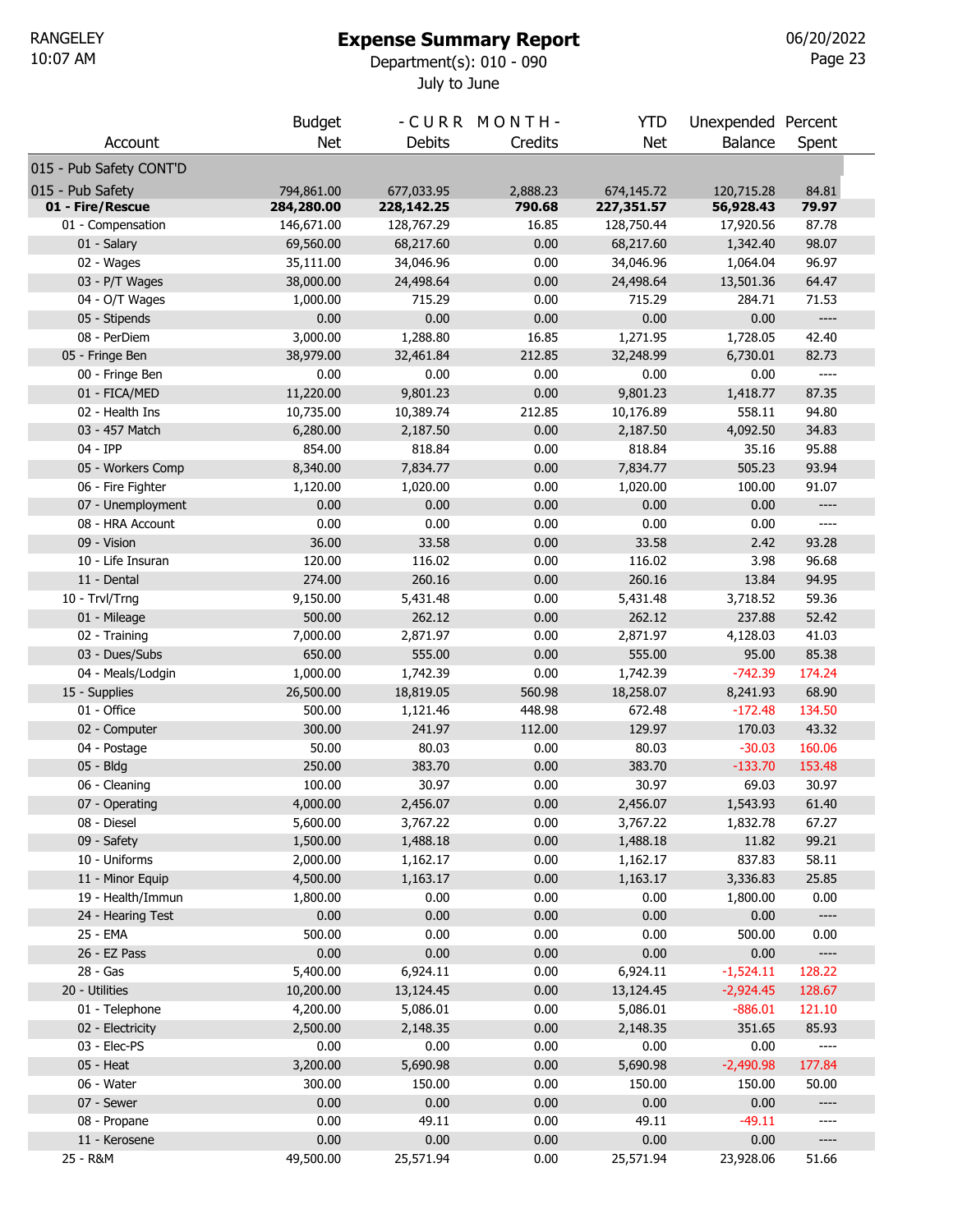### Expense Summary Report

July to June 10:07 AM Department(s): 010 - 090

Page 24 06/20/2022

|                         | <b>Budget</b> |               | -CURR MONTH- | <b>YTD</b> | Unexpended Percent |                                                                                                                                                                                                   |  |
|-------------------------|---------------|---------------|--------------|------------|--------------------|---------------------------------------------------------------------------------------------------------------------------------------------------------------------------------------------------|--|
| Account                 | <b>Net</b>    | <b>Debits</b> | Credits      | <b>Net</b> | Balance            | Spent                                                                                                                                                                                             |  |
| 015 - Pub Safety CONT'D |               |               |              |            |                    |                                                                                                                                                                                                   |  |
| 01 - Buildings          | 5,000.00      | 2,728.16      | 0.00         | 2,728.16   | 2,271.84           | 54.56                                                                                                                                                                                             |  |
| 02 - Computers          | 0.00          | 0.00          | 0.00         | 0.00       | 0.00               | $---$                                                                                                                                                                                             |  |
| 03 - Vehicles           | 20,000.00     | 11,390.32     | 0.00         | 11,390.32  | 8,609.68           | 56.95                                                                                                                                                                                             |  |
| 04 - Equipment          | 5,000.00      | 756.05        | 0.00         | 756.05     | 4,243.95           | 15.12                                                                                                                                                                                             |  |
| 05 - Radios             | 2,000.00      | 703.71        | 0.00         | 703.71     | 1,296.29           | 35.19                                                                                                                                                                                             |  |
| 06 - Septic/Sludg       | 0.00          | 0.00          | 0.00         | 0.00       | 0.00               | $\hspace{0.02in} \hspace{0.02in} \hspace{0.02in} \hspace{0.02in} \hspace{0.02in} \hspace{0.02in} \hspace{0.02in} \hspace{0.02in} \hspace{0.02in} \hspace{0.02in} \hspace{0.02in}$                 |  |
| 10 - Beacons            | 0.00          | 0.00          | 0.00         | 0.00       | 0.00               | $\hspace{0.02in} \hspace{0.02in} \hspace{0.02in} \hspace{0.02in} \hspace{0.02in} \hspace{0.02in} \hspace{0.02in} \hspace{0.02in} \hspace{0.02in} \hspace{0.02in} \hspace{0.02in} \hspace{0.02in}$ |  |
| 24 - SCBA               | 3,500.00      | 1,521.83      | 0.00         | 1,521.83   | 1,978.17           | 43.48                                                                                                                                                                                             |  |
| 26 - Turnout Gear       | 14,000.00     | 8,471.87      | 0.00         | 8,471.87   | 5,528.13           | 60.51                                                                                                                                                                                             |  |
| 30 - Insurance          | 0.00          | 0.00          | 0.00         | 0.00       | 0.00               | ----                                                                                                                                                                                              |  |
| 00 - Insurance          | 0.00          | 0.00          | 0.00         | 0.00       | 0.00               | ----                                                                                                                                                                                              |  |
| 01 - Property           | 0.00          | 0.00          | 0.00         | 0.00       | 0.00               | ----                                                                                                                                                                                              |  |
| 02 - Auto               | 0.00          | 0.00          | 0.00         | 0.00       | 0.00               | ----                                                                                                                                                                                              |  |
| 03 - Ded Reimb          | 0.00          | 0.00          | 0.00         | 0.00       | 0.00               | $---$                                                                                                                                                                                             |  |
| 04 - Sex Miscon         | 0.00          | 0.00          | 0.00         | 0.00       | 0.00               | ----                                                                                                                                                                                              |  |
| 07 - Crime/Faith        | 0.00          | 0.00          | 0.00         | 0.00       | 0.00               | ----                                                                                                                                                                                              |  |
| 08 - Mobile Equip       | 0.00          | 0.00          | 0.00         | 0.00       | 0.00               | ----                                                                                                                                                                                              |  |
| 09 - EDP                | 0.00          | 0.00          | 0.00         | 0.00       | 0.00               | ----                                                                                                                                                                                              |  |
| 10 - Gen Liabilit       | 0.00          | 0.00          | 0.00         | 0.00       | 0.00               | ----                                                                                                                                                                                              |  |
| 11 - B&M                | 0.00          | 0.00          | 0.00         | 0.00       | 0.00               | ----                                                                                                                                                                                              |  |
| 35 - Cont Srvcs         | 3,280.00      | 3,966.20      | 0.00         | 3,966.20   | $-686.20$          | 120.92                                                                                                                                                                                            |  |
| 07 - Shelter            | 0.00          | 0.00          | 0.00         | 0.00       | 0.00               | $\qquad \qquad - - -$                                                                                                                                                                             |  |
| 09 - Software           | 2,280.00      | 2,608.20      | 0.00         | 2,608.20   | $-328.20$          | 114.39                                                                                                                                                                                            |  |
| 10 - Dispatch           | 1,000.00      | 990.00        | 0.00         | 990.00     | 10.00              | 99.00                                                                                                                                                                                             |  |
| 16 - Hydrant Rent       | 0.00          | 0.00          | 0.00         | 0.00       | 0.00               | $---$                                                                                                                                                                                             |  |
| 18 - Testing/Moni       | 0.00          | 0.00          | 0.00         | 0.00       | 0.00               | ----                                                                                                                                                                                              |  |
| 34 - Wilson's Mil       | 0.00          | 368.00        | 0.00         | 368.00     | $-368.00$          | ----                                                                                                                                                                                              |  |
| 36 - Advertising        | 0.00          | 0.00          | 0.00         | 0.00       | 0.00               | ----                                                                                                                                                                                              |  |
| 01 - Advertising        | 0.00          | 0.00          | 0.00         | 0.00       | 0.00               | ----                                                                                                                                                                                              |  |
| 38 - Permits            | 0.00          | 0.00          | 0.00         | 0.00       | 0.00               | ----                                                                                                                                                                                              |  |
| $01 - Fees$             | 0.00          | 0.00          | 0.00         | 0.00       | 0.00               | ----                                                                                                                                                                                              |  |
| 40 - Capital            | 0.00          | 0.00          | 0.00         | 0.00       | 0.00               | ----                                                                                                                                                                                              |  |
| 02 - Equipment          | 0.00          | 0.00          | 0.00         | 0.00       | 0.00               | ----                                                                                                                                                                                              |  |
| 04 - Vehicle            | 0.00          | 0.00          | 0.00         | 0.00       | 0.00               | ----                                                                                                                                                                                              |  |
| 46 - Debt Princip       | 0.00          | 0.00          | 0.00         | 0.00       | 0.00               | ----                                                                                                                                                                                              |  |
| 06 - Ford Motor C       | 0.00          | 0.00          | 0.00         | 0.00       | 0.00               | $---$                                                                                                                                                                                             |  |
| 47 - Debt Interes       | 0.00          | 0.00          | 0.00         | 0.00       | 0.00               | $---$                                                                                                                                                                                             |  |
| 05 - Ford Motor C       | 0.00          | 0.00          | 0.00         | 0.00       | 0.00               | ----                                                                                                                                                                                              |  |
| 65 - Transfers Ou       | 0.00          | 0.00          | 0.00         | 0.00       | 0.00               | ----                                                                                                                                                                                              |  |
| 01 - Fire Reserve       | 0.00          | 0.00          | 0.00         | 0.00       | 0.00               | ----                                                                                                                                                                                              |  |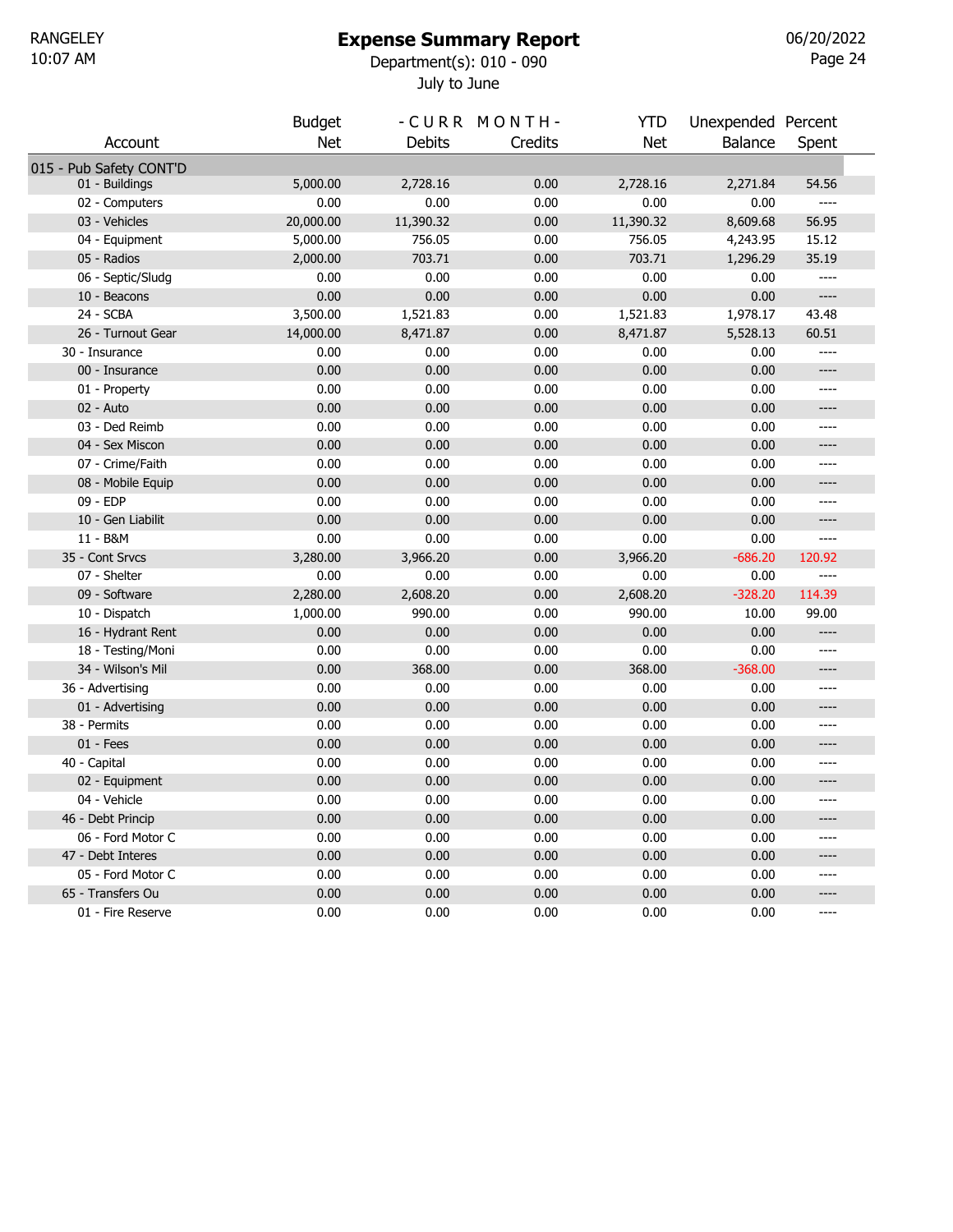#### Expense Summary Report

July to June 10:07 AM Department(s): 010 - 090

Page 25 06/20/2022

|                         | <b>Budget</b> |               | -CURR MONTH- | YTD        | Unexpended Percent |                                                                                                                                                                                                                                                                                                                                                                   |
|-------------------------|---------------|---------------|--------------|------------|--------------------|-------------------------------------------------------------------------------------------------------------------------------------------------------------------------------------------------------------------------------------------------------------------------------------------------------------------------------------------------------------------|
| Account                 | <b>Net</b>    | <b>Debits</b> | Credits      | <b>Net</b> | <b>Balance</b>     | Spent                                                                                                                                                                                                                                                                                                                                                             |
| 015 - Pub Safety CONT'D |               |               |              |            |                    |                                                                                                                                                                                                                                                                                                                                                                   |
| 02 - Police             | 288,331.00    | 228,037.80    | 2,097.55     | 225,940.25 | 62,390.75          | 78.36                                                                                                                                                                                                                                                                                                                                                             |
| 01 - Compensation       | 194,298.00    | 144,832.00    | 927.06       | 143,904.94 | 50,393.06          | 74.06                                                                                                                                                                                                                                                                                                                                                             |
| 01 - Salary             | 62,580.00     | 66,965.05     | 0.00         | 66,965.05  | $-4,385.05$        | 107.01                                                                                                                                                                                                                                                                                                                                                            |
| 02 - Wages              | 101,318.00    | 62,232.24     | 830.20       | 61,402.04  | 39,915.96          | 60.60                                                                                                                                                                                                                                                                                                                                                             |
| 03 - P/T Wages          | 10,400.00     | 4,650.00      | 0.00         | 4,650.00   | 5,750.00           | 44.71                                                                                                                                                                                                                                                                                                                                                             |
| 04 - O/T Wages          | 20,000.00     | 10,984.71     | 96.86        | 10,887.85  | 9,112.15           | 54.44                                                                                                                                                                                                                                                                                                                                                             |
| 05 - Stipends           | 0.00          | 0.00          | 0.00         | 0.00       | 0.00               | $---$                                                                                                                                                                                                                                                                                                                                                             |
| 05 - Fringe Ben         | 54,233.00     | 55,587.59     | 70.93        | 55,516.66  | $-1,283.66$        | 102.37                                                                                                                                                                                                                                                                                                                                                            |
| 00 - Fringe Ben         | 0.00          | 0.00          | 0.00         | 0.00       | 0.00               | $\hspace{1.5cm} \textbf{---}$                                                                                                                                                                                                                                                                                                                                     |
| 01 - FICA/MED           | 14,850.00     | 10,854.33     | 70.93        | 10,783.40  | 4,066.60           | 72.62                                                                                                                                                                                                                                                                                                                                                             |
| 02 - Health Ins         | 22,650.00     | 35,003.34     | 0.00         | 35,003.34  | $-12,353.34$       | 154.54                                                                                                                                                                                                                                                                                                                                                            |
| 03 - 457 Match          | 9,750.00      | 2,804.97      | 0.00         | 2,804.97   | 6,945.03           | 28.77                                                                                                                                                                                                                                                                                                                                                             |
| 04 - IPP                | 1,956.00      | 1,262.44      | 0.00         | 1,262.44   | 693.56             | 64.54                                                                                                                                                                                                                                                                                                                                                             |
| 05 - Workers Comp       | 4,005.00      | 4,685.69      | 0.00         | 4,685.69   | $-680.69$          | 117.00                                                                                                                                                                                                                                                                                                                                                            |
| 06 - Fire Fighter       | 0.00          | 0.00          | 0.00         | 0.00       | 0.00               | $\hspace{0.02in} \hspace{0.02in} \hspace{0.02in} \hspace{0.02in} \hspace{0.02in} \hspace{0.02in} \hspace{0.02in} \hspace{0.02in} \hspace{0.02in} \hspace{0.02in} \hspace{0.02in} \hspace{0.02in} \hspace{0.02in} \hspace{0.02in} \hspace{0.02in} \hspace{0.02in} \hspace{0.02in} \hspace{0.02in} \hspace{0.02in} \hspace{0.02in} \hspace{0.02in} \hspace{0.02in}$ |
| 07 - Unemployment       | 0.00          | 0.00          | 0.00         | 0.00       | 0.00               | ----                                                                                                                                                                                                                                                                                                                                                              |
| 08 - HRA Account        | 0.00          | 0.00          | 0.00         | 0.00       | 0.00               | $\hspace{1.5cm} \textbf{---}$                                                                                                                                                                                                                                                                                                                                     |
| 09 - Vision             | 121.00        | 114.70        | 0.00         | 114.70     | 6.30               | 94.79                                                                                                                                                                                                                                                                                                                                                             |
| 10 - Life Insuran       | 0.00          | 0.00          | 0.00         | 0.00       | 0.00               | $---$                                                                                                                                                                                                                                                                                                                                                             |
| 11 - Dental             | 901.00        | 862.12        | 0.00         | 862.12     | 38.88              | 95.68                                                                                                                                                                                                                                                                                                                                                             |
| 10 - Trvl/Trng          | 5,100.00      | 3,027.70      | 1,029.61     | 1,998.09   | 3,101.91           | 39.18                                                                                                                                                                                                                                                                                                                                                             |
| 01 - Mileage            | 500.00        | 0.00          | 0.00         | 0.00       | 500.00             | 0.00                                                                                                                                                                                                                                                                                                                                                              |
| 02 - Training           | 3,000.00      | 2,114.61      | 1,029.61     | 1,085.00   | 1,915.00           | 36.17                                                                                                                                                                                                                                                                                                                                                             |
| 03 - Dues/Subs          | 600.00        | 688.00        | 0.00         | 688.00     | $-88.00$           | 114.67                                                                                                                                                                                                                                                                                                                                                            |
| 04 - Meals/Lodgin       | 1,000.00      | 225.09        | 0.00         | 225.09     | 774.91             | 22.51                                                                                                                                                                                                                                                                                                                                                             |
| 15 - Supplies           | 15,700.00     | 10,171.13     | 69.95        | 10,101.18  | 5,598.82           | 64.34                                                                                                                                                                                                                                                                                                                                                             |
| 01 - Office             | 400.00        | 116.05        | 0.00         | 116.05     | 283.95             | 29.01                                                                                                                                                                                                                                                                                                                                                             |
| 02 - Computer           | 500.00        | 0.00          | 0.00         | 0.00       | 500.00             | 0.00                                                                                                                                                                                                                                                                                                                                                              |
| 04 - Postage            | 100.00        | 31.74         | 0.00         | 31.74      | 68.26              | 31.74                                                                                                                                                                                                                                                                                                                                                             |
| 07 - Operating          | 1,200.00      | 881.58        | 0.00         | 881.58     | 318.42             | 73.47                                                                                                                                                                                                                                                                                                                                                             |
| 08 - Diesel             | 0.00          | 0.00          | 0.00         | 0.00       | 0.00               | $\hspace{0.05cm} \ldots \hspace{0.05cm}$                                                                                                                                                                                                                                                                                                                          |
| 09 - Safety             | 600.00        | 0.00          | 0.00         | 0.00       | 600.00             | 0.00                                                                                                                                                                                                                                                                                                                                                              |
| 10 - Uniforms           | 2,500.00      | 2,092.33      | 69.95        | 2,022.38   | 477.62             | 80.90                                                                                                                                                                                                                                                                                                                                                             |
| 11 - Minor Equip        | 400.00        | 841.89        | 0.00         | 841.89     | $-441.89$          | 210.47                                                                                                                                                                                                                                                                                                                                                            |
| 19 - Health/Immun       | 0.00          | 0.00          | 0.00         | 0.00       | 0.00               | ----                                                                                                                                                                                                                                                                                                                                                              |
| 24 - Hearing Test       | 0.00          | 0.00          | 0.00         | 0.00       | 0.00               | ----                                                                                                                                                                                                                                                                                                                                                              |
| $28 - Gas$              | 10,000.00     | 6,207.54      | 0.00         | 6,207.54   | 3,792.46           | 62.08                                                                                                                                                                                                                                                                                                                                                             |
| 20 - Utilities          | 6,500.00      | 5,247.18      | 0.00         | 5,247.18   | 1,252.82           | 80.73                                                                                                                                                                                                                                                                                                                                                             |
| 01 - Telephone          | 6,500.00      | 5,247.18      | 0.00         | 5,247.18   | 1,252.82           | 80.73                                                                                                                                                                                                                                                                                                                                                             |
| 02 - Electricity        | 0.00          | 0.00          | 0.00         | 0.00       | 0.00               | ----                                                                                                                                                                                                                                                                                                                                                              |
| 07 - Sewer              | 0.00          | 0.00          | 0.00         | 0.00       | 0.00               | $---$                                                                                                                                                                                                                                                                                                                                                             |
| 25 - R&M                | 5,000.00      | 4,305.15      | 0.00         | 4,305.15   | 694.85             | 86.10                                                                                                                                                                                                                                                                                                                                                             |
| 01 - Buildings          | 0.00          | 0.00          | 0.00         | 0.00       | 0.00               | $\hspace{0.05cm} \textbf{---}$                                                                                                                                                                                                                                                                                                                                    |
| 02 - Computers          | 0.00          | 0.00          | 0.00         | 0.00       | 0.00               | $\hspace{1.5cm} \textbf{---}$                                                                                                                                                                                                                                                                                                                                     |
| 03 - Vehicles           | 4,500.00      |               |              |            |                    |                                                                                                                                                                                                                                                                                                                                                                   |
|                         |               | 4,145.15      | 0.00         | 4,145.15   | 354.85             | 92.11                                                                                                                                                                                                                                                                                                                                                             |
| 04 - Equipment          | 500.00        | 160.00        | 0.00         | 160.00     | 340.00             | 32.00                                                                                                                                                                                                                                                                                                                                                             |
| 05 - Radios             | 0.00          | 0.00          | 0.00         | 0.00       | 0.00               | $\hspace{0.02in} \hspace{0.02in} \hspace{0.02in} \hspace{0.02in} \hspace{0.02in} \hspace{0.02in} \hspace{0.02in} \hspace{0.02in} \hspace{0.02in} \hspace{0.02in} \hspace{0.02in} \hspace{0.02in} \hspace{0.02in} \hspace{0.02in} \hspace{0.02in} \hspace{0.02in} \hspace{0.02in} \hspace{0.02in} \hspace{0.02in} \hspace{0.02in} \hspace{0.02in} \hspace{0.02in}$ |
| 07 - Pump Sta           | 0.00          | 0.00          | 0.00         | 0.00       | 0.00               | ----                                                                                                                                                                                                                                                                                                                                                              |
| 26 - Turnout Gear       | 0.00          | 0.00          | 0.00         | 0.00       | 0.00               | ----                                                                                                                                                                                                                                                                                                                                                              |
| 30 - Insurance          | 0.00          | 0.00          | 0.00         | 0.00       | 0.00               | ----                                                                                                                                                                                                                                                                                                                                                              |
| 00 - Insurance          | 0.00          | 0.00          | 0.00         | 0.00       | 0.00               | ----                                                                                                                                                                                                                                                                                                                                                              |
| 01 - Property           | 0.00          | 0.00          | 0.00         | 0.00       | 0.00               | ----                                                                                                                                                                                                                                                                                                                                                              |
| 02 - Auto               | 0.00          | 0.00          | 0.00         | 0.00       | 0.00               | ----                                                                                                                                                                                                                                                                                                                                                              |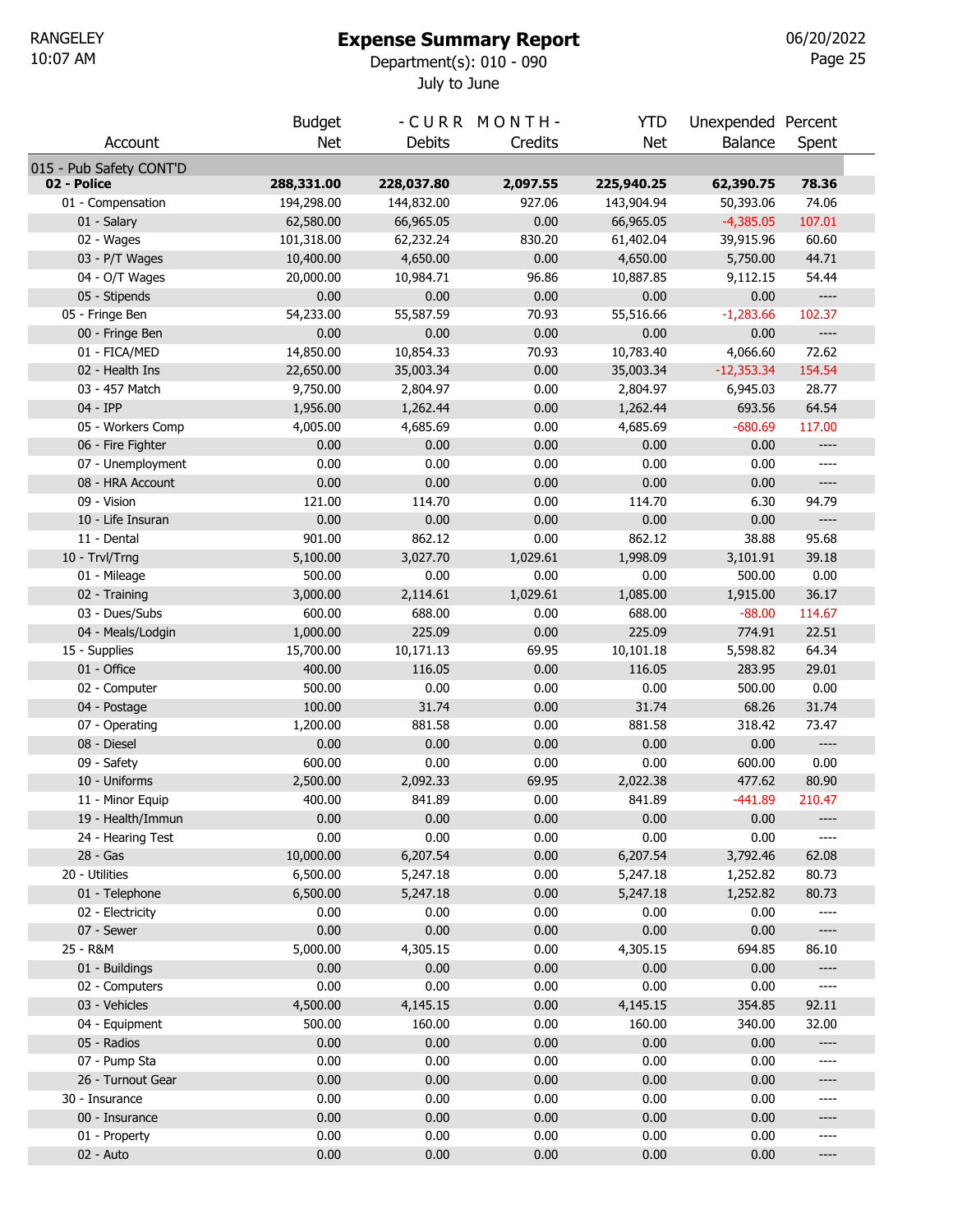### Expense Summary Report

July to June 10:07 AM Department(s): 010 - 090

Page 26 06/20/2022

|                         | <b>Budget</b> |          | -CURR MONTH- | YTD      | Unexpended Percent |       |
|-------------------------|---------------|----------|--------------|----------|--------------------|-------|
| Account                 | Net.          | Debits   | Credits      | Net      | Balance            | Spent |
| 015 - Pub Safety CONT'D |               |          |              |          |                    |       |
| 03 - Ded Reimb          | 0.00          | 0.00     | 0.00         | 0.00     | 0.00               | ----  |
| 04 - Sex Miscon         | 0.00          | 0.00     | 0.00         | 0.00     | 0.00               | ----  |
| 05 - Police Prof        | 0.00          | 0.00     | 0.00         | 0.00     | 0.00               | ----  |
| 07 - Crime/Faith        | 0.00          | 0.00     | 0.00         | 0.00     | 0.00               | ----  |
| 08 - Mobile Equip       | 0.00          | 0.00     | 0.00         | 0.00     | 0.00               | ----  |
| 09 - EDP                | 0.00          | 0.00     | 0.00         | 0.00     | 0.00               | ----  |
| 10 - Gen Liabilit       | 0.00          | 0.00     | 0.00         | 0.00     | 0.00               | ----  |
| 11 - B&M                | 0.00          | 0.00     | 0.00         | 0.00     | 0.00               | ----  |
| 35 - Cont Srvcs         | 7,500.00      | 4,279.05 | 0.00         | 4,279.05 | 3,220.95           | 57.05 |
| 09 - Software           | 6,500.00      | 3,289.05 | 0.00         | 3,289.05 | 3,210.95           | 50.60 |
| 10 - Dispatch           | 1,000.00      | 990.00   | 0.00         | 990.00   | 10.00              | 99.00 |
| 36 - Advertising        | 0.00          | 588.00   | 0.00         | 588.00   | $-588.00$          | ----  |
| 01 - Advertising        | 0.00          | 588.00   | 0.00         | 588.00   | $-588.00$          | ----  |
| 40 - Capital            | 0.00          | 0.00     | 0.00         | 0.00     | 0.00               | ----  |
| 02 - Equipment          | 0.00          | 0.00     | 0.00         | 0.00     | 0.00               | ----  |
| 65 - Transfers Ou       | 0.00          | 0.00     | 0.00         | 0.00     | 0.00               | ----  |
| 03 - Police Res         | 0.00          | 0.00     | 0.00         | 0.00     | 0.00               | ----  |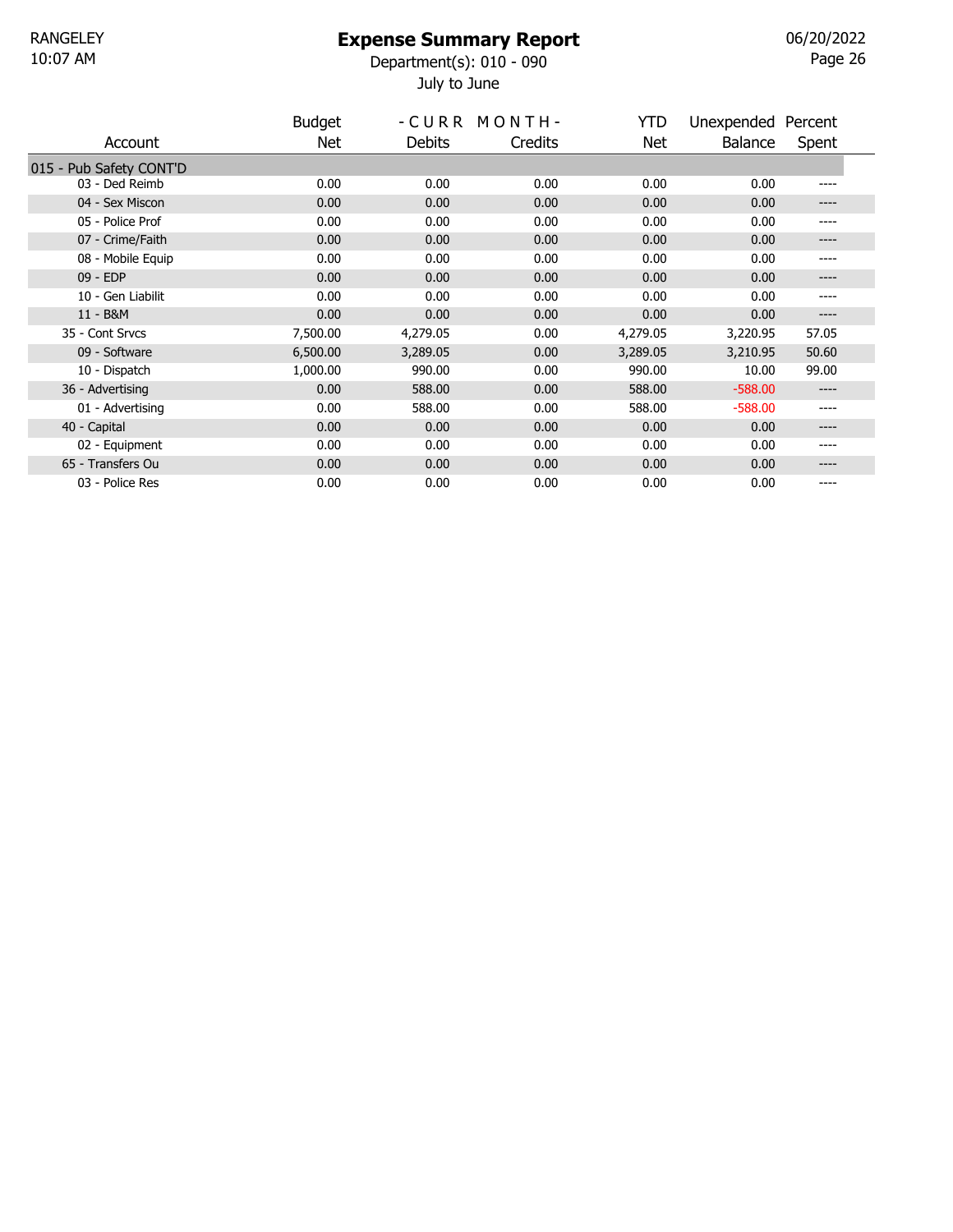#### Expense Summary Report

July to June 10:07 AM Department(s): 010 - 090

Page 27 06/20/2022

|                         | <b>Budget</b> |               | -CURR MONTH- | YTD      | Unexpended Percent |        |
|-------------------------|---------------|---------------|--------------|----------|--------------------|--------|
| Account                 | Net           | <b>Debits</b> | Credits      | Net      | Balance            | Spent  |
| 015 - Pub Safety CONT'D |               |               |              |          |                    |        |
| 03 - Animal Contr       | 5,591.00      | 4,848.83      | 0.00         | 4,848.83 | 742.17             | 86.73  |
| 01 - Compensation       | 2,000.00      | 1,961.46      | 0.00         | 1,961.46 | 38.54              | 98.07  |
| 03 - P/T Wages          | 0.00          | 0.00          | 0.00         | 0.00     | 0.00               | ----   |
| 05 - Stipends           | 2,000.00      | 1,961.46      | 0.00         | 1,961.46 | 38.54              | 98.07  |
| 05 - Fringe Ben         | 171.00        | 175.34        | 0.00         | 175.34   | $-4.34$            | 102.54 |
| 00 - Fringe Ben         | 0.00          | 0.00          | 0.00         | 0.00     | 0.00               | ----   |
| 01 - FICA/MED           | 156.00        | 149.96        | 0.00         | 149.96   | 6.04               | 96.13  |
| 05 - Workers Comp       | 15.00         | 25.38         | 0.00         | 25.38    | $-10.38$           | 169.20 |
| 10 - Trvl/Trng          | 350.00        | 0.00          | 0.00         | 0.00     | 350.00             | 0.00   |
| 01 - Mileage            | 350.00        | 0.00          | 0.00         | 0.00     | 350.00             | 0.00   |
| 03 - Dues/Subs          | 0.00          | 0.00          | 0.00         | 0.00     | 0.00               | ----   |
| 04 - Meals/Lodgin       | 0.00          | 0.00          | 0.00         | 0.00     | 0.00               | ----   |
| 15 - Supplies           | 500.00        | 142.43        | 0.00         | 142.43   | 357.57             | 28.49  |
| 07 - Operating          | 50.00         | 0.00          | 0.00         | 0.00     | 50.00              | 0.00   |
| 09 - Safety             | 150.00        | 142.43        | 0.00         | 142.43   | 7.57               | 94.95  |
| 10 - Uniforms           | 300.00        | 0.00          | 0.00         | 0.00     | 300.00             | 0.00   |
| 19 - Health/Immun       | 0.00          | 0.00          | 0.00         | 0.00     | 0.00               | ----   |
| 35 - Cont Srvcs         | 2,570.00      | 2,569.60      | 0.00         | 2,569.60 | 0.40               | 99.98  |
| 07 - Shelter            | 2,570.00      | 2,569.60      | 0.00         | 2,569.60 | 0.40               | 99.98  |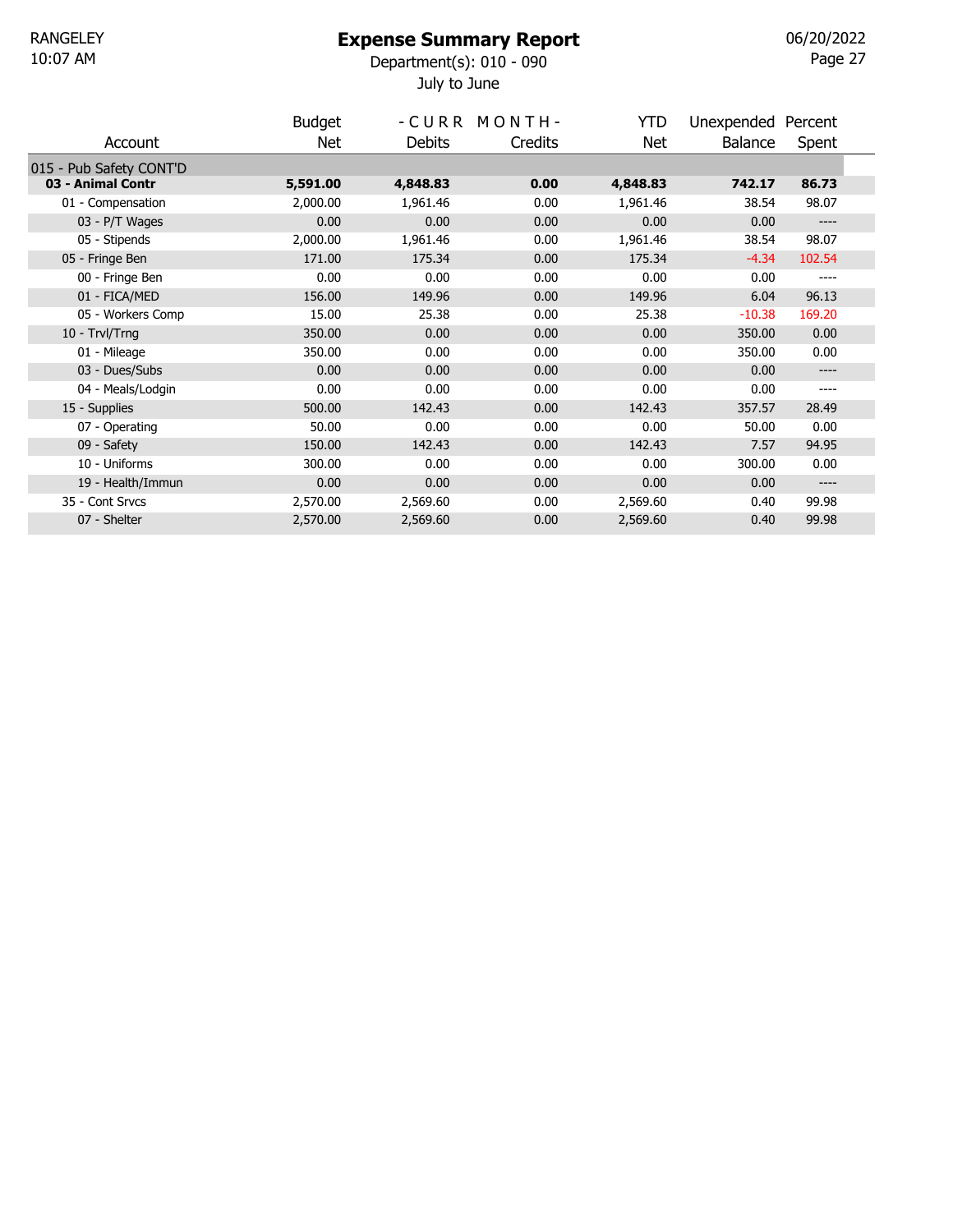## Expense Summary Report

July to June 10:07 AM Department(s): 010 - 090

Page 28 06/20/2022

|                         | <b>Budget</b> |           | -CURR MONTH- | YTD       | Unexpended Percent |        |  |
|-------------------------|---------------|-----------|--------------|-----------|--------------------|--------|--|
| Account                 | Net           | Debits    | Credits      | Net       | <b>Balance</b>     | Spent  |  |
| 015 - Pub Safety CONT'D |               |           |              |           |                    |        |  |
| 04 - EMS                | 66,495.00     | 66,495.18 | 0.00         | 66,495.18 | $-0.18$            | 100.00 |  |
| 35 - Cont Srvcs         | 66,495.00     | 66,495.18 | 0.00         | 66,495.18 | $-0.18$            | 100.00 |  |
| 08 - Ambulance          | 66,495.00     | 66,495.18 | 0.00         | 66,495.18 | $-0.18$            | 100.00 |  |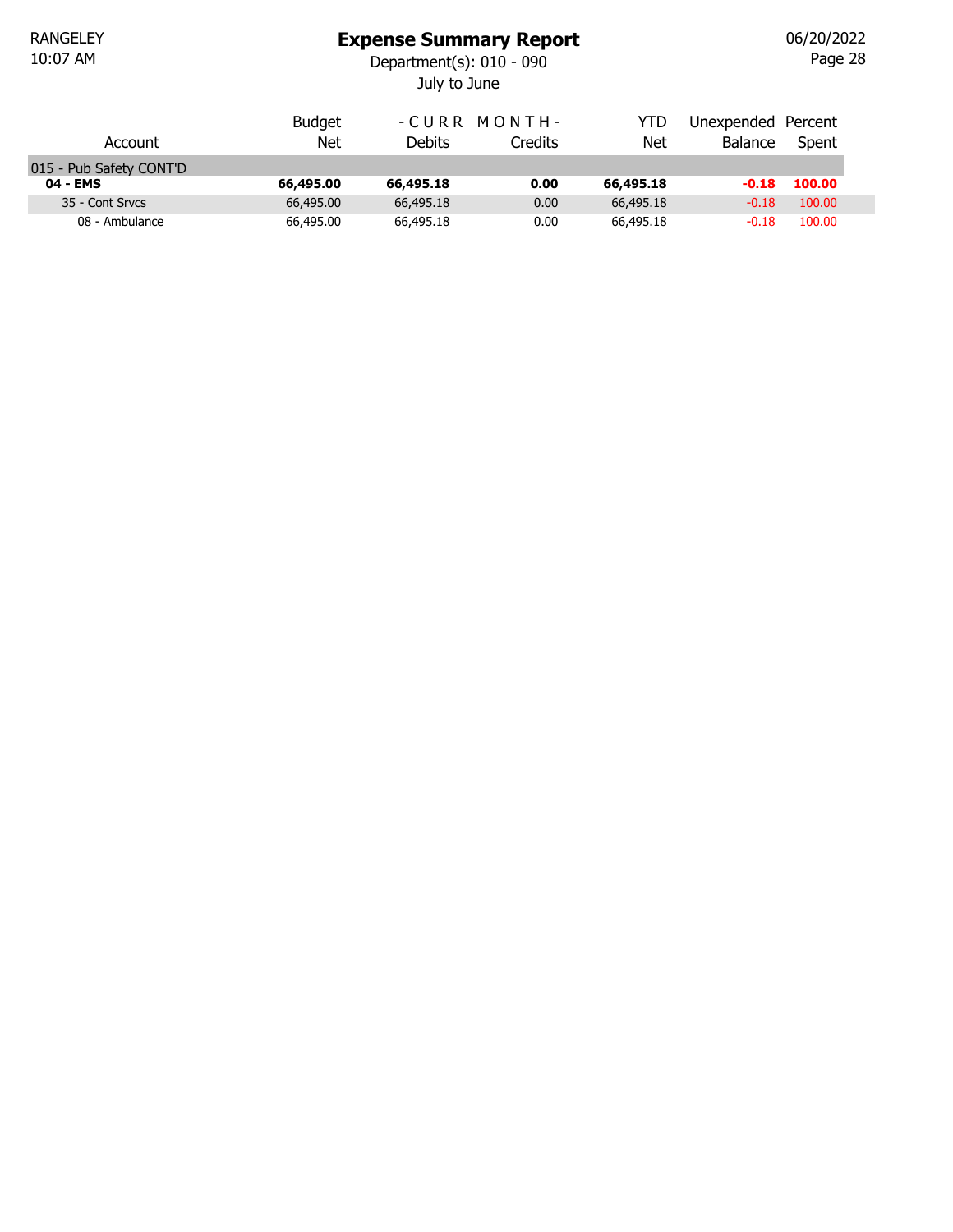# Expense Summary Report

July to June 10:07 AM Department(s): 010 - 090

Page 29 06/20/2022

|                         | <b>Budget</b> |            | -CURR MONTH- | YTD        | Unexpended Percent |        |  |
|-------------------------|---------------|------------|--------------|------------|--------------------|--------|--|
| Account                 | Net           | Debits     | Credits      | Net        | <b>Balance</b>     | Spent  |  |
| 015 - Pub Safety CONT'D |               |            |              |            |                    |        |  |
| 05 - Fire Hydrant       | 146,295.00    | 146,296.00 | 0.00         | 146,296.00 | $-1.00$            | 100.00 |  |
| 35 - Cont Srvcs         | 146,295.00    | 146,296.00 | 0.00         | 146,296.00 | $-1.00$            | 100.00 |  |
| 16 - Hydrant Rent       | 146,295.00    | 146,296.00 | 0.00         | 146,296.00 | $-1.00$            | 100.00 |  |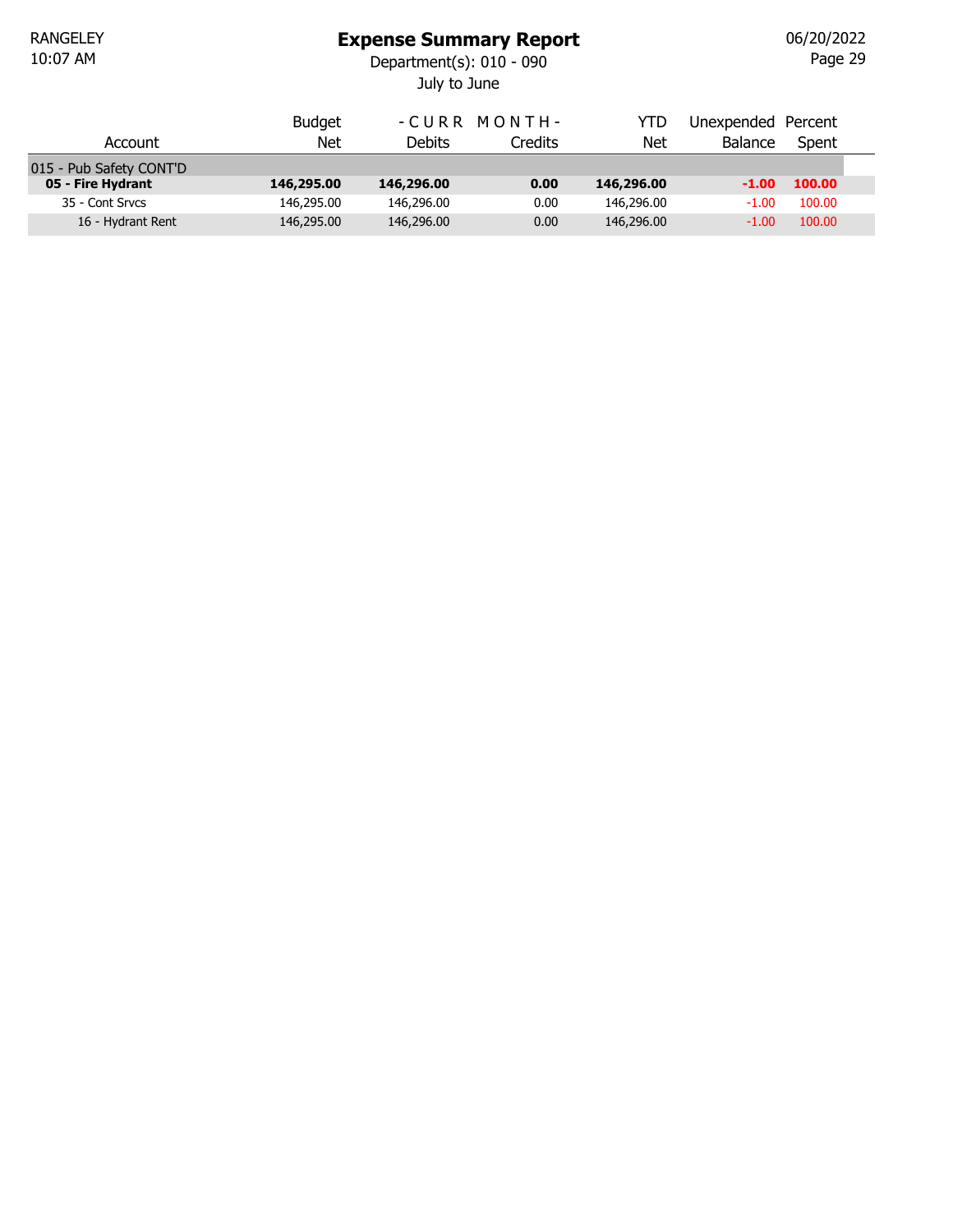### Expense Summary Report

July to June 10:07 AM Department(s): 010 - 090

Page 30 06/20/2022

|                         | <b>Budget</b> |          | -CURR MONTH- | <b>YTD</b> | Unexpended | Percent |  |
|-------------------------|---------------|----------|--------------|------------|------------|---------|--|
| Account                 | <b>Net</b>    | Debits   | Credits      | Net.       | Balance    | Spent   |  |
| 015 - Pub Safety CONT'D |               |          |              |            |            |         |  |
| 06 - Health Offic       | 3,869.00      | 3,213.89 | 0.00         | 3,213.89   | 655.11     | 83.07   |  |
| 01 - Compensation       | 2,660.00      | 2,608.65 | 0.00         | 2,608.65   | 51.35      | 98.07   |  |
| 02 - Wages              | 2,660.00      | 2,608.65 | 0.00         | 2,608.65   | 51.35      | 98.07   |  |
| 05 - Stipends           | 0.00          | 0.00     | 0.00         | 0.00       | 0.00       | $--- -$ |  |
| 05 - Fringe Ben         | 209.00        | 199.41   | 0.00         | 199.41     | 9.59       | 95.41   |  |
| 01 - FICA/MED           | 209.00        | 199.41   | 0.00         | 199.41     | 9.59       | 95.41   |  |
| 10 - Trvl/Trng          | 500.00        | 0.00     | 0.00         | 0.00       | 500.00     | 0.00    |  |
| 01 - Mileage            | 100.00        | 0.00     | 0.00         | 0.00       | 100.00     | 0.00    |  |
| 02 - Training           | 400.00        | 0.00     | 0.00         | 0.00       | 400.00     | 0.00    |  |
| 15 - Supplies           | 0.00          | 0.00     | 0.00         | 0.00       | 0.00       | $--- -$ |  |
| 02 - Computer           | 0.00          | 0.00     | 0.00         | 0.00       | 0.00       | ----    |  |
| 20 - Utilities          | 500.00        | 405.83   | 0.00         | 405.83     | 94.17      | 81.17   |  |
| 01 - Telephone          | 500.00        | 405.83   | 0.00         | 405.83     | 94.17      | 81.17   |  |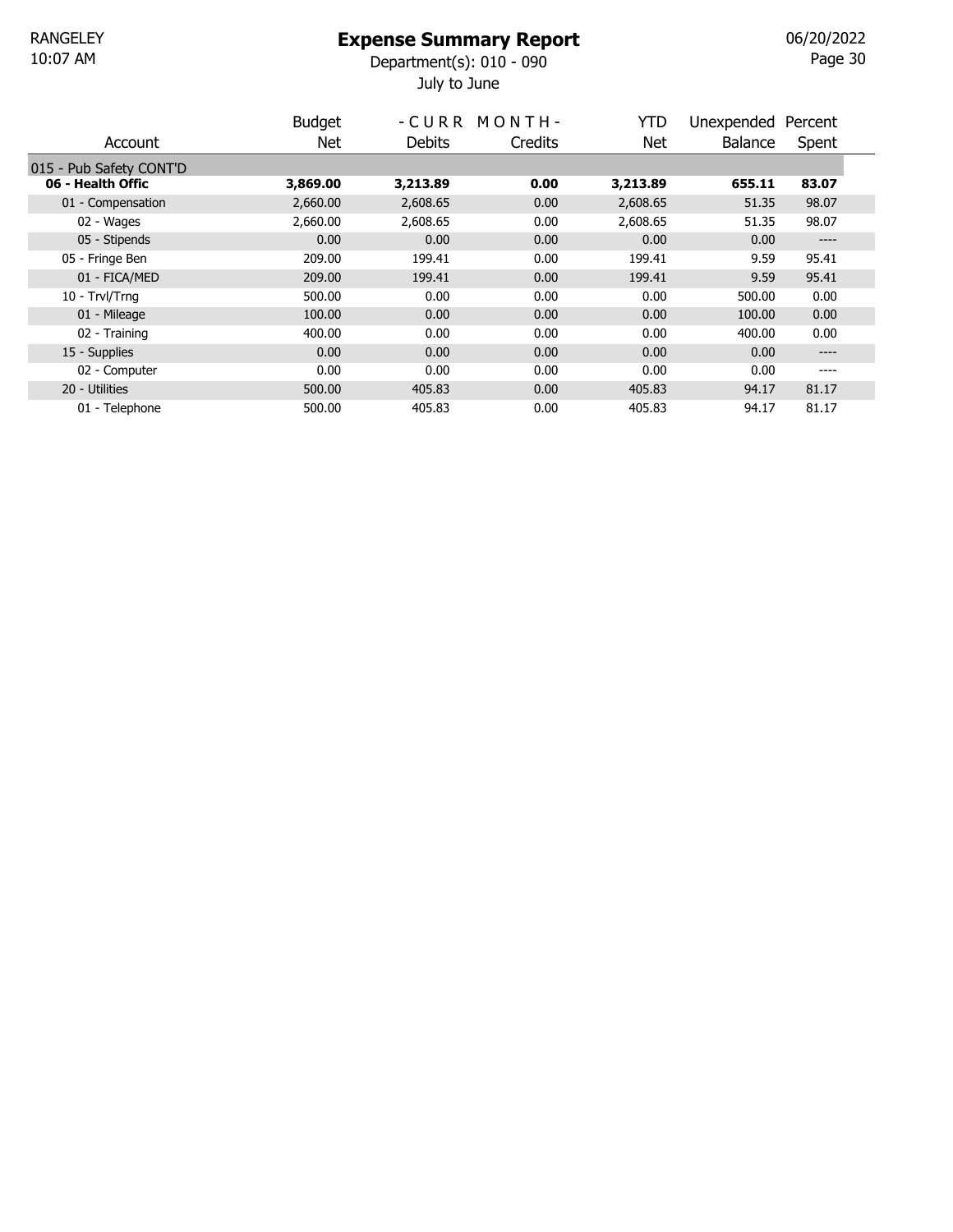### Expense Summary Report

July to June 10:07 AM Department(s): 010 - 090

Page 31 06/20/2022

|                           | <b>Budget</b> |               | -CURR MONTH- | <b>YTD</b> | Unexpended Percent |        |  |
|---------------------------|---------------|---------------|--------------|------------|--------------------|--------|--|
| Account                   | <b>Net</b>    | <b>Debits</b> | Credits      | <b>Net</b> | <b>Balance</b>     | Spent  |  |
| 024 - Pub Facility CONT'D |               |               |              |            |                    |        |  |
| 024 - Pub Facility        | 32,962.00     | 29,233.78     | 100.92       | 29,132.86  | 3,829.14           | 88.38  |  |
| 01 - Rangeley CS          | 17,831.00     | 16,363.18     | 90.00        | 16,273.18  | 1,557.82           | 91.26  |  |
| 15 - Supplies             | 1,500.00      | 1,231.92      | 0.00         | 1,231.92   | 268.08             | 82.13  |  |
| 05 - Bldg                 | 0.00          | 0.00          | 0.00         | 0.00       | 0.00               |        |  |
| 06 - Cleaning             | 0.00          | 0.00          | 0.00         | 0.00       | 0.00               | $---$  |  |
| 07 - Operating            | 1,500.00      | 1,231.92      | 0.00         | 1,231.92   | 268.08             | 82.13  |  |
| 09 - Safety               | 0.00          | 0.00          | 0.00         | 0.00       | 0.00               | $---$  |  |
| 20 - Utilities            | 5,050.00      | 3,591.15      | 0.00         | 3,591.15   | 1,458.85           | 71.11  |  |
| 02 - Electricity          | 1,700.00      | 1,304.96      | 0.00         | 1,304.96   | 395.04             | 76.76  |  |
| $05 - Heat$               | 2,500.00      | 1,569.01      | 0.00         | 1,569.01   | 930.99             | 62.76  |  |
| 06 - Water                | 450.00        | 582.18        | 0.00         | 582.18     | $-132.18$          | 129.37 |  |
| 07 - Sewer                | 400.00        | 135.00        | 0.00         | 135.00     | 265.00             | 33.75  |  |
| 08 - Propane              | 0.00          | 0.00          | 0.00         | 0.00       | 0.00               | $---$  |  |
| 25 - R&M                  | 2,000.00      | 3,700.01      | 90.00        | 3,610.01   | $-1,610.01$        | 180.50 |  |
| 01 - Buildings            | 2,000.00      | 3,700.01      | 90.00        | 3,610.01   | $-1,610.01$        | 180.50 |  |
| 14 - Comfort Sta          | 0.00          | 0.00          | 0.00         | 0.00       | 0.00               | ----   |  |
| 30 - Insurance            | 0.00          | 0.00          | 0.00         | 0.00       | 0.00               | $---$  |  |
| 01 - Property             | 0.00          | 0.00          | 0.00         | 0.00       | 0.00               | ----   |  |
| 10 - Gen Liabilit         | 0.00          | 0.00          | 0.00         | 0.00       | 0.00               | $---$  |  |
| 35 - Cont Srvcs           | 9,281.00      | 7,840.10      | 0.00         | 7,840.10   | 1,440.90           | 84.47  |  |
| 18 - Testing/Moni         | 156.00        | 168.00        | 0.00         | 168.00     | $-12.00$           | 107.69 |  |
| 24 - Grounds Main         | 0.00          | 0.00          | 0.00         | 0.00       | 0.00               | ----   |  |
| 27 - Janitorial           | 9,125.00      | 7,672.10      | 0.00         | 7,672.10   | 1,452.90           | 84.08  |  |
| 36 - Advertising          | 0.00          | 0.00          | 0.00         | 0.00       | 0.00               | ----   |  |
| 01 - Advertising          | 0.00          | 0.00          | 0.00         | 0.00       | 0.00               | ----   |  |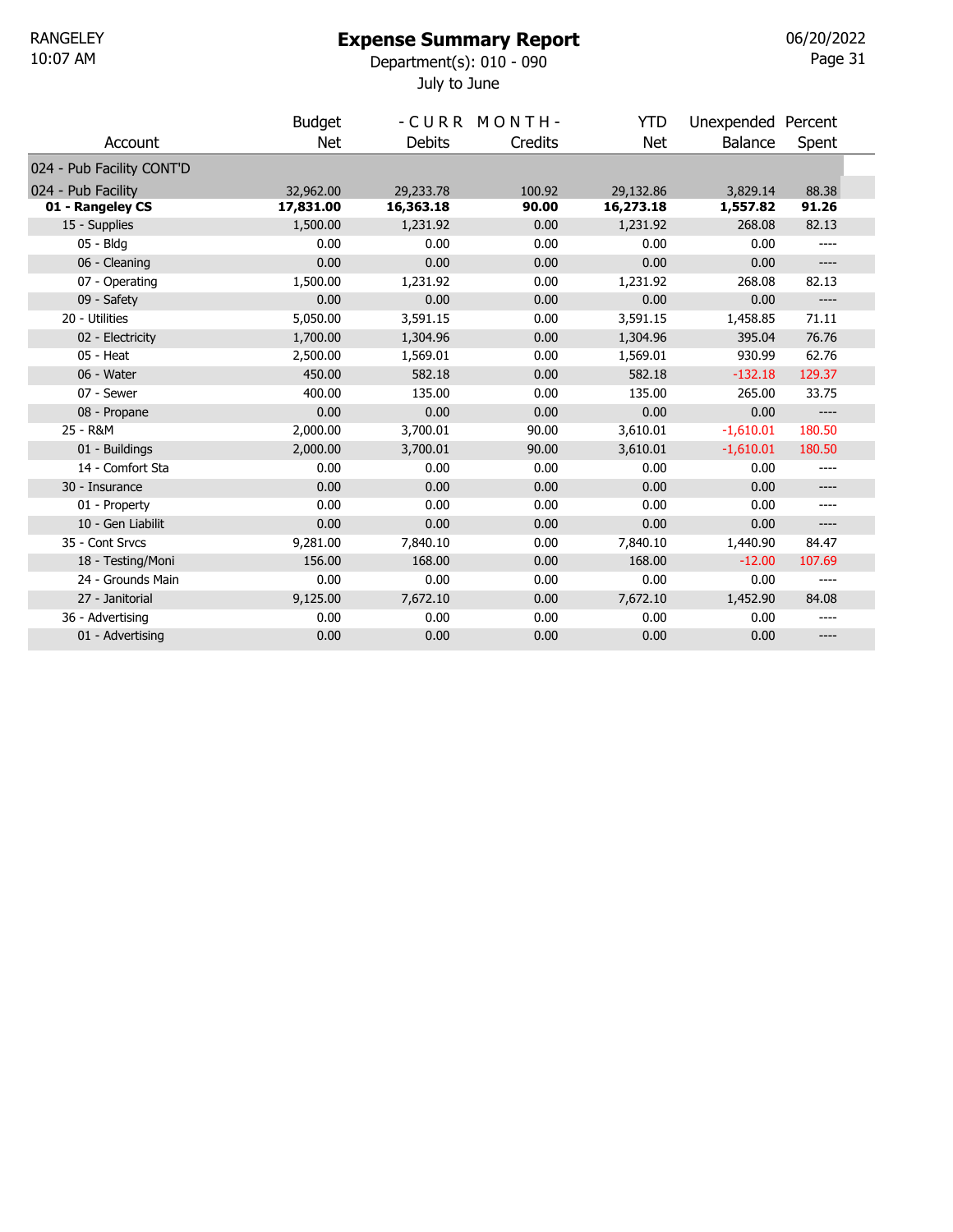#### Expense Summary Report

July to June 10:07 AM Department(s): 010 - 090

Page 32 06/20/2022

|                           | <b>Budget</b> |               | -CURR MONTH- | <b>YTD</b> | Unexpended Percent |        |  |
|---------------------------|---------------|---------------|--------------|------------|--------------------|--------|--|
| Account                   | Net           | <b>Debits</b> | Credits      | Net        | Balance            | Spent  |  |
| 024 - Pub Facility CONT'D |               |               |              |            |                    |        |  |
| 02 - Oquossoc CS          | 15,131.00     | 12,870.60     | 10.92        | 12,859.68  | 2,271.32           | 84.99  |  |
| 15 - Supplies             | 1,400.00      | 1,211.65      | 0.00         | 1,211.65   | 188.35             | 86.55  |  |
| 06 - Cleaning             | 0.00          | 0.00          | 0.00         | 0.00       | 0.00               | ----   |  |
| 07 - Operating            | 1,400.00      | 1,211.65      | 0.00         | 1,211.65   | 188.35             | 86.55  |  |
| 09 - Safety               | 0.00          | 0.00          | 0.00         | 0.00       | 0.00               | ----   |  |
| 20 - Utilities            | 2,950.00      | 2,225.24      | 10.92        | 2,214.32   | 735.68             | 75.06  |  |
| 02 - Electricity          | 800.00        | 575.22        | 0.00         | 575.22     | 224.78             | 71.90  |  |
| 04 - Street Light         | 0.00          | 0.00          | 0.00         | 0.00       | 0.00               | ----   |  |
| $05 - Heat$               | 2,000.00      | 1,500.02      | 10.92        | 1,489.10   | 510.90             | 74.46  |  |
| 06 - Water                | 150.00        | 150.00        | 0.00         | 150.00     | 0.00               | 100.00 |  |
| 08 - Propane              | 0.00          | 0.00          | 0.00         | 0.00       | 0.00               |        |  |
| 25 - R&M                  | 1,500.00      | 1,593.61      | 0.00         | 1,593.61   | $-93.61$           | 106.24 |  |
| 01 - Buildings            | 1,500.00      | 1,593.61      | 0.00         | 1,593.61   | $-93.61$           | 106.24 |  |
| 30 - Insurance            | 0.00          | 0.00          | 0.00         | 0.00       | 0.00               | ----   |  |
| 01 - Property             | 0.00          | 0.00          | 0.00         | 0.00       | 0.00               | ----   |  |
| 10 - Gen Liabilit         | 0.00          | 0.00          | 0.00         | 0.00       | 0.00               | ----   |  |
| 35 - Cont Srvcs           | 9,281.00      | 7,840.10      | 0.00         | 7,840.10   | 1,440.90           | 84.47  |  |
| 17 - Engineering          | 0.00          | 0.00          | 0.00         | 0.00       | 0.00               | ----   |  |
| 18 - Testing/Moni         | 156.00        | 168.00        | 0.00         | 168.00     | $-12.00$           | 107.69 |  |
| 24 - Grounds Main         | 0.00          | 0.00          | 0.00         | 0.00       | 0.00               | ----   |  |
| 27 - Janitorial           | 9,125.00      | 7,672.10      | 0.00         | 7,672.10   | 1,452.90           | 84.08  |  |
| 36 - Advertising          | 0.00          | 0.00          | 0.00         | 0.00       | 0.00               | ----   |  |
| 01 - Advertising          | 0.00          | 0.00          | 0.00         | 0.00       | 0.00               | ----   |  |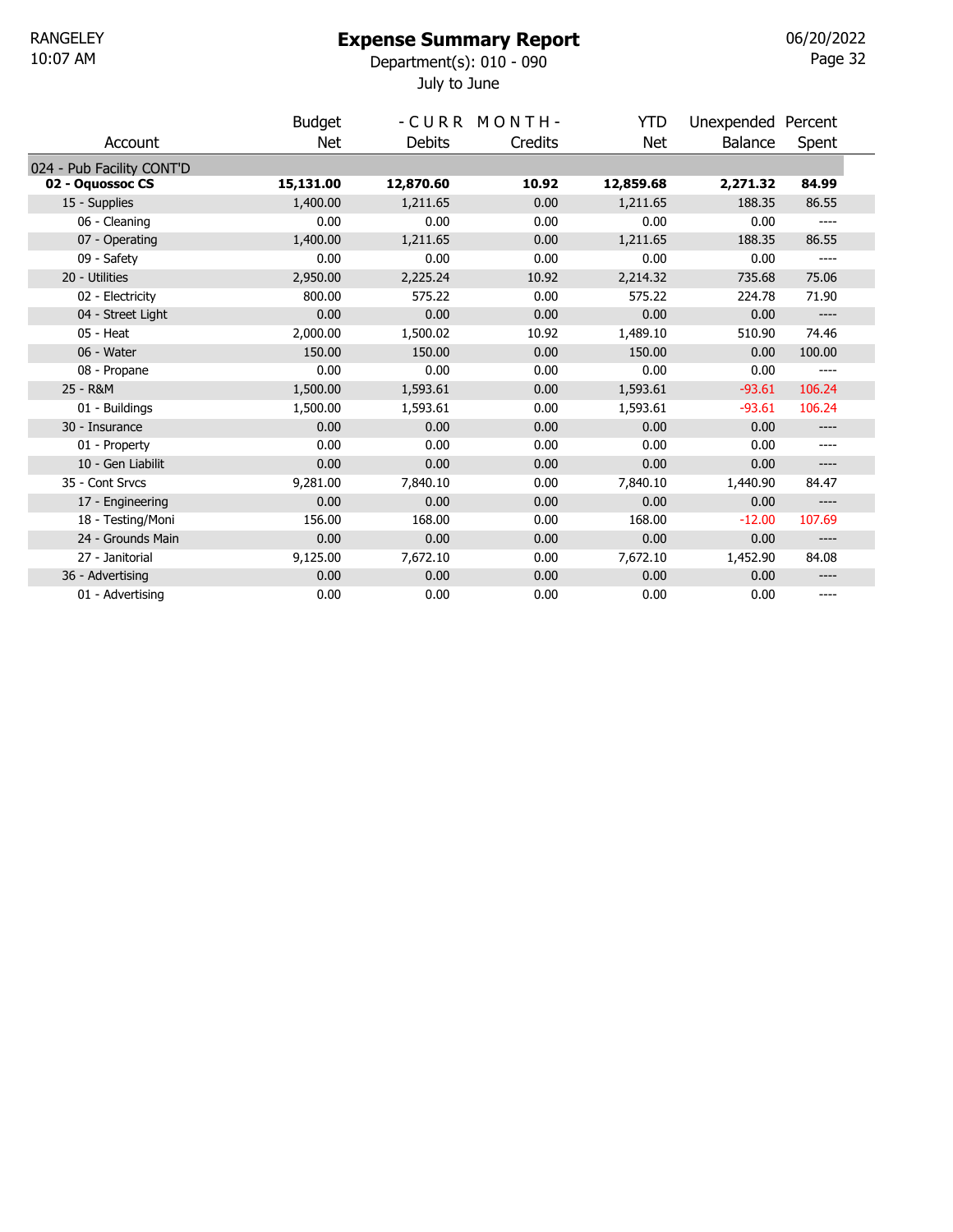#### Expense Summary Report

July to June 10:07 AM Department(s): 010 - 090 06/20/2022

| ı<br>r<br>o. |  |
|--------------|--|
|--------------|--|

|                          | <b>Budget</b> |               | -CURR MONTH- | YTD        | Unexpended Percent |       |
|--------------------------|---------------|---------------|--------------|------------|--------------------|-------|
| Account                  | <b>Net</b>    | <b>Debits</b> | Credits      | <b>Net</b> | Balance            | Spent |
| 055 - Capital Res CONT'D |               |               |              |            |                    |       |
| 055 - Capital Res        | 0.00          | 764.81        | 619.79       | 145.02     | $-145.02$          | ----  |
| 01 - Capital Res         | 0.00          | 764.81        | 619.79       | 145.02     | $-145.02$          | ----  |
| 05 - Fringe Ben          | 0.00          | 54.35         | 44.04        | 10.31      | $-10.31$           | $---$ |
| 01 - FICA/MED            | 0.00          | 54.35         | 44.04        | 10.31      | $-10.31$           | ----  |
| 40 - Capital             | 0.00          | 0.00          | 0.00         | 0.00       | 0.00               | ----  |
| 02 - Equipment           | 0.00          | 0.00          | 0.00         | 0.00       | 0.00               | $---$ |
| 60 - Mun Approp          | 0.00          | 0.00          | 0.00         | 0.00       | 0.00               | ----  |
| 19 - SAPRS               | 0.00          | 0.00          | 0.00         | 0.00       | 0.00               | ----  |
| 65 - Transfers Ou        | 0.00          | 710.46        | 575.75       | 134.71     | $-134.71$          | ----  |
| 01 - Fire Reserve        | 0.00          | 0.00          | 0.00         | 0.00       | 0.00               | ----  |
| 02 - Pub Wrks Res        | 0.00          | 0.00          | 0.00         | 0.00       | 0.00               | ----  |
| 03 - Police Res          | 0.00          | 0.00          | 0.00         | 0.00       | 0.00               | $---$ |
| 04 - Solid Waste         | 0.00          | 0.00          | 0.00         | 0.00       | 0.00               | ----  |
| 05 - General Res         | 0.00          | 0.00          | 0.00         | 0.00       | 0.00               | ----  |
| 06 - Technology          | 0.00          | 0.00          | 0.00         | 0.00       | 0.00               | $---$ |
| 07 - Book Restora        | 0.00          | 0.00          | 0.00         | 0.00       | 0.00               | ----  |
| 08 - Towers Res          | 0.00          | 0.00          | 0.00         | 0.00       | 0.00               | $---$ |
| 09 - Town Dams           | 0.00          | 0.00          | 0.00         | 0.00       | 0.00               | ----  |
| 10 - Computer            | 0.00          | 0.00          | 0.00         | 0.00       | 0.00               | $---$ |
| 11 - Town Park           | 0.00          | 0.00          | 0.00         | 0.00       | 0.00               | ----  |
| 12 - TO Renov            | 0.00          | 0.00          | 0.00         | 0.00       | 0.00               | $---$ |
| 13 - Sewer Res           | 0.00          | 710.46        | 575.75       | 134.71     | $-134.71$          | ----  |
| 14 - Airport Rese        | 0.00          | 0.00          | 0.00         | 0.00       | 0.00               | $---$ |
| 15 - Cemetery            | 0.00          | 0.00          | 0.00         | 0.00       | 0.00               | ----  |
| 16 - Downtown Rev        | 0.00          | 0.00          | 0.00         | 0.00       | 0.00               | $---$ |
| 17 - Economic            | 0.00          | 0.00          | 0.00         | 0.00       | 0.00               | ----  |
| 90 - Unclassified        | 0.00          | 0.00          | 0.00         | 0.00       | 0.00               | ----  |
| 03 - Misc Expense        | 0.00          | 0.00          | 0.00         | 0.00       | 0.00               | $---$ |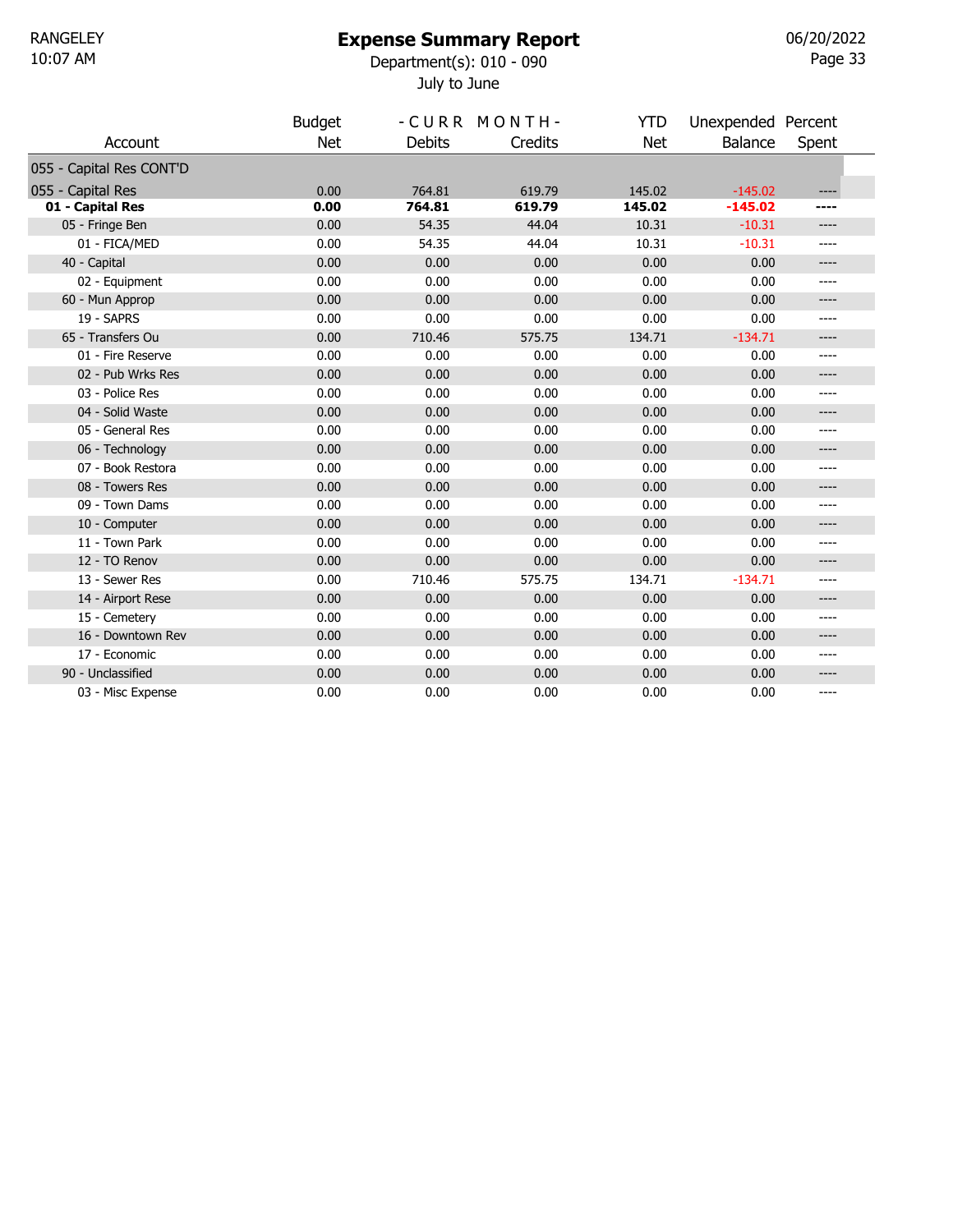### Expense Summary Report

July to June 10:07 AM Department(s): 010 - 090

Page 34 06/20/2022

|                        | <b>Budget</b> |               | -CURR MONTH- | <b>YTD</b> | Unexpended Percent |        |  |
|------------------------|---------------|---------------|--------------|------------|--------------------|--------|--|
| Account                | <b>Net</b>    | <b>Debits</b> | Credits      | <b>Net</b> | <b>Balance</b>     | Spent  |  |
| 050 - Donations CONT'D |               |               |              |            |                    |        |  |
| 050 - Donations        | 222,342.00    | 205,461.00    | 0.00         | 205,461.00 | 16,881.00          | 92.41  |  |
| 01 - Mun Donation      | 222,342.00    | 205,461.00    | 0.00         | 205,461.00 | 16,881.00          | 92.41  |  |
| 60 - Mun Approp        | 222,342.00    | 205,461.00    | 0.00         | 205,461.00 | 16,881.00          | 92.41  |  |
| 06 - Flags             | 0.00          | 0.00          | 0.00         | 0.00       | 0.00               | $---$  |  |
| 07 - AHC&H             | 0.00          | 0.00          | 0.00         | 0.00       | 0.00               | $---$  |  |
| 08 - Red Cross         | 1,000.00      | 0.00          | 0.00         | 0.00       | 1,000.00           | 0.00   |  |
| 09 - Comm Concept      | 0.00          | 0.00          | 0.00         | 0.00       | 0.00               | $---$  |  |
| 10 - HCC               | 0.00          | 0.00          | 0.00         | 0.00       | 0.00               | ----   |  |
| <b>11 - RHDC</b>       | 7,500.00      | 7,500.00      | 0.00         | 7,500.00   | 0.00               | 100.00 |  |
| 12 - RLCCSC            | 9,600.00      | 9,600.00      | 0.00         | 9,600.00   | 0.00               | 100.00 |  |
| 13 - RLHT-WQP          | 12,000.00     | 12,000.00     | 0.00         | 12,000.00  | 0.00               | 100.00 |  |
| 14 - Maine Forest      | 2,000.00      | 0.00          | 0.00         | 0.00       | 2,000.00           | 0.00   |  |
| <b>15 - RLSC</b>       | 50,000.00     | 50,000.00     | 0.00         | 50,000.00  | 0.00               | 100.00 |  |
| 16 - RPL               | 43,029.00     | 43,029.00     | 0.00         | 43,029.00  | 0.00               | 100.00 |  |
| 17 - RRGSA             | 0.00          | 0.00          | 0.00         | 0.00       | 0.00               | $---$  |  |
| 18 - RFM               | 1,500.00      | 0.00          | 0.00         | 0.00       | 1,500.00           | 0.00   |  |
| 19 - SAPRS             | 750.00        | 0.00          | 0.00         | 0.00       | 750.00             | 0.00   |  |
| 20 - Chamber of C      | 50,000.00     | 50,000.00     | 0.00         | 50,000.00  | 0.00               | 100.00 |  |
| 21 - RFA               | 10,000.00     | 10,000.00     | 0.00         | 10,000.00  | 0.00               | 100.00 |  |
| 22 - Senior Plus       | 3,000.00      | 0.00          | 0.00         | 0.00       | 3,000.00           | 0.00   |  |
| 23 - Maine Public      | 100.00        | 0.00          | 0.00         | 0.00       | 100.00             | 0.00   |  |
| 24 - Work First        | 0.00          | 0.00          | 0.00         | 0.00       | 0.00               | $---$  |  |
| <b>25 - RRHW</b>       | 21,332.00     | 21,332.00     | 0.00         | 21,332.00  | 0.00               | 100.00 |  |
| 26 - WMTS              | 531.00        | 0.00          | 0.00         | 0.00       | 531.00             | 0.00   |  |
| 28 - MPBN              | 0.00          | 0.00          | 0.00         | 0.00       | 0.00               | $---$  |  |
| 29 - Life Flight       | 2,000.00      | 0.00          | 0.00         | 0.00       | 2,000.00           | 0.00   |  |
| 30 - WRGY              | 4,750.00      | 0.00          | 0.00         | 0.00       | 4,750.00           | 0.00   |  |
| 31 - AWAP              | 750.00        | 0.00          | 0.00         | 0.00       | 750.00             | 0.00   |  |
| 32 - OQUOSSOC ATV      | 2,000.00      | 2,000.00      | 0.00         | 2,000.00   | 0.00               | 100.00 |  |
| 33 - Tri-County        | 500.00        | 0.00          | 0.00         | 0.00       | 500.00             | 0.00   |  |
| 34 - GFDC              | 0.00          | 0.00          | 0.00         | 0.00       | 0.00               | $---$  |  |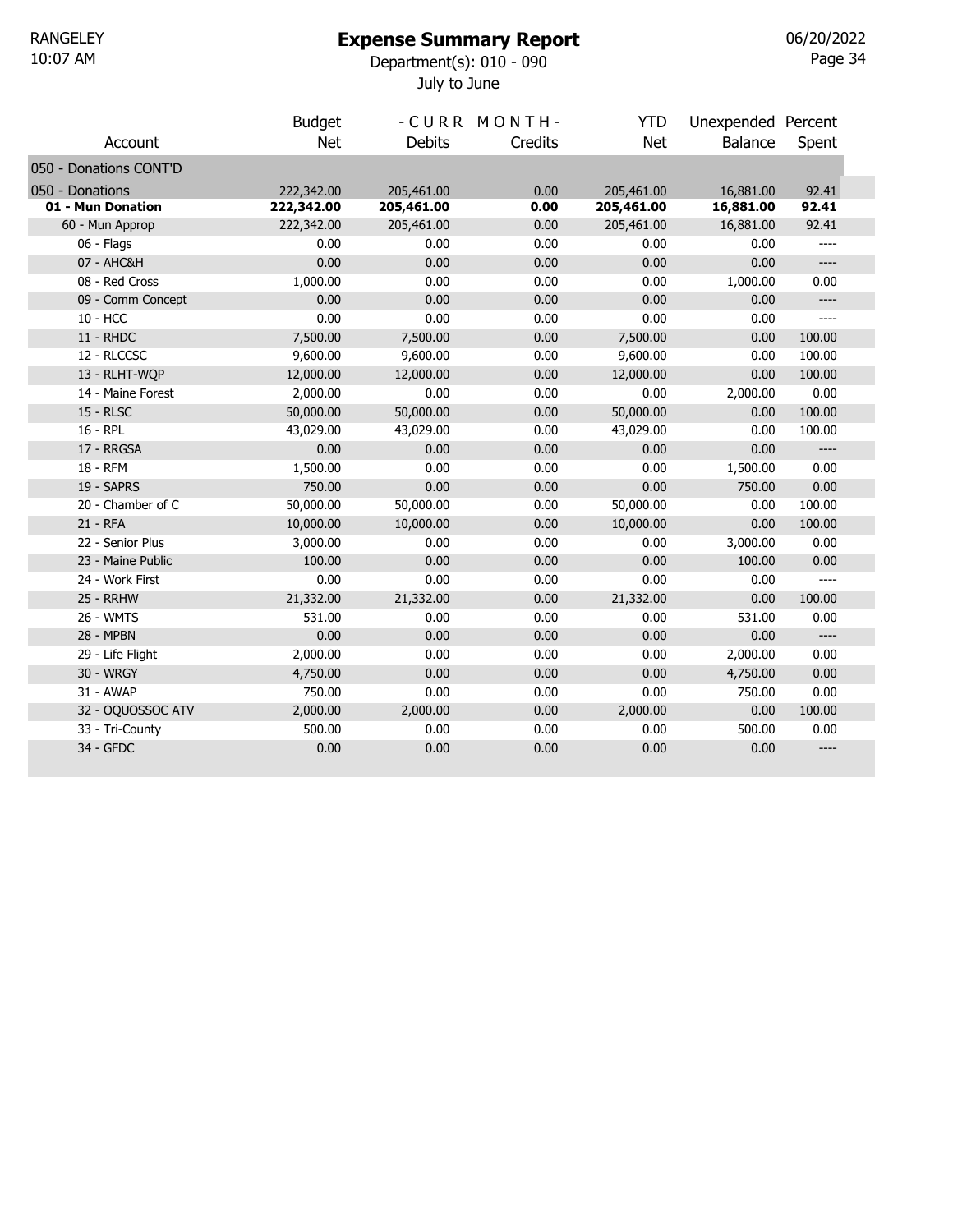Budget - CURR MONTH- YTD Unexpended Percent

July to June 10:07 AM Department(s): 010 - 090

Page 35 06/20/2022

| Account                   | <b>Net</b>                 | <b>Debits</b>              | Credits                | <b>Net</b>                 | <b>Balance</b>          | Spent                                                                                                                                                                                                                                                                                                                                                             |  |
|---------------------------|----------------------------|----------------------------|------------------------|----------------------------|-------------------------|-------------------------------------------------------------------------------------------------------------------------------------------------------------------------------------------------------------------------------------------------------------------------------------------------------------------------------------------------------------------|--|
| 020 - Public Works CONT'D |                            |                            |                        |                            |                         |                                                                                                                                                                                                                                                                                                                                                                   |  |
| 020 - Public Works        |                            |                            |                        |                            |                         |                                                                                                                                                                                                                                                                                                                                                                   |  |
| 01 - Highway Dept         | 2,068,439.00<br>723,432.00 | 1,914,960.62<br>655,563.20 | 41,971.48<br>24,900.98 | 1,872,989.14<br>630,662.22 | 195,449.86<br>92,769.78 | 90.55<br>87.18                                                                                                                                                                                                                                                                                                                                                    |  |
| 01 - Compensation         | 230,708.00                 | 236,632.01                 | 20,240.40              | 216,391.61                 | 14,316.39               | 93.79                                                                                                                                                                                                                                                                                                                                                             |  |
| 01 - Salary               | 0.00                       | 0.00                       | 0.00                   | 0.00                       | 0.00                    | $---$                                                                                                                                                                                                                                                                                                                                                             |  |
| 02 - Wages                | 200,708.00                 | 211,458.04                 | 20,131.75              | 191,326.29                 | 9,381.71                | 95.33                                                                                                                                                                                                                                                                                                                                                             |  |
| 03 - P/T Wages            | 0.00                       | 0.00                       | 0.00                   | 0.00                       | 0.00                    | ----                                                                                                                                                                                                                                                                                                                                                              |  |
| 04 - O/T Wages            | 30,000.00                  | 25,173.97                  | 108.65                 | 25,065.32                  | 4,934.68                | 83.55                                                                                                                                                                                                                                                                                                                                                             |  |
| 08 - PerDiem              | 0.00                       | 0.00                       | 0.00                   | 0.00                       | 0.00                    | ----                                                                                                                                                                                                                                                                                                                                                              |  |
| 05 - Fringe Ben           | 103,574.00                 | 114,979.98                 | 1,895.92               | 113,084.06                 | $-9,510.06$             | 109.18                                                                                                                                                                                                                                                                                                                                                            |  |
| 00 - Fringe Ben           | 0.00                       | 0.00                       | 0.00                   | 0.00                       | 0.00                    | $---$                                                                                                                                                                                                                                                                                                                                                             |  |
| 01 - FICA/MED             | 17,640.00                  | 17,091.84                  | 1,548.40               | 15,543.44                  | 2,096.56                | 88.11                                                                                                                                                                                                                                                                                                                                                             |  |
| 02 - Health Ins           | 62,814.00                  | 82,125.09                  | 347.52                 | 81,777.57                  | $-18,963.57$            | 130.19                                                                                                                                                                                                                                                                                                                                                            |  |
| 03 - 457 Match            | 12,040.00                  | 2,185.86                   | 0.00                   | 2,185.86                   | 9,854.14                | 18.15                                                                                                                                                                                                                                                                                                                                                             |  |
| 04 - IPP                  | 2,568.00                   | 2,853.03                   | 0.00                   | 2,853.03                   | $-285.03$               | 111.10                                                                                                                                                                                                                                                                                                                                                            |  |
| 05 - Workers Comp         | 7,535.00                   | 9,790.50                   | 0.00                   | 9,790.50                   | $-2,255.50$             | 129.93                                                                                                                                                                                                                                                                                                                                                            |  |
| 06 - Fire Fighter         | 0.00                       | 0.00                       | 0.00                   | 0.00                       | 0.00                    | $-----$                                                                                                                                                                                                                                                                                                                                                           |  |
| 07 - Unemployment         | 0.00                       | 0.00                       | 0.00                   | 0.00                       | 0.00                    | $---$                                                                                                                                                                                                                                                                                                                                                             |  |
| 08 - HRA Account          | 0.00                       | 0.00                       | 0.00                   | 0.00                       | 0.00                    | $\hspace{0.02in} \hspace{0.02in} \hspace{0.02in} \hspace{0.02in} \hspace{0.02in} \hspace{0.02in} \hspace{0.02in} \hspace{0.02in} \hspace{0.02in} \hspace{0.02in} \hspace{0.02in} \hspace{0.02in} \hspace{0.02in} \hspace{0.02in} \hspace{0.02in} \hspace{0.02in} \hspace{0.02in} \hspace{0.02in} \hspace{0.02in} \hspace{0.02in} \hspace{0.02in} \hspace{0.02in}$ |  |
| 09 - Vision               | 76.00                      | 71.52                      | 0.00                   | 71.52                      | 4.48                    | 94.11                                                                                                                                                                                                                                                                                                                                                             |  |
| 11 - Dental               | 901.00                     | 862.14                     | 0.00                   | 862.14                     | 38.86                   | 95.69                                                                                                                                                                                                                                                                                                                                                             |  |
| 10 - Trvl/Trng            | 1,900.00                   | 772.96                     | 370.00                 | 402.96                     | 1,497.04                | 21.21                                                                                                                                                                                                                                                                                                                                                             |  |
| 01 - Mileage              | 0.00                       | 0.00                       | 0.00                   | 0.00                       | 0.00                    | $\hspace{0.02in} \hspace{0.02in} \hspace{0.02in} \hspace{0.02in} \hspace{0.02in} \hspace{0.02in} \hspace{0.02in} \hspace{0.02in} \hspace{0.02in} \hspace{0.02in} \hspace{0.02in} \hspace{0.02in} \hspace{0.02in} \hspace{0.02in} \hspace{0.02in} \hspace{0.02in} \hspace{0.02in} \hspace{0.02in} \hspace{0.02in} \hspace{0.02in} \hspace{0.02in} \hspace{0.02in}$ |  |
| 02 - Training             | 1,000.00                   | 0.00                       | 0.00                   | 0.00                       | 1,000.00                | 0.00                                                                                                                                                                                                                                                                                                                                                              |  |
| 03 - Dues/Subs            | 400.00                     | 740.00                     | 370.00                 | 370.00                     | 30.00                   | 92.50                                                                                                                                                                                                                                                                                                                                                             |  |
| 04 - Meals/Lodgin         | 500.00                     | 32.96                      | 0.00                   | 32.96                      | 467.04                  | 6.59                                                                                                                                                                                                                                                                                                                                                              |  |
| 15 - Supplies             | 177,950.00                 | 177,911.66                 | 2,128.64               | 175,783.02                 | 2,166.98                | 98.78                                                                                                                                                                                                                                                                                                                                                             |  |
| 01 - Office               | 150.00                     | 76.02                      | 0.00                   | 76.02                      | 73.98                   | 50.68                                                                                                                                                                                                                                                                                                                                                             |  |
| 02 - Computer             | 400.00                     | 172.61                     | 0.00                   | 172.61                     | 227.39                  | 43.15                                                                                                                                                                                                                                                                                                                                                             |  |
| 03 - Election             | 0.00                       | 0.00                       | 0.00                   | 0.00                       | 0.00                    | $\qquad \qquad - - -$                                                                                                                                                                                                                                                                                                                                             |  |
| 04 - Postage              | 50.00                      | 431.91                     | 429.39                 | 2.52                       | 47.48                   | 5.04                                                                                                                                                                                                                                                                                                                                                              |  |
| 05 - Bldg                 | 0.00                       | 0.00                       | 0.00                   | 0.00                       | 0.00                    | $\qquad \qquad - - -$                                                                                                                                                                                                                                                                                                                                             |  |
| 06 - Cleaning             | 250.00                     | 23.73                      | 0.00                   | 23.73                      | 226.27                  | 9.49                                                                                                                                                                                                                                                                                                                                                              |  |
| 07 - Operating            | 30,000.00                  | 47,357.92                  | 1,699.25               | 45,658.67                  | $-15,658.67$            | 152.20                                                                                                                                                                                                                                                                                                                                                            |  |
| 08 - Diesel               | 39,000.00                  | 44,858.97                  | 0.00                   | 44,858.97                  | $-5,858.97$             | 115.02                                                                                                                                                                                                                                                                                                                                                            |  |
| 09 - Safety               | 3,500.00                   | 1,861.34                   | 0.00                   | 1,861.34                   | 1,638.66                | 53.18                                                                                                                                                                                                                                                                                                                                                             |  |
| 10 - Uniforms             | 5,100.00                   | 4,139.55                   | 0.00                   | 4,139.55                   | 960.45                  | 81.17                                                                                                                                                                                                                                                                                                                                                             |  |
| 11 - Minor Equip          | 2,000.00                   | 2,989.82                   | 0.00                   | 2,989.82                   | $-989.82$               | 149.49                                                                                                                                                                                                                                                                                                                                                            |  |
| 12 - Sand/Salt            | 74,950.00                  | 61,956.34                  | 0.00                   | 61,956.34                  | 12,993.66               | 82.66                                                                                                                                                                                                                                                                                                                                                             |  |
| 13 - Mat Stkpl            | 4,000.00                   | 4,000.00                   | 0.00                   | 4,000.00                   | 0.00                    | 100.00                                                                                                                                                                                                                                                                                                                                                            |  |
| 14 - Patch                | 3,000.00                   | 600.00                     | 0.00                   | 600.00                     | 2,400.00                | 20.00                                                                                                                                                                                                                                                                                                                                                             |  |
| 15 - Culverts             | 3,000.00                   | 0.00                       | 0.00                   | 0.00                       | 3,000.00                | 0.00                                                                                                                                                                                                                                                                                                                                                              |  |
| 19 - Health/Immun         | 300.00                     | 482.00                     | 0.00                   | 482.00                     | $-182.00$               | 160.67                                                                                                                                                                                                                                                                                                                                                            |  |
| 20 - Equip Rental         | 10,000.00                  | 6,711.00                   | 0.00                   | 6,711.00                   | 3,289.00                | 67.11                                                                                                                                                                                                                                                                                                                                                             |  |
| 21 - Equip Lease          | 0.00                       | 0.00                       | 0.00                   | 0.00                       | 0.00                    | ----                                                                                                                                                                                                                                                                                                                                                              |  |
| 24 - Hearing Test         | 0.00                       | 0.00                       | 0.00                   | 0.00                       | 0.00                    | ----                                                                                                                                                                                                                                                                                                                                                              |  |
| 28 - Gas                  | 2,250.00                   | 2,250.45                   | 0.00                   | 2,250.45                   | $-0.45$                 | 100.02                                                                                                                                                                                                                                                                                                                                                            |  |
| 20 - Utilities            | 37,050.00                  | 31,408.59                  | 0.00                   | 31,408.59                  | 5,641.41                | 84.77                                                                                                                                                                                                                                                                                                                                                             |  |
| 01 - Telephone            | 2,500.00                   | 1,944.58                   | 0.00                   | 1,944.58                   | 555.42                  | 77.78                                                                                                                                                                                                                                                                                                                                                             |  |
| 02 - Electricity          | 5,000.00                   | 2,819.58                   | 0.00                   | 2,819.58                   | 2,180.42                | 56.39                                                                                                                                                                                                                                                                                                                                                             |  |
| 04 - Street Light         | 20,500.00                  | 16,607.25                  | 0.00                   | 16,607.25                  | 3,892.75                | 81.01                                                                                                                                                                                                                                                                                                                                                             |  |
| 05 - Heat                 | 7,500.00                   | 8,726.99                   | 0.00                   | 8,726.99                   | $-1,226.99$             | 116.36                                                                                                                                                                                                                                                                                                                                                            |  |
| 06 - Water                | 1,100.00                   | 980.19                     | 0.00                   | 980.19                     | 119.81                  | 89.11                                                                                                                                                                                                                                                                                                                                                             |  |
| 07 - Sewer                | 250.00                     | 330.00                     | 0.00                   | 330.00                     | $-80.00$                | 132.00                                                                                                                                                                                                                                                                                                                                                            |  |
|                           |                            |                            |                        |                            |                         |                                                                                                                                                                                                                                                                                                                                                                   |  |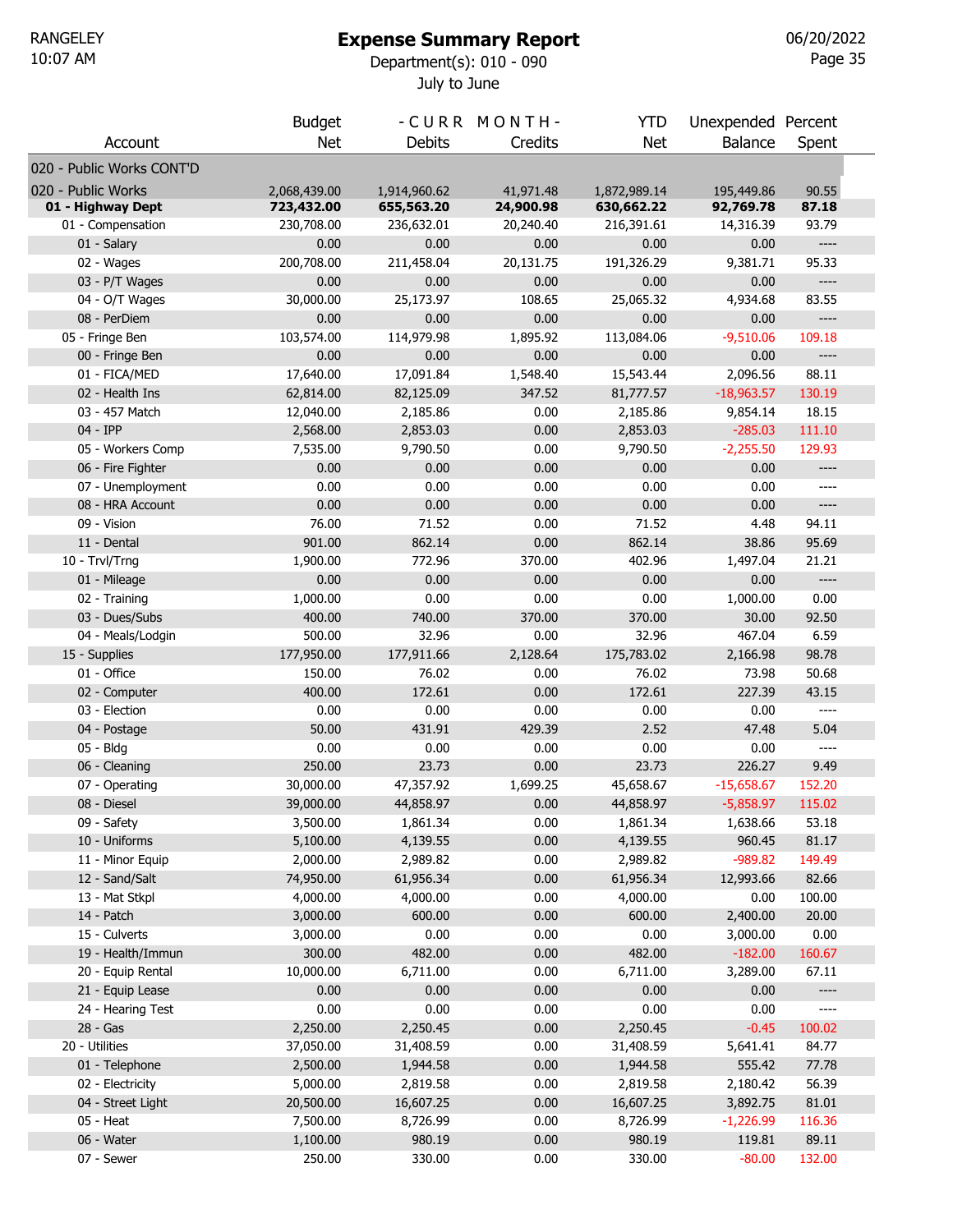### Expense Summary Report

July to June 10:07 AM Department(s): 010 - 090

Page 36 06/20/2022

|                                  | <b>Budget</b>  |                | -CURR MONTH- | <b>YTD</b>     | Unexpended Percent  |                                              |  |
|----------------------------------|----------------|----------------|--------------|----------------|---------------------|----------------------------------------------|--|
| Account                          | <b>Net</b>     | <b>Debits</b>  | Credits      | <b>Net</b>     | <b>Balance</b>      | Spent                                        |  |
| 020 - Public Works CONT'D        |                |                |              |                |                     |                                              |  |
| 08 - Propane                     | 0.00           | 0.00           | 0.00         | 0.00           | 0.00                | $-----$                                      |  |
| 10 - Propane                     | 200.00         | 0.00           | 0.00         | 0.00           | 200.00              | 0.00                                         |  |
| 25 - R&M                         | 113,100.00     | 78,650.52      | 266.02       | 78,384.50      | 34,715.50           | 69.31                                        |  |
| 01 - Buildings                   | 7,500.00       | 2,323.03       | 0.00         | 2,323.03       | 5,176.97            | 30.97                                        |  |
| 02 - Computers                   | 0.00           | 0.00           | 0.00         | 0.00           | 0.00                | $---$                                        |  |
| 03 - Vehicles                    | 25,000.00      | 34,391.33      | 229.55       | 34,161.78      | $-9,161.78$         | 136.65                                       |  |
| 04 - Equipment                   | 20,000.00      | 20,255.13      | 36.47        | 20,218.66      | $-218.66$           | 101.09                                       |  |
| 05 - Radios                      | 600.00         | 0.00           | 0.00         | 0.00           | 600.00              | 0.00                                         |  |
| 07 - Pump Sta                    | 0.00           | 0.00           | 0.00         | 0.00           | 0.00                | $---$                                        |  |
| 17 - Roads                       | 50,000.00      | 21,681.03      | 0.00         | 21,681.03      | 28,318.97           | 43.36                                        |  |
| 20 - Alarm                       | 0.00           | 0.00           | 0.00         | 0.00           | 0.00                | $\overline{\phantom{a}}$                     |  |
| 23 - Crack Sealan                | 10,000.00      | 0.00           | 0.00         | 0.00           | 10,000.00           | 0.00                                         |  |
| 30 - Insurance                   | 0.00           | 0.00           | 0.00         | 0.00           | 0.00                | $---$                                        |  |
| 00 - Insurance                   | 0.00           | 0.00           | 0.00         | 0.00           | 0.00                | ----                                         |  |
| 01 - Property                    | 0.00           | 0.00           | 0.00         | 0.00           | 0.00                | $---$                                        |  |
| 02 - Auto                        | 0.00           | 0.00           | 0.00         | 0.00           | 0.00                | ----                                         |  |
| 03 - Ded Reimb                   | 0.00           | 0.00           | 0.00         | 0.00           | 0.00                | ----                                         |  |
| 04 - Sex Miscon                  | 0.00           | 0.00           | 0.00         | 0.00           | 0.00                | ----                                         |  |
| 08 - Mobile Equip                | 0.00           | 0.00           | 0.00         | 0.00           | 0.00                | ----                                         |  |
| 09 - EDP                         | 0.00           | 0.00           | 0.00         | 0.00           | 0.00                | ----                                         |  |
| 10 - Gen Liabilit                | 0.00           | 0.00           | 0.00         | 0.00           | 0.00                | $---$                                        |  |
| 11 - B&M                         | 0.00           | 0.00           | 0.00         | 0.00           | 0.00                | $\cdots$                                     |  |
| 35 - Cont Srvcs                  | 16,500.00      | 14,766.48      | 0.00         | 14,766.48      | 1,733.52            | 89.49                                        |  |
| 09 - Software                    | 0.00           | 0.00           | 0.00         | 0.00           | 0.00                | $\cdots$                                     |  |
| 10 - Dispatch                    | 0.00           | 0.00           | 0.00         | 0.00           | 0.00                | $---$                                        |  |
| 17 - Engineering                 | 4,000.00       | 1,800.00       | 0.00         | 1,800.00       | 2,200.00            | 45.00                                        |  |
| 18 - Testing/Moni                | 0.00           | 65.00          | 0.00         | 65.00          | $-65.00$            | $---$                                        |  |
| 29 - Service Plan                | 12,500.00      | 12,901.48      | 0.00         | 12,901.48      | $-401.48$           | 103.21                                       |  |
| 36 - Advertising                 | 0.00           | 441.00         | 0.00         | 441.00         | $-441.00$           | $---$<br>$---$                               |  |
| 01 - Advertising<br>38 - Permits | 0.00<br>150.00 | 441.00<br>0.00 | 0.00<br>0.00 | 441.00<br>0.00 | $-441.00$<br>150.00 | 0.00                                         |  |
| $01 - Fees$                      | 150.00         | 0.00           | 0.00         | 0.00           | 150.00              | 0.00                                         |  |
| 40 - Capital                     | 0.00           | 0.00           | 0.00         | 0.00           | 0.00                | $---$                                        |  |
| 01 - Road Project                | 0.00           | 0.00           | 0.00         | 0.00           | 0.00                | ----                                         |  |
| 04 - Vehicle                     | 0.00           | 0.00           | 0.00         | 0.00           | 0.00                | $\hspace{1.5cm} \textbf{---} \hspace{1.5cm}$ |  |
| 46 - Debt Princip                | 42,500.00      | 0.00           | 0.00         | 0.00           | 42,500.00           | 0.00                                         |  |
| 05 - Franklin Sav                | 0.00           | 0.00           | 0.00         | 0.00           | 0.00                | $---$                                        |  |
| 06 - Ford Motor C                | 0.00           | 0.00           | 0.00         | 0.00           | 0.00                | ----                                         |  |
| 09 - Franklin Sav                | 0.00           | 0.00           | 0.00         | 0.00           | 0.00                | $---$                                        |  |
| 11 - MT Sidwalk                  | 42,500.00      | 0.00           | 0.00         | 0.00           | 42,500.00           | 0.00                                         |  |
| 47 - Debt Interes                | 0.00           | 0.00           | 0.00         | 0.00           | 0.00                | $---$                                        |  |
| 05 - Ford Motor C                | 0.00           | 0.00           | 0.00         | 0.00           | 0.00                | ----                                         |  |
| 08 - Franklin Int                | 0.00           | 0.00           | 0.00         | 0.00           | 0.00                | ----                                         |  |
| 09 - Franklin Int                | 0.00           | 0.00           | 0.00         | 0.00           | 0.00                | ----                                         |  |
|                                  |                |                |              |                |                     |                                              |  |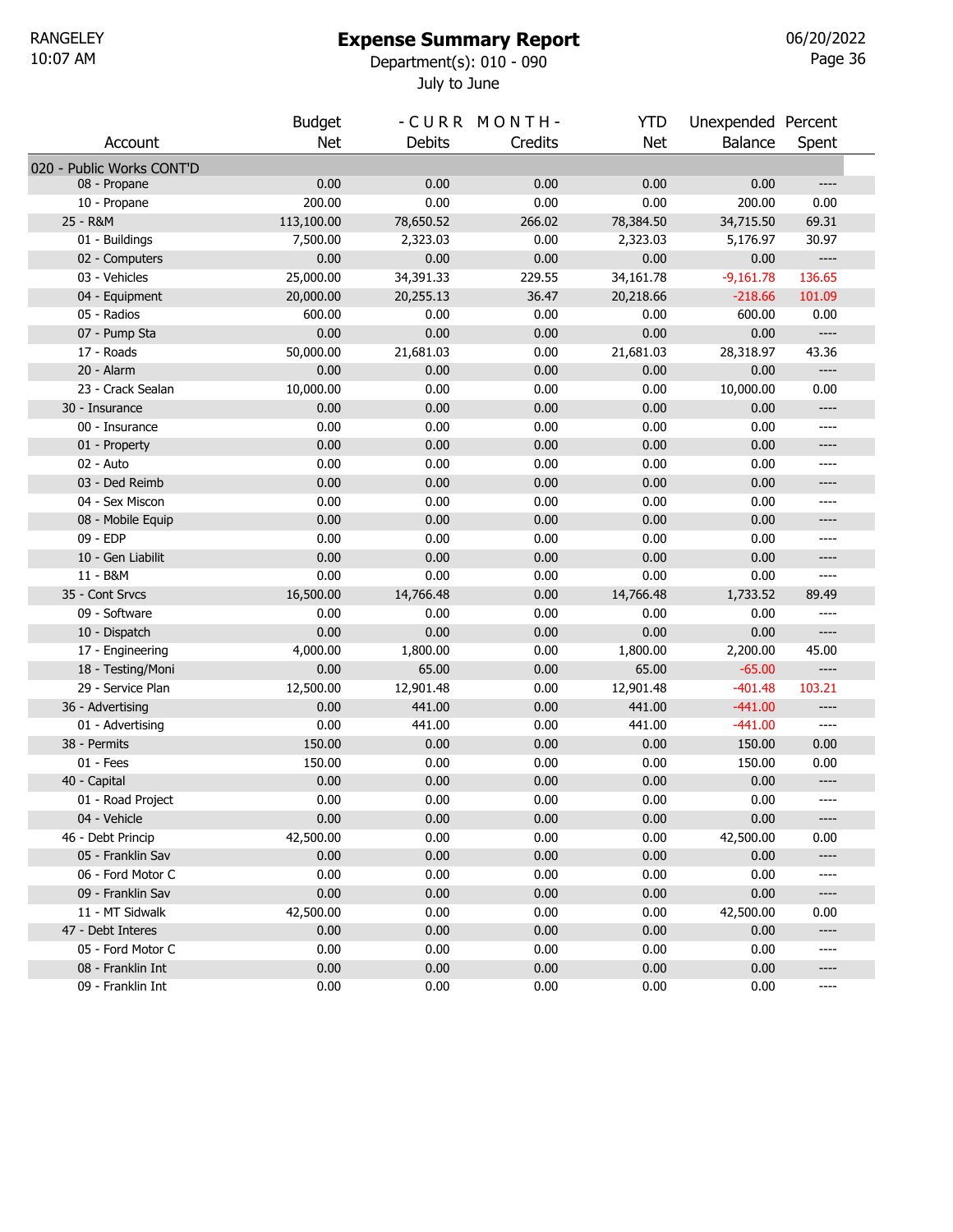# Expense Summary Report

July to June 10:07 AM Department(s): 010 - 090

Page 37 06/20/2022

|                               | <b>Budget</b>         |                       | -CURR MONTH- | <b>YTD</b>            | Unexpended Percent    |                                                                                                                                                                                                   |  |
|-------------------------------|-----------------------|-----------------------|--------------|-----------------------|-----------------------|---------------------------------------------------------------------------------------------------------------------------------------------------------------------------------------------------|--|
| Account                       | <b>Net</b>            | Debits                | Credits      | <b>Net</b>            | Balance               | Spent                                                                                                                                                                                             |  |
| 020 - Public Works CONT'D     |                       |                       |              |                       |                       |                                                                                                                                                                                                   |  |
| 02 - Sewer Dept               | 514,406.00            | 474,076.59            | 6,337.07     | 467,739.52            | 46,666.48             | 90.93                                                                                                                                                                                             |  |
| 01 - Compensation             | 140,636.00            | 143,816.13            | 3,748.09     | 140,068.04            | 567.96                | 99.60                                                                                                                                                                                             |  |
| 01 - Salary                   | 0.00                  | 0.00                  | 0.00         | 0.00                  | 0.00                  | $\hspace{0.02in} \hspace{0.02in} \hspace{0.02in} \hspace{0.02in} \hspace{0.02in} \hspace{0.02in} \hspace{0.02in} \hspace{0.02in} \hspace{0.02in} \hspace{0.02in} \hspace{0.02in} \hspace{0.02in}$ |  |
| 02 - Wages                    | 124,336.00            | 132,830.11            | 3,642.08     | 129,188.03            | $-4,852.03$           | 103.90                                                                                                                                                                                            |  |
| 03 - P/T Wages                | 0.00                  | 0.00                  | 0.00         | 0.00                  | 0.00                  | $\hspace{0.02in} \hspace{0.02in} \hspace{0.02in} \hspace{0.02in} \hspace{0.02in} \hspace{0.02in} \hspace{0.02in} \hspace{0.02in} \hspace{0.02in} \hspace{0.02in} \hspace{0.02in} \hspace{0.02in}$ |  |
| 04 - O/T Wages                | 13,000.00             | 9,861.02              | 106.01       | 9,755.01              | 3,244.99              | 75.04                                                                                                                                                                                             |  |
| 05 - Stipends                 | 3,300.00              | 1,125.00              | 0.00         | 1,125.00              | 2,175.00              | 34.09                                                                                                                                                                                             |  |
| 05 - Fringe Ben               | 91,460.00             | 64,759.40             | 666.34       | 64,093.06             | 27,366.94             | 70.08                                                                                                                                                                                             |  |
| 00 - Fringe Ben               | 0.00                  | 0.00                  | 0.00         | 0.00                  | 0.00                  | $\hspace{0.02in} \hspace{0.02in} \hspace{0.02in} \hspace{0.02in} \hspace{0.02in} \hspace{0.02in} \hspace{0.02in} \hspace{0.02in} \hspace{0.02in} \hspace{0.02in} \hspace{0.02in} \hspace{0.02in}$ |  |
| 01 - FICA/MED                 | 10,759.00             | 10,155.81             | 188.60       | 9,967.21              | 791.79                | 92.64                                                                                                                                                                                             |  |
| 02 - Health Ins               | 67,950.00             | 45,595.81             | 477.74       | 45,118.07             | 22,831.93             | 66.40                                                                                                                                                                                             |  |
| 03 - 457 Match                | 7,460.00              | 4,708.32              | 0.00         | 4,708.32              | 2,751.68              | 63.11                                                                                                                                                                                             |  |
| 04 - IPP                      | 1,776.00              | 1,243.39              | 0.00         | 1,243.39              | 532.61                | 70.01                                                                                                                                                                                             |  |
| 05 - Workers Comp             | 3,515.00              | 3,020.37              | 0.00         | 3,020.37              | 494.63                | 85.93                                                                                                                                                                                             |  |
| 07 - Unemployment             | 0.00                  | 0.00                  | 0.00         | 0.00                  | 0.00                  | $-----$                                                                                                                                                                                           |  |
| 08 - HRA Account              | 0.00                  | 0.00                  | 0.00         | 0.00                  | 0.00                  | ----                                                                                                                                                                                              |  |
| 11 - Dental                   | 0.00                  | 35.70                 | 0.00         | 35.70                 | $-35.70$              | $-----$                                                                                                                                                                                           |  |
| 10 - Trvl/Trng                | 2,420.00              | 2,156.23              | 0.00         | 2,156.23              | 263.77                | 89.10                                                                                                                                                                                             |  |
| 01 - Mileage                  | 0.00                  | 0.00                  | 0.00         | 0.00                  | 0.00                  | $\hspace{0.02in} \hspace{0.02in} \hspace{0.02in} \hspace{0.02in} \hspace{0.02in} \hspace{0.02in} \hspace{0.02in} \hspace{0.02in} \hspace{0.02in} \hspace{0.02in} \hspace{0.02in} \hspace{0.02in}$ |  |
| 02 - Training                 | 1,000.00              | 1,335.00              | 0.00         | 1,335.00              | $-335.00$             | 133.50                                                                                                                                                                                            |  |
| 03 - Dues/Subs                | 920.00                | 804.75                | 0.00         | 804.75                | 115.25                | 87.47                                                                                                                                                                                             |  |
| 04 - Meals/Lodgin             | 500.00                | 16.48                 | 0.00         | 16.48                 | 483.52                | 3.30                                                                                                                                                                                              |  |
| 15 - Supplies                 | 16,800.00             | 18,169.54             | 0.00         | 18,169.54             | $-1,369.54$           | 108.15                                                                                                                                                                                            |  |
| 01 - Office                   | 450.00                | 1,086.21              | 0.00         | 1,086.21              | $-636.21$             | 241.38                                                                                                                                                                                            |  |
| 02 - Computer                 | 200.00                | 10.99                 | 0.00         | 10.99                 | 189.01                | 5.50                                                                                                                                                                                              |  |
| 03 - Election                 | 0.00                  | 0.00                  | 0.00         | 0.00                  | 0.00                  | $\hspace{0.02in} \hspace{0.02in} \hspace{0.02in} \hspace{0.02in} \hspace{0.02in} \hspace{0.02in} \hspace{0.02in} \hspace{0.02in} \hspace{0.02in} \hspace{0.02in} \hspace{0.02in} \hspace{0.02in}$ |  |
| 04 - Postage                  | 1,800.00              | 1,729.61              | 0.00         | 1,729.61              | 70.39                 | 96.09                                                                                                                                                                                             |  |
| 05 - Bldg                     | 250.00                | 2.19                  | 0.00         | 2.19                  | 247.81                | 0.88                                                                                                                                                                                              |  |
| 07 - Operating                | 1,000.00              | 1,995.83              | 0.00         | 1,995.83              | $-995.83$             | 199.58                                                                                                                                                                                            |  |
| 08 - Diesel                   | 1,200.00              | 108.59                | 0.00         | 108.59                | 1,091.41              | 9.05                                                                                                                                                                                              |  |
| 09 - Safety                   | 2,000.00              | 1,333.30              | 0.00         | 1,333.30              | 666.70                | 66.67                                                                                                                                                                                             |  |
| 10 - Uniforms                 | 2,750.00              | 2,694.62              | 0.00         | 2,694.62              | 55.38                 | 97.99                                                                                                                                                                                             |  |
| 11 - Minor Equip              | 3,500.00              | 3,517.66              | 0.00         | 3,517.66              | $-17.66$              | 100.50                                                                                                                                                                                            |  |
| 13 - Mat Stkpl                | 0.00                  | 0.00                  | 0.00         | 0.00                  | 0.00                  | ----                                                                                                                                                                                              |  |
| $16 - Lab$                    | 250.00                | 531.04                | 0.00         | 531.04                | $-281.04$             | 212.42                                                                                                                                                                                            |  |
| 17 - Program                  | 0.00                  | 148.65                | 0.00         | 148.65                | $-148.65$             |                                                                                                                                                                                                   |  |
| 18 - E911                     | 0.00                  | 0.00                  | 0.00         | 0.00                  | 0.00                  | $-----$                                                                                                                                                                                           |  |
| 19 - Health/Immun             | 100.00                | 241.00                | 0.00         | 241.00                | $-141.00$             | 241.00                                                                                                                                                                                            |  |
| 20 - Equip Rental             | 0.00                  | 1,402.50              | 0.00         | 1,402.50              | $-1,402.50$           |                                                                                                                                                                                                   |  |
| 21 - Equip Lease              | 0.00                  | 0.00                  | 0.00         | 0.00                  | 0.00                  |                                                                                                                                                                                                   |  |
| 23 - Permits                  | 0.00<br>0.00          | 0.00<br>0.00          | 0.00<br>0.00 | 0.00                  | 0.00                  | ----                                                                                                                                                                                              |  |
| 24 - Hearing Test<br>28 - Gas | 3,300.00              | 3,367.35              | 0.00         | 0.00<br>3,367.35      | 0.00<br>$-67.35$      | ----<br>102.04                                                                                                                                                                                    |  |
| 20 - Utilities                |                       |                       | 0.00         |                       |                       |                                                                                                                                                                                                   |  |
| 01 - Telephone                | 67,300.00<br>2,800.00 | 62,475.56<br>3,478.41 | 0.00         | 62,475.56<br>3,478.41 | 4,824.44<br>$-678.41$ | 92.83<br>124.23                                                                                                                                                                                   |  |
| 02 - Electricity              | 25,000.00             | 26,945.49             | 0.00         | 26,945.49             | $-1,945.49$           | 107.78                                                                                                                                                                                            |  |
| 03 - Elec-PS                  | 32,000.00             | 24,349.99             | 0.00         | 24,349.99             | 7,650.01              | 76.09                                                                                                                                                                                             |  |
| 05 - Heat                     | 3,100.00              | 4,031.21              | 0.00         | 4,031.21              | $-931.21$             | 130.04                                                                                                                                                                                            |  |
| 06 - Water                    | 600.00                | 839.54                | 0.00         | 839.54                | $-239.54$             | 139.92                                                                                                                                                                                            |  |
| 08 - Propane                  | 3,800.00              | 2,830.92              | 0.00         | 2,830.92              | 969.08                | 74.50                                                                                                                                                                                             |  |
| 25 - R&M                      | 43,450.00             | 26,786.33             | 1,922.64     | 24,863.69             | 18,586.31             | 57.22                                                                                                                                                                                             |  |
| 01 - Buildings                | 1,500.00              | 888.02                | 0.00         | 888.02                | 611.98                | 59.20                                                                                                                                                                                             |  |
| 02 - Computers                | 500.00                | 88.60                 | 0.00         | 88.60                 | 411.40                | 17.72                                                                                                                                                                                             |  |
|                               |                       |                       |              |                       |                       |                                                                                                                                                                                                   |  |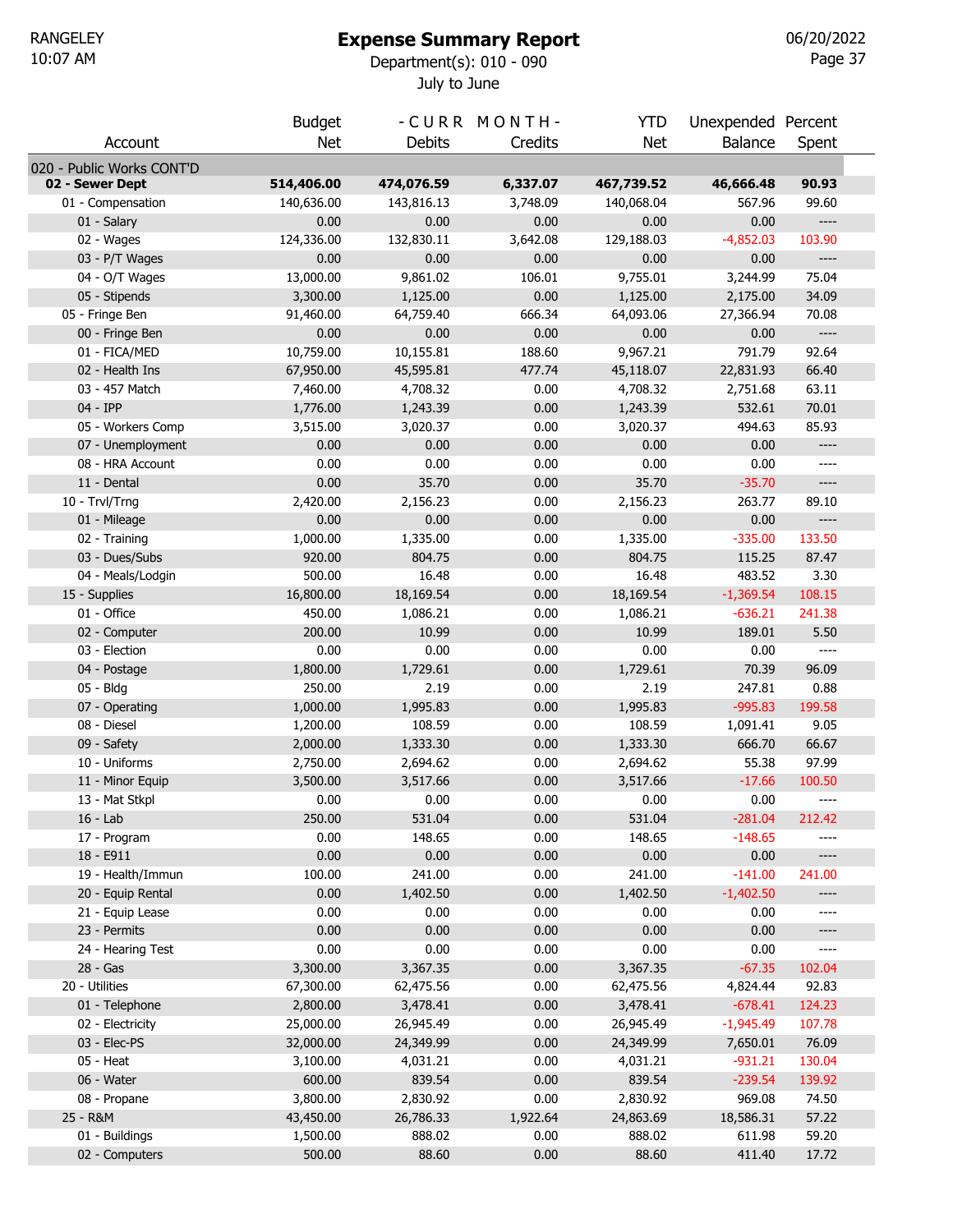### Expense Summary Report

July to June 10:07 AM Department(s): 010 - 090

Page 38 06/20/2022

|                           | <b>Budget</b> |               | -CURR MONTH- | YTD        | Unexpended Percent |                                              |  |
|---------------------------|---------------|---------------|--------------|------------|--------------------|----------------------------------------------|--|
| Account                   | <b>Net</b>    | <b>Debits</b> | Credits      | Net        | Balance            | Spent                                        |  |
| 020 - Public Works CONT'D |               |               |              |            |                    |                                              |  |
| 03 - Vehicles             | 3,500.00      | 4,623.85      | 833.95       | 3,789.90   | $-289.90$          | 108.28                                       |  |
| 04 - Equipment            | 5,500.00      | 4,595.10      | 0.00         | 4,595.10   | 904.90             | 83.55                                        |  |
| 05 - Radios               | 0.00          | 0.00          | 0.00         | 0.00       | 0.00               | $---$                                        |  |
| 06 - Septic/Sludg         | 250.00        | 0.00          | 0.00         | 0.00       | 250.00             | 0.00                                         |  |
| 07 - Pump Sta             | 8,000.00      | 3,695.39      | 394.47       | 3,300.92   | 4,699.08           | 41.26                                        |  |
| 08 - Coll Sys             | 20,000.00     | 11,775.37     | 0.00         | 11,775.37  | 8,224.63           | 58.88                                        |  |
| 09 - Spray Fields         | 3,000.00      | 1,120.00      | 694.22       | 425.78     | 2,574.22           | 14.19                                        |  |
| 19 - STP                  | 1,200.00      | 0.00          | 0.00         | 0.00       | 1,200.00           | 0.00                                         |  |
| 20 - Alarm                | 0.00          | 0.00          | 0.00         | 0.00       | 0.00               | $\qquad \qquad - - -$                        |  |
| 30 - Insurance            | 0.00          | 0.00          | 0.00         | 0.00       | 0.00               | $---$                                        |  |
| 00 - Insurance            | 0.00          | 0.00          | 0.00         | 0.00       | 0.00               | ----                                         |  |
| 01 - Property             | 0.00          | 0.00          | 0.00         | 0.00       | 0.00               | ----                                         |  |
| 02 - Auto                 | 0.00          | 0.00          | 0.00         | 0.00       | 0.00               | $-----$                                      |  |
| 03 - Ded Reimb            | 0.00          | 0.00          | 0.00         | 0.00       | 0.00               | ----                                         |  |
| 04 - Sex Miscon           | 0.00          | 0.00          | 0.00         | 0.00       | 0.00               | $-----$                                      |  |
| 07 - Crime/Faith          | 0.00          | 0.00          | 0.00         | 0.00       | 0.00               | ----                                         |  |
| 08 - Mobile Equip         | 0.00          | 0.00          | 0.00         | 0.00       | 0.00               | $-----$                                      |  |
| 09 - EDP                  | 0.00          | 0.00          | 0.00         | 0.00       | 0.00               | ----                                         |  |
| 10 - Gen Liabilit         | 0.00          | 0.00          | 0.00         | 0.00       | 0.00               | $-----$                                      |  |
| 11 - B&M                  | 0.00          | 0.00          | 0.00         | 0.00       | 0.00               | $\hspace{1.5cm} \textbf{---}$                |  |
| 35 - Cont Srvcs           | 8,650.00      | 12,644.88     | 0.00         | 12,644.88  | $-3,994.88$        | 146.18                                       |  |
| 00 - Cont Srvcs           | 0.00          | 0.00          | 0.00         | 0.00       | 0.00               | $\hspace{1.5cm} \textbf{---}$                |  |
| 09 - Software             | 0.00          | 0.00          | 0.00         | 0.00       | 0.00               | $---$                                        |  |
| 10 - Dispatch             | 0.00          | 0.00          | 0.00         | 0.00       | 0.00               | $---$                                        |  |
| 17 - Engineering          | 0.00          | 4,400.00      | 0.00         | 4,400.00   | $-4,400.00$        | $\hspace{1.5cm} \textbf{---}$                |  |
| 18 - Testing/Moni         | 6,500.00      | 4,054.00      | 0.00         | 4,054.00   | 2,446.00           | 62.37                                        |  |
| 19 - Licensing            | 750.00        | 2,458.38      | 0.00         | 2,458.38   | $-1,708.38$        | 327.78                                       |  |
| 21 - Meter Readin         | 1,400.00      | 1,732.50      | 0.00         | 1,732.50   | $-332.50$          | 123.75                                       |  |
| 36 - Advertising          | 300.00        | 546.89        | 0.00         | 546.89     | $-246.89$          | 182.30                                       |  |
| 01 - Advertising          | 300.00        | 546.89        | 0.00         | 546.89     | $-246.89$          | 182.30                                       |  |
| 37 - Liens                | 800.00        | 679.00        | 0.00         | 679.00     | 121.00             | 84.88                                        |  |
| 01 - Lien Costs           | 800.00        | 679.00        | 0.00         | 679.00     | 121.00             | 84.88                                        |  |
| 38 - Permits              | 550.00        | 500.00        | 0.00         | 500.00     | 50.00              | 90.91                                        |  |
| $01 - Fees$               | 550.00        | 500.00        | 0.00         | 500.00     | 50.00              | 90.91                                        |  |
| 40 - Capital              | 0.00          | 0.00          | 0.00         | 0.00       | 0.00               | ----                                         |  |
| 02 - Equipment            | 0.00          | 0.00          | 0.00         | 0.00       | 0.00               | ----                                         |  |
| 03 - Contingency          | 0.00          | 0.00          | 0.00         | 0.00       | 0.00               | $---$                                        |  |
| 04 - Vehicle              | 0.00          | 0.00          | 0.00         | 0.00       | 0.00               | $\hspace{1.5cm} \textbf{---}$                |  |
| 46 - Debt Princip         | 134,382.00    | 133,834.50    | 0.00         | 133,834.50 | 547.50             | 99.59                                        |  |
| 01 - Spray Bond           | 71,682.00     | 71,682.00     | 0.00         | 71,682.00  | 0.00               | 100.00                                       |  |
| 02 - Town Park            | 0.00          | 0.00          | 0.00         | 0.00       | 0.00               |                                              |  |
| 03 - Winter Spray         | 0.00          | 0.00          | 0.00         | 0.00       | 0.00               | ----                                         |  |
| 04 - USDA 135K            | 0.00          | 0.00          | 0.00         | 0.00       | 0.00               | $-----$                                      |  |
| 05 - Franklin Sav         | 0.00          | 0.00          | 0.00         | 0.00       | 0.00               | $---$                                        |  |
| 06 - Ford Motor C         | 0.00          | 0.00          | 0.00         | 0.00       | 0.00               | $\hspace{1.5cm} \textbf{---} \hspace{1.5cm}$ |  |
| 08 - USDA Refi            | 50,892.00     | 50,891.50     | 0.00         | 50,891.50  | 0.50               | 100.00                                       |  |
| 10 - John Deere           | 11,808.00     | 11,261.00     | 0.00         | 11,261.00  | 547.00             | 95.37                                        |  |
| 47 - Debt Interes         | 7,158.00      | 7,708.13      | 0.00         | 7,708.13   | $-550.13$          | 107.69                                       |  |
| 01 - Spray Bond           | 3,783.00      | 3,782.66      | 0.00         | 3,782.66   | 0.34               | 99.99                                        |  |
| 02 - Town Park            | 0.00          | 0.00          | 0.00         | 0.00       | 0.00               | $\hspace{1.5cm} \textbf{---} \hspace{1.5cm}$ |  |
| 03 - Winter Spray         | 0.00          | 0.00          | 0.00         | 0.00       | 0.00               | $-----$                                      |  |
| 04 - USDA 135K            | 0.00          | 0.00          | 0.00         | 0.00       | 0.00               | $---$                                        |  |
| 07 - USDA Refi            | 2,200.00      | 2,204.92      | 0.00         | 2,204.92   | $-4.92$            | 100.22                                       |  |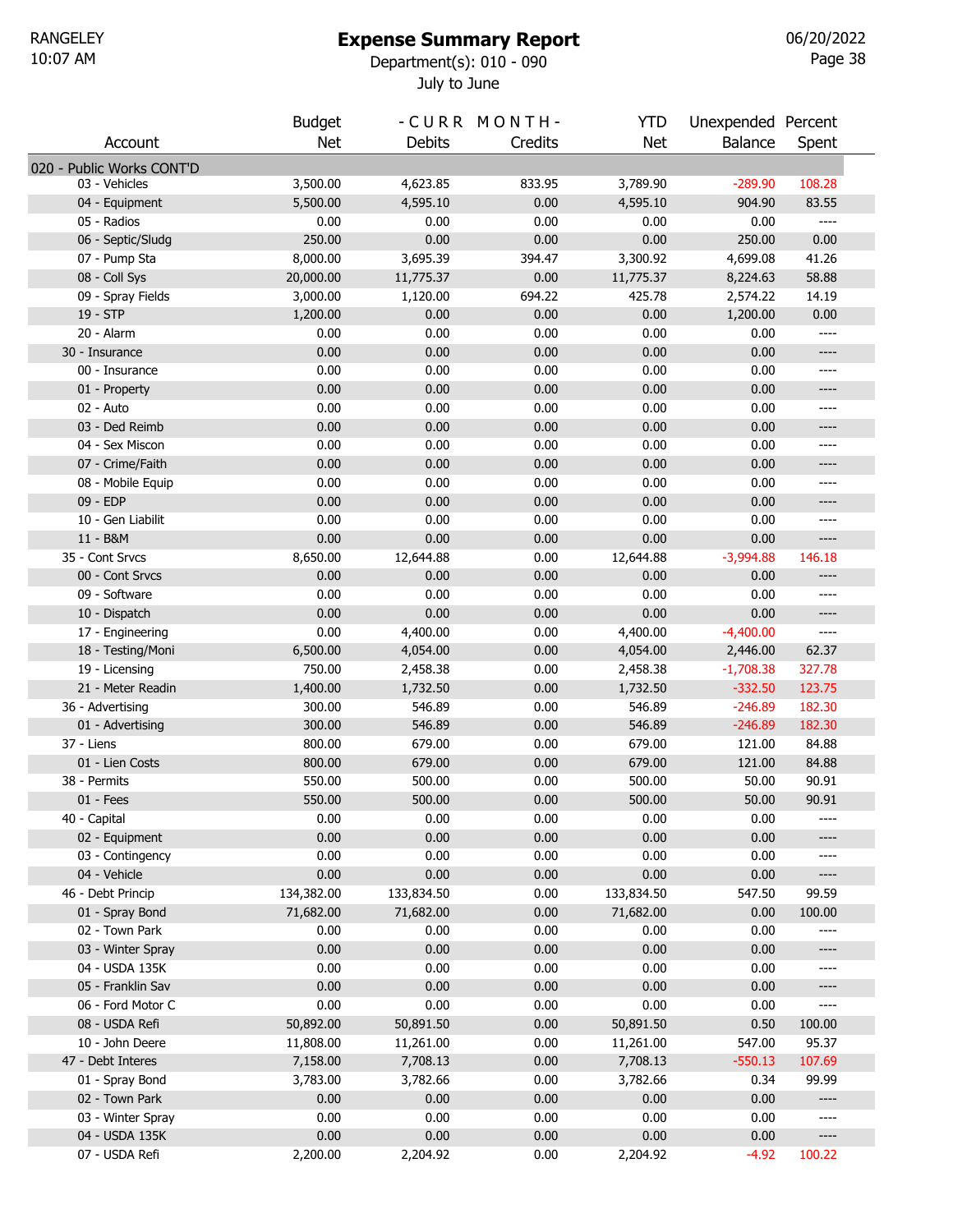July to June 10:07 AM Department(s): 010 - 090

Page 39 06/20/2022

|                           | <b>Budget</b> |          | -CURR MONTH- | YTD      | Unexpended Percent |        |  |
|---------------------------|---------------|----------|--------------|----------|--------------------|--------|--|
| Account                   | Net           | Debits   | Credits      | Net      | Balance            | Spent  |  |
| 020 - Public Works CONT'D |               |          |              |          |                    |        |  |
| 08 - Franklin Int         | 0.00          | 0.00     | 0.00         | 0.00     | 0.00               | $---$  |  |
| 10 - John Deere           | 1,175.00      | 1,720.55 | 0.00         | 1,720.55 | $-545.55$          | 146.43 |  |
| 50 - Waste Dispos         | 0.00          | 0.00     | 0.00         | 0.00     | 0.00               | ----   |  |
| 02 - Transportati         | 0.00          | 0.00     | 0.00         | 0.00     | 0.00               | ----   |  |
| 65 - Transfers Ou         | 0.00          | 0.00     | 0.00         | 0.00     | 0.00               | ----   |  |
| 13 - Sewer Res            | 0.00          | 0.00     | 0.00         | 0.00     | 0.00               | ----   |  |
| 90 - Unclassified         | 500.00        | 0.00     | 0.00         | 0.00     | 500.00             | 0.00   |  |
| 01 - Abatement            | 500.00        | 0.00     | 0.00         | 0.00     | 500.00             | 0.00   |  |
| 02 - Reserve Tran         | 0.00          | 0.00     | 0.00         | 0.00     | 0.00               | $---$  |  |
| 03 - Misc Expense         | 0.00          | 0.00     | 0.00         | 0.00     | 0.00               | $---$  |  |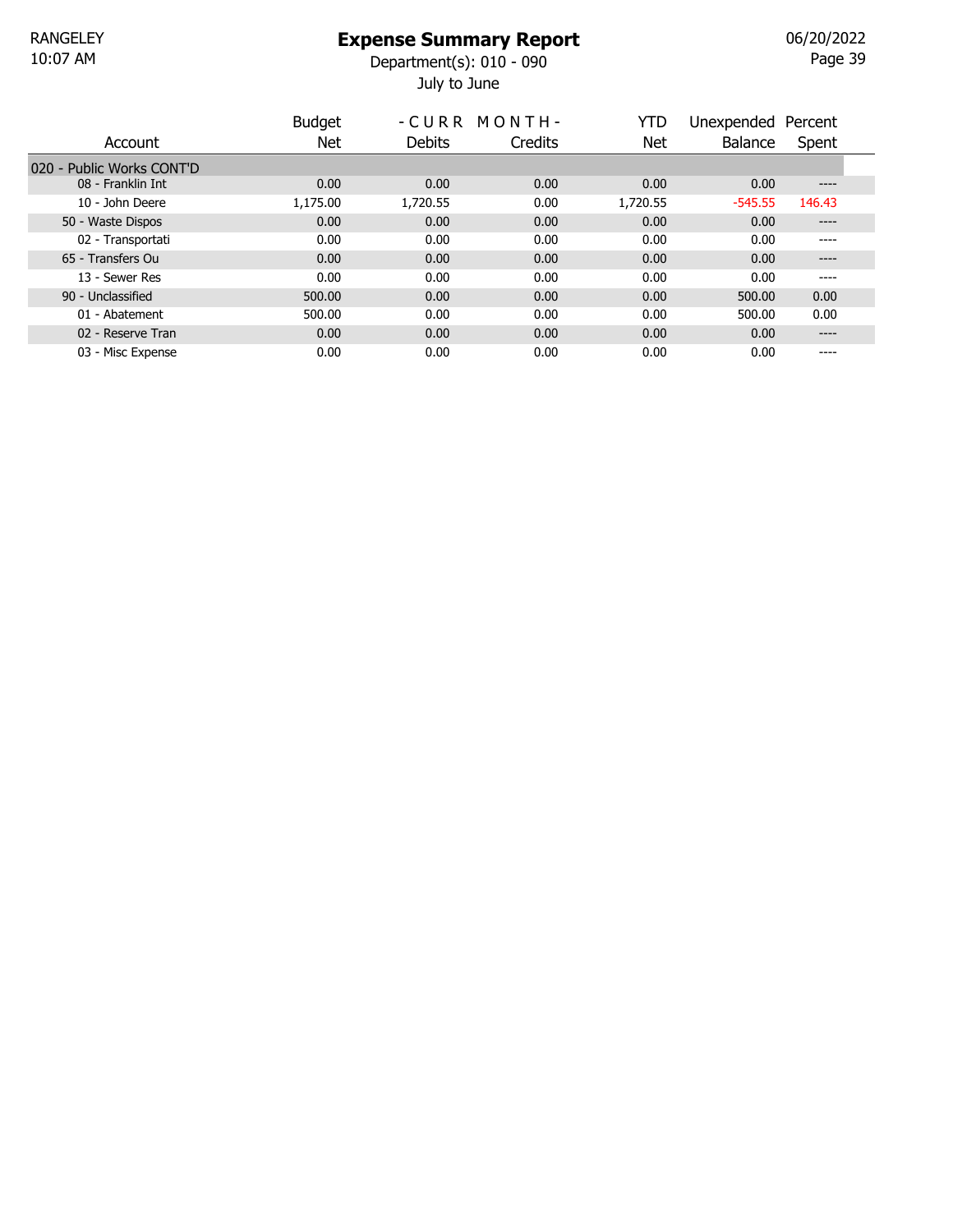# Expense Summary Report

July to June 10:07 AM Department(s): 010 - 090

Page 40 06/20/2022

|                                               | <b>Budget</b> |               | -CURR MONTH- | <b>YTD</b> | Unexpended Percent |                          |  |
|-----------------------------------------------|---------------|---------------|--------------|------------|--------------------|--------------------------|--|
| Account                                       | <b>Net</b>    | <b>Debits</b> | Credits      | <b>Net</b> | Balance            | Spent                    |  |
|                                               |               |               |              |            |                    |                          |  |
| 020 - Public Works CONT'D<br>03 - Solid Waste | 402,398.00    | 383,653.28    | 1,587.78     | 382,065.50 | 20,332.50          | 94.95                    |  |
| 01 - Compensation                             | 89,750.00     | 89,610.49     | 1,264.22     | 88,346.27  | 1,403.73           | 98.44                    |  |
| 02 - Wages                                    | 78,820.00     | 79,820.20     | 1,255.50     | 78,564.70  | 255.30             | 99.68                    |  |
| 03 - P/T Wages                                | 8,930.00      | 8,754.75      | 0.00         | 8,754.75   | 175.25             | 98.04                    |  |
| 04 - O/T Wages                                | 2,000.00      | 1,035.54      | 8.72         | 1,026.82   | 973.18             | 51.34                    |  |
| 05 - Fringe Ben                               | 48,098.00     | 46,774.85     | 309.56       | 46,465.29  | 1,632.71           | 96.61                    |  |
| 00 - Fringe Ben                               | 0.00          | 0.00          | 0.00         | 0.00       | 0.00               | $\overline{\phantom{a}}$ |  |
| 01 - FICA/MED                                 | 6,866.00      | 6,626.00      | 96.71        | 6,529.29   | 336.71             | 95.10                    |  |
| 02 - Health Ins                               | 33,385.00     | 32,327.84     | 212.85       | 32,114.99  | 1,270.01           | 96.20                    |  |
| 03 - 457 Match                                | 4,730.00      | 4,629.42      | 0.00         | 4,629.42   | 100.58             | 97.87                    |  |
| 04 - IPP                                      | 900.00        | 812.89        | 0.00         | 812.89     | 87.11              | 90.32                    |  |
| 05 - Workers Comp                             | 1,943.00      | 2,117.19      | 0.00         | 2,117.19   | $-174.19$          | 108.97                   |  |
| 06 - Fire Fighter                             | 0.00          | 0.00          | 0.00         | 0.00       | 0.00               | ----                     |  |
| 07 - Unemployment                             | 0.00          | 0.00          | 0.00         | 0.00       | 0.00               | ----                     |  |
| 08 - HRA Account                              | 0.00          | 0.00          | 0.00         | 0.00       | 0.00               | ----                     |  |
| 09 - Vision                                   | 0.00          | 0.00          | 0.00         | 0.00       | 0.00               | $---$                    |  |
| 11 - Dental                                   | 274.00        | 261.51        | 0.00         | 261.51     | 12.49              | 95.44                    |  |
| 10 - Trvl/Trng                                | 1,245.00      | 16.48         | 0.00         | 16.48      | 1,228.52           | 1.32                     |  |
| 01 - Mileage                                  | 100.00        | 0.00          | 0.00         | 0.00       | 100.00             | 0.00                     |  |
| 02 - Training                                 | 750.00        | 0.00          | 0.00         | 0.00       | 750.00             | 0.00                     |  |
| 03 - Dues/Subs                                | 110.00        | 0.00          | 0.00         | 0.00       | 110.00             | 0.00                     |  |
| 04 - Meals/Lodgin                             | 285.00        | 16.48         | 0.00         | 16.48      | 268.52             | 5.78                     |  |
| 15 - Supplies                                 | 6,216.00      | 5,454.03      | 0.00         | 5,454.03   | 761.97             | 87.74                    |  |
| 01 - Office                                   | 120.00        | 111.88        | 0.00         | 111.88     | 8.12               | 93.23                    |  |
| 02 - Computer                                 | 50.00         | 0.00          | 0.00         | 0.00       | 50.00              | 0.00                     |  |
| 04 - Postage                                  | 10.00         | 0.00          | 0.00         | 0.00       | 10.00              | 0.00                     |  |
| 05 - Bldg                                     | 120.00        | 143.64        | 0.00         | 143.64     | $-23.64$           | 119.70                   |  |
| 06 - Cleaning                                 | 50.00         | 17.55         | 0.00         | 17.55      | 32.45              | 35.10                    |  |
| 07 - Operating                                | 650.00        | 1,194.94      | 0.00         | 1,194.94   | $-544.94$          | 183.84                   |  |
| 08 - Diesel                                   | 700.00        | 0.00          | 0.00         | 0.00       | 700.00             | 0.00                     |  |
| 09 - Safety                                   | 1,500.00      | 1,308.29      | 0.00         | 1,308.29   | 191.71             | 87.22                    |  |
| 10 - Uniforms                                 | 1,700.00      | 1,540.08      | 0.00         | 1,540.08   | 159.92             | 90.59                    |  |
| 11 - Minor Equip                              | 100.00        | 39.99         | 0.00         | 39.99      | 60.01              | 39.99                    |  |
| 14 - Patch                                    | 0.00          | 0.00          | 0.00         | 0.00       | 0.00               | $---$                    |  |
| $16 - Lab$                                    | 0.00          | 0.00          | 0.00         | 0.00       | 0.00               | ----                     |  |
| 17 - Program                                  | 0.00          | 0.00          | 0.00         | 0.00       | 0.00               |                          |  |
| 19 - Health/Immun                             | 125.00        | 0.00          | 0.00         | 0.00       | 125.00             | 0.00                     |  |
| 20 - Equip Rental                             | 130.00        | 143.00        | 0.00         | 143.00     | $-13.00$           | 110.00                   |  |
| 22 - Public Educ                              | 100.00        | 0.00          | 0.00         | 0.00       | 100.00             | 0.00                     |  |
| 23 - Permits                                  | 840.00        | 954.66        | 0.00         | 954.66     | $-114.66$          | 113.65                   |  |
| 24 - Hearing Test                             | 0.00          | 0.00          | 0.00         | 0.00       | 0.00               | ----                     |  |
| 28 - Gas                                      | 21.00         | 0.00          | 0.00         | 0.00       | 21.00              | 0.00                     |  |
| 20 - Utilities                                | 4,637.00      | 5,669.72      | 0.00         | 5,669.72   | $-1,032.72$        | 122.27                   |  |
| 00 - Utilities                                | 0.00          | 0.00          | 0.00         | 0.00       | 0.00               | ----                     |  |
| 01 - Telephone                                | 1,130.00      | 1,192.04      | 0.00         | 1,192.04   | $-62.04$           | 105.49                   |  |
| 02 - Electricity                              | 2,400.00      | 3,065.79      | 0.00         | 3,065.79   | $-665.79$          | 127.74                   |  |
| 04 - Street Light                             | 0.00          | 0.00          | 0.00         | 0.00       | 0.00               | ----                     |  |
| 05 - Heat                                     | 0.00          | 0.00          | 0.00         | 0.00       | 0.00               | ----                     |  |
| 06 - Water                                    | 155.00        | 180.24        | 0.00         | 180.24     | $-25.24$           | 116.28                   |  |
| 08 - Propane                                  | 0.00          | 0.00          | 0.00         | 0.00       | 0.00               | ----                     |  |
| 10 - Propane                                  | 680.00        | 1,093.68      | 0.00         | 1,093.68   | $-413.68$          | 160.84                   |  |
| 11 - Kerosene                                 | 272.00        | 137.97        | 0.00         | 137.97     | 134.03             | 50.72                    |  |
| 25 - R&M                                      | 5,975.00      | 7,688.88      | 0.00         | 7,688.88   | $-1,713.88$        | 128.68                   |  |
|                                               |               |               |              |            |                    |                          |  |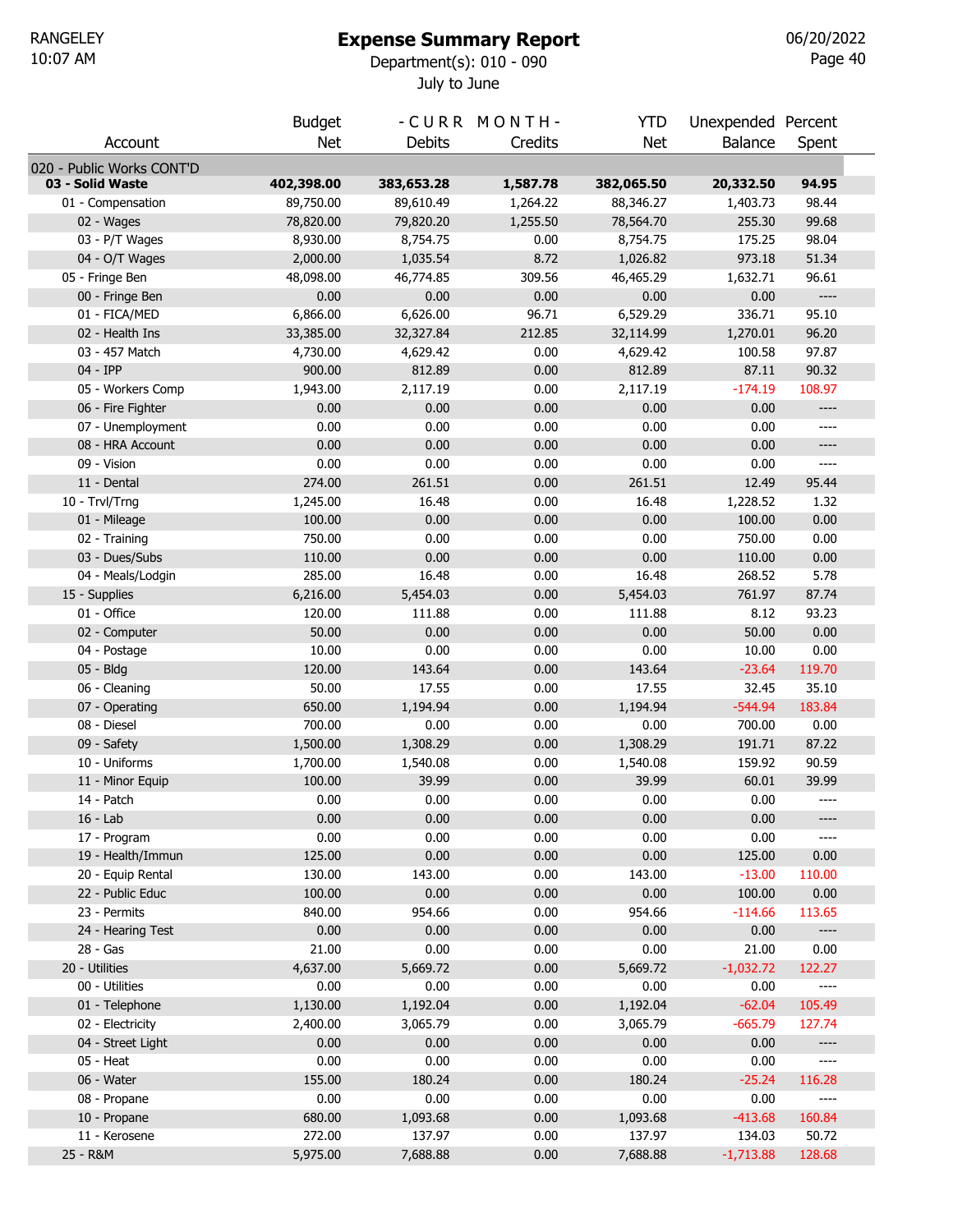# Expense Summary Report

July to June 10:07 AM Department(s): 010 - 090

Page 41 06/20/2022

|                           | <b>Budget</b> |            | -CURR MONTH- | <b>YTD</b> | Unexpended Percent |                                                                                                                                                                                                                                                                                                                                                                   |  |
|---------------------------|---------------|------------|--------------|------------|--------------------|-------------------------------------------------------------------------------------------------------------------------------------------------------------------------------------------------------------------------------------------------------------------------------------------------------------------------------------------------------------------|--|
| Account                   | <b>Net</b>    | Debits     | Credits      | <b>Net</b> | <b>Balance</b>     | Spent                                                                                                                                                                                                                                                                                                                                                             |  |
| 020 - Public Works CONT'D |               |            |              |            |                    |                                                                                                                                                                                                                                                                                                                                                                   |  |
| 00 - R&M                  | 0.00          | 0.00       | 0.00         | 0.00       | 0.00               |                                                                                                                                                                                                                                                                                                                                                                   |  |
| 01 - Buildings            | 1,625.00      | 2,449.98   | 0.00         | 2,449.98   | $-824.98$          | 150.77                                                                                                                                                                                                                                                                                                                                                            |  |
| 02 - Computers            | 100.00        | 0.00       | 0.00         | 0.00       | 100.00             | 0.00                                                                                                                                                                                                                                                                                                                                                              |  |
| 03 - Vehicles             | 1,450.00      | 1,981.64   | 0.00         | 1,981.64   | $-531.64$          | 136.66                                                                                                                                                                                                                                                                                                                                                            |  |
| 04 - Equipment            | 1,900.00      | 3,257.26   | 0.00         | 3,257.26   | $-1,357.26$        | 171.43                                                                                                                                                                                                                                                                                                                                                            |  |
| 06 - Septic/Sludg         | 600.00        | 0.00       | 0.00         | 0.00       | 600.00             | 0.00                                                                                                                                                                                                                                                                                                                                                              |  |
| 08 - Coll Sys             | 0.00          | 0.00       | 0.00         | 0.00       | 0.00               | ----                                                                                                                                                                                                                                                                                                                                                              |  |
| 17 - Roads                | 300.00        | 0.00       | 0.00         | 0.00       | 300.00             | 0.00                                                                                                                                                                                                                                                                                                                                                              |  |
| 30 - Insurance            | 0.00          | 0.00       | 0.00         | 0.00       | 0.00               | ----                                                                                                                                                                                                                                                                                                                                                              |  |
| 00 - Insurance            | 0.00          | 0.00       | 0.00         | 0.00       | 0.00               | ----                                                                                                                                                                                                                                                                                                                                                              |  |
| 01 - Property             | 0.00          | 0.00       | 0.00         | 0.00       | 0.00               | ----                                                                                                                                                                                                                                                                                                                                                              |  |
| 03 - Ded Reimb            | 0.00          | 0.00       | 0.00         | 0.00       | 0.00               | ----                                                                                                                                                                                                                                                                                                                                                              |  |
| 04 - Sex Miscon           | 0.00          | 0.00       | 0.00         | 0.00       | 0.00               | $---$                                                                                                                                                                                                                                                                                                                                                             |  |
| 07 - Crime/Faith          | 0.00          | 0.00       | 0.00         | 0.00       | 0.00               | ----                                                                                                                                                                                                                                                                                                                                                              |  |
| 08 - Mobile Equip         | 0.00          | 0.00       | 0.00         | 0.00       | 0.00               | $---$                                                                                                                                                                                                                                                                                                                                                             |  |
| 09 - EDP                  | 0.00          | 0.00       | 0.00         | 0.00       | 0.00               | ----                                                                                                                                                                                                                                                                                                                                                              |  |
| 10 - Gen Liabilit         | 0.00          | 0.00       | 0.00         | 0.00       | 0.00               | ----                                                                                                                                                                                                                                                                                                                                                              |  |
| 11 - B&M                  | 0.00          | 0.00       | 0.00         | 0.00       | 0.00               | ----                                                                                                                                                                                                                                                                                                                                                              |  |
| 35 - Cont Srvcs           | 3,970.00      | 3,509.00   | 0.00         | 3,509.00   | 461.00             | 88.39                                                                                                                                                                                                                                                                                                                                                             |  |
| 15 - AVCOG                | 0.00          | 0.00       | 0.00         | 0.00       | 0.00               | $\hspace{0.02in} \hspace{0.02in} \hspace{0.02in} \hspace{0.02in} \hspace{0.02in} \hspace{0.02in} \hspace{0.02in} \hspace{0.02in} \hspace{0.02in} \hspace{0.02in} \hspace{0.02in} \hspace{0.02in} \hspace{0.02in} \hspace{0.02in} \hspace{0.02in} \hspace{0.02in} \hspace{0.02in} \hspace{0.02in} \hspace{0.02in} \hspace{0.02in} \hspace{0.02in} \hspace{0.02in}$ |  |
| 18 - Testing/Moni         | 1,700.00      | 1,170.00   | 0.00         | 1,170.00   | 530.00             | 68.82                                                                                                                                                                                                                                                                                                                                                             |  |
| 19 - Licensing            | 2,270.00      | 2,339.00   | 0.00         | 2,339.00   | $-69.00$           | 103.04                                                                                                                                                                                                                                                                                                                                                            |  |
| 27 - Janitorial           | 0.00          | 0.00       | 0.00         | 0.00       | 0.00               |                                                                                                                                                                                                                                                                                                                                                                   |  |
| 31 - Building Lea         | 0.00          | 0.00       | 0.00         | 0.00       | 0.00               | $---$                                                                                                                                                                                                                                                                                                                                                             |  |
| 36 - Advertising          | 150.00        | 0.00       | 0.00         | 0.00       | 150.00             | 0.00                                                                                                                                                                                                                                                                                                                                                              |  |
| 01 - Advertising          | 150.00        | 0.00       | 0.00         | 0.00       | 150.00             | 0.00                                                                                                                                                                                                                                                                                                                                                              |  |
| 40 - Capital              | 0.00          | 0.00       | 0.00         | 0.00       | 0.00               | ----                                                                                                                                                                                                                                                                                                                                                              |  |
| 02 - Equipment            | 0.00          | 0.00       | 0.00         | 0.00       | 0.00               | ----                                                                                                                                                                                                                                                                                                                                                              |  |
| 06 - Communicatio         | 0.00          | 0.00       | 0.00         | 0.00       | 0.00               | ----                                                                                                                                                                                                                                                                                                                                                              |  |
| 07 - Infrastructu         | 0.00          | 0.00       | 0.00         | 0.00       | 0.00               | $\hspace{1.5cm} \textbf{---} \hspace{1.5cm}$                                                                                                                                                                                                                                                                                                                      |  |
| 50 - Waste Dispos         | 242,357.00    | 224,929.83 | 14.00        | 224,915.83 | 17,441.17          | 92.80                                                                                                                                                                                                                                                                                                                                                             |  |
| 01 - Tipping Fee          | 143,259.00    | 142,062.31 | 0.00         | 142,062.31 | 1,196.69           | 99.16                                                                                                                                                                                                                                                                                                                                                             |  |
| 02 - Transportati         | 63,298.00     | 62,328.57  | 0.00         | 62,328.57  | 969.43             | 98.47                                                                                                                                                                                                                                                                                                                                                             |  |
| 03 - Tire Disposa         | 3,600.00      | 4,618.90   | 0.00         | 4,618.90   | $-1,018.90$        | 128.30                                                                                                                                                                                                                                                                                                                                                            |  |
| 04 - Recycling            | 25,100.00     | 11,059.53  | 0.00         | 11,059.53  | 14,040.47          | 44.06                                                                                                                                                                                                                                                                                                                                                             |  |
| 05 - Defreonize           | 3,200.00      | 2,256.52   | 14.00        | 2,242.52   | 957.48             | 70.08                                                                                                                                                                                                                                                                                                                                                             |  |
| 06 - Grease Dispo         | 0.00          | 0.00       | 0.00         | 0.00       | 0.00               | ----                                                                                                                                                                                                                                                                                                                                                              |  |
| 07 - Haz Waste            | 2,400.00      | 2,604.00   | 0.00         | 2,604.00   | $-204.00$          | 108.50                                                                                                                                                                                                                                                                                                                                                            |  |
| 08 - Fluorescent          | 1,500.00      | 0.00       | 0.00         | 0.00       | 1,500.00           | 0.00                                                                                                                                                                                                                                                                                                                                                              |  |
| 09 - UW CRT               | 0.00          | 0.00       | 0.00         | 0.00       | 0.00               | $\hspace{0.05cm} \textbf{---}$                                                                                                                                                                                                                                                                                                                                    |  |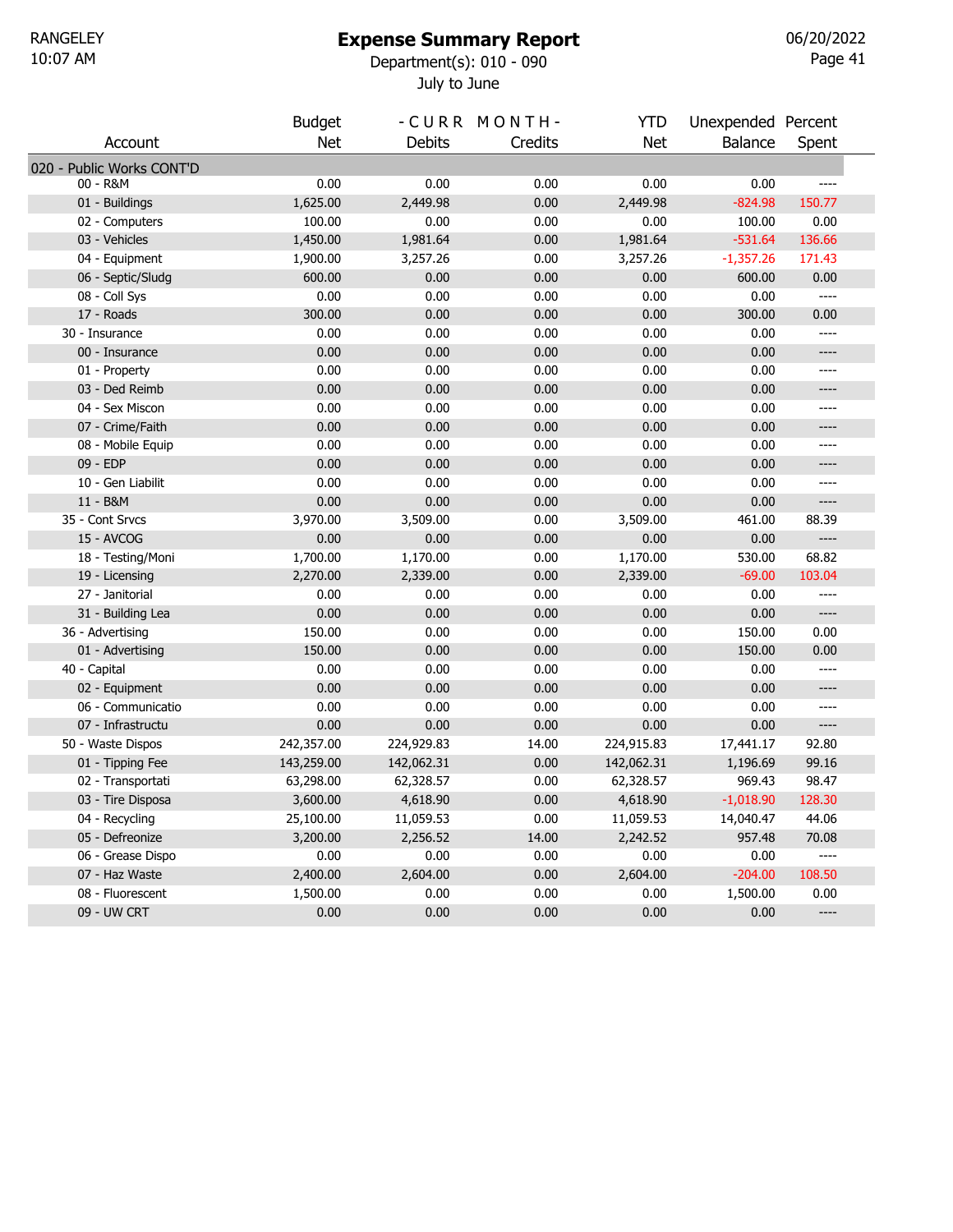# Expense Summary Report

July to June 10:07 AM Department(s): 010 - 090

Page 42 06/20/2022

|                           | <b>Budget</b> |               | -CURR MONTH- | <b>YTD</b> | Unexpended Percent |                                                                                                                                                                                                   |
|---------------------------|---------------|---------------|--------------|------------|--------------------|---------------------------------------------------------------------------------------------------------------------------------------------------------------------------------------------------|
| Account                   | <b>Net</b>    | <b>Debits</b> | Credits      | <b>Net</b> | Balance            | Spent                                                                                                                                                                                             |
| 020 - Public Works CONT'D |               |               |              |            |                    |                                                                                                                                                                                                   |
| 04 - Airport              | 41,941.00     | 35,769.85     | 1,875.00     | 33,894.85  | 8,046.15           | 80.82                                                                                                                                                                                             |
| 01 - Compensation         | 6,210.00      | 4,640.00      | 0.00         | 4,640.00   | 1,570.00           | 74.72                                                                                                                                                                                             |
| 01 - Salary               | 3,990.00      | 3,825.00      | 0.00         | 3,825.00   | 165.00             | 95.86                                                                                                                                                                                             |
| 05 - Stipends             | 2,220.00      | 815.00        | 0.00         | 815.00     | 1,405.00           | 36.71                                                                                                                                                                                             |
| 05 - Fringe Ben           | 476.00        | 335.47        | 0.00         | 335.47     | 140.53             | 70.48                                                                                                                                                                                             |
| 00 - Fringe Ben           | 0.00          | 0.00          | 0.00         | 0.00       | 0.00               | $\hspace{0.02in} \hspace{0.02in} \hspace{0.02in} \hspace{0.02in} \hspace{0.02in} \hspace{0.02in} \hspace{0.02in} \hspace{0.02in} \hspace{0.02in} \hspace{0.02in} \hspace{0.02in} \hspace{0.02in}$ |
| 01 - FICA/MED             | 476.00        | 335.47        | 0.00         | 335.47     | 140.53             | 70.48                                                                                                                                                                                             |
| 02 - Health Ins           | 0.00          | 0.00          | 0.00         | 0.00       | 0.00               | ----                                                                                                                                                                                              |
| 03 - 457 Match            | 0.00          | 0.00          | 0.00         | 0.00       | 0.00               | ----                                                                                                                                                                                              |
| 04 - IPP                  | 0.00          | 0.00          | 0.00         | 0.00       | 0.00               | ----                                                                                                                                                                                              |
| 05 - Workers Comp         | 0.00          | 0.00          | 0.00         | 0.00       | 0.00               | ----                                                                                                                                                                                              |
| 10 - Trvl/Trng            | 300.00        | 0.00          | 0.00         | 0.00       | 300.00             | 0.00                                                                                                                                                                                              |
| 01 - Mileage              | 300.00        | 0.00          | 0.00         | 0.00       | 300.00             | 0.00                                                                                                                                                                                              |
| 02 - Training             | 0.00          | 0.00          | 0.00         | 0.00       | 0.00               | $-----$                                                                                                                                                                                           |
| 03 - Dues/Subs            | 0.00          | 0.00          | 0.00         | 0.00       | 0.00               | ----                                                                                                                                                                                              |
| 04 - Meals/Lodgin         | 0.00          | 0.00          | 0.00         | 0.00       | 0.00               | ----                                                                                                                                                                                              |
| 15 - Supplies             | 3,675.00      | 1,534.66      | 0.00         | 1,534.66   | 2,140.34           | 41.76                                                                                                                                                                                             |
| 01 - Office               | 25.00         | 0.00          | 0.00         | 0.00       | 25.00              | 0.00                                                                                                                                                                                              |
| 04 - Postage              | 150.00        | 0.00          | 0.00         | 0.00       | 150.00             | 0.00                                                                                                                                                                                              |
| 05 - Bldg                 | 0.00          | 0.00          | 0.00         | 0.00       | 0.00               | $\hspace{0.02in} \hspace{0.02in} \hspace{0.02in} \hspace{0.02in} \hspace{0.02in} \hspace{0.02in} \hspace{0.02in} \hspace{0.02in} \hspace{0.02in} \hspace{0.02in} \hspace{0.02in} \hspace{0.02in}$ |
| 07 - Operating            | 1,000.00      | 500.71        | 0.00         | 500.71     | 499.29             | 50.07                                                                                                                                                                                             |
| 08 - Diesel               | 2,000.00      | 1,003.37      | 0.00         | 1,003.37   | 996.63             | 50.17                                                                                                                                                                                             |
| 09 - Safety               | 0.00          | 0.00          | 0.00         | 0.00       | 0.00               | ----                                                                                                                                                                                              |
| 10 - Uniforms             | 0.00          | 0.00          | 0.00         | 0.00       | 0.00               | $---$                                                                                                                                                                                             |
| 11 - Minor Equip          | 500.00        | 30.58         | 0.00         | 30.58      | 469.42             | 6.12                                                                                                                                                                                              |
| 28 - Gas                  | 0.00          | 0.00          | 0.00         | 0.00       | 0.00               | ----                                                                                                                                                                                              |
| 20 - Utilities            | 9,260.00      | 13,767.56     | 0.00         | 13,767.56  | $-4,507.56$        | 148.68                                                                                                                                                                                            |
| 01 - Telephone            | 2,500.00      | 954.85        | 0.00         | 954.85     | 1,545.15           | 38.19                                                                                                                                                                                             |
| 02 - Electricity          | 4,160.00      | 5,510.60      | 0.00         | 5,510.60   | $-1,350.60$        | 132.47                                                                                                                                                                                            |
| 05 - Heat                 | 2,600.00      | 7,302.11      | 0.00         | 7,302.11   | $-4,702.11$        | 280.85                                                                                                                                                                                            |
| 25 - R&M                  | 11,100.00     | 9,373.56      | 1,250.00     | 8,123.56   | 2,976.44           | 73.19                                                                                                                                                                                             |
| 00 - R&M                  | 0.00          | 0.00          | 0.00         | 0.00       | 0.00               | $\hspace{1.5cm} \textbf{---} \hspace{1.5cm}$                                                                                                                                                      |
| 01 - Buildings            | 3,700.00      | 1,860.90      | 0.00         | 1,860.90   | 1,839.10           | 50.29                                                                                                                                                                                             |
| 03 - Vehicles             | 0.00          | 0.00          | 0.00         | 0.00       | 0.00               | ----                                                                                                                                                                                              |
| 04 - Equipment            | 1,700.00      | 2,262.11      | 1,250.00     | 1,012.11   | 687.89             | 59.54                                                                                                                                                                                             |
| 10 - Beacons              | 700.00        | 0.00          | 0.00         | 0.00       | 700.00             | 0.00                                                                                                                                                                                              |
| 11 - Runway               | 3,000.00      | 0.00          | 0.00         | 0.00       | 3,000.00           | 0.00                                                                                                                                                                                              |
| 12 - Lighting             | 2,000.00      | 5,250.55      | 0.00         | 5,250.55   | $-3,250.55$        | 262.53                                                                                                                                                                                            |
| 17 - Roads                | 0.00          | 0.00          | 0.00         | 0.00       | 0.00               | $---$                                                                                                                                                                                             |
| 18 - Mowing/Plowi         | 0.00          | 0.00          | 0.00         | 0.00       | 0.00               | $\hspace{0.05cm} \ldots \hspace{0.05cm}$                                                                                                                                                          |
| 30 - Insurance            | 1,500.00      | 1,829.00      | 0.00         | 1,829.00   | $-329.00$          | 121.93                                                                                                                                                                                            |
| 00 - Insurance            | 0.00          | 0.00          | 0.00         | 0.00       | 0.00               | ----                                                                                                                                                                                              |
| 01 - Property             | 0.00          | 0.00          | 0.00         | 0.00       | 0.00               | ----                                                                                                                                                                                              |
| 08 - Mobile Equip         | 0.00          | 0.00          | 0.00         | 0.00       | 0.00               | ----                                                                                                                                                                                              |
| 09 - EDP                  | 0.00          | 0.00          | 0.00         | 0.00       | 0.00               | ----                                                                                                                                                                                              |
| 10 - Gen Liabilit         | 0.00          | 0.00          | 0.00         | 0.00       | 0.00               | ----                                                                                                                                                                                              |
| 11 - B&M                  | 0.00          | 0.00          | 0.00         | 0.00       | 0.00               | $---$                                                                                                                                                                                             |
| 12 - A/P Liabilit         | 1,500.00      | 1,829.00      | 0.00         | 1,829.00   | $-329.00$          | 121.93                                                                                                                                                                                            |
| 35 - Cont Srvcs           | 8,720.00      | 3,664.60      | 0.00         | 3,664.60   | 5,055.40           | 42.03                                                                                                                                                                                             |
| 01 - Audit                | 0.00          | 0.00          | 0.00         | 0.00       | 0.00               | ----                                                                                                                                                                                              |
| 09 - Software             | 0.00          | 0.00          | 0.00         | 0.00       | 0.00               | ----                                                                                                                                                                                              |
| 15 - AVCOG                | 0.00          | 0.00          | 0.00         | 0.00       | 0.00               | ----                                                                                                                                                                                              |
| 17 - Engineering          | 0.00          | 0.00          | 0.00         | 0.00       | 0.00               | ----                                                                                                                                                                                              |
|                           |               |               |              |            |                    |                                                                                                                                                                                                   |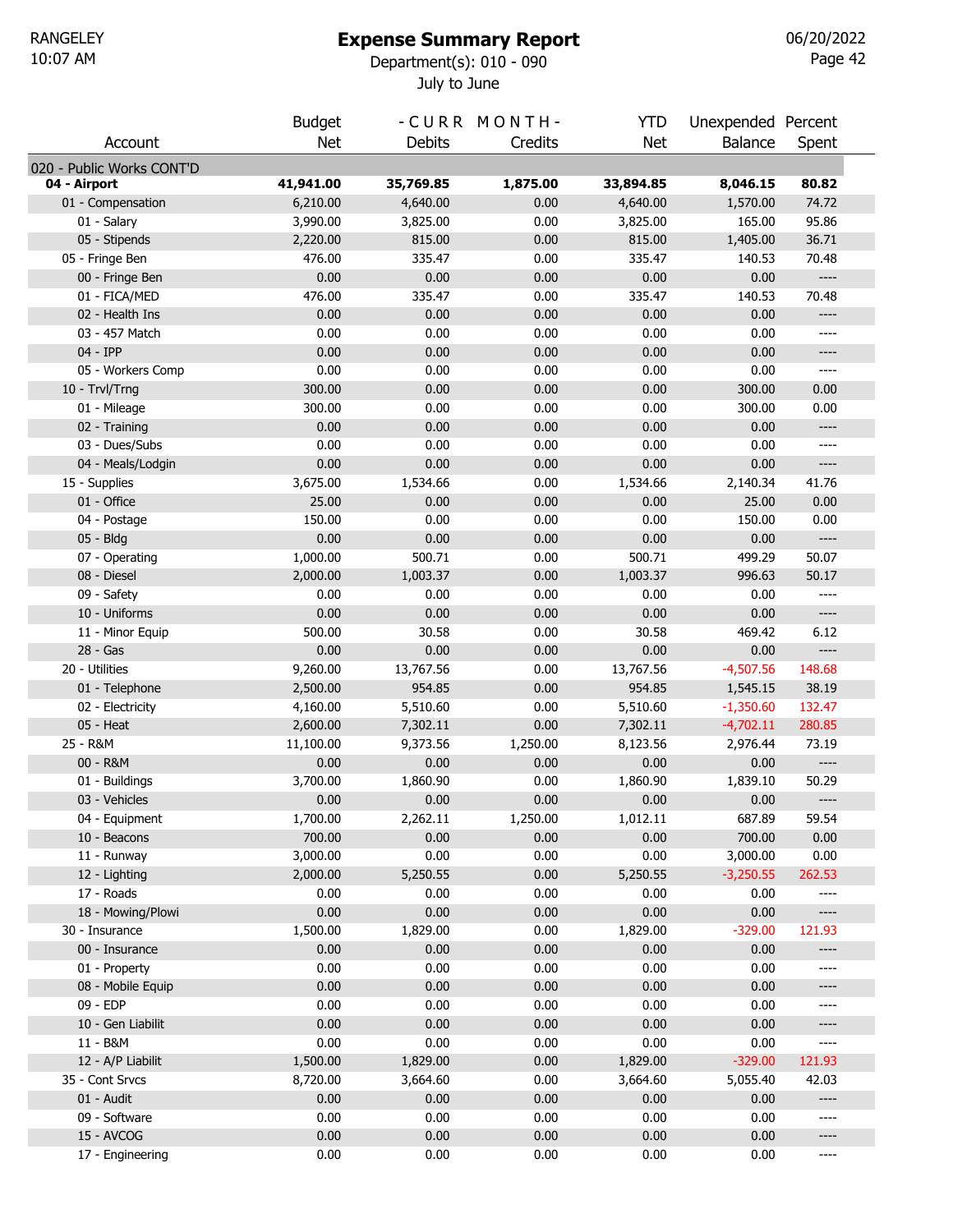July to June 10:07 AM Department(s): 010 - 090

Page 43 06/20/2022

|                           | <b>Budget</b> |          | -CURR MONTH- | YTD      | Unexpended Percent |       |  |
|---------------------------|---------------|----------|--------------|----------|--------------------|-------|--|
| Account                   | Net           | Debits   | Credits      | Net      | <b>Balance</b>     | Spent |  |
| 020 - Public Works CONT'D |               |          |              |          |                    |       |  |
| 20 - Airport              | 8,720.00      | 2,890.00 | 0.00         | 2,890.00 | 5,830.00           | 33.14 |  |
| 27 - Janitorial           | 0.00          | 774.60   | 0.00         | 774.60   | $-774.60$          | ----  |  |
| 36 - Advertising          | 0.00          | 0.00     | 0.00         | 0.00     | 0.00               | ----  |  |
| 01 - Advertising          | 0.00          | 0.00     | 0.00         | 0.00     | 0.00               | ----  |  |
| 37 - Liens                | 0.00          | 0.00     | 0.00         | 0.00     | 0.00               | ----  |  |
| 01 - Lien Costs           | 0.00          | 0.00     | 0.00         | 0.00     | 0.00               | ----  |  |
| 38 - Permits              | 700.00        | 625.00   | 625.00       | 0.00     | 700.00             | 0.00  |  |
| $01 - Fees$               | 700.00        | 625.00   | 625.00       | 0.00     | 700.00             | 0.00  |  |
| 40 - Capital              | 0.00          | 0.00     | 0.00         | 0.00     | 0.00               | ----  |  |
| 01 - Road Project         | 0.00          | 0.00     | 0.00         | 0.00     | 0.00               | ----  |  |
| 02 - Equipment            | 0.00          | 0.00     | 0.00         | 0.00     | 0.00               | ----  |  |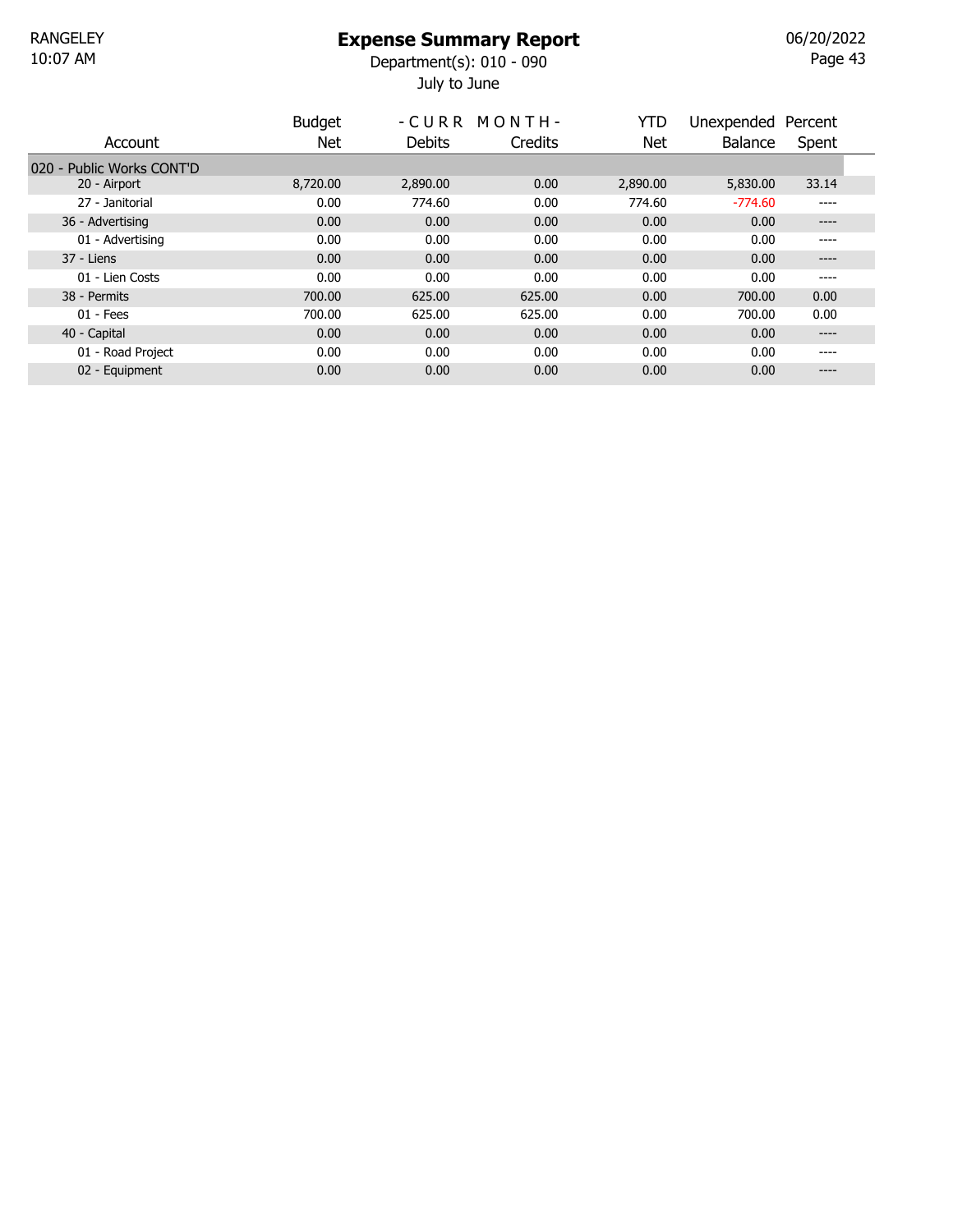#### Expense Summary Report

July to June 10:07 AM Department(s): 010 - 090

Page 44 06/20/2022

|                           | <b>Budget</b> |               | -CURR MONTH- | YTD        | Unexpended Percent |                                                                                                                                                                                                                                                                                                                                                                   |  |
|---------------------------|---------------|---------------|--------------|------------|--------------------|-------------------------------------------------------------------------------------------------------------------------------------------------------------------------------------------------------------------------------------------------------------------------------------------------------------------------------------------------------------------|--|
| Account                   | <b>Net</b>    | <b>Debits</b> | Credits      | <b>Net</b> | Balance            | Spent                                                                                                                                                                                                                                                                                                                                                             |  |
| 020 - Public Works CONT'D |               |               |              |            |                    |                                                                                                                                                                                                                                                                                                                                                                   |  |
| 05 - Parks & Rec          | 224,558.00    | 214,459.67    | 7,270.65     | 207,189.02 | 17,368.98          | 92.27                                                                                                                                                                                                                                                                                                                                                             |  |
| 01 - Compensation         | 64,337.00     | 64,443.72     | 6,884.06     | 57,559.66  | 6,777.34           | 89.47                                                                                                                                                                                                                                                                                                                                                             |  |
| 01 - Salary               | 0.00          | 0.00          | 0.00         | 0.00       | 0.00               | $\qquad \qquad - - -$                                                                                                                                                                                                                                                                                                                                             |  |
| 02 - Wages                | 32,927.00     | 35,653.20     | 1,291.50     | 34,361.70  | $-1,434.70$        | 104.36                                                                                                                                                                                                                                                                                                                                                            |  |
| 03 - P/T Wages            | 0.00          | 5,388.75      | 5,587.50     | $-198.75$  | 198.75             | $---$                                                                                                                                                                                                                                                                                                                                                             |  |
| 04 - O/T Wages            | 3,600.00      | 4,501.46      | 5.06         | 4,496.40   | $-896.40$          | 124.90                                                                                                                                                                                                                                                                                                                                                            |  |
| 05 - Stipends             | 18,810.00     | 13,132.81     | 0.00         | 13,132.81  | 5,677.19           | 69.82                                                                                                                                                                                                                                                                                                                                                             |  |
| 06 - P/T Wages-LG         | 9,000.00      | 5,767.50      | 0.00         | 5,767.50   | 3,232.50           | 64.08                                                                                                                                                                                                                                                                                                                                                             |  |
| 08 - PerDiem              | 0.00          | 0.00          | 0.00         | 0.00       | 0.00               | $\hspace{0.02in} \hspace{0.02in} \hspace{0.02in} \hspace{0.02in} \hspace{0.02in} \hspace{0.02in} \hspace{0.02in} \hspace{0.02in} \hspace{0.02in} \hspace{0.02in} \hspace{0.02in} \hspace{0.02in}$                                                                                                                                                                 |  |
| 05 - Fringe Ben           | 31,289.00     | 28,205.06     | 386.59       | 27,818.47  | 3,470.53           | 88.91                                                                                                                                                                                                                                                                                                                                                             |  |
| 00 - Fringe Ben           | 0.00          | 0.00          | 0.00         | 0.00       | 0.00               | $\hspace{1.5cm} \textbf{---}$                                                                                                                                                                                                                                                                                                                                     |  |
| 01 - FICA/MED             | 4,922.00      | 4,095.19      | 99.19        | 3,996.00   | 926.00             | 81.19                                                                                                                                                                                                                                                                                                                                                             |  |
| 02 - Health Ins           | 22,650.00     | 21,938.10     | 0.00         | 21,938.10  | 711.90             | 96.86                                                                                                                                                                                                                                                                                                                                                             |  |
| 03 - 457 Match            | 1,976.00      | 0.00          | 0.00         | 0.00       | 1,976.00           | 0.00                                                                                                                                                                                                                                                                                                                                                              |  |
| 04 - IPP                  | 471.00        | 735.29        | 287.40       | 447.89     | 23.11              | 95.09                                                                                                                                                                                                                                                                                                                                                             |  |
| 05 - Workers Comp         | 1,270.00      | 1,436.48      | 0.00         | 1,436.48   | $-166.48$          | 113.11                                                                                                                                                                                                                                                                                                                                                            |  |
| 07 - Unemployment         | 0.00          | 0.00          | 0.00         | 0.00       | 0.00               | $\qquad \qquad - - -$                                                                                                                                                                                                                                                                                                                                             |  |
| 10 - Trvl/Trng            | 735.00        | 53.26         | 0.00         | 53.26      | 681.74             | 7.25                                                                                                                                                                                                                                                                                                                                                              |  |
| 01 - Mileage              | 0.00          | 0.00          | 0.00         | 0.00       | 0.00               | $\hspace{0.02in} \hspace{0.02in} \hspace{0.02in} \hspace{0.02in} \hspace{0.02in} \hspace{0.02in} \hspace{0.02in} \hspace{0.02in} \hspace{0.02in} \hspace{0.02in} \hspace{0.02in} \hspace{0.02in}$                                                                                                                                                                 |  |
| 02 - Training             | 650.00        | 0.00          | 0.00         | 0.00       | 650.00             | 0.00                                                                                                                                                                                                                                                                                                                                                              |  |
| 03 - Dues/Subs            | 45.00         | 45.00         | 0.00         | 45.00      | 0.00               | 100.00                                                                                                                                                                                                                                                                                                                                                            |  |
| 04 - Meals/Lodgin         | 40.00         | 8.26          | 0.00         | 8.26       | 31.74              | 20.65                                                                                                                                                                                                                                                                                                                                                             |  |
| 15 - Supplies             | 24,810.00     | 25,731.94     | 0.00         | 25,731.94  | $-921.94$          | 103.72                                                                                                                                                                                                                                                                                                                                                            |  |
| 01 - Office               | 0.00          | 0.00          | 0.00         | 0.00       | 0.00               | $\hspace{0.02in} \hspace{0.02in} \hspace{0.02in} \hspace{0.02in} \hspace{0.02in} \hspace{0.02in} \hspace{0.02in} \hspace{0.02in} \hspace{0.02in} \hspace{0.02in} \hspace{0.02in} \hspace{0.02in} \hspace{0.02in} \hspace{0.02in} \hspace{0.02in} \hspace{0.02in} \hspace{0.02in} \hspace{0.02in} \hspace{0.02in} \hspace{0.02in} \hspace{0.02in} \hspace{0.02in}$ |  |
| 02 - Computer             | 0.00          | 0.00          | 0.00         | 0.00       | 0.00               | $\hspace{1.5cm} \textbf{---}$                                                                                                                                                                                                                                                                                                                                     |  |
| 04 - Postage              | 10.00         | 0.00          | 0.00         | 0.00       | 10.00              | 0.00                                                                                                                                                                                                                                                                                                                                                              |  |
| 05 - Bldg                 | 0.00          | 0.00          | 0.00         | 0.00       | 0.00               | $\cdots$                                                                                                                                                                                                                                                                                                                                                          |  |
| 06 - Cleaning             | 0.00          | 0.00          | 0.00         | 0.00       | 0.00               | $\hspace{0.05cm} \ldots \hspace{0.05cm}$                                                                                                                                                                                                                                                                                                                          |  |
| 07 - Operating            | 3,500.00      | 3,059.42      | 0.00         | 3,059.42   | 440.58             | 87.41                                                                                                                                                                                                                                                                                                                                                             |  |
| 08 - Diesel               | 1,100.00      | 4,672.27      | 0.00         | 4,672.27   | $-3,572.27$        | 424.75                                                                                                                                                                                                                                                                                                                                                            |  |
| 09 - Safety               | 500.00        | 201.52        | 0.00         | 201.52     | 298.48             | 40.30                                                                                                                                                                                                                                                                                                                                                             |  |
| 10 - Uniforms             | 900.00        | 773.04        | 0.00         | 773.04     | 126.96             | 85.89                                                                                                                                                                                                                                                                                                                                                             |  |
| 11 - Minor Equip          | 250.00        | 241.69        | 0.00         | 241.69     | 8.31               | 96.68                                                                                                                                                                                                                                                                                                                                                             |  |
| 14 - Patch                | 0.00          | 0.00          | 0.00         | 0.00       | 0.00               | $\hspace{0.02in} \hspace{0.02in} \hspace{0.02in} \hspace{0.02in} \hspace{0.02in} \hspace{0.02in} \hspace{0.02in} \hspace{0.02in} \hspace{0.02in} \hspace{0.02in} \hspace{0.02in} \hspace{0.02in} \hspace{0.02in} \hspace{0.02in} \hspace{0.02in} \hspace{0.02in} \hspace{0.02in} \hspace{0.02in} \hspace{0.02in} \hspace{0.02in} \hspace{0.02in} \hspace{0.02in}$ |  |
| 17 - Program              | 17,000.00     | 15,174.70     | 0.00         | 15,174.70  | 1,825.30           | 89.26                                                                                                                                                                                                                                                                                                                                                             |  |
| 19 - Health/Immun         | 0.00          | 0.00          | 0.00         | 0.00       | 0.00               | $\hspace{0.02in} \hspace{0.02in} \hspace{0.02in} \hspace{0.02in} \hspace{0.02in} \hspace{0.02in} \hspace{0.02in} \hspace{0.02in} \hspace{0.02in} \hspace{0.02in} \hspace{0.02in} \hspace{0.02in} \hspace{0.02in} \hspace{0.02in} \hspace{0.02in} \hspace{0.02in} \hspace{0.02in} \hspace{0.02in} \hspace{0.02in} \hspace{0.02in} \hspace{0.02in} \hspace{0.02in}$ |  |
| 20 - Equip Rental         | 900.00        | 870.00        | 0.00         | 870.00     | 30.00              | 96.67                                                                                                                                                                                                                                                                                                                                                             |  |
| 21 - Equip Lease          | 0.00          | 0.00          | 0.00         | 0.00       | 0.00               | $\hspace{0.02in} \hspace{0.02in} \hspace{0.02in} \hspace{0.02in} \hspace{0.02in} \hspace{0.02in} \hspace{0.02in} \hspace{0.02in} \hspace{0.02in} \hspace{0.02in} \hspace{0.02in} \hspace{0.02in} \hspace{0.02in} \hspace{0.02in} \hspace{0.02in} \hspace{0.02in} \hspace{0.02in} \hspace{0.02in} \hspace{0.02in} \hspace{0.02in} \hspace{0.02in} \hspace{0.02in}$ |  |
| 23 - Permits              | 0.00          | 0.00          | 0.00         | 0.00       | 0.00               | ----                                                                                                                                                                                                                                                                                                                                                              |  |
| 24 - Hearing Test         | 0.00          | 0.00          | 0.00         | 0.00       | 0.00               | $\hspace{1.5cm} \textbf{---}$                                                                                                                                                                                                                                                                                                                                     |  |
| 28 - Gas                  | 650.00        | 739.30        | 0.00         | 739.30     | $-89.30$           | 113.74                                                                                                                                                                                                                                                                                                                                                            |  |
| 20 - Utilities            | 1,700.00      | 1,432.85      | 0.00         | 1,432.85   | 267.15             | 84.29                                                                                                                                                                                                                                                                                                                                                             |  |
| 01 - Telephone            | 0.00          | 0.00          | 0.00         | 0.00       | 0.00               | $\qquad \qquad - - -$                                                                                                                                                                                                                                                                                                                                             |  |
| 02 - Electricity          | 500.00        | 299.97        | 0.00         | 299.97     | 200.03             | 59.99                                                                                                                                                                                                                                                                                                                                                             |  |
| 06 - Water                | 600.00        | 607.88        | 0.00         | 607.88     | $-7.88$            | 101.31                                                                                                                                                                                                                                                                                                                                                            |  |
| 07 - Sewer                | 600.00        | 525.00        | 0.00         | 525.00     | 75.00              | 87.50                                                                                                                                                                                                                                                                                                                                                             |  |
| 25 - R&M                  | 12,300.00     | 8,347.17      | 0.00         | 8,347.17   | 3,952.83           | 67.86                                                                                                                                                                                                                                                                                                                                                             |  |
| 00 - R&M                  | 0.00          | 0.00          | 0.00         | 0.00       | 0.00               | $\hspace{0.05cm} \textbf{---}$                                                                                                                                                                                                                                                                                                                                    |  |
| 01 - Buildings            | 500.00        | 216.50        | 0.00         | 216.50     | 283.50             | 43.30                                                                                                                                                                                                                                                                                                                                                             |  |
| 02 - Computers            | 0.00          | 0.00          | 0.00         | 0.00       | 0.00               | $\hspace{0.05cm} \textbf{---}$                                                                                                                                                                                                                                                                                                                                    |  |
| 03 - Vehicles             | 900.00        | 2,644.03      | 0.00         | 2,644.03   | $-1,744.03$        | 293.78                                                                                                                                                                                                                                                                                                                                                            |  |
| 04 - Equipment            | 6,500.00      | 1,572.53      | 0.00         | 1,572.53   | 4,927.47           | 24.19                                                                                                                                                                                                                                                                                                                                                             |  |
| 05 - Radios               | 0.00          | 0.00          | 0.00         | 0.00       | 0.00               | $\hspace{1.5cm} \textbf{---} \hspace{1.5cm}$                                                                                                                                                                                                                                                                                                                      |  |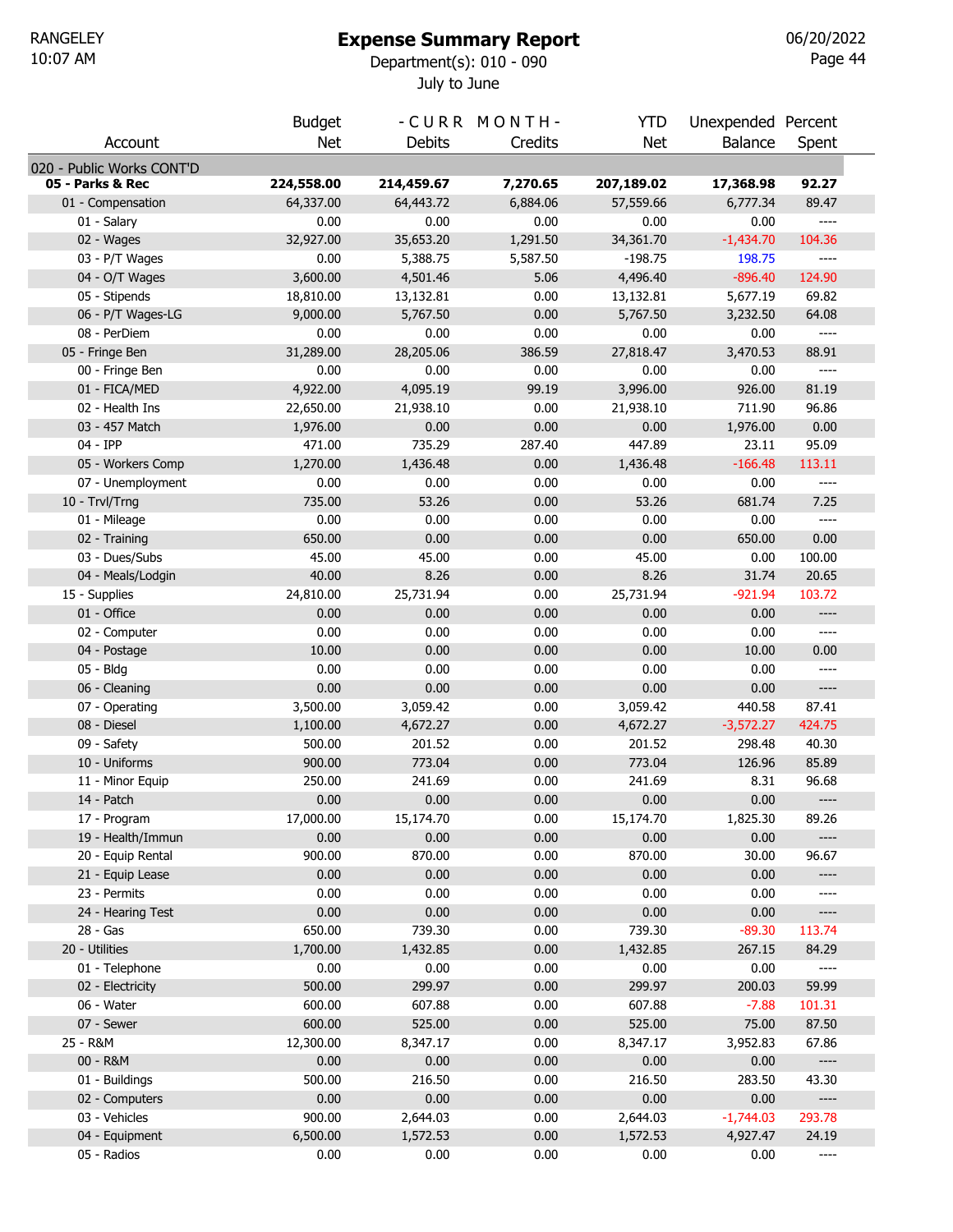# Expense Summary Report

July to June 10:07 AM Department(s): 010 - 090

Page 45 06/20/2022

|                           | <b>Budget</b> |               | -CURR MONTH- | <b>YTD</b> | Unexpended Percent |        |
|---------------------------|---------------|---------------|--------------|------------|--------------------|--------|
| Account                   | <b>Net</b>    | <b>Debits</b> | Credits      | <b>Net</b> | Balance            | Spent  |
| 020 - Public Works CONT'D |               |               |              |            |                    |        |
| 06 - Septic/Sludg         | 0.00          | 0.00          | 0.00         | 0.00       | 0.00               | $---$  |
| 07 - Pump Sta             | 0.00          | 0.00          | 0.00         | 0.00       | 0.00               | ----   |
| 13 - Athletic Fac         | 400.00        | 549.95        | 0.00         | 549.95     | $-149.95$          | 137.49 |
| 14 - Comfort Sta          | 0.00          | 0.00          | 0.00         | 0.00       | 0.00               | ----   |
| 15 - Boat Fac             | 500.00        | 48.95         | 0.00         | 48.95      | 451.05             | 9.79   |
| 21 - Park Facilit         | 3,500.00      | 3,315.21      | 0.00         | 3,315.21   | 184.79             | 94.72  |
| 30 - Insurance            | 0.00          | 0.00          | 0.00         | 0.00       | 0.00               | ----   |
| 00 - Insurance            | 0.00          | 0.00          | 0.00         | 0.00       | 0.00               | $---$  |
| 01 - Property             | 0.00          | 0.00          | 0.00         | 0.00       | 0.00               | ----   |
| 02 - Auto                 | 0.00          | 0.00          | 0.00         | 0.00       | 0.00               | ----   |
| 03 - Ded Reimb            | 0.00          | 0.00          | 0.00         | 0.00       | 0.00               | ----   |
| 04 - Sex Miscon           | 0.00          | 0.00          | 0.00         | 0.00       | 0.00               | ----   |
| 08 - Mobile Equip         | 0.00          | 0.00          | 0.00         | 0.00       | 0.00               | $---$  |
| 09 - EDP                  | 0.00          | 0.00          | 0.00         | 0.00       | 0.00               | $---$  |
| 10 - Gen Liabilit         | 0.00          | 0.00          | 0.00         | 0.00       | 0.00               | ----   |
| 11 - B&M                  | 0.00          | 0.00          | 0.00         | 0.00       | 0.00               | $---$  |
| 35 - Cont Srvcs           | 21,000.00     | 18,158.87     | 0.00         | 18,158.87  | 2,841.13           | 86.47  |
| 00 - Cont Srvcs           | 0.00          | 0.00          | 0.00         | 0.00       | 0.00               |        |
| 18 - Testing/Moni         | 0.00          | 158.87        | 0.00         | 158.87     | $-158.87$          | $---$  |
| 24 - Grounds Main         | 21,000.00     | 18,000.00     | 0.00         | 18,000.00  | 3,000.00           | 85.71  |
| 27 - Janitorial           | 0.00          | 0.00          | 0.00         | 0.00       | 0.00               | ----   |
| 28 - Consultant           | 0.00          | 0.00          | 0.00         | 0.00       | 0.00               | $---$  |
| 36 - Advertising          | 300.00        | 0.00          | 0.00         | 0.00       | 300.00             | 0.00   |
| 01 - Advertising          | 300.00        | 0.00          | 0.00         | 0.00       | 300.00             | 0.00   |
| 38 - Permits              | 0.00          | 0.00          | 0.00         | 0.00       | 0.00               | $---$  |
| $01 - Fees$               | 0.00          | 0.00          | 0.00         | 0.00       | 0.00               | $---$  |
| 40 - Capital              | 0.00          | 0.00          | 0.00         | 0.00       | 0.00               | ----   |
| 02 - Equipment            | 0.00          | 0.00          | 0.00         | 0.00       | 0.00               | ----   |
| 04 - Vehicle              | 0.00          | 0.00          | 0.00         | 0.00       | 0.00               | ----   |
| 05 - Drainage             | 0.00          | 0.00          | 0.00         | 0.00       | 0.00               | ----   |
| 07 - Infrastructu         | 0.00          | 0.00          | 0.00         | 0.00       | 0.00               | ----   |
| 46 - Debt Princip         | 45,000.00     | 45,000.00     | 0.00         | 45,000.00  | 0.00               | 100.00 |
| 02 - Town Park            | 45,000.00     | 45,000.00     | 0.00         | 45,000.00  | 0.00               | 100.00 |
| 47 - Debt Interes         | 23,087.00     | 23,086.80     | 0.00         | 23,086.80  | 0.20               | 100.00 |
| 02 - Town Park            | 23,087.00     | 23,086.80     | 0.00         | 23,086.80  | 0.20               | 100.00 |
| 90 - Unclassified         | 0.00          | 0.00          | 0.00         | 0.00       | 0.00               | $---$  |
| 03 - Misc Expense         | 0.00          | 0.00          | 0.00         | 0.00       | 0.00               | ----   |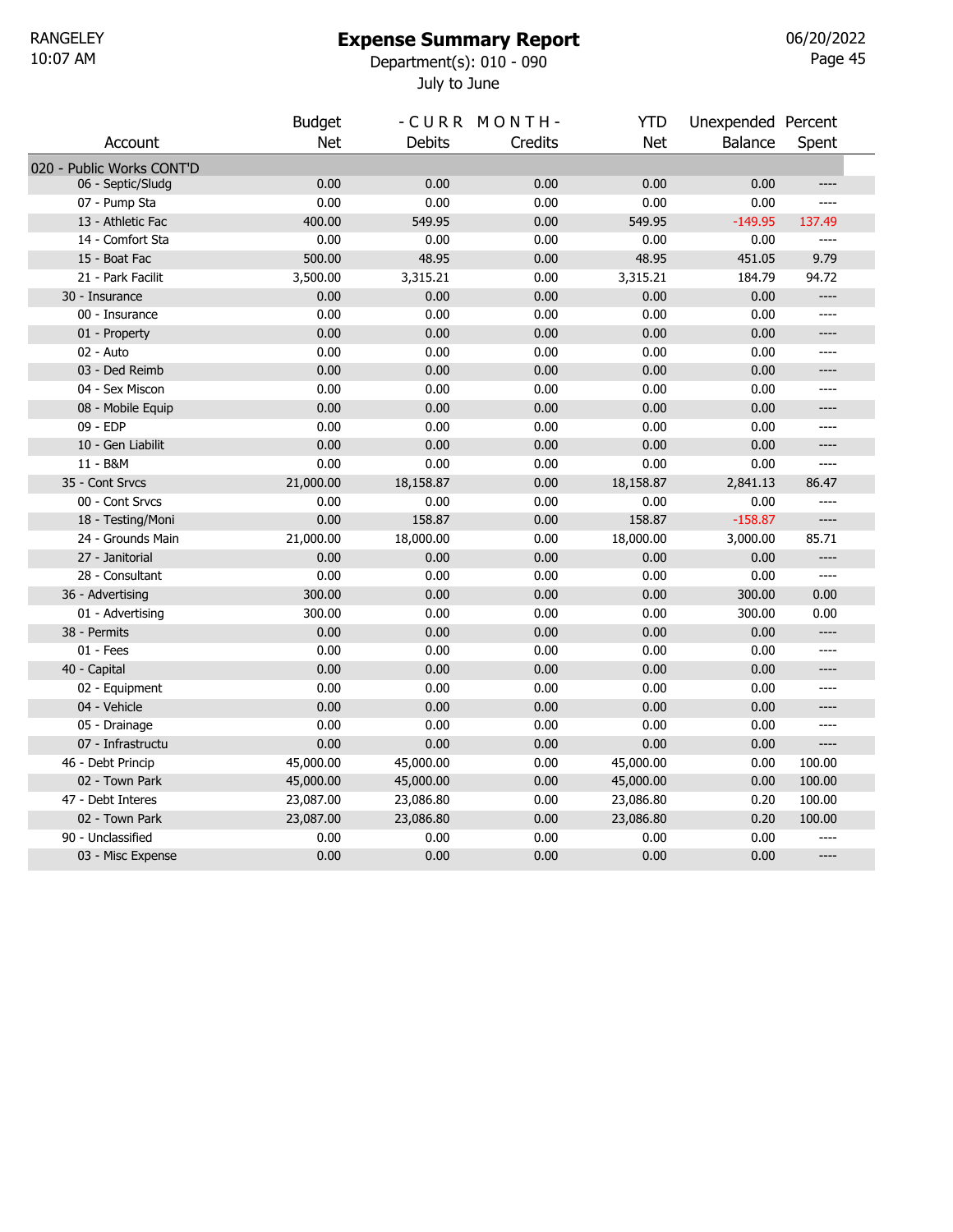#### Expense Summary Report

July to June 10:07 AM Department(s): 010 - 090

Page 46 06/20/2022

|                           | <b>Budget</b> |               | -CURR MONTH- | <b>YTD</b> | Unexpended Percent |         |
|---------------------------|---------------|---------------|--------------|------------|--------------------|---------|
| Account                   | <b>Net</b>    | <b>Debits</b> | Credits      | <b>Net</b> | Balance            | Spent   |
| 020 - Public Works CONT'D |               |               |              |            |                    |         |
| 06 - Cemeteries           | 52,150.00     | 48,862.76     | 0.00         | 48,862.76  | 3,287.24           | 93.70   |
| 01 - Compensation         | 2,000.00      | 3,000.00      | 0.00         | 3,000.00   | $-1,000.00$        | 150.00  |
| 02 - Wages                | 0.00          | 0.00          | 0.00         | 0.00       | 0.00               | ----    |
| 03 - P/T Wages            | 0.00          | 0.00          | 0.00         | 0.00       | 0.00               | $-----$ |
| 04 - O/T Wages            | 0.00          | 0.00          | 0.00         | 0.00       | 0.00               | $---$   |
| 05 - Stipends             | 2,000.00      | 3,000.00      | 0.00         | 3,000.00   | $-1,000.00$        | 150.00  |
| 05 - Fringe Ben           | 0.00          | 0.00          | 0.00         | 0.00       | 0.00               | ----    |
| 00 - Fringe Ben           | 0.00          | 0.00          | 0.00         | 0.00       | 0.00               | $-----$ |
| 01 - FICA/MED             | 0.00          | 0.00          | 0.00         | 0.00       | 0.00               | ----    |
| 05 - Workers Comp         | 0.00          | 0.00          | 0.00         | 0.00       | 0.00               | ----    |
| 07 - Unemployment         | 0.00          | 0.00          | 0.00         | 0.00       | 0.00               | ----    |
| 10 - Trvl/Trng            | 350.00        | 0.00          | 0.00         | 0.00       | 350.00             | 0.00    |
| 01 - Mileage              | 150.00        | 0.00          | 0.00         | 0.00       | 150.00             | 0.00    |
| 02 - Training             | 150.00        | 0.00          | 0.00         | 0.00       | 150.00             | 0.00    |
| 03 - Dues/Subs            | 50.00         | 0.00          | 0.00         | 0.00       | 50.00              | 0.00    |
| 15 - Supplies             | 2,200.00      | 501.39        | 0.00         | 501.39     | 1,698.61           | 22.79   |
| 06 - Cleaning             | 0.00          | 0.00          | 0.00         | 0.00       | 0.00               | $---$   |
| 07 - Operating            | 2,200.00      | 261.40        | 0.00         | 261.40     | 1,938.60           | 11.88   |
| 08 - Diesel               | 0.00          | 0.00          | 0.00         | 0.00       | 0.00               | ----    |
| 11 - Minor Equip          | 0.00          | 0.00          | 0.00         | 0.00       | 0.00               | $-----$ |
| 13 - Mat Stkpl            | 0.00          | 0.00          | 0.00         | 0.00       | 0.00               | ----    |
| 15 - Culverts             | 0.00          | 0.00          | 0.00         | 0.00       | 0.00               | $-----$ |
| 17 - Program              | 0.00          | 239.99        | 0.00         | 239.99     | $-239.99$          | ----    |
| 28 - Gas                  | 0.00          | 0.00          | 0.00         | 0.00       | 0.00               | ----    |
| 20 - Utilities            | 550.00        | 492.14        | 0.00         | 492.14     | 57.86              | 89.48   |
| 06 - Water                | 550.00        | 492.14        | 0.00         | 492.14     | 57.86              | 89.48   |
| 25 - R&M                  | 17,550.00     | 17,035.89     | 0.00         | 17,035.89  | 514.11             | 97.07   |
| 00 - R&M                  | 0.00          | 0.00          | 0.00         | 0.00       | 0.00               | ----    |
| 01 - Buildings            | 250.00        | 0.00          | 0.00         | 0.00       | 250.00             | 0.00    |
| 04 - Equipment            | 0.00          | 0.00          | 0.00         | 0.00       | 0.00               | ----    |
| 15 - Boat Fac             | 0.00          | 0.00          | 0.00         | 0.00       | 0.00               | ----    |
| 17 - Roads                | 2,300.00      | 1,440.00      | 0.00         | 1,440.00   | 860.00             | 62.61   |
| 25 - Infrastructu         | 15,000.00     | 15,595.89     | 0.00         | 15,595.89  | $-595.89$          | 103.97  |
| 30 - Insurance            | 0.00          | 0.00          | 0.00         | 0.00       | 0.00               | ----    |
| 00 - Insurance            | 0.00          | 0.00          | 0.00         | 0.00       | 0.00               | ----    |
| 01 - Property             | 0.00          | 0.00          | 0.00         | 0.00       | 0.00               | ----    |
| 08 - Mobile Equip         | 0.00          | 0.00          | 0.00         | 0.00       | 0.00               | ----    |
| 11 - B&M                  | 0.00          | 0.00          | 0.00         | 0.00       | 0.00               | ----    |
| 35 - Cont Srvcs           | 29,500.00     | 27,833.34     | 0.00         | 27,833.34  | 1,666.66           | 94.35   |
| 09 - Software             | 1,000.00      | 0.00          | 0.00         | 0.00       | 1,000.00           | 0.00    |
| 24 - Grounds Main         | 28,500.00     | 27,833.34     | 0.00         | 27,833.34  | 666.66             | 97.66   |
| 28 - Consultant           | 0.00          | 0.00          | 0.00         | 0.00       | 0.00               | ----    |
| 36 - Advertising          | 0.00          | 0.00          | 0.00         | 0.00       | 0.00               | ----    |
| 01 - Advertising          | 0.00          | 0.00          | 0.00         | 0.00       | 0.00               | ----    |
| 40 - Capital              | 0.00          | 0.00          | 0.00         | 0.00       | 0.00               | ----    |
| 07 - Infrastructu         | 0.00          | 0.00          | 0.00         | 0.00       | 0.00               | ----    |
| 90 - Unclassified         | 0.00          | 0.00          | 0.00         | 0.00       | 0.00               | ----    |
| 05 - Special Rev          | 0.00          | 0.00          | 0.00         | 0.00       | 0.00               | ----    |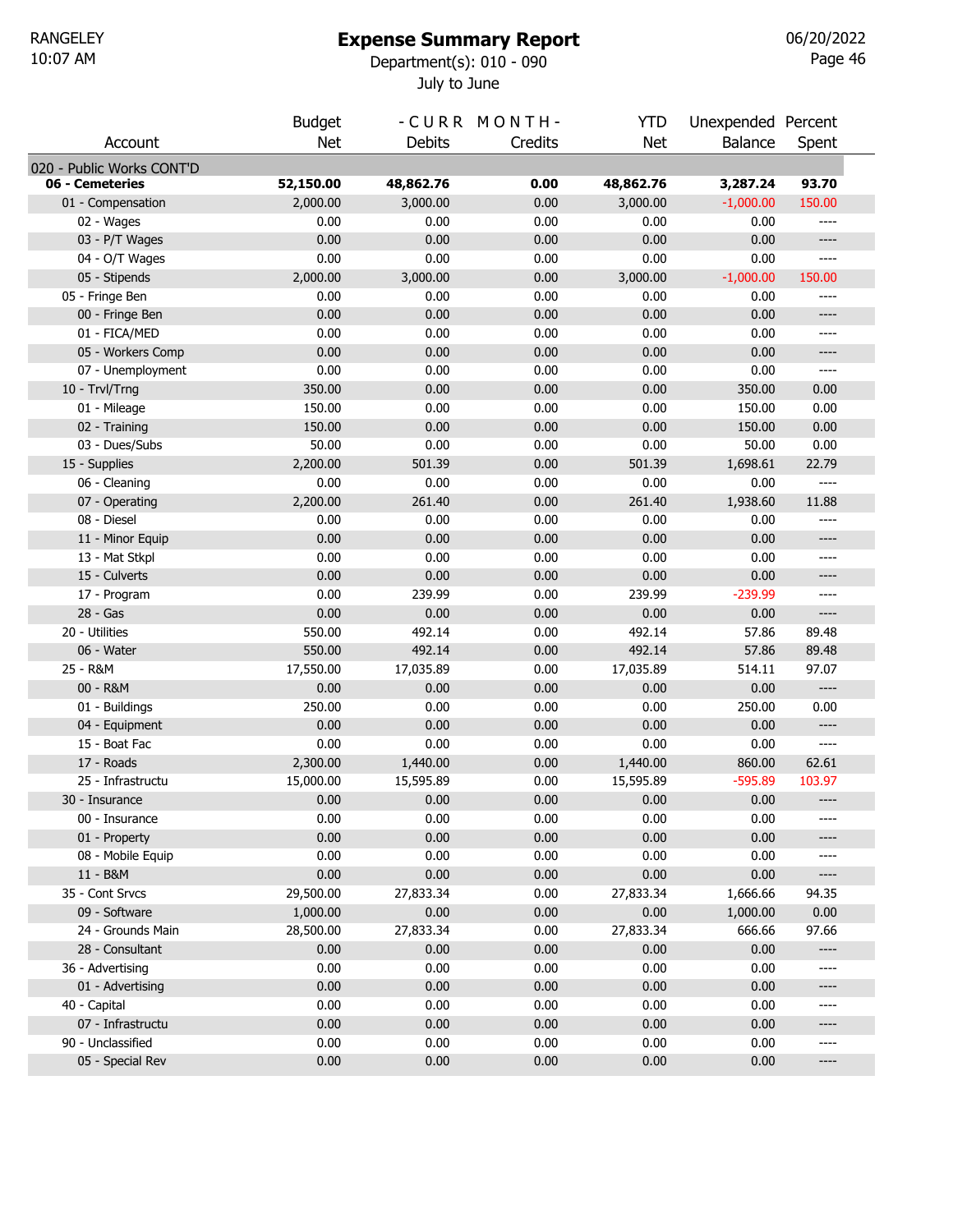### Expense Summary Report

July to June 10:07 AM Department(s): 010 - 090

Page 47 06/20/2022

|                           | <b>Budget</b> |               | -CURR MONTH- | <b>YTD</b> | Unexpended Percent |        |  |
|---------------------------|---------------|---------------|--------------|------------|--------------------|--------|--|
| Account                   | <b>Net</b>    | <b>Debits</b> | Credits      | <b>Net</b> | <b>Balance</b>     | Spent  |  |
| 020 - Public Works CONT'D |               |               |              |            |                    |        |  |
| 07 - PSD                  | 109,554.00    | 102,575.27    | 0.00         | 102,575.27 | 6,978.73           | 93.63  |  |
| 01 - Compensation         | 70,455.00     | 69,094.81     | 0.00         | 69,094.81  | 1,360.19           | 98.07  |  |
| 01 - Salary               | 70,455.00     | 69,094.81     | 0.00         | 69,094.81  | 1,360.19           | 98.07  |  |
| 05 - Fringe Ben           | 36,509.00     | 32,191.56     | 0.00         | 32,191.56  | 4,317.44           | 88.17  |  |
| 01 - FICA/MED             | 5,390.00      | 5,047.00      | 0.00         | 5,047.00   | 343.00             | 93.64  |  |
| 02 - Health Ins           | 25,292.00     | 22,234.16     | 0.00         | 22,234.16  | 3,057.84           | 87.91  |  |
| 03 - 457 Match            | 4,230.00      | 2,849.37      | 0.00         | 2,849.37   | 1,380.63           | 67.36  |  |
| 04 - IPP                  | 575.00        | 525.01        | 0.00         | 525.01     | 49.99              | 91.31  |  |
| 05 - Workers Comp         | 0.00          | 594.90        | 0.00         | 594.90     | $-594.90$          |        |  |
| 06 - Fire Fighter         | 0.00          | 0.00          | 0.00         | 0.00       | 0.00               | ----   |  |
| 08 - HRA Account          | 0.00          | 0.00          | 0.00         | 0.00       | 0.00               | $---$  |  |
| 09 - Vision               | 121.00        | 114.70        | 0.00         | 114.70     | 6.30               | 94.79  |  |
| 11 - Dental               | 901.00        | 826.42        | 0.00         | 826.42     | 74.58              | 91.72  |  |
| 10 - Trvl/Trng            | 1,500.00      | 125.00        | 0.00         | 125.00     | 1,375.00           | 8.33   |  |
| 01 - Mileage              | 0.00          | 0.00          | 0.00         | 0.00       | 0.00               | $---$  |  |
| 02 - Training             | 750.00        | 125.00        | 0.00         | 125.00     | 625.00             | 16.67  |  |
| 03 - Dues/Subs            | 0.00          | 0.00          | 0.00         | 0.00       | 0.00               | $---$  |  |
| 04 - Meals/Lodgin         | 750.00        | 0.00          | 0.00         | 0.00       | 750.00             | 0.00   |  |
| 15 - Supplies             | 310.00        | 708.07        | 0.00         | 708.07     | $-398.07$          | 228.41 |  |
| 01 - Office               | 0.00          | 0.00          | 0.00         | 0.00       | 0.00               | $---$  |  |
| 02 - Computer             | 300.00        | 182.35        | 0.00         | 182.35     | 117.65             | 60.78  |  |
| 04 - Postage              | 10.00         | 0.00          | 0.00         | 0.00       | 10.00              | 0.00   |  |
| 07 - Operating            | 0.00          | 0.00          | 0.00         | 0.00       | 0.00               | ----   |  |
| 10 - Uniforms             | 0.00          | 525.72        | 0.00         | 525.72     | $-525.72$          | $---$  |  |
| 28 - Gas                  | 0.00          | 0.00          | 0.00         | 0.00       | 0.00               | $---$  |  |
| 20 - Utilities            | 780.00        | 455.83        | 0.00         | 455.83     | 324.17             | 58.44  |  |
| 01 - Telephone            | 780.00        | 455.83        | 0.00         | 455.83     | 324.17             | 58.44  |  |
| 25 - R&M                  | 0.00          | 0.00          | 0.00         | 0.00       | 0.00               | ----   |  |
| 02 - Computers            | 0.00          | 0.00          | 0.00         | 0.00       | 0.00               | ----   |  |
| 03 - Vehicles             | 0.00          | 0.00          | 0.00         | 0.00       | 0.00               | ----   |  |
| 35 - Cont Srvcs           | 0.00          | 0.00          | 0.00         | 0.00       | 0.00               | ----   |  |
| 02 - Legal Serv           | 0.00          | 0.00          | 0.00         | 0.00       | 0.00               | $---$  |  |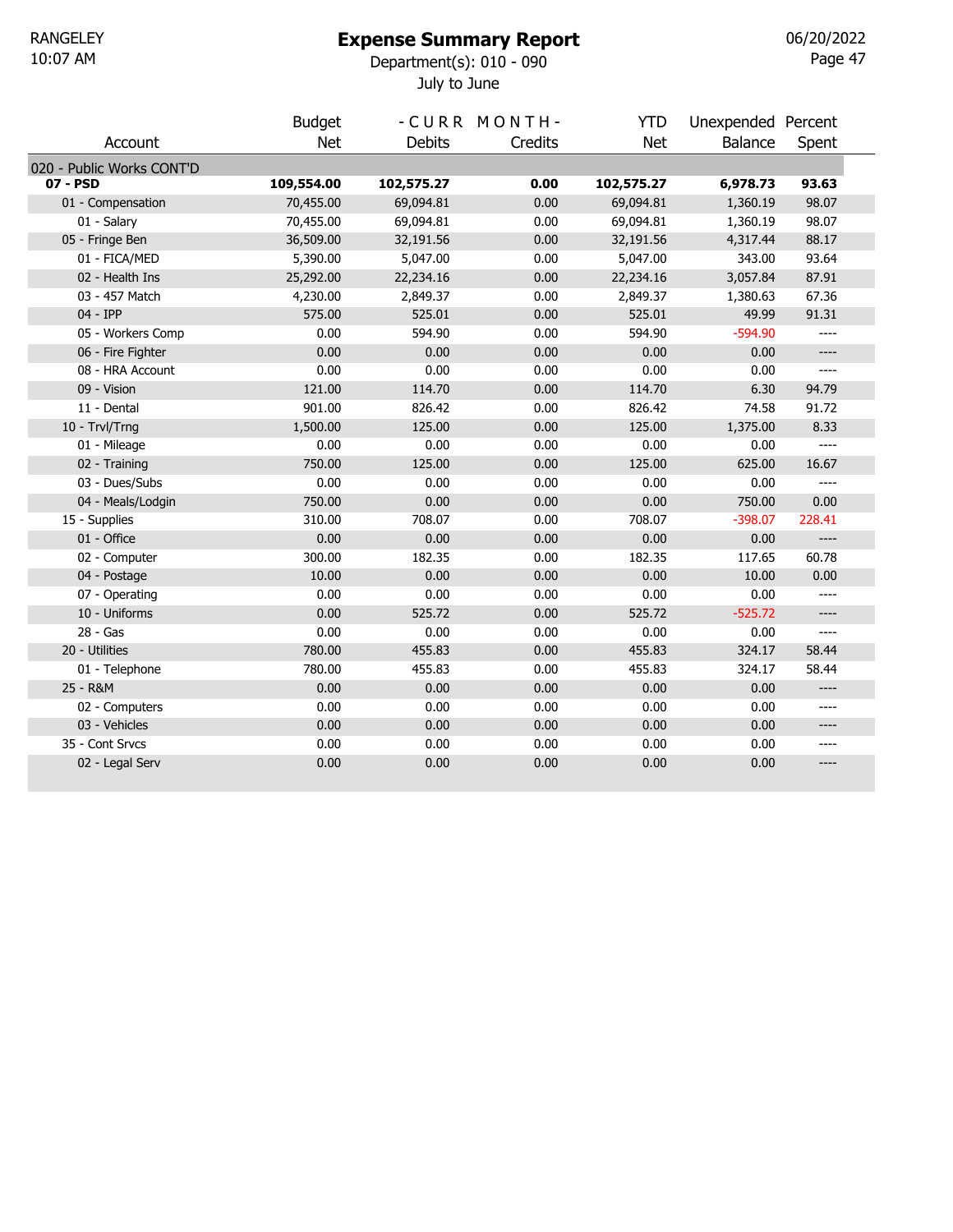July to June 10:07 AM Department(s): 010 - 090

|                         | <b>Budget</b> |               | -CURR MONTH-   | YTD        | Unexpended     | Percent |  |
|-------------------------|---------------|---------------|----------------|------------|----------------|---------|--|
| Account                 | <b>Net</b>    | <b>Debits</b> | <b>Credits</b> | Net        | <b>Balance</b> | Spent   |  |
| 040 - County Tax CONT'D |               |               |                |            |                |         |  |
| 040 - County Tax        | 714,605.00    | 714,605.00    | 0.00           | 714,605,00 | 0.00           | 100.00  |  |
| 01 - County Tax         | 714,605.00    | 714,605.00    | 0.00           | 714,605.00 | 0.00           | 100.00  |  |
| 45 - COUNTY TAX         | 714,605.00    | 714,605.00    | 0.00           | 714,605.00 | 0.00           | 100.00  |  |
| 00 - COUNTY TAX         | 0.00          | 0.00          | 0.00           | 0.00       | 0.00           | $---$   |  |
| 01 - Assessment         | 714,605.00    | 714,605.00    | 0.00           | 714,605.00 | 0.00           | 100.00  |  |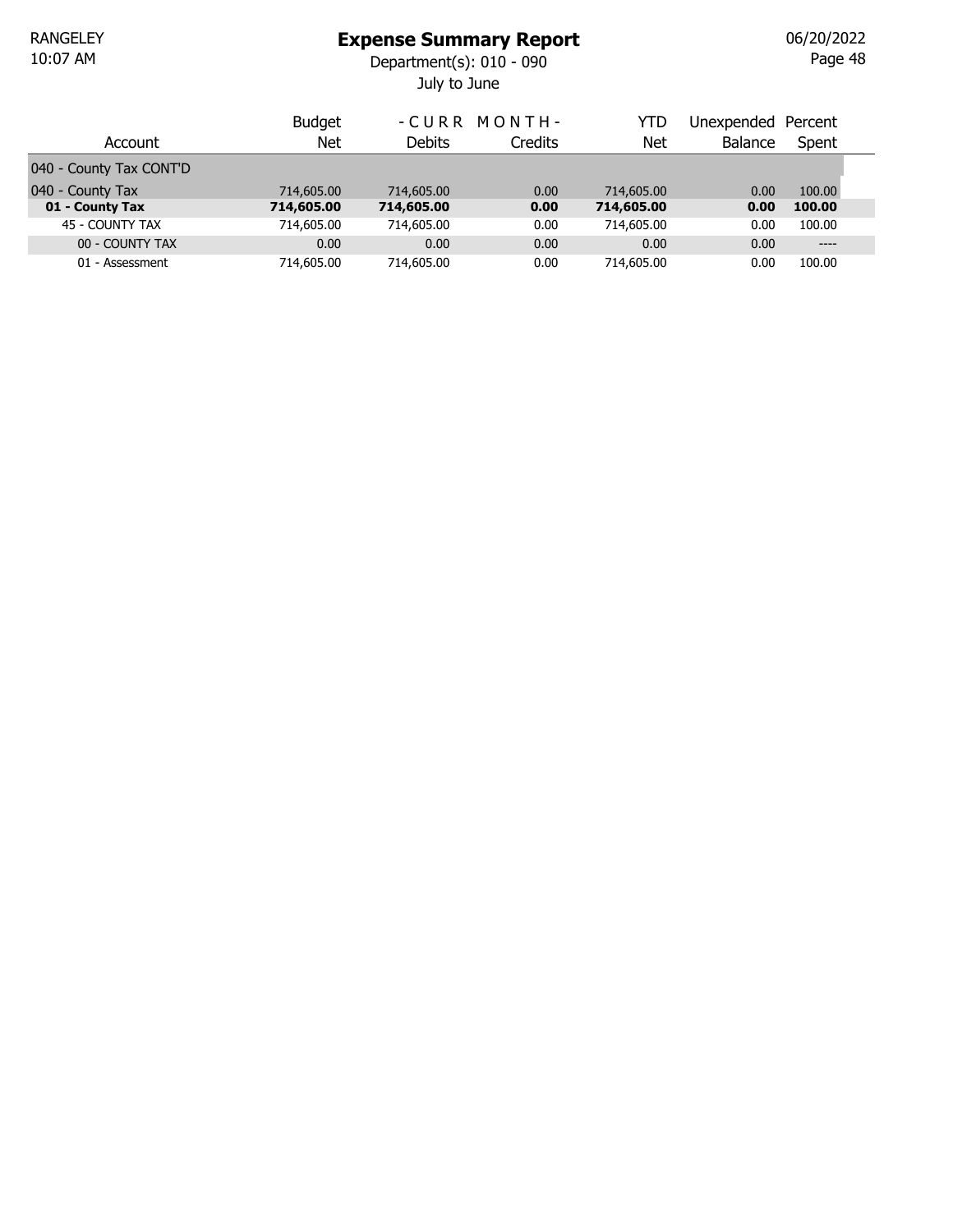July to June 10:07 AM Department(s): 010 - 090

Page 49 06/20/2022

|                        | <b>Budget</b> |               | -CURR MONTH- | YTD          | Unexpended     | Percent |  |
|------------------------|---------------|---------------|--------------|--------------|----------------|---------|--|
| Account                | Net           | <b>Debits</b> | Credits      | Net          | <b>Balance</b> | Spent   |  |
| 045 - Education CONT'D |               |               |              |              |                |         |  |
| 045 - Education        | 3,572,101.00  | 3,572,100.60  | 0.00         | 3,572,100.60 | 0.40           | 100.00  |  |
| 01 - Education         | 3,572,101.00  | 3,572,100.60  | 0.00         | 3,572,100.60 | 0.40           | 100.00  |  |
| 05 - Fringe Ben        | 0.00          | 0.00          | 0.00         | 0.00         | 0.00           | $---$   |  |
| 05 - Workers Comp      | 0.00          | 0.00          | 0.00         | 0.00         | 0.00           | ----    |  |
| 25 - R&M               | 0.00          | 0.00          | 0.00         | 0.00         | 0.00           | ----    |  |
| 03 - Vehicles          | 0.00          | 0.00          | 0.00         | 0.00         | 0.00           | ----    |  |
| 35 - Cont Srvcs        | 0.00          | 0.00          | 0.00         | 0.00         | 0.00           | ----    |  |
| 01 - Audit             | 0.00          | 0.00          | 0.00         | 0.00         | 0.00           | ----    |  |
| 99 - Education         | 3,572,101.00  | 3,572,100.60  | 0.00         | 3,572,100.60 | 0.40           | 100.00  |  |
| 01 - RSU 78            | 3,572,101.00  | 3,572,100.60  | 0.00         | 3,572,100.60 | 0.40           | 100.00  |  |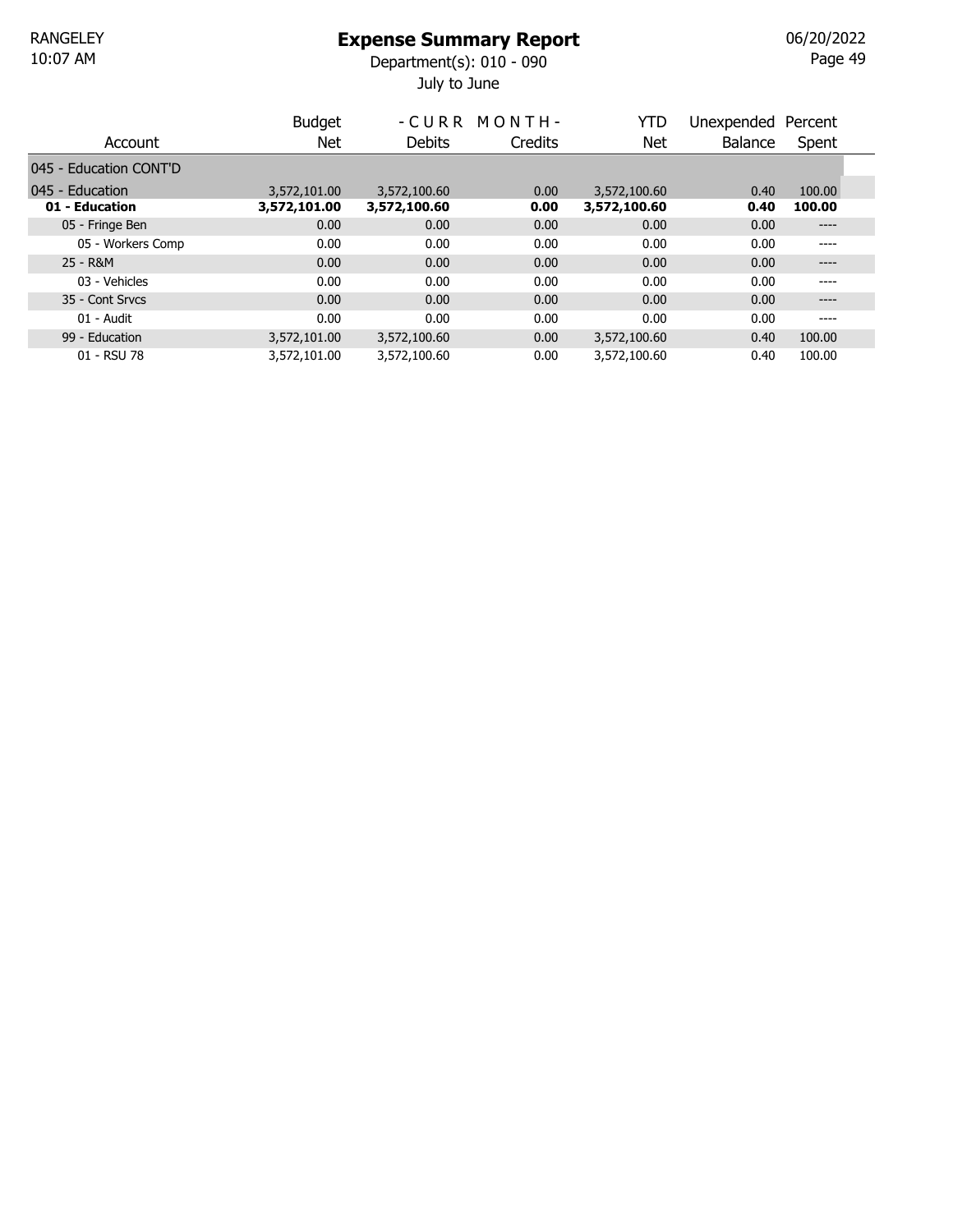### Expense Summary Report

July to June 10:07 AM Department(s): 010 - 090

Page 50 06/20/2022

|                        | <b>Budget</b> | -CURR MONTH-  |                | YTD  | Unexpended Percent |       |  |
|------------------------|---------------|---------------|----------------|------|--------------------|-------|--|
| Account                | Net           | <b>Debits</b> | <b>Credits</b> | Net  | <b>Balance</b>     | Spent |  |
| 045 - Education CONT'D |               |               |                |      |                    |       |  |
| 02 - Cleanup           | 0.00          | 0.00          | 0.00           | 0.00 | 0.00               | $---$ |  |
| 90 - Unclassified      | 0.00          | 0.00          | 0.00           | 0.00 | 0.00               | $---$ |  |
| 03 - Misc Expense      | 0.00          | 0.00          | 0.00           | 0.00 | 0.00               | $---$ |  |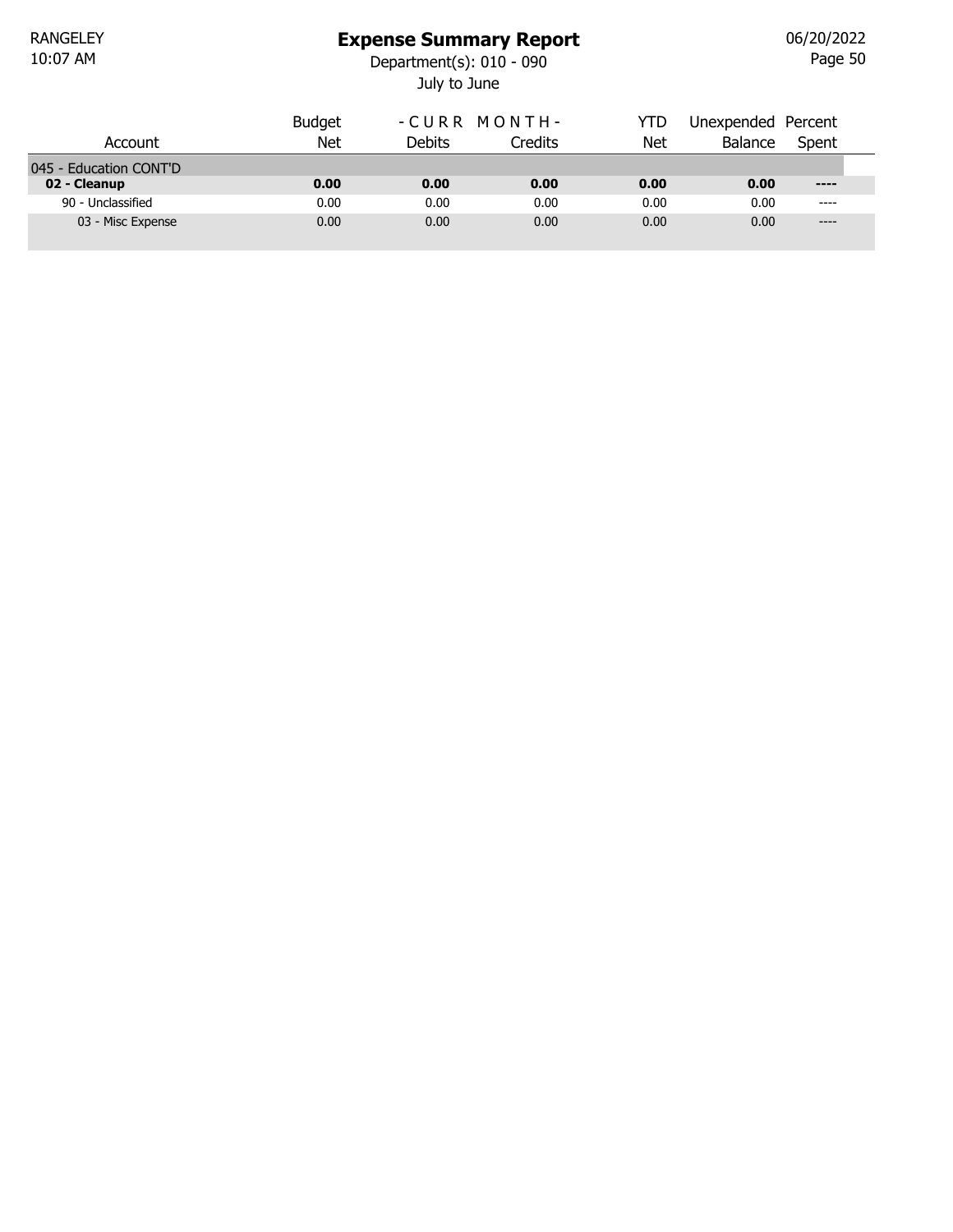## Expense Summary Report

July to June 10:07 AM Department(s): 010 - 090

Page 51 06/20/2022

| Account                           | <b>Budget</b><br>Net | -CURR MONTH-<br>Debits | Credits      | YTD<br>Net   | Unexpended Percent<br>Balance | Spent                 |
|-----------------------------------|----------------------|------------------------|--------------|--------------|-------------------------------|-----------------------|
| 057 - Sewer Ord CONT'D            |                      |                        |              |              |                               |                       |
| 057 - Sewer Ord<br>01 - Sewer Ord | 0.00<br>0.00         | 0.00<br>0.00           | 0.00<br>0.00 | 0.00<br>0.00 | 0.00<br>0.00                  | $- - - -$<br>$\cdots$ |
| 90 - Unclassified                 | 0.00                 | 0.00                   | 0.00         | 0.00         | 0.00                          | ----                  |
| 03 - Misc Expense                 | 0.00                 | 0.00                   | 0.00         | 0.00         | 0.00                          | $---$                 |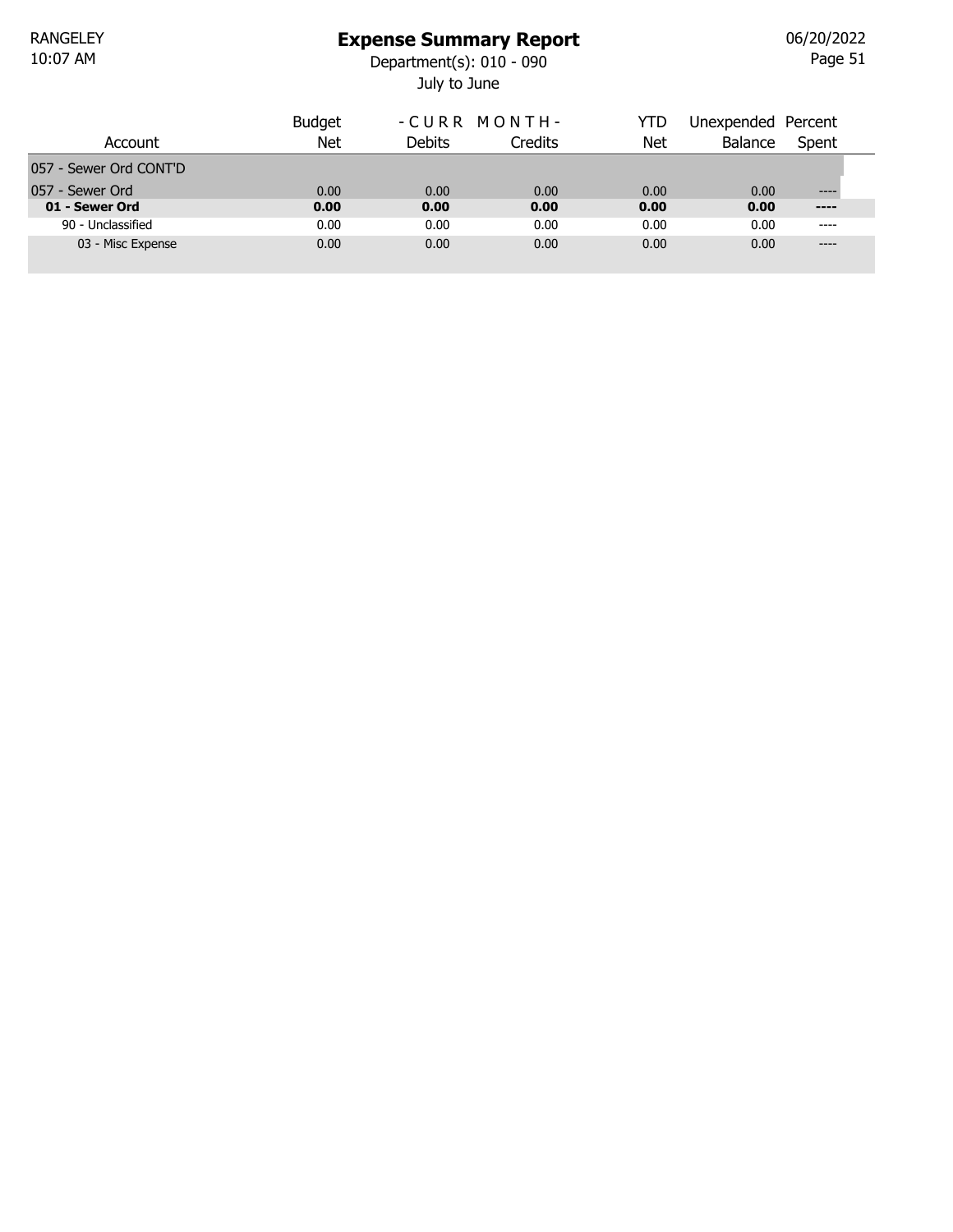July to June 10:07 AM Department(s): 010 - 090

Page 52 06/20/2022

|                           | <b>Budget</b> |        | -CURR MONTH- | YTD  | Unexpended     | Percent |
|---------------------------|---------------|--------|--------------|------|----------------|---------|
| Account                   | Net           | Debits | Credits      | Net  | <b>Balance</b> | Spent   |
| 035 - Debt Service CONT'D |               |        |              |      |                |         |
| 035 - Debt Service        | 0.00          | 0.00   | 0.00         | 0.00 | 0.00           | ----    |
| 01 - Debt Service         | 0.00          | 0.00   | 0.00         | 0.00 | 0.00           | ----    |
| 46 - Debt Princip         | 0.00          | 0.00   | 0.00         | 0.00 | 0.00           | ----    |
| 06 - Ford Motor C         | 0.00          | 0.00   | 0.00         | 0.00 | 0.00           | ----    |
| 47 - Debt Interes         | 0.00          | 0.00   | 0.00         | 0.00 | 0.00           | ----    |
| 05 - Ford Motor C         | 0.00          | 0.00   | 0.00         | 0.00 | 0.00           | ----    |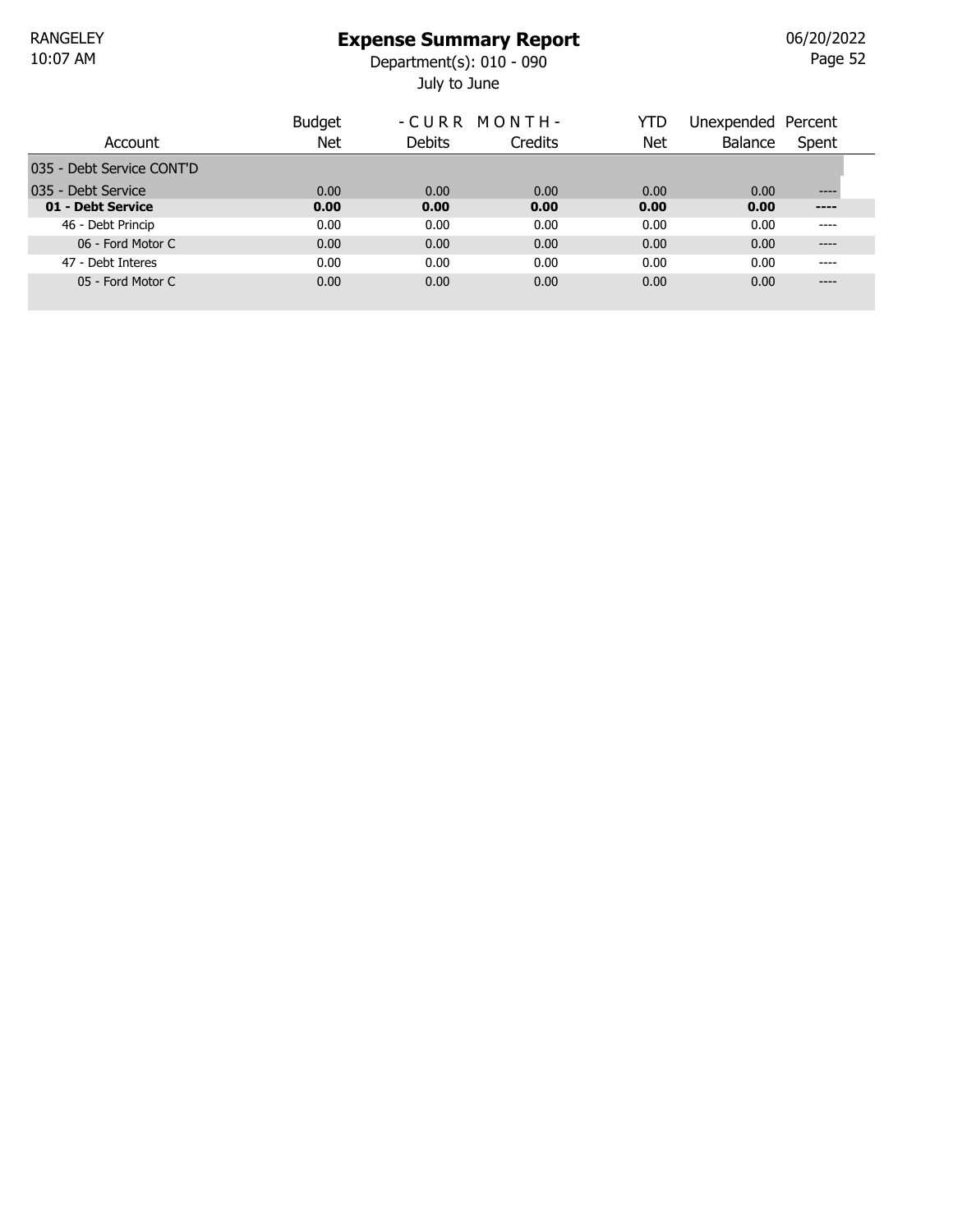July to June 10:07 AM Department(s): 010 - 090

Page 53 06/20/2022

| Account         | <b>Budget</b><br>Net | -CURR MONTH-<br><b>Debits</b> | <b>Credits</b> | YTD<br>Net | Unexpended Percent<br><b>Balance</b> | Spent |
|-----------------|----------------------|-------------------------------|----------------|------------|--------------------------------------|-------|
| 030 - GA CONT'D |                      |                               |                |            |                                      |       |
| $030 - GA$      | 2,000.00             | 199.00                        | 0.00           | 199.00     | 1,801.00                             | 9.95  |
| $01 - GA$       | 2,000.00             | 199.00                        | 0.00           | 199.00     | 1,801.00                             | 9.95  |
| 55 - GA         | 2,000.00             | 199.00                        | 0.00           | 199.00     | 1,801.00                             | 9.95  |
| 01 - Assistance | 2,000.00             | 199.00                        | 0.00           | 199.00     | 1,801.00                             | 9.95  |
| 02 - Pov Abate  | 0.00                 | 0.00                          | 0.00           | 0.00       | 0.00                                 | ----  |